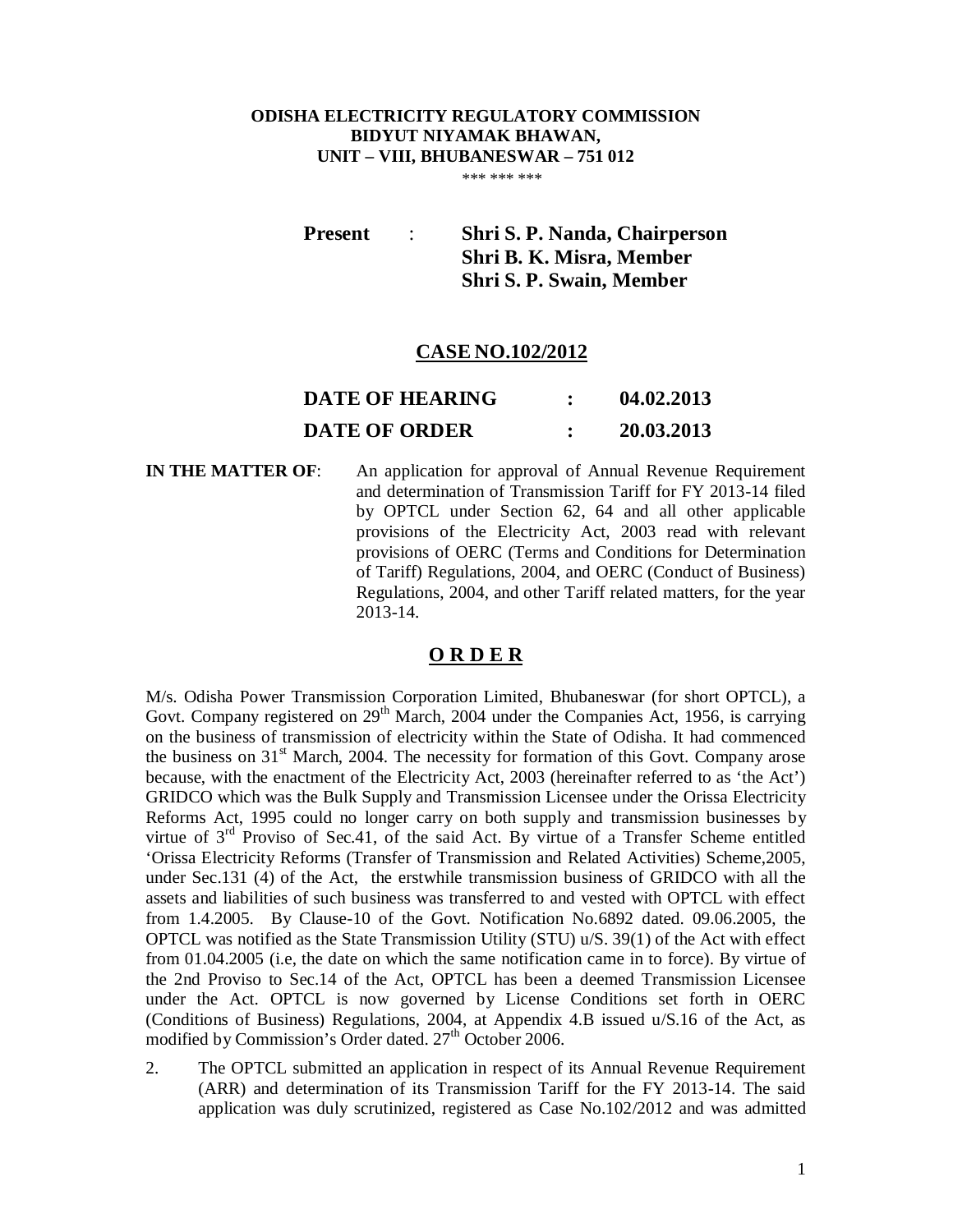for hearing. In the consultative process, the Commission heard the applicant, objectors, Consumer Counsel and representative of the State Government.

# **PROCEDURAL HISTORY (Para 3 to 10)**

- 3. As per OERC (Conduct of Business) Regulations, 2004 and OERC (Terms and Conditions for determination of Tariff) Regulations, 2004, OPTCL had submitted its ARR application for 2013-14 before the Commission on 30.11.2012. After due scrutiny and admission of the matter, the Commission has directed OPTCL to publish its ARR application in the approved format in the leading and widely circulated daily newspapers and the matter was also posted in the Commission's website in order to invite objections from the intending objectors. The Commission had also directed the applicant to file its rejoinder to the objections filed by the various objectors and to serve copy to them.
- 4. In compliance with the Commission's aforesaid order the OPTCL published the said public notice in the leading daily English and Odia newspapers. The Commission issued notice to the Govt. of Odisha represented by Department of Energy to send their authorized representative to take part in the ensuing tariff proceedings.
- 5. In response to the aforesaid public notice of the applicant, the Commission received 09 nos. of objections/suggestions from the following persons/ associations/ institutions/ organisations.

(1) Shri Ramesh Ch. Satpathy, Secretary, National Institute of Indian Labour, Plot No.302(B), Beherasahi, Nayapalli, Bhubaneswar-751012, (2) Shri M. K. Rajguru, Advocate and Shri P. K. Nath, AGM(E),NALCO are appeared on behalf of M/s. NALCO, Jaydev Vihar, Bhubaneswar, (3) Shri G.N. Agrawal, Advocate, Convenercum-Gen. Secretary, Sambalpur District Consumers Federation, Balajee Mandir Bhawan, Khetrajpur, Sambalpur-768003,(4) Shri R. C. Mohapatra, the authorized representative of M/s Power Tech Consultants, 1-A, /6, Swati Villa, Surya Vihar, Link Road, Cuttack-753012,(5) Shri A. K. Sahani, Plot No. B/L-108, VSS Nagar, bhubaneswar and his authorized representative Shri H. P. Mohapatra, (6) Shri R. P. Mahapatra, Retd. Chief Engineer & Member(Gen.),OSEB, Plot No.775 (PT), Lane-3, Jayadev Vihar, Bhubaneswar-751013, (7) Sri M. V. Rao, Resident Manager & Power of Attorney Holder, M/s Ferro Alloys Corporation Ltd., GD-2/10, Chandrasekharpur, Bhubaneswar and also for (8) M/s. Confederation of Indian Industry odisha, Plot no.8, Ist Floor, Forest Park, Bhubaneswar-9 (9) Shri S. K. Choudhry, V.P., SOUTHCO, the authorized representative of CEO, CSO, NESCO, WESCO, SOUTHCO, Plot No. N 1/22, IRC Village, Nayapalli, Bhubaneswar; (10) Shri A. C. Mallick, visitor and the representative of Dept. of Energy, GoO. All the above named objectors were present during tariff hearing except objector No. 3 but his written submission is taken on record and also considered by the Commission.

- 6. The applicant submitted its reply to issues raised by the various objectors.
- 7. In exercise of the power u/S. 94(3) of the Electricity Act, 2003 and to protect the interest of the consumers, the Commission appointed WISE, Pune as Consumer Counsel for objective analysis of the licensee's Annual Revenue Requirement and tariff proposal. The Consumer Counsel presented his views in the hearing.
- 8. The date for hearing was fixed as 04.02.2013 at 11 AM and it was duly notified in the leading newspapers mentioning the list of the objectors. The Commission also issued notice to the Government of Odisha through Department of Energy informing them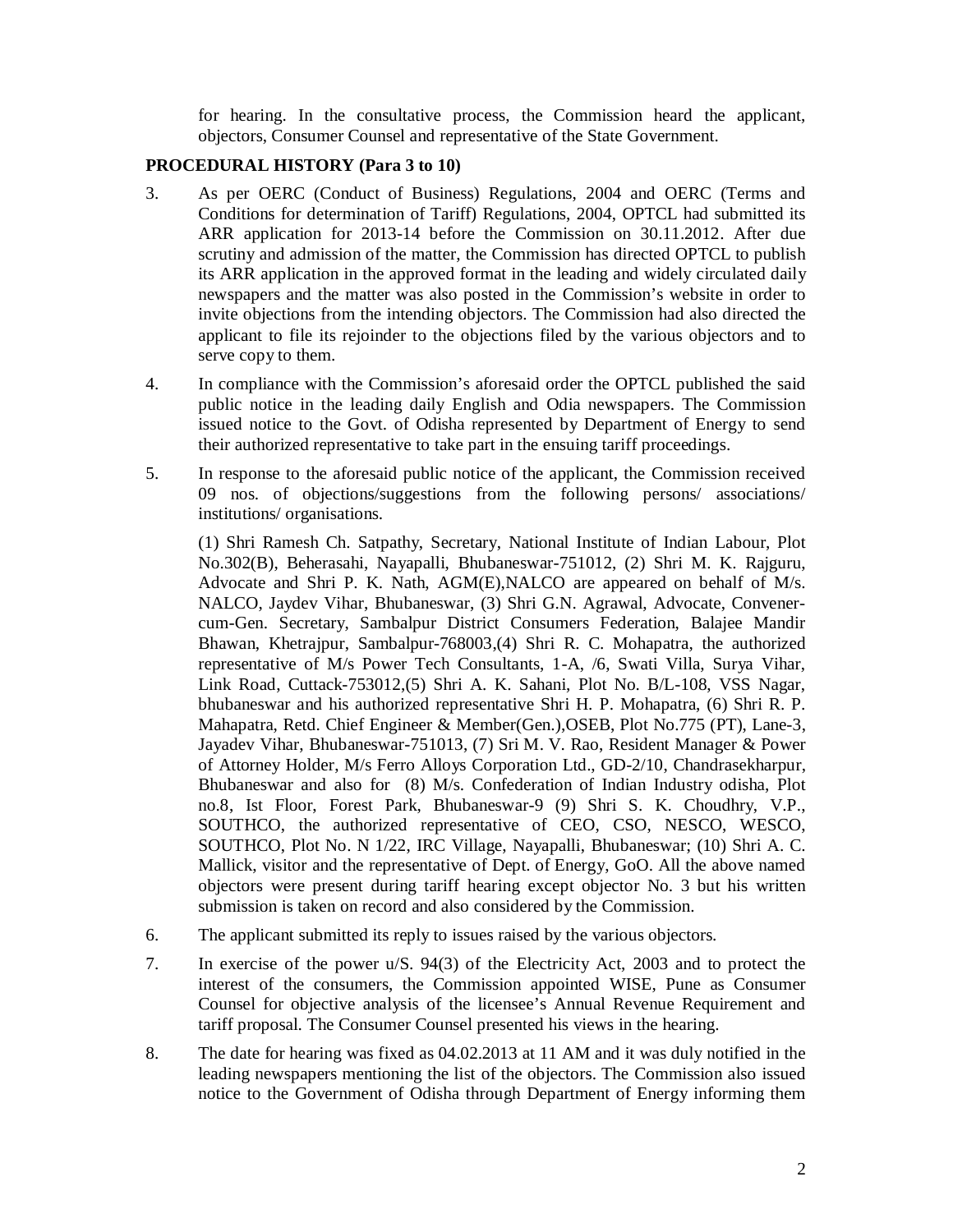about the date time of hearing and requesting to send the Government's authorized representative to take part in the proceeding.

- 9. In its consultative process, the Commission conducted a public hearing at its premises on 04.02.2013 and heard the Applicant, Objectors, Consumer Counsel and the Representative of the Dept. of Energy, Government of Odisha at length.
- 10. The Commission convened the State Advisory Committee (SAC) meeting on 28.02.2013 at 3.30 PM at its premises to discuss about the ARR applications and tariff proposals of licensees. The Members of SAC, Special Invitees, the Representative of DoE, Govt. of Odisha actively participated in the discussion and offered their valuable suggestions and views on the matter for consideration of the Commission.

# **OPTCL's ARR & TARIFF PROPOSAL FOR FY 2013-14 (Para 11 to 37)**

11. As provided under Regulation 53 (1) at Chapter VIII of OERC (Conduct of Business) Regulations, 2004 and under Clause 19.3 of License Conditions of OPTCL approved by OERC vide order Dated 27.10.2006 in Case No. 22 of 2006, OPTCL is required to submit its Annual Revenue Requirement Application for the ensuing year before Commission for approval. Accordingly, OPTCL has filed an application before the Commission for approval of its Annual Revenue Requirement & Transmission Tariff for FY 2013-14.

# **Categorization of Open Access Customers**

- 12. All the customers seeking open access to OPTCL Transmission System are classified under two categories:
	- **Long Term Open Access Customers (LTOA Customers)**

A Long Term Open Access Customer means a person availing or intending to avail access to the Inter-State/Intra-State Transmission System for a period of 25 years or more. Based on such premise, four DISCOMs & Captive Generating Plants (CGPs) happen to be the long term customers of OPTCL.

# **Short Term Open Access Customers (STOA Customers)**

Open access customers other than Long Term Customer(s) are classified as Short Term Customer(s). The maximum duration that a Short Term Customer can avail open access to the Inter-State / Intra-State Transmission is one year with condition to reapply after expiry of the term.

# **Details of Transmission Charge**

13. Currently, OPTCL owns 100 nos. grid sub-stations of different voltage classes and EHT transmission line of 11344.196 ckt. km. as shown in the table below.

| Table-1          |                                     |  |  |  |  |
|------------------|-------------------------------------|--|--|--|--|
|                  | <b>Sub-Station and Line Details</b> |  |  |  |  |
| 400/220 kV SS    |                                     |  |  |  |  |
| 220/132/33 kV SS | 14                                  |  |  |  |  |
| 220/132 kV SS    |                                     |  |  |  |  |
| 220/33 kV SS     |                                     |  |  |  |  |
| 132 kV Sw.S      | 16                                  |  |  |  |  |
| 132/33 kV SS     | 58                                  |  |  |  |  |
| 132/33/25 kV SS  |                                     |  |  |  |  |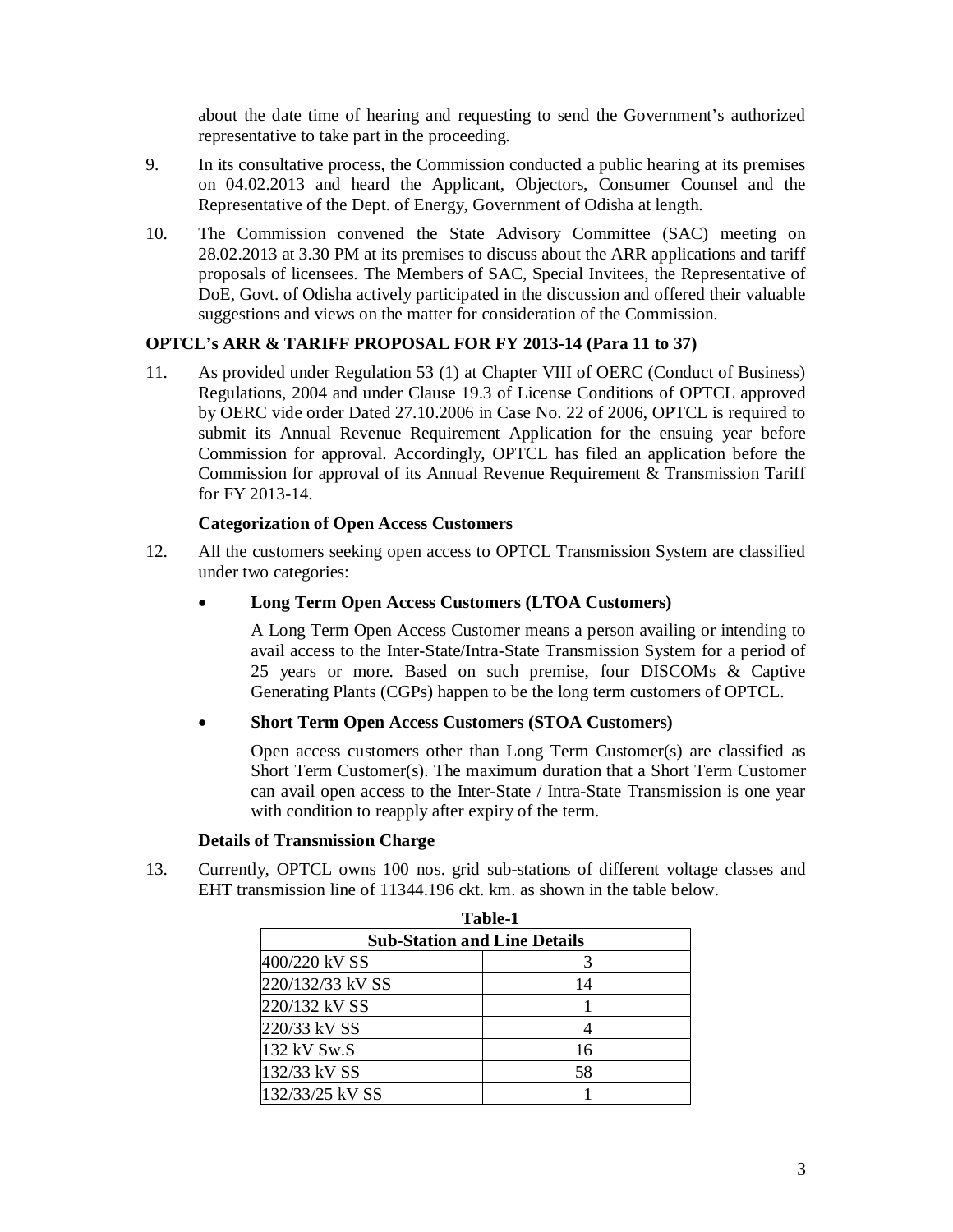| 132/33/11 kV SS                  |                  |             |  |
|----------------------------------|------------------|-------------|--|
| 132/11 kV SS                     | $\mathfrak{D}$   |             |  |
| <b>Total No. of Sub-Stations</b> | 100              |             |  |
| <b>Voltage Level</b>             | Lines (ckt. km.) | <b>Bays</b> |  |
| 400 kV                           | 518.234          | 32          |  |
| 220 kV                           | 5520.214         | 229         |  |
| 132 kV                           | 5305.748         | 663         |  |
| 33 kV                            |                  | 730         |  |
| 25 kV                            |                  | 2           |  |
| 11 kV                            |                  | 18          |  |
| <b>Total</b>                     | 11344.196        | 1674        |  |

14. Till date, OPTCL has been following the Postage Stamp Method for determination of its Transmission Charges. OPTCL, the deemed Transmission Licensee is guided by the Central Electricity Regulatory Commission (Terms & Conditions of Tariff) Regulations, 2009 applicable for Transmission Tariff. In view of the above, OPTCL has proposed its ARR & Transmission Tariff Application for FY 2013-14 as per the related provisions pertaining to the conduct of Business Regulation and Terms and Condition of Determination of Tariff Regulations, 2004 and as per the CERC (Terms and Condition of Tariff) Regulation, 2009.

The costs of the deemed transmission licensee OPTCL for the FY 2013-14 for the purpose of determining the ARR and Transmission Tariff have been categorized under the following heads:

# **(A) Fixed Charges:**

- Operation & Maintenance  $(O & M)$  Expenses
- Interest on Loan Capital
- Depreciation
- Special appropriation
- Return on Equity
- Interest on Working Capital

# **(B) Additional Expenses**

- Contingency Reserve
- Grid Co-ordination Committee (GCC) Expenses
- Incentive for System Availability

# **Details of Fixed Charges**

15. OPTCL proposes **fixed charges for FY 2013-14 as Rs.847.67 crore** including O & M Expenses of Rs.473.21 crore, Interest on Loan Capital of Rs.121.11 crore, Depreciation of Rs.172.85 crore, Return on Equity of Rs.49.04 crore and Interest of Working Capital of Rs.31.46 crore.

# **Depreciation**

16. For FY 2013-14, OPTCL has projected **Rs. 172.85 crore towards depreciation**  considering CERC Regulations, 2009 which will take care of principal repayment obligation.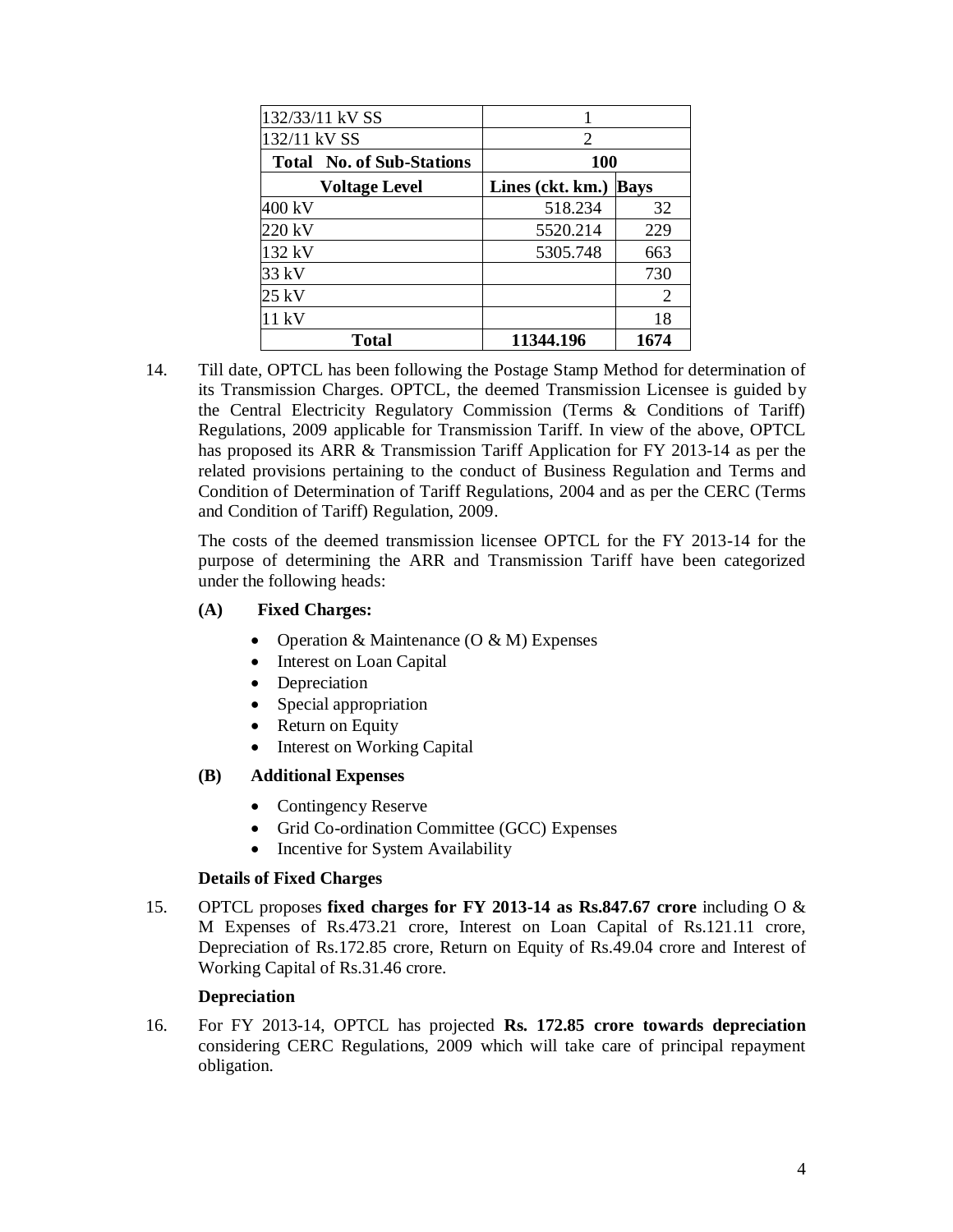# **Return on Equity**

17. At the time of de-merger of GRIDCO effective from 1.4.2005, the equity share capital of OPTCL was stated at Rs.60.07 crore. Further, OPTCL has received Rs 143 crore (Rs.23.05 crore during FY 2008-09 + Rs. 5.00 crore during FY 2009-10 + Rs. 71.95 crore during FY 2010-11 + Rs 43 crore during FY 2011-12) from State Govt. as equity contribution for setting up transmission projects in remote areas. Therefore, the licensee has projected ROE @19.38% post-tax basis on the equity share capital of Rs.253.07 crore which amounts to **Rs.49.04 crore** for FY 2013-14.

# **Interest on Working Capital**

18. Based on CERC norms, OPTCL has calculated its working capital needs at Rs.251.69 crore for the FY 2013-14. Taking 12.5% as the rate of interest, interest on working capital amounts to **Rs.31.46 crore for 2013-14.** For the purpose of determination of working capital, OPTCL has taken into consideration the O&M expenses for one month, maintenance of spares at the rate of  $15\%$  of O & M expenses and receivables equivalent to two months of fixed cost.

# **Additional Expenses**

# **Contingency Reserve**

19. A sum of **Rs.16.73 crore** has been projected for Contingency Reserve for the FY 2013-14.

# **Grid Co-ordination Committee Expenses**

20. As per provisions in Orissa Grid Code (Chapter- 11), OPTCL formed Grid Coordination Committee (GCC) under it. Annual GCC expenses have been estimated at **Rs.0.30 crore** for the FY 2013-14.

# **Incentive for System Availability**

21. The Regulation 25 to 29 under Chapter- 4 of CERC Regulations, 2009 specify the "Norms of Operation" applicable for generating stations (thermal and hydro) and transmission system for recovery of capacity charge, energy charge, transmission charge and incentive. OPTCL has proposed incentive for being able to make available the Transmission System more than 98% for the year 2011-12. The system availability of transmission network of OPTCL for FY 2011-12 has been worked out as **99.84%.** OPTCL has proposed the incentive of **Rs.10.05 crore** for FY 2011-12 to be allowed in the ARR of FY 2013-14.

# **Other Income and Cost/ Miscellaneous Receipts:**

22. OPTCL estimates that it will earn Miscellaneous Receipts of **Rs.12 crore** during FY 2013-14 in line with the trend of revenue earning during FY 2012-13. The same has been deducted from the gross revenue of OPTCL to arrive at the ARR for FY 2013- 14, to be recovered from LTOA customers.

# **Transmission Loss**

- 23. OPTCL proposes Transmission Loss at 3.80% for FY 2013-14. The actual transmission loss in April 2012 – September 2012 period was 3.93% against the Commission's approval of 3.8% for FY 2012-13.
- 24. The summary of the proposed Annual Revenue Requirement against different heads for FY 2013-14 is tabulated below.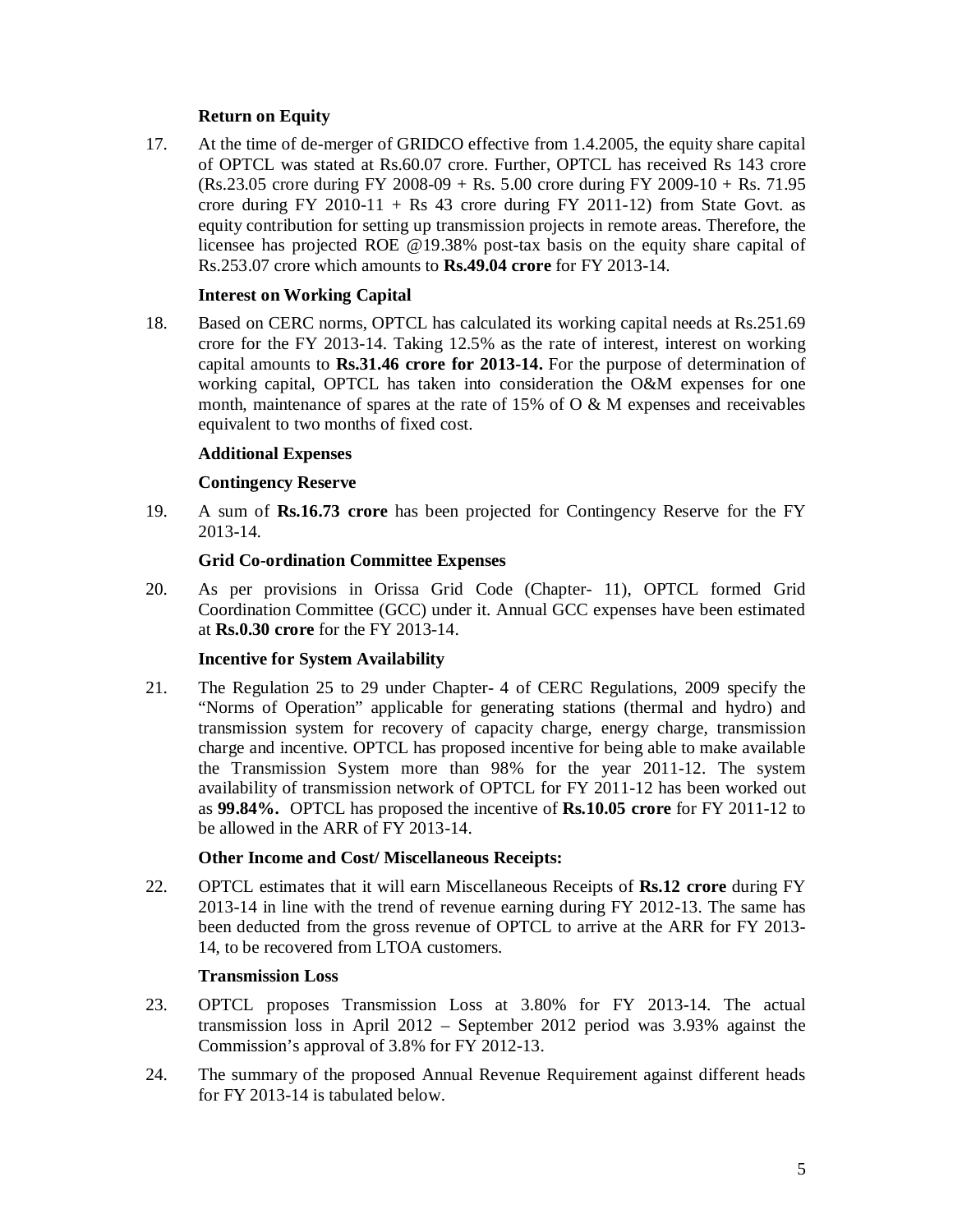| (Rs. crore)                                                   |                                             |          |  |  |
|---------------------------------------------------------------|---------------------------------------------|----------|--|--|
| <b>ITEMS</b>                                                  | <b>Proposal for OPTCL</b><br>for FY 2013-14 |          |  |  |
| <b>A. FIXED COST</b>                                          |                                             |          |  |  |
| O&M Expenses<br>1)                                            |                                             | 473.21   |  |  |
| (i) Employees Cost including Terminal Benefits                | 341.20                                      |          |  |  |
| (ii) R&M Cost                                                 | 108.91                                      |          |  |  |
| (iii) A&G Cost                                                | 23.09                                       |          |  |  |
| <b>Interest on Loan Capital</b><br>2)                         |                                             | 121.11   |  |  |
| 3)<br>Depreciation                                            |                                             | 172.85   |  |  |
| Special Appropriation<br>4)                                   |                                             | $\theta$ |  |  |
| Return on Equity<br>5)                                        |                                             | 49.04    |  |  |
| <b>Interest on Working Capital</b><br>6)                      |                                             | 31.46    |  |  |
| Sub-Total (A)                                                 |                                             | 847.67   |  |  |
| <b>B.</b> Additional Expenses                                 |                                             | 27.08    |  |  |
| 1) Contingency Reserve                                        | 16.73                                       |          |  |  |
| 2) GCC Expense                                                | 0.30                                        |          |  |  |
| 3) Incentive for system availability                          | 10.05                                       |          |  |  |
| Total Trans. Cost (A+B)                                       |                                             | 874.75   |  |  |
| C. Less Misc. Receipts                                        |                                             | 12.00    |  |  |
| <b>D.</b> ARR to be recovered from LTOA Customers <i>i.e.</i> |                                             | 862.75   |  |  |
| <b>OPTCL's Annual Revenue Requirement</b>                     |                                             |          |  |  |

**Table - 2 Summary of Annual Revenue Requirement of OPTCL for FY 2013-14**

# **Expected Revenue from Transmission Charges**

25. The revenue receipts from various transmission charges at the existing transmission tariff of 25 P/U shall be **Rs.638.43 crore**. Revenue to be earned by OPTCL from wheeling of 25525 MU to DISCOMs and other long term open access customers for FY 2013-14 at the existing rate is shown in the table below.

| SI.<br>N <sub>0</sub> | <b>Customer</b>                              | Commission's<br><b>Approval for</b><br>FY 2012-13 | <b>MU</b> to be<br>handled in<br>FY 13-14 | (P/U) | <b>Rate Transmission handled</b><br>Loss $(\% )$ | <b>Energy</b><br>including<br>Loss | Amountl<br>(in Rs.<br>crore) |
|-----------------------|----------------------------------------------|---------------------------------------------------|-------------------------------------------|-------|--------------------------------------------------|------------------------------------|------------------------------|
|                       | <b>CESU</b>                                  | 8236                                              | 8854                                      | 25    |                                                  | 8854                               | 221.35                       |
|                       | 2 NESCO                                      | 5306                                              | 6100                                      | 25    |                                                  | 6100                               | 152.50                       |
|                       | 3 WESCO                                      | 6496                                              | 6821                                      | 25    |                                                  | 6821                               | 170.53                       |
|                       | 4 SOUTHCO                                    | 3047                                              | 3350                                      | 25    |                                                  | 3350                               | 83.75                        |
|                       | <b>Total DISCOMs</b>                         | 23085                                             | 25125                                     |       |                                                  | 25125                              | 628.13                       |
|                       | <b>5</b> Emergency Sale to CGPs              | 100                                               | 100                                       | 25    |                                                  | 100                                | 2.50                         |
|                       | Wheeling to industries<br><b>6</b> from CGPs | 300                                               | 300                                       | 25    | 3.8                                              | 312                                | 7.80                         |
|                       | Total                                        | 23485                                             | 25525                                     |       |                                                  | 25537                              | 638.43                       |

**Table – 3 Revenue at existing transmission tariff**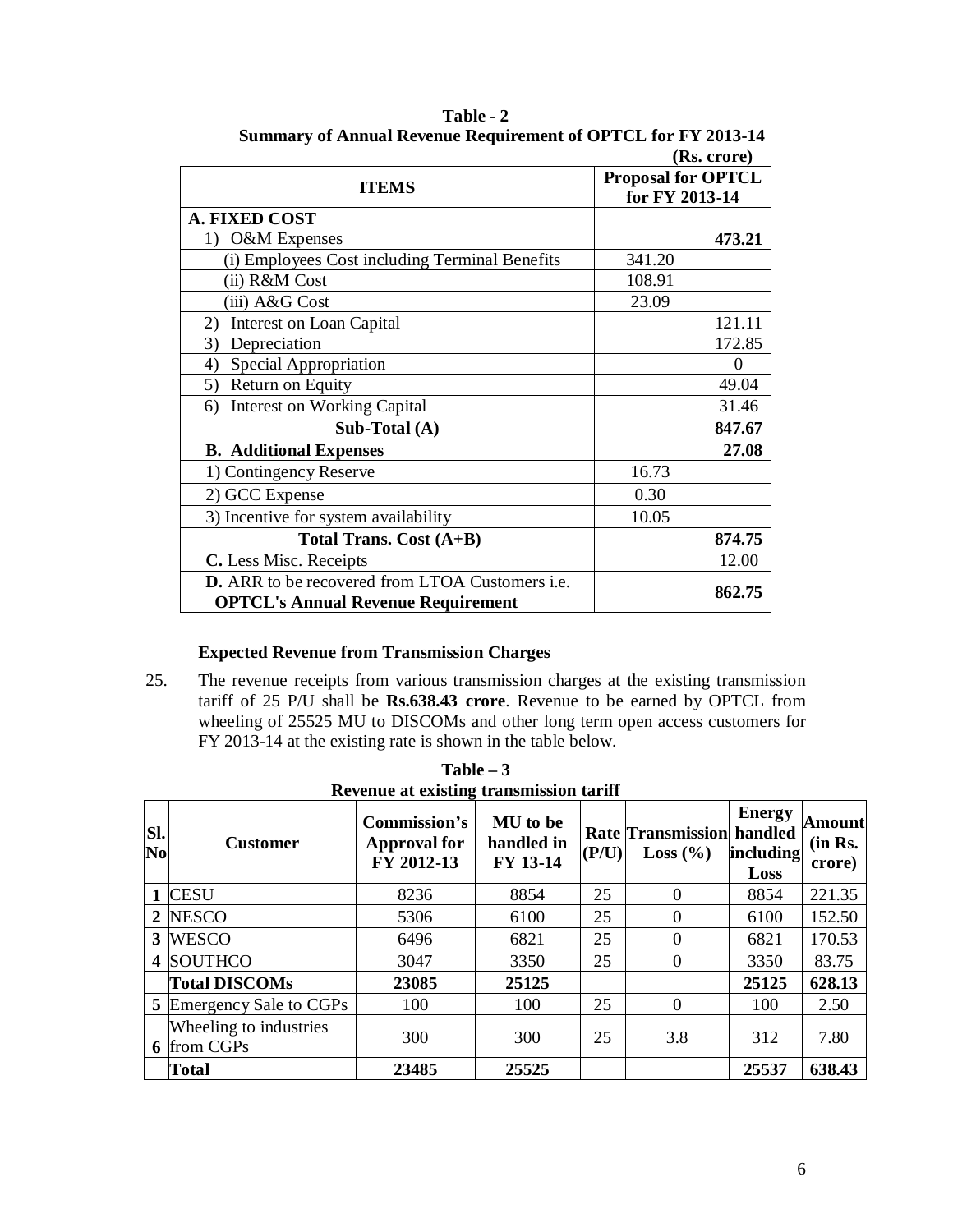26. The licensee, therefore, submits this application before the Commission with a request to approve its proposed ARR and the Transmission Tariff and Transmission Loss for FY 2013-14 as follows.

#### **Proposed Tariff to Meet the Revenue Requirement for FY 2013-14 Table – 4**

| Computation of Transmission Tarin                     |        |
|-------------------------------------------------------|--------|
| (a) Total Annual Revenue Requirement in Rs. Crore     | 862.75 |
| (b) Total Million Units proposed for Wheeling in $MU$ | 25525  |
| Proposed Transmission Tariff $(P/U) = (a/b)$          | 33.80  |
| Existing transmission tariff (P/U)                    | 25.00  |
| Rise over existing transmission tariff                | 35.2%  |

# **Computation of Transmission Tariff**

# **Open Access Charges**

- 27. The Commission has notified the Open Access Regulation under section 42 (2) of the Electricity Act, 2003. Consumers availing open access shall be required to pay the transmission charges for use of the transmission lines and substations of OPTCL. The Long Term Transmission Charge on the basis of MW flow is calculated by the formula as provided in the OERC (Determination of Open Access Charges) Regulations 2006 dated 06.06.2006.
- 28. The revenue from Short Term Open Access Charges earned from Short Term Open Access Customers is uncertain and therefore, OPTCL has not factored the same in to the Miscellaneous Receipts proposed in this application. OPTCL submitted that the Short Term Open Access Charges as proposed will be adjusted in the revenue as yearend-adjustments at the end of the year on actual basis. Therefore, OPTCL considers revenue from Short Term Access Charges as Nil in this Application.
- 29. Based on the above, OPTCL proposes the LTOA charges and STOA charges as given in the table below. Besides these Charges, the Open Access customers are also required to pay any other charges as determined by the Commission as per provisions under Chapter-II (CHARGES FOR OPEN ACCESS) of the Regulations 2006.

| Abstract of OA Charges proposed by OPTCL for FY 2013-14 |                      |  |  |  |  |
|---------------------------------------------------------|----------------------|--|--|--|--|
| <b>DETAILS</b>                                          | In Rs./unit approach |  |  |  |  |
| Net Annual Revenue Requirement (Rs. crore)              | 862.75               |  |  |  |  |
| Proposed Energy to be transmitted in OPTCL Network (MU) | 25525                |  |  |  |  |
| Proposed Transmission Tariff (P/U)                      | 33.80                |  |  |  |  |
| Power flow (equivalent of 25525 MU) in MW               | 2914                 |  |  |  |  |
| Long term Open Access Charges in terms of Rs./MW/Day    | 8112                 |  |  |  |  |
| Short term Open Access Charges in terms of Rs./MW/Day   | 2028                 |  |  |  |  |

**Table - 5 Abstract of OA Charges proposed by OPTCL for FY 2013-14**

# **Reactive Energy Charges:**

30. As per Regulation 4 (5) (i) under Chapter-II (CHARGES FOR OPEN ACCESS) of the Regulations 2006, the Commission shall separately determine charges for KVArh consumption from the grid in terms of paise/unit and the Open Access Customers shall pay the same.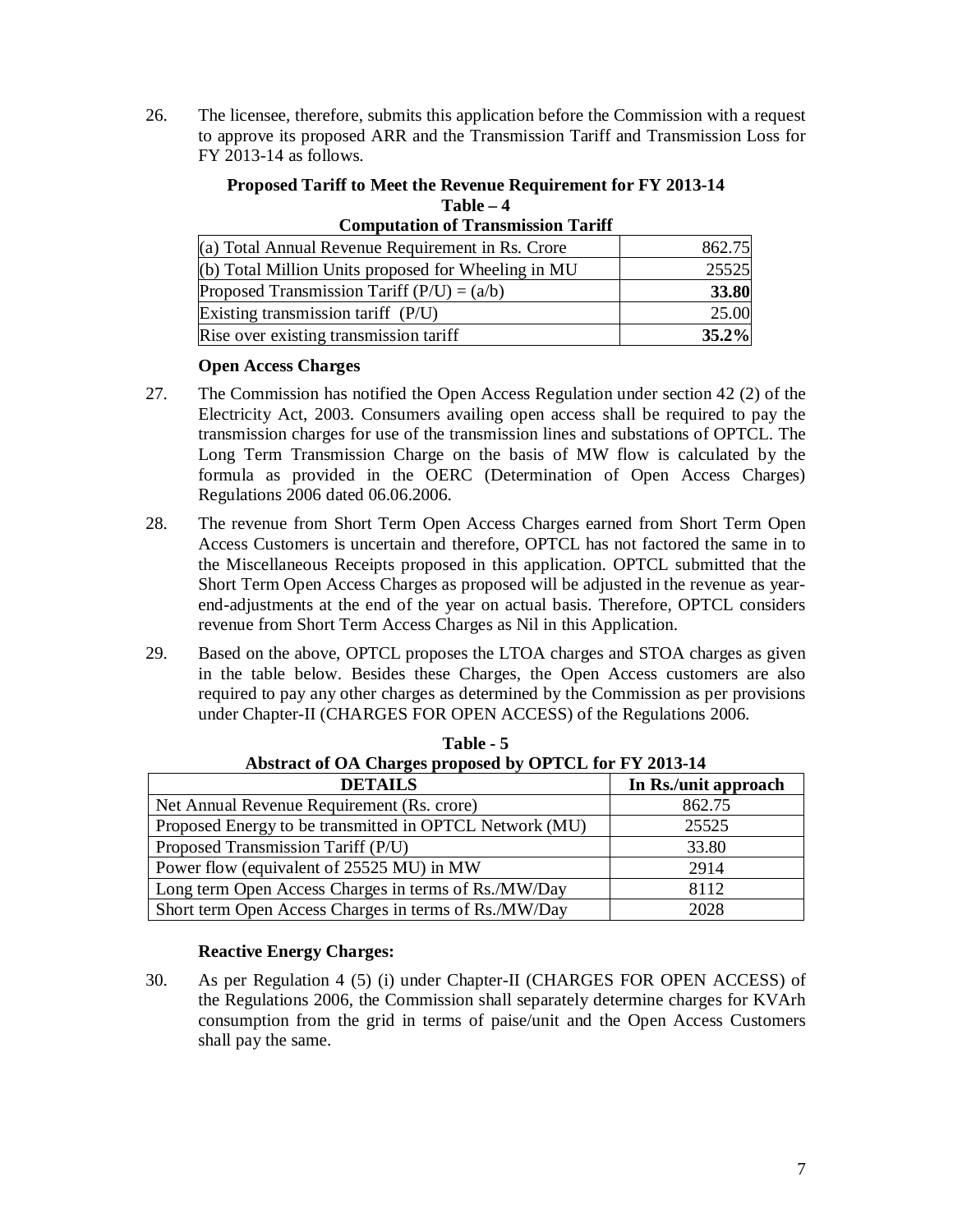# **Grid Support Charges**

31. OPTCL has filed an application (Case No. 46/2012) before the Commission seeking Commission's approval for levy of Grid Support Charges (GSC) for FY 2012-13 from the CGPs running in parallel with OPTCL network. The application is pending for disposal. Based on the outcome of this case, OPTCL may be allowed to file application for levy of GSC from the CGPs for FY 2013-14.

# **Rebate:**

32. On payment of monthly bill, the Open Access Customer shall be entitled to a rebate of Two percent (2%) of the amount of the monthly bill (excluding arrears), if full payment is made within two working days (excluding holidays under N.I. Act) of the presentation of the bill and one percent (1%) of the amount if paid within 30 days of the presentation of the bill.

# **Delayed Payment Surcharge:**

33. The monthly charges as calculated above together with other charges and surcharge on account of delayed payments, if any, shall be payable within 30 days from the date of bill. If payment is not made within the said period of 30 days, delayed payment surcharge at the rate of 2% (two percent) per month shall be levied pro-rata for the period of delay from the due date, i.e. from the 31st day of the bill, on the amount remaining unpaid (excluding arrears on account of delayed payment surcharge).

# **Duties and Taxes:**

34. The Electricity Duty levied by the Government of Odisha and any other statutory levy/ duty/ tax/ cess/ toll imposed under any law from time to time shall be charged over and above the tariff.

# 35. **Summary of Transmission Tariff Proposal:**

OPTCL's proposal for FY 2013-14 are:

- (i) Annual Revenue Requirement at Rs.862.75 crore.
- (ii) Recovery of Transmission Charge @ 33.80 P/U.
- (iii) Transmission Loss for wheeling as 3.80% on energy drawal.
- 36. OPTCL proposes to earn revenue from the LTOA Customers in the following manner:
	- (i) By charging the rate applicable on DISCOMs for wheeling of 25125 MU from Generating Stations to the supply points of DISCOMs.
	- (ii) By charging the rate applicable on CGPs like IMFA & NALCO for supply of 100 MU Emergency Power & Back-up Power to their CGPs and load centres located elsewhere in Odisha.
	- (iii) By charging the rate applicable on CGPs like IMFA  $&$  NALCO for wheeling of their surplus power of 300 MU (excluding Transmission Loss) from their CGPs to load centres located elsewhere in Odisha.

# **New Projects**

37. In addition to this petition for approval of ARR and determination of transmission tariff, wheeling charges applicable to Open Access consumers and Grid Support Charges, M/s OPTCL intimates that it proposes to **spend Rs.639.79 crore during FY**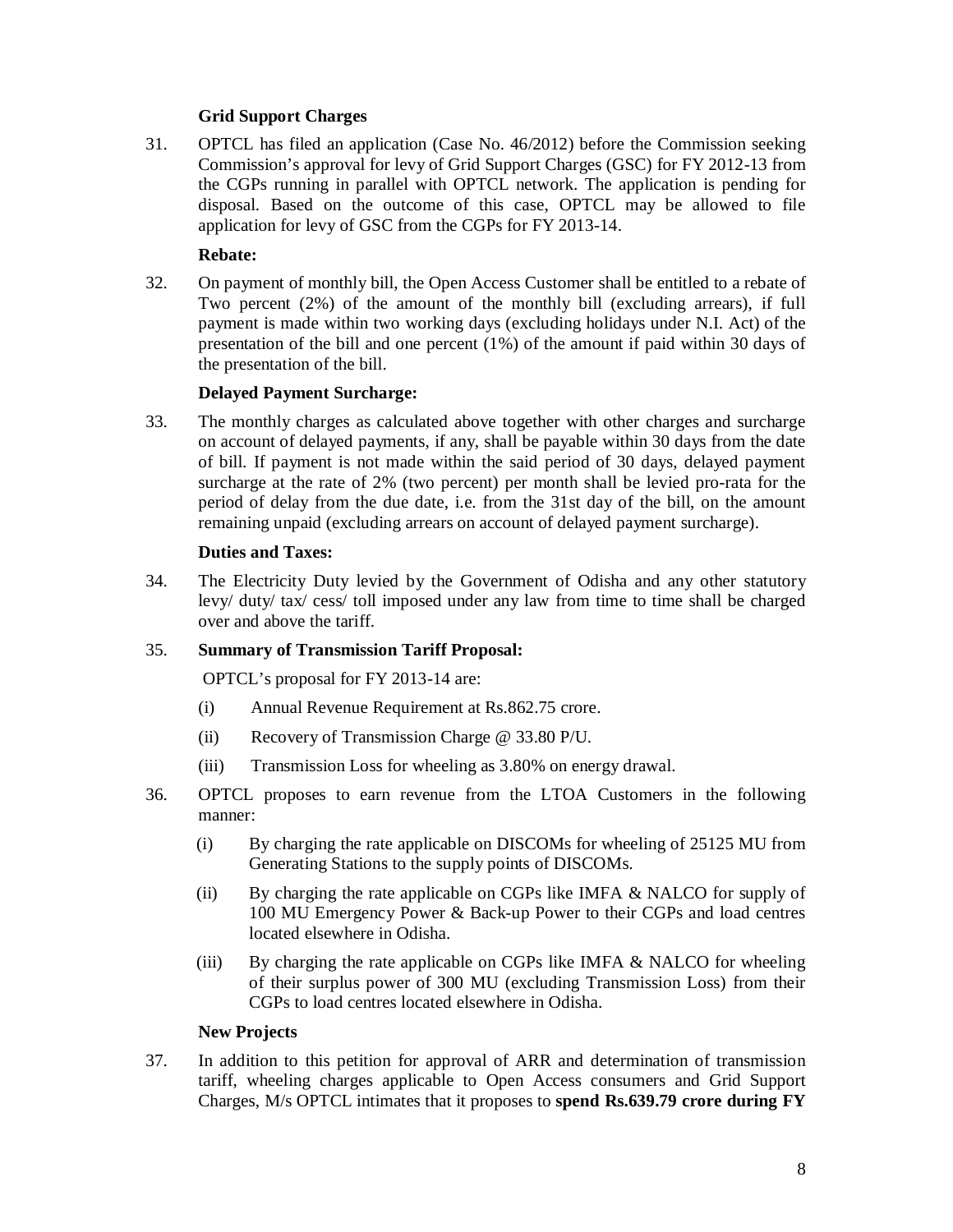**2013-14** as capital expenditure on new projects towards O&M, Telecom, Information Technology (IT), Transmission Project & Construction (TP & Con.) and Civil Works. The details of Capital Expenditure for FY 2013-14 are given in Annex-I.

# **VIEWS OF CONSUMER COUNSEL, ON TRANSMISSION TARIFF PROPOSAL OF OPTCL FOR 2013-14 (Para 38 to 42)**

38. The Licensee was allowed in the beginning of the hearing to give a power point presentation regarding its ARR and tariff application for the FY 2013-14. World Institute of Sustainable Energy (WISE), Pune appointed as Consumer Counsel put up certain queries and objections regarding ARR and tariff filing of OPTCL. The objectors then made a number of comments/observations regarding the submission of the licensee.

# **Analysis of the Proposal by Consumer Counsel**

39. WISE acting as Consumer Counsel had analyzed the application of the licensee and some of the important observations are presented below.

#### **Annual Revenue Requirement**

- 40. OPTCL has projected its revenue requirement during FY 2013-14 at about 47 per cent more than that approved for FY 2012-13. In last year (FY 2012-13), the increment in total ARR was just 2.54% from approved ARR for FY 2011-12.
- 41. The areas of concern include the increase in employee cost (7.13%), R&M Cost (14.64%), A&G cost (8.66%), interest on loan capital (242.80%), depreciation (119.99%) and incentive (402.5%). The comparative figures of components of ARR are given in table below. OPTCL has proposed Rs.31.46 cr. as interest on working capital, which the Commission has not approved in earlier tariff orders.

| Comparative Annual Revenue Requirement of Or FCL |         |         |                 |             |             |  |  |
|--------------------------------------------------|---------|---------|-----------------|-------------|-------------|--|--|
| <b>ITEMS</b><br><b>Approved</b><br>Approved      |         |         | <b>OPTCL's</b>  | $12-13$ vs. | $13-14$ vs  |  |  |
|                                                  | for     | for     | <b>Proposal</b> | $11 - 12$   | $12 - 13$   |  |  |
|                                                  | 2011-12 | 2012-13 | for FY          |             |             |  |  |
|                                                  |         |         | 2013-14         |             |             |  |  |
| <b>Employees Cost including Terminal</b>         | 338.14  | 318.48  | 341.20          | $-5.81%$    | 7.13%       |  |  |
| <b>Benefits</b>                                  |         |         |                 |             |             |  |  |
| <b>R&amp;M</b> Cost                              | 75.00   | 95.00   | 108.91          | 26.67%      | 14.64%      |  |  |
| A&G Cost                                         | 18.00   | 21.25   | 23.09           | 18.06%      | 8.66%       |  |  |
| Interest on Loan Capital                         | 61.33   | 35.33   | 121.11          | $-42.39%$   | 242.80%     |  |  |
| Depreciation                                     | 79.42   | 78.57   | 172.85          | $-1.07\%$   | 119.99%     |  |  |
| Return on Equity                                 | 7.45    | 22.17   | 49.04           | 197.58%     | 121.20%     |  |  |
| <b>Interest on Working Capital</b>               |         |         | 31.46           |             |             |  |  |
| Sub-Total                                        | 579.34  | 570.80  | 847.66          | $-1.47%$    | 48.50%      |  |  |
| Special Appropriation                            | 33.93   | 38.71   |                 | 14.09%      | $-100.00\%$ |  |  |
| <b>Contingency Reserve</b>                       |         |         | 16.73           |             |             |  |  |
| GCC Expense including SLDC                       | 1.00    | 1.02    | 0.30            | 2.00%       | $-70.59%$   |  |  |
| charges                                          |         |         |                 |             |             |  |  |
| Incentive for system availability                | 2.00    | 2.00    | 10.05           | 0.00%       | 402.50%     |  |  |
| <b>T</b> otal                                    | 616.27  | 612.53  | 874.74          | $-0.61%$    | 42.81%      |  |  |
| Less Misc. Receipts                              | 43.77   | 25.51   | 12.00           | $-41.72%$   | $-52.96%$   |  |  |
| <b>Annual Revenue Requirement</b>                | 572.50  | 587.02  | 862.74          | 2.54%       | 46.97%      |  |  |
| Transmission Charges (paise/unit)                | 25.00   | 25.00   | 33.80           | 0.00%       | 35.20%      |  |  |

# **Table – 6 Comparative Annual Revenue Requirement of OPTCL**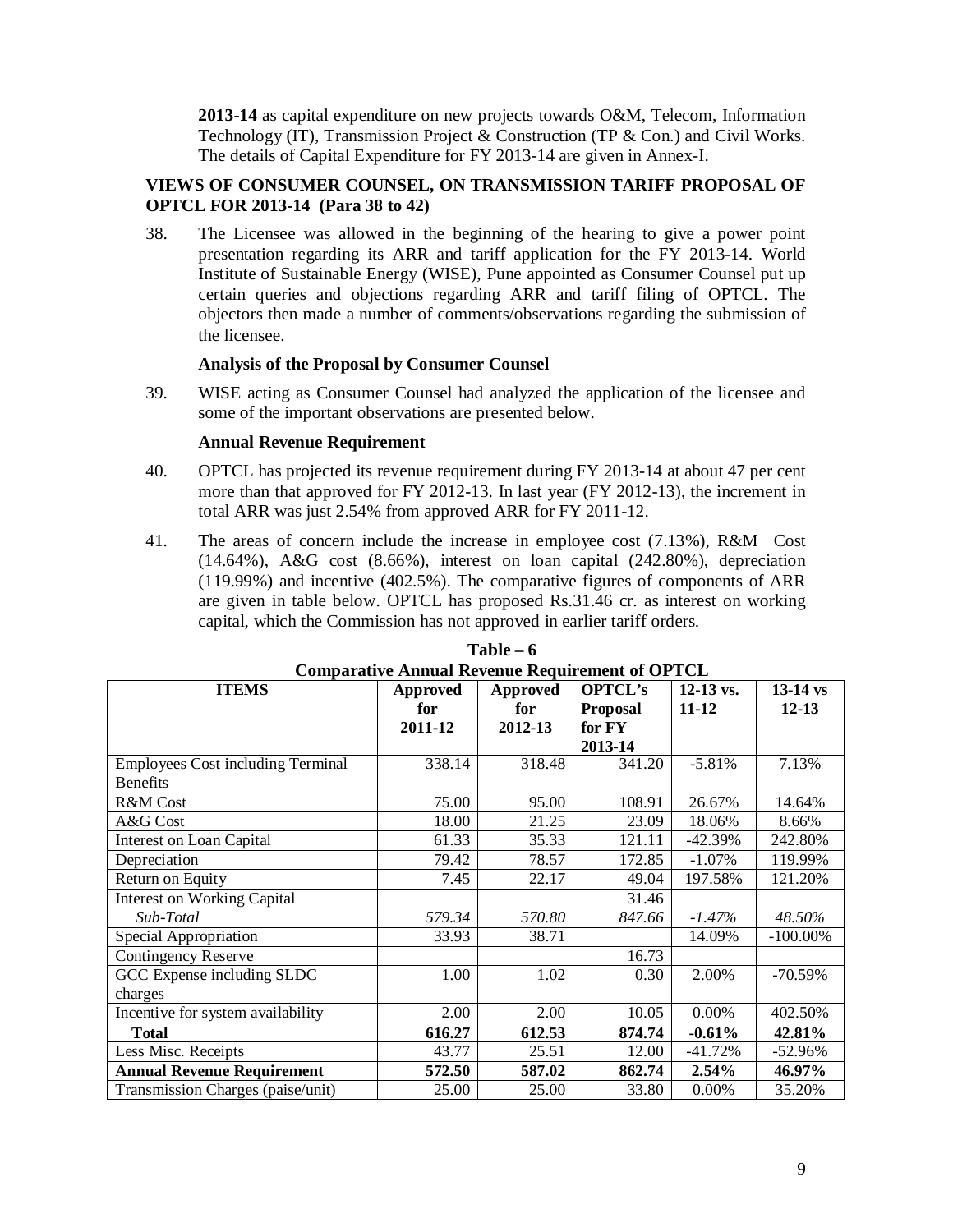42. The significant increase in all expenses as mentioned above would impose excessive burden on the general consumers of the state, as this would be passed on to the ultimate users through GRIDCO and DISCOMs. Therefore, there is a need to review these expenses for the benefit of the consumers. Some of the important observations of WISE in this regard are as follows:

A&G cost should be linked to inflation which is 6.74% from April, 2012 to December, 2012. Actual cash flow can be considered for deciding appropriate R&M expenditure. The interest related to loan that already have been taken the licensee can only be considered for FY 2013-14. The terminal benefit and differential pension may be reviewed as per the independent valuation report of the actuary appointed by the OERC. The transmission loss for FY 2012-13 is higher than the approved figure. Therefore, transmission loss may be fixed at a reasonable level.

# **VIEWS OF OBJECTORS ON TRANSMISSION TARIFF APPLICATION OF OPTCL FOR FY 2013-14 (Para 43 to 99)**

# **Legal Issues**

- 43. One Objector has the view that the separation of OPTCL from GRIDCO would only cosmetic and both operate as one institution. Hence OPTCL is violating the 3rd proviso to Sec 41 of EA 2003 which provides that no transmission licensee shall enter into any contract or otherwise engage in the business of trading.
- 44. The Commission has not formulated specific tariff regulations for transmission of electricity. Therefore, any hearing on the application of OPTCL to approve ARR and transmission tariff would contravene the orders of Hon'ble ATE. Hon'ble ATE, in case no 24/2011, has directed to formulate specific tariff regulations for transmission of electricity. The present transmission tariff at the rate of 25 P/U may continue until formulation and notification of tariff regulations for transmission of electricity.

# **Transmission Loss**

- 45. One objector submits that the proposed transmission loss of 3.8% may be considered after checking the findings of the latest load flow study and in case of less transmission loss, the same may be considered. The actual wheeling of power to the entities would be on higher side and more than projection made by OPTCL.
- 46. OPTCL have not yet identified the areas where loss is maximum, so as to formulate action plans for loss reduction. OPTCL should inform the methodology adopted to estimate the transmission loss for every year. OPTCL should have under taken energy audit of lines and sub-stations to know the quantum of transmission loss in the system and the said works may be assigned to energy auditing firms/certified energy auditor.
- 47. The reduction of transmission loss from existing 3.9% to 3.8% is not sufficient and proposed rate is also quite high as there is no significant reduction. This needs to be reduced further.
- 48. The transmission loss proposed by OPTCL has to be justified with the various measures taken or else burden will ultimately go to the consumer only. The Standard of performance of OPTCL transmission system should be monitored by third party auditor to assess the actual performance.
- 49. OPTCL should have achieved transmission losses of 3% by now. OERC time to time has allowed to increase transmission losses and therefore, OPTCL is not prepared to reduce their transmission losses. A number of CGPs have been synchronized with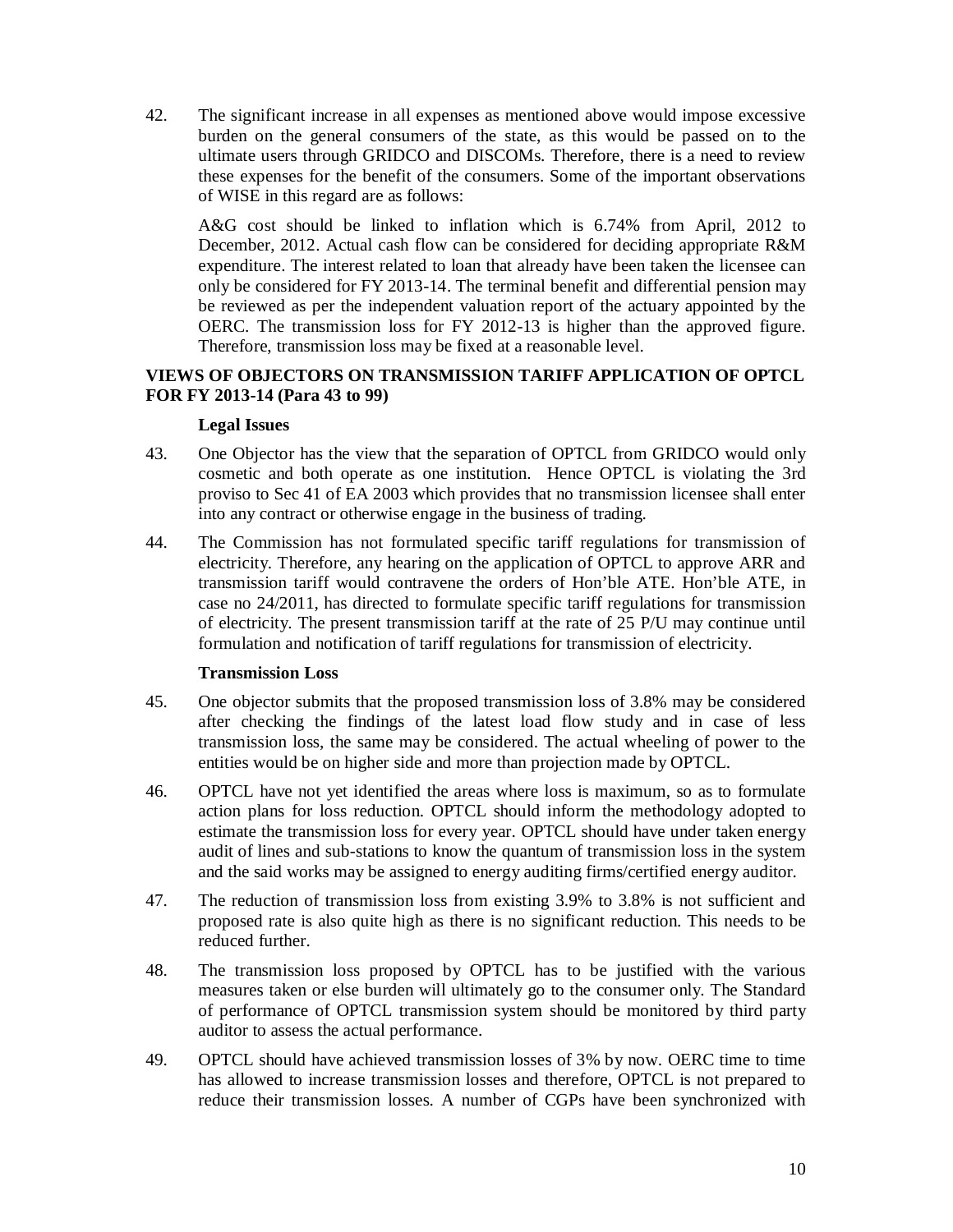OPTCL network. A number of 132 kV/ 220 kV transmission lines have been commissioned. Hence, transmission loss must have been reduced, but OPTCL wants to continue with 3.8% transmission loss in FY 2013-14 without any efforts to reduce its losses. This alone is increasing the power procurement requirement of GRIDCO and adding to the bulk supply price. The Commission should not allow transmission losses more than 3% at least from this year onwards.

# **Capital Expenditure**

- 50. OPTCL has proposed a long list of new works. Capitalization of any work can only be made after completion of work. Capitalization of such work should be done in phased manner so that its effect on tariff is minimal.
- 51. OPTCL has proposed a huge sum as CAPEX requirement. It is not known if such a proposal has been approved by OERC earlier. OPTCL may be directed to submit the detail project report along with approval order of OERC. It may be indicated to what extent this proposal will bring down the system loss. This proposal should have been submitted to OERC separately for approval with full justification.
- 52. OPTCL is silent regarding the timely implementation and expenditure of the approved investment proposals.
- 53. One Objector suggests that OPTCL should prepare a Comprehensive Renovation Scheme (CRS) for sub-stations of more than 20 years old and arrange funding from Financial Institutions (FIs). The entire cost of replacement of equipments of capital nature under O&M is not permissible. Only depreciation, interest charge and return on equity should be considered while determining the transmission charges.
- 54. The Capex Programme should include the renovation and modernization of the transmission lines and grid substations.
- 55. OPTCL should confirm that equipments for online data transmission to SLDC from the EHT feeders of all EHT substations have been provided.
- 56. OPTCL was required to complete installation of SCADA interface point within 3 years, i.e. by 31.03.2013. OPTCL has failed to proceed with the works and has offloaded the work to PGCIL and paid advance only in 02/2011.
- 57. OPTCL should confirm the schedule for completion of the works relating to provision of PLCC/SCADA equipments in each 36 substations.
- 58. OPTCL has not only failed to meet the target for commissioning of new transmission system but has caused abnormal delay. The Cost over run & time over run due to delay in completion of projects should be not allowed in the ARR. The original capital cost along with IDC for the schedule period of completion may be treated as capital cost of the works.
- 59. NESCO submitted that the Capital Expenditure Schemes ought to be filed separately and should be detailed in nature and should include the Cost Benefit Analysis so that the same can be scrutinized. The proposed amount may be allowed limiting to the approved Capex by the Commission.

# **R&M Expenditure**

60. The proposed R&M cost is 14.61% more than previous year approved cost. There is no satisfactory justification for such increased expenditure. The lists of expenditure proposed to be undertaken under R&M are supposed to be met out of O&M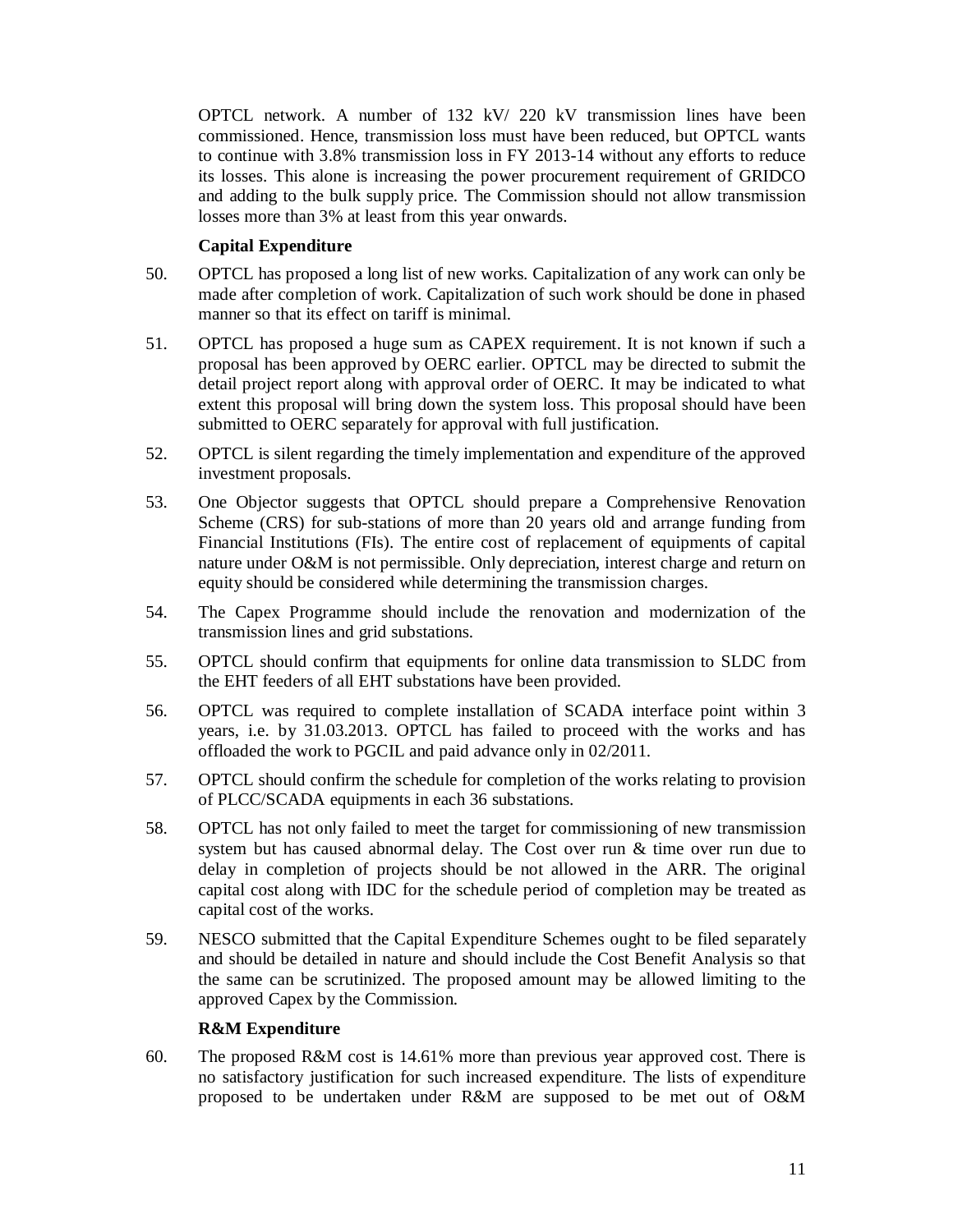provisions and no separate provision for R&M should be made. Provision for IT & Telecom appears to be very high.

- 61. OPTCL has never been able to achieve the R&M expenditure to the extent of 50% of the approved amount. OPTCL states that in FY 2012-13, the expenditure shall be the same as approved by the Commission without hinting at what is the expenditure till date. In the absence of the same all doubts are that for 2012-13, the approved amount shall not be also expended.
- 62. The actual R&M expenses for FY 2010-11 were Rs.28.31 crore against the approved figure of Rs 60 crore. The estimated R&M expenditure for FY 2012-13 is Rs 95.02 crore. Even in the absence of fund constraint, the levels of expenditure are low as compared to the approved R&M expenses. Hon Commission ought to consider a reasonable increment of 6% per annum over the actual cost for FY 2010-11. R&M expenses for FY 2013-14 ought to be Rs 50.50 crore considering 10% increase over the actual expenditure of 2011-12 and that the same can be trued up as and when actual expenditures are submitted after necessary prudence checks.
- 63. Some objectors submitted that expenditure on circuit breakers, station batteries, CTs, PTs/ CVTs, Las, energy meters, station transformers, CR panels, DG sets, restoration of 132 KV feeders are capital in nature which should not be permitted under O&M expenditure.

# **Employee and A & G Cost**

- 64. The employee cost, including terminal benefits, of OPTCL may be allowed at Rs.259.42 crore subject to due scrutiny by the Hon commission. Regarding terminal benefits, Hon Commission may determine the amount of deficit funding, if any, after adjusting for expected corpus availability. In line with the previous principle of the Commission, deficit financing may be amortized over several years. The required fund of Rs 401.17 Cr may be amortized in 4 years starting from FY 2013-14. Thus Rs 100.29 cr may be allowed for FY 2013-14.
- 65. OPTCL may be allowed an amount of Rs.22.85 crore towards the A&G expenses for FY 2013-14 i.e. escalation of 8.87% (rate of inflation as measured by WPI) is allowed over the approved figure of FY 2012-13 including license fee and inspection fee.

# **Depreciation**

- 66. The huge increase in depreciation is due to artificial increase in capital base which is based on proposed expenditure to be made during year 2013-14. This should not be allowed as it is not allowed to capitalize expenditure unless the work is completed.
- 67. As the sector has not yet turned around, the Commission may adopt the same principle for calculation of depreciation as followed for previous year. DISCOMs submitted that the depreciation may be considered at Rs.104.79 crore.

# **Interest on Loan**

- 68. The significant increase in interest on loan would impose excessive burden on the general consumer. There is a need to reduce these expenses.
- 69. The Commission, in case no 63/2006, had directed that no infrastructure loan shall be collected and all infrastructure loan paid prior to the date of order shall be repaid accordance to the loan agreement. The Hon'ble ATE, in case no 30/2012, has also upheld the orders of OERC. Therefore, principal repayment has to be reviewed and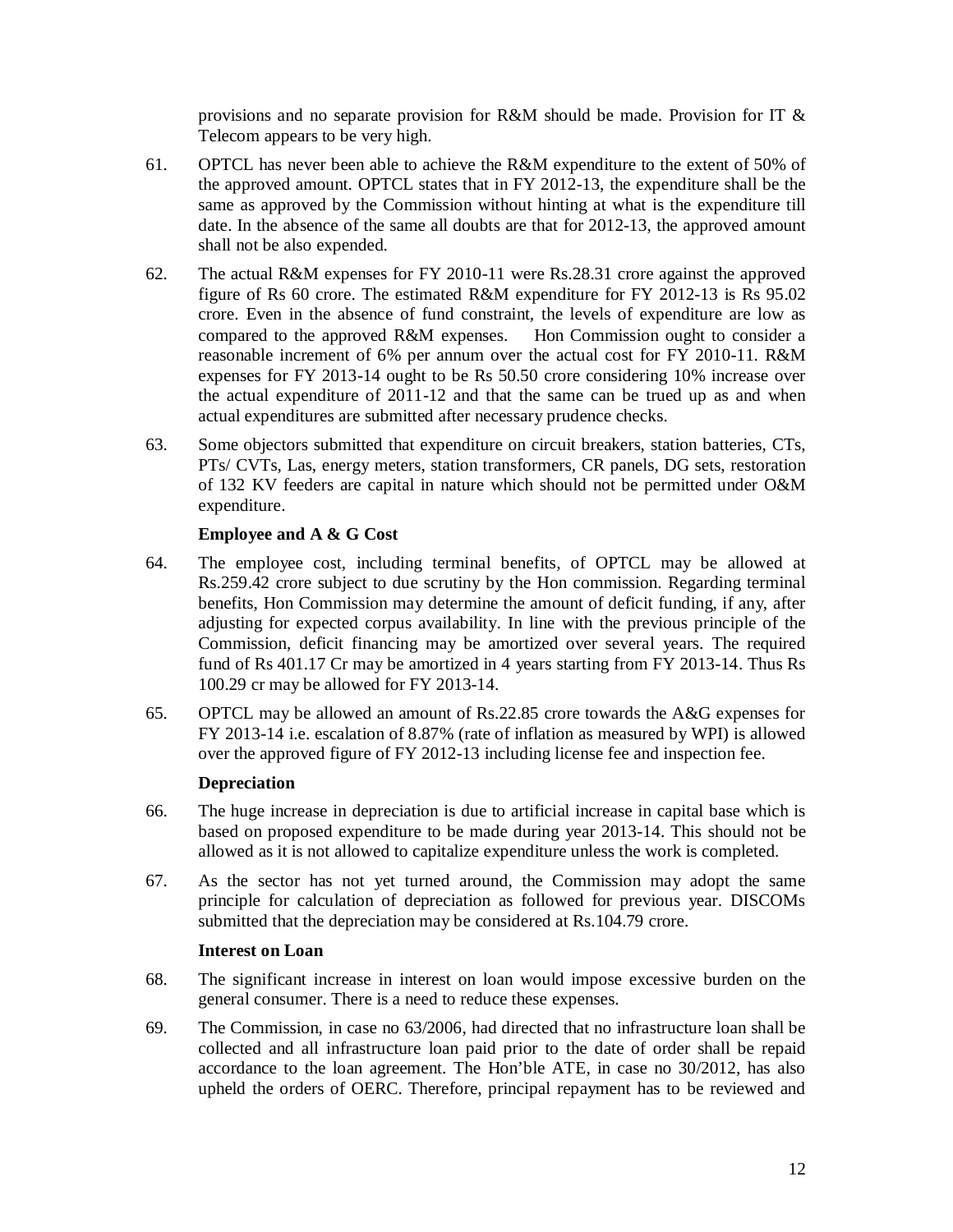suitable provisions be made. No provision has been made towards interest payment during FY 2013-14.

- 70. The finance charge projected by OPTCL is Rs.13.61 crore in line with earlier orders of the Commission is to be allowed for FY 2013-14 as pass through.
- 71. The interest on new loan of Rs.543.82 crore may not be allowed since the details of which are not available for scrutiny. Hence, the principal CB as on 31.03.2013 is considered and interest on that (Rs 43.01 crore) has been considered.

# **Interest on Working Capital**

72. DISCOMs submit that transmission charge of OPTCL is recovered as first charge from monthly BSP bill. So, interest on working capital may not be allowed.

#### **Contingency Reserve**

73. OPTCL is having contingency reserve of Rs 95.75 crore, therefore contingency reserve further claimed by OPTCL should not be allowed.

#### **Return on Equity**

- 74. The return on equity is also higher due to artificial increase in equity base taking higher capital base.
- 75. The Commission in its earlier orders had not allowed any return on equity on equity of Rs 60 crore since the sector has not yet turned around. State Govt had agreed to finance transmission projects in remote areas to the extent of Rs 143 crore by way of equity contribution, which it has received as on  $31{\text -}03{\text -}2012 + \text{Rs }50$  crore during FY 2012-13. DISCOMs submit that the return @ 15.5% on the equity value of Rs 193 crore may be allowed i.e. Rs 29.92 crore.

# **Past Losses/Pass through Expenses**

76. The claim of past losses has no merit as the same items have been previously dealt and Commission found a surplus in truing up exercise based on audited data.

# **Special Appropriation:**

77. DISCOMs proposed to exclude the special appropriation in computation of the OPTCL ARR for 2013-14 as per Hon ATE order. Regarding shortfall of repayment of loan over and above the allowed depreciation, OPTCL may negotiate with the Banks/FIs for a longer tenure or moratorium in repayment of Principal.

#### **Transmission Tariff**

- 78. The proposed transmission tariff of 33.80 P/U for the FY 2013-14 against approved rate of 25.0 P/U which is not acceptable. The proposed hike is almost 35% as compared to the rate fixed for the last two years which is totally illegal and arbitrary.
- 79. The increase in transmission tariff by 36% wills ultimately adversely affect the retail supply tariff.
- 80. OPTCL has failed to submit its explanation for failure to reduce transmission losses and has not submitted any concrete action plan to achieve this with sustained reduction in loss which will yield revenue indirectly.
- 81. OPTCL proposed an increment in transmission tariff without any improvement in the quality of transmission and reduction in the transmission loss.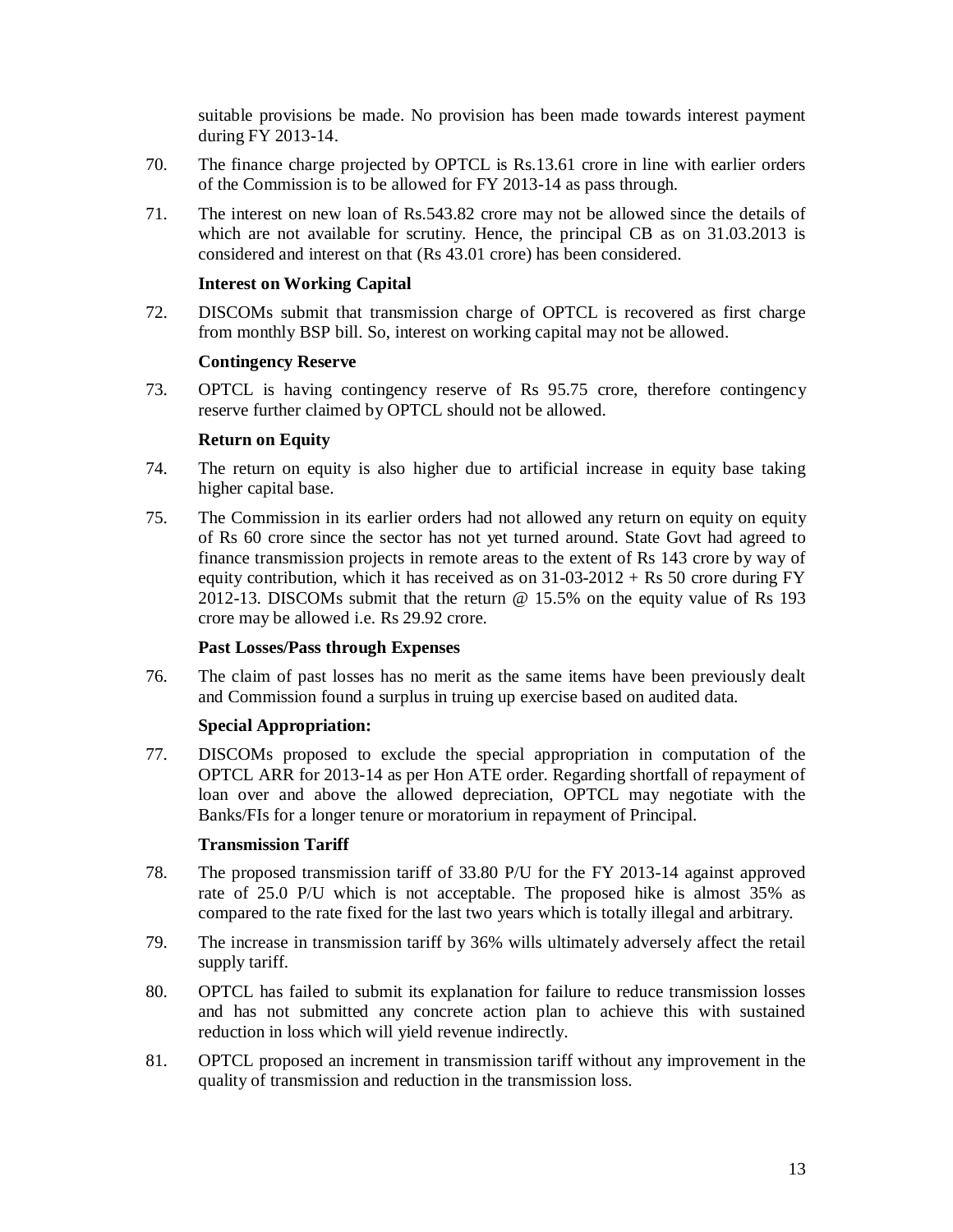- 82. DISCOMs submitted that there will be revenue surplus of Rs.114.26 crore during FY 2013-14 instead of the Revenue Gap of Rs.224.32 crore proposed by OPTCL based on existing transmission tariff of 25.00 P/U.
- 83. Month wise actual data for the total energy wheeled and financial figures on different heads pertaining to FY 2012-13 are to be provided by OPTCL.
- 84. DISCOMs of the view that the truing of exercise may be done by the Commission keeping in view of the above data vis-à-vis the approved figure for FY 2012-13 and the resultant benefit if any may be passed on to the consumers by way of truing up exercise.
- 85. Hon OERC has allowed only the 1.5  $p/u$  increase in the last year transmission tariff. So, the Commission should scrutinize the Transmission cost proposed by OPTCL critically and reduce the transmission tariff to 20 Paisa/Unit.

# **Miscellaneous Income and Income from Wheeling**

- 86. The Commission should consider an amount of Rs.17.50 crore towards income from Inter State Wheeling in line with the order of ATE.
- 87. The miscellaneous receipt for FY 2013-14 seems unlikely looking at the previous year figures. DISCOMs have projected the misc. receipt as 26.65 crore average of FY 2011-12 and FY 2012-13.

#### **Reactive Energy Charges and Grid Support Charges**

- 88. If it is decided by the OERC to collect reactive energy charges in future, the same should be collected prospectively and not retrospectively.
- 89. OPTCL has proposed to collect grid support charges for FY 2012-13 from the CGPs running in parallel with OPTCL network. If such levy to be collected in future, that should be collected prospectively and not retrospectively.

# **Other Issues**

- 90. Re-structuring of OPTCL is urgent considering that it has lost its core competence and is depending on central agencies for several works.
- 91. An objector held that OERC may direct OPTCL to give an undertaking through Affidavit that it would supply quality power at proper voltage to all the consumers of the State, which has not been supplied during FY 2012-13.
- 92. OPTCL has to furnish all relevant documents regarding cost proposed by OPTCL, OERC approved expenses and actual annual R&M and A&G expenses from FY 2000-01 to FY 2012-13.
- 93. Sub-stations and lines of OPTCL are not properly maintained by the authority incharge due to want of required number of skilled manpower. OPTCL has to appoint skilled labourers in the sub- station maintenance work. A clear-cut guideline should be issued to the official in charge of sub-station and lines maintenance work.
- 94. Govt. of India and the State Govt. have announced to give electricity to all through Rajib Gandhi Gramin Bidyut Yojana & Biju Jyoti Yojana programme but lines and sub-stations connectivity of the OPTCL are not in a position to evacuate power to the distribution network for which the programmes are not been properly implemented.
- 95. OPTCL should produce a status report regarding the directions given by Hon OERC in the ARR orders for FY 2009-10, 2010-11 and 2011-12 particularly action plan for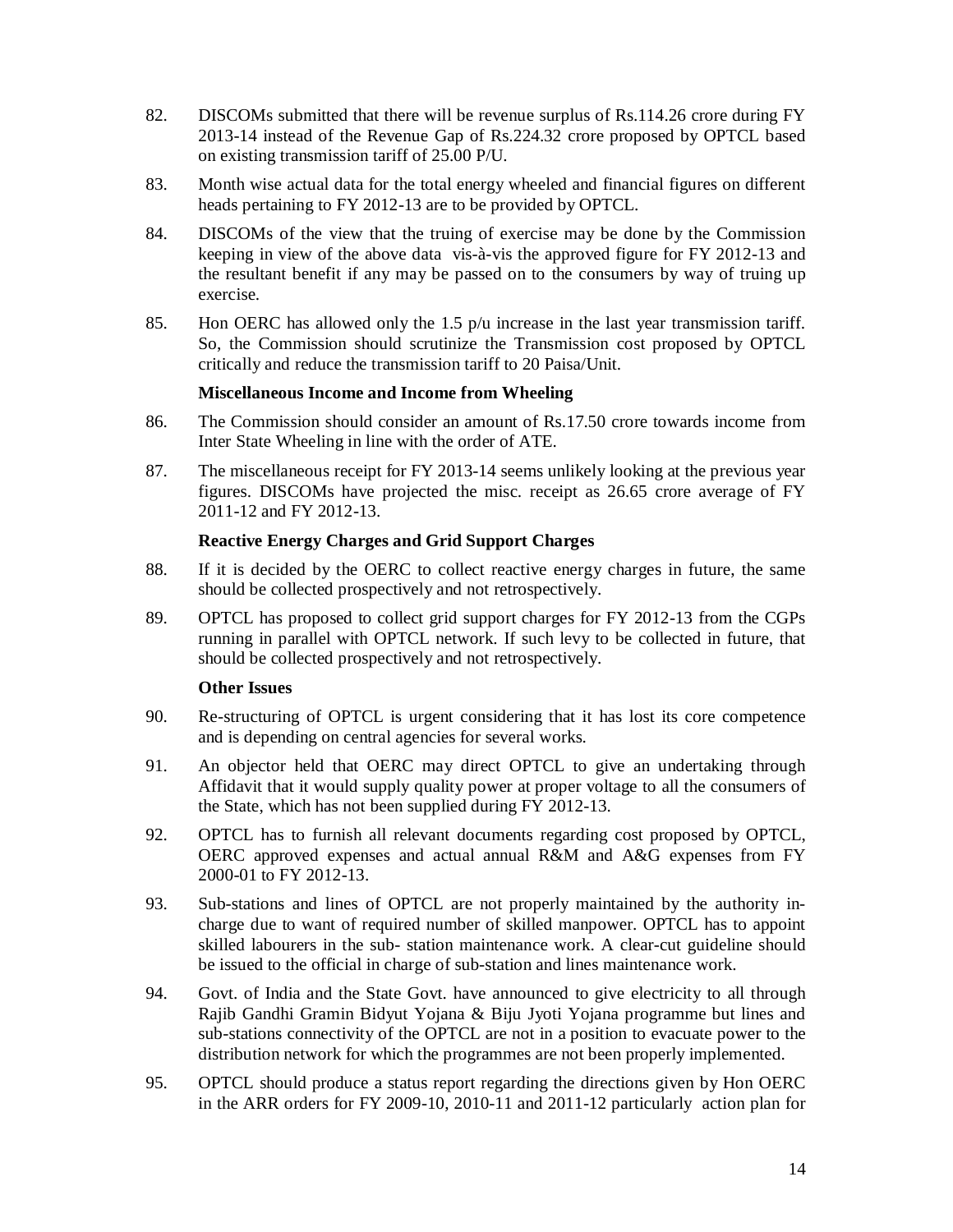evacuation of power from 21 nos. of Mega Thermal Power Plants coming up in Odisha for which 13 nos. of IPPs and 8 nos. MPPs have signed MoUs with Govt. of Odisha for installation of about 32000 MW.

- 96. OPTCL may carry out planning process from time to time as per the requirement for identification of major state transmission system. OPTCL should also produce status report on perspective action plan for drawal of Odisha share as well as the evacuation of surplus power from these mega thermal power plants.
- 97. OPTCL should also produce the status report about the joint venture company.
- 98. OPTCL should produce the status report of overloaded lines and sub-station of the state and should file an affidavit that all lines and sub-stations are well equipped to give quality power supply.
- 99. OPTCL has not submitted any compliance report regarding implementation of directives of OERC related to continuous monitoring of operation of transmission system, improvement in performance standard etc.

# **REJOINDER BY OPTCL TO THE QUERY OF OBJECTORS (Para 100 to 152)**

100. In response to the views of objectors on the ARR and Tariff Application of OPTCL for 2013-14, OPTCL had filed rejoinders for the same. The response of OPTCL has been broadly classified into the following issues.

# **Legal Issues**

- 101. OPTCL, a wholly owned Government of Odisha Undertaking, has been incorporated under the Companies Act, 1956. The Corporation is carrying on the business of transmission of electricity as per the 'Object Clause' prescribed in the Memorandum of Association of the Corporation and by virtue of the licence granted by the OERC. Being a Government Company, the Directors on the Board of OPTCL consists of 10 nos. of Directors (4 Functional Directors including CMD and 6 Non-functional / Independent Directors). This composition is as per the guidelines prescribed under the Corporate Governance Manual issued by the Government of Odisha for State PSUs. There is no violation of Section 41 of the Electricity Act, 2003 as the Corporation is not engaged in the business of trading in electricity.
- 102. The present ARR and Transmission Tariff application has been prepared and submitted based on OPTCL's Provisional Accounts for FY 2011-12 (now audited), all relevant data/information and materials. Moreover, OPTCL had furnished all requisite information and details as per the prescribed formats of the Commission with full justifications. OPTCL has also submitted additional information / clarifications to queries raised by the Commission. Hence, the statement that the proposed transmission charge is totally illegal, arbitrary and exaggerated merits no consideration.
- 103. OPTCL has filed the present ARR and Transmission Tariff application before the Commission on 30.11.2012 as per relevant provisions of the Electricity Act, 2003 and Regulations framed by the Commission. The Commission would dispose of the application following the extant procedure and hearing is a part of it.

# **Quality of Supply**

104. OPTCL has conducted the transmission planning study for its transmission system in coordination and consultation with GRIDCO and DISCOMs. Accordingly OPTCL is taking all effort to renovate / modernize and strengthen its infrastructure to cater the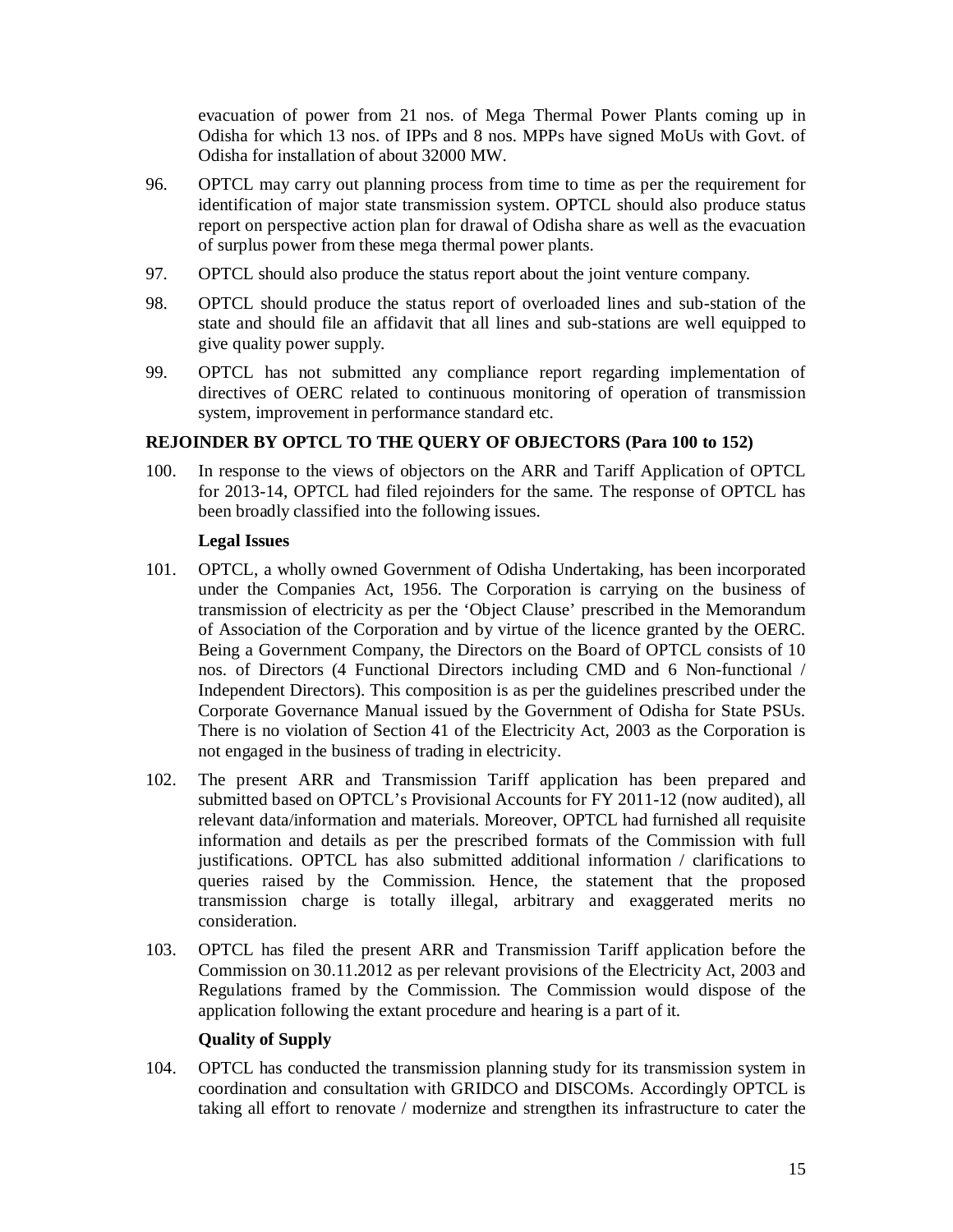future load. OPTCL endeavors its best for successful implementation of the Central and State sponsored schemes like RGGVY, BGJY in coordination with GRIDCO & DISCOMs. In each investment proposal submitted before the Commission seeking approval, OPTCL is making DISCOMs and Govt of Odisha as Respondents for obtaining their views for consideration by the Commission before disposing of the OPTCL's proposal.

- 105. To address low voltage problems and for reactive energy compensation, OPTCL is in the process of installing 33kV Capacitor Banks with an aggregate capacity of 275 MVAR at 20 nos. of existing grid sub-stations. The installation and commissioning work at 10 nos. sub-stations shall be completed by March 2013. Work at balance 10 nos. sub-stations is expected to be completed by June, 2013.
- 106. During last few years, OPTCL has considerably increased its performance level and has completed large number of projects which were pending for a longer period. OPTCL has completed commissioning of 3rd bays along with transformers at a number of existing grid sub-stations thereby appreciably enhancing transformation capacity. Completion of these projects has added to the improvement of quality of supply at various areas of the State.
- 107. The above amply shows effort of OPTCL to provide quality supply to DISCOMs at its grid sub-station end. OPTCL is not responsible for failure of DISCOMs to supply quality power to end consumers of the State through their distribution network. Hence, giving undertaking through affidavit as has been urged by the Objector does not arise.
- 108. The new Projects taken up by OPTCL shall also share and reduce the loads on the existing grid sub-stations and EHT lines. Works for conversion of existing S/C lines on D/C towers to D/C lines have been proposed for proper load management. Besides, works for uprating of conductor capacity in existing EHT lines, as per feasibility, have also been taken up by OPTCL.

# **System Availability**

- 109. OPTCL is making all out efforts to supply the power requirement of the State through its transmission system comprising 100 grid sub-stations and more than 11344 ckt. km. EHT transmission lines of different voltage classes spread across the geographical area of the State. One of the key performance indicators i.e. Availability of Transmission System of OPTCL is more than 98% in all the previous years since 2005-06 i.e. the year OPTCL commenced its business. Uses of latest techniques and pro-active preventive measures adopted by OPTCL in line with the 5-year Master Maintenance Plan (2008-13) have resulted in maintaining its massive asset base with a system availability of 99.86%, 99.84% and 99.84% during the year 2009-10, 2010- 11 and 2011-12 respectively.
- 110. Recognizing the OPTCL's best efforts and meritorious performance in maintaining transmission system availability, Central Electricity Authority (CEA), Ministry of Power (MoP), New Delhi has conferred the prestigious national level "Bronze Shield for the year 2009-10".

# **Transmission Projects**

111. For any major investment with cost investment of Rs.10 cr. and above, OPTCL obtains the approval of the Commission justifying the purpose of the investment along with the cost benefit analysis of the Projects. Works are executed through Open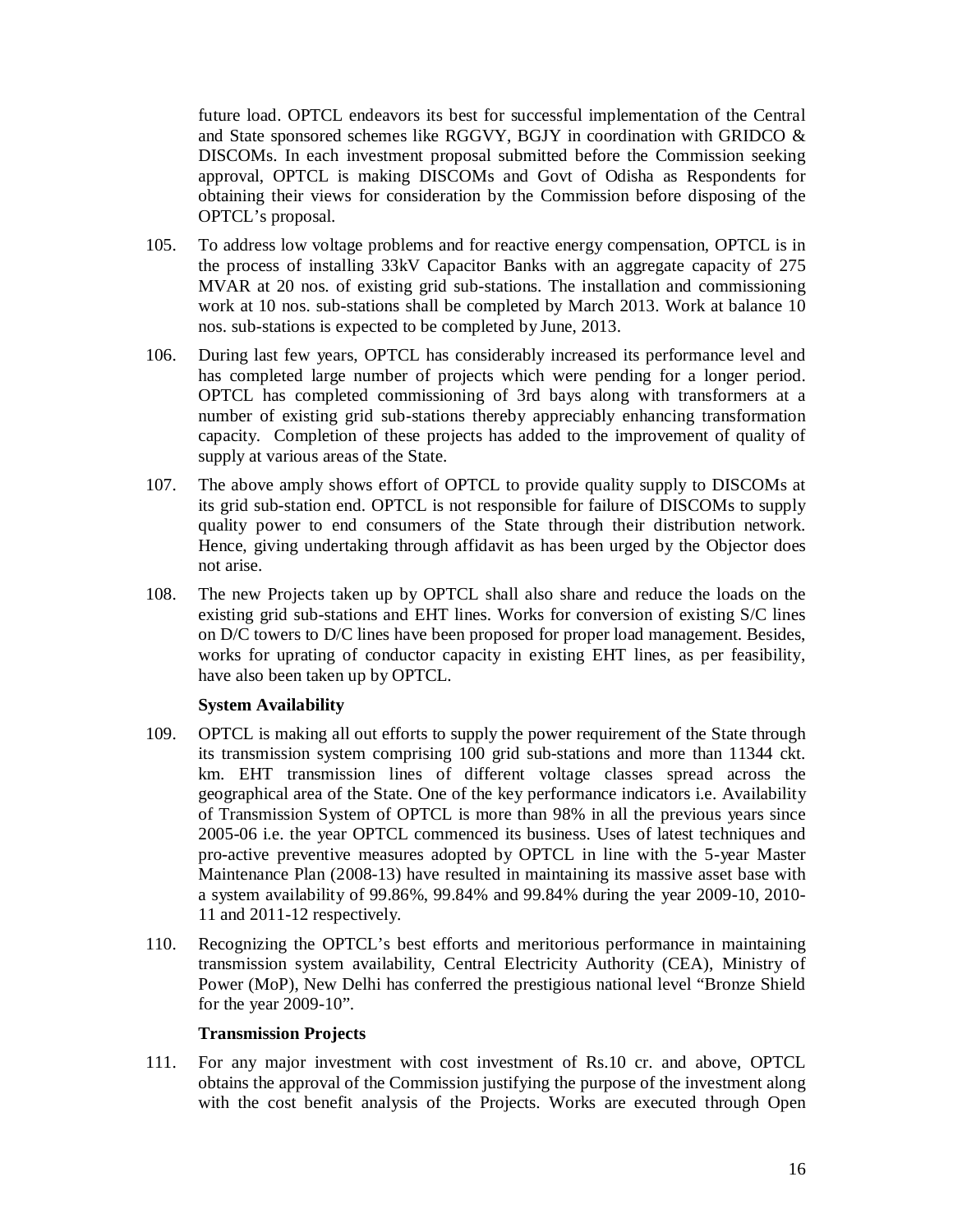Tender to ensure fair price, competitiveness and transparency. The details of the Projects along with OERC approval have been indicated in the Compliance report to OERC Queries. For each and every Project seeking approval of the Commission, Detailed Project Report (DPR) is submitted. There are a number of Projects awaiting Commission's approval. The Commission approves the Projects after hearing to OPTCL, concerned DISCOMs, Govt. of Odisha. New Projects have been identified after undertaking detailed planning study and with a view to cater to growing demand including the object to bring down system loss, improve voltage profile etc. Hence, the apprehension regarding huge investment proposed by OPTCL is misconceived.

112. In order to meet the growing load demand of the State, for steady power supply and to overcome low voltage problems, OPTCL has augmented the transformer capacity in a number of EHT grid sub-stations. The DISCOM Zone wise details for the Years 2011-12 and 2012-13 are given at **Annex-II.**

#### **Transmission Tariff**

113. The contention to reduce the transmission charge to 20 p/u for FY 2013-14 without proper justification and supporting calculation as pointed out by some objectors does not merit consideration.

#### **Income**

114. OPTCL has clearly explained the current status on revenue earnings from inter-state wheeling. For the FY 2013-14, the revenue under this head cannot be correctly assessed as the same is to be determined by Hon'ble CERC. Hence, to consider Rs. 17.50 cr. as income from inter-state wheeling during FY 2013-14 is totally misconceived.

# **Misc. Receipt**

115. The Misc. Income as per Provisional Accounts (now audited) for FY 2011-12 is Rs21.44 cr. which includes Rs.7.06 cr. as deferred income (transferred from capital reserve). Hence, the actual Misc. Income is Rs.14.38 cr. In view of reducing revenue trend from short-term open access charges, Supervision Charges which is reduced to 6% from 16% and uncertainty involved in revenue generation from other sources as well, OPTCL expects the Misc. Receipts of Rs.12.00 cr. during FY 2013-14. Thus, the revenue from Misc. Receipts is projected as Rs.12.00 cr. considering present trend of revenue earning from different sources.

# **Reactive Energy Charges and Grid Support charges**

- 116. OPTCL will comply with the Commission's direction with regard to collection of Reactive Energy Charges for FY 2013-14.
- 117. OPTCL's application for levy of Grid Support Charges (GSC) for FY 2012-13 (Case No. 46/2012) has been admitted by the Commission vide interim order No.2 dated 27.12.2012. The Commission has decided to hear the case further on merit. OPTCL will comply with the Commission's direction with regard to collection of GSC for FY 2012-13. In the present ARR application for FY 2013-14, OPTCL has sought permission of the Commission to file application for levy of GSC for FY 2013-14 based on the outcome of the Case No. 46/2012.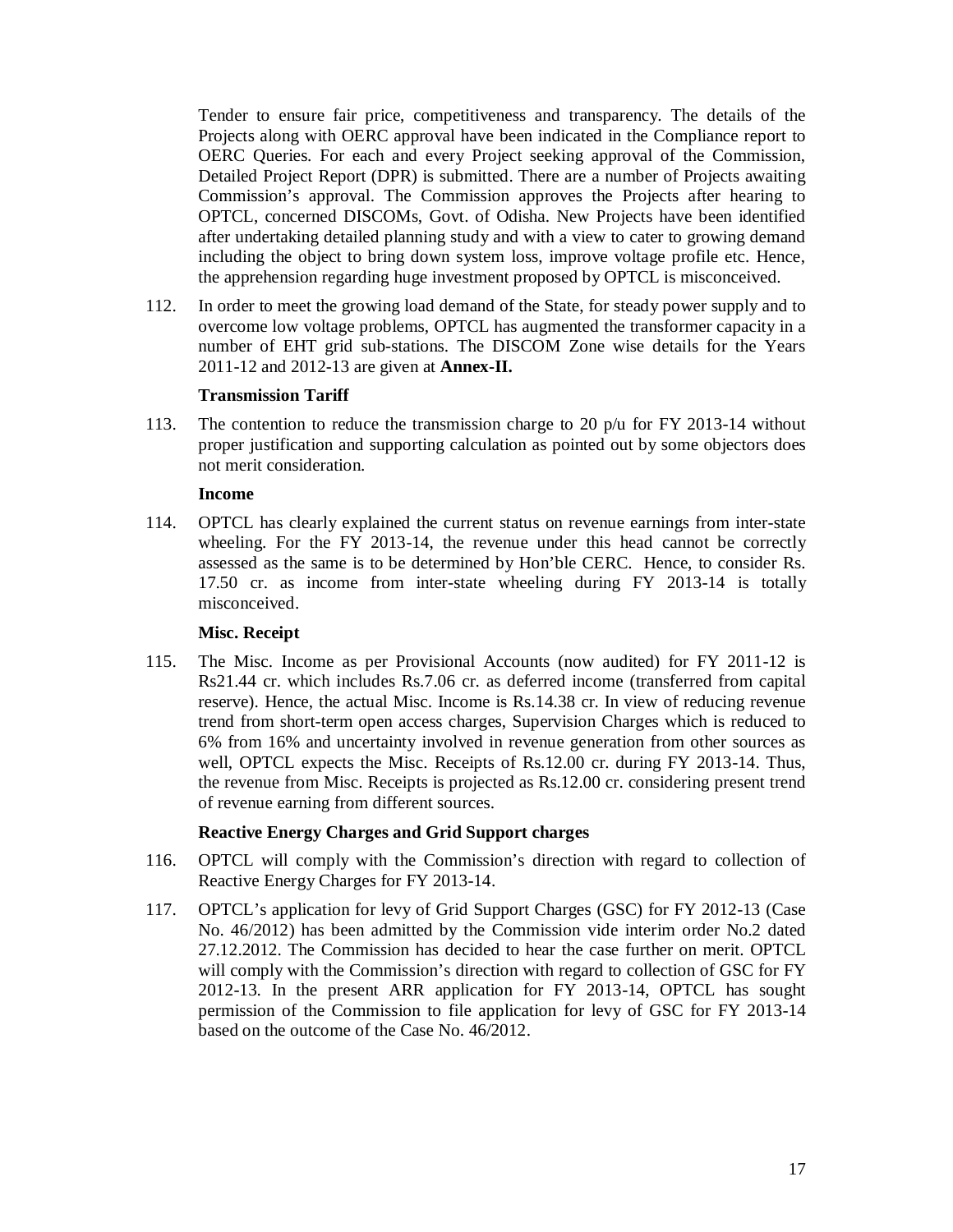# **Transmission Cost**

# **Operation and Maintenance Cost**

118. Regulation 3(28) under Chapter-I of CERC (Terms & conditions of Tariff) Regulation, 2009 defines O & M expenses means the expenditure incurred on operation and maintenance of the project, or part thereof, and includes the expenditure on manpower, repairs, spares, consumable, insurance and overheads. Similarly Regulation  $19(g)$  under Chapter-3 prescribes the norms for operation and maintenance expenses for the FY 2009-10 to 2013-14. Accordingly, the O&M expenses works out Rs.623.51 Crore. But OPTCL has proposed Rs.473.20 Crore which is almost 24% less than the norms fixed by CERC.

# **Employee cost:**

- 119. OPTCL appointed the independent and certified actuary M/s. Bhudev Chatterjee, Kolkata to assess the terminal liabilities (viz. Pension, Gratuity and Leave encashment) for FY 2011-12 with projections for next two years. As per valuation made by the actuary, the terminal liabilities as on 31.03.2014 is Rs.1537.62 cr. The figures have been arrived at on the basis of the data available as at 31.03.2012 considering the funding of Rs. 1136.46 cr. already allowed in the past tariff orders upto FY 2012-13. The additional fund requirement has been calculated as Rs. 428.50 cr. Besides, OPTCL has proposed Rs.1.30 Crore for Employer's Contribution for Non-Pensioners & New Pension Scheme.
- 120. The total number of Pensioners stands at around 7500. OPTCL is aware of the fact that if the Commission would allow the total terminal benefit liability of Rs.428.50 cr. in FY 2013-14 as claimed by OPTCL, it will cause tariff shock to the consumers. On the other hand, OPTCL has to meet its obligations towards Pension, Gratuity and Leave Encashment. In view of the above, OPTCL has claimed 1/3rd of Rs.428.50 cr. i.e. Rs.142.83 cr. in FY 2013-14. The balance liability is to be treated as Regulatory Assets and be allowed as pass through in next two years starting from FY 2014-15. Hence, the increase of 7.1% in Employee Cost as projected for FY 2013-14 over the approved amount for FY 2012-13 is quite justified.
- 121. Regarding Differential pension and pensionary benefit, the Commission has already allowed Rs.13 Crore and hence the balance Rs.23 Crore is required to meet the obligation soon after notification comes out.
- 122. The report of NPC has been approved by the BoD of OPTCL in its 54th meeting held on 17.12.2012. It has been submitted to Govt. and Screening Committee for consideration and approval. Same is likely to be approved very shortly. The financial implication of new posts and recruitment as per NPC report in the Employee Cost of OPTCL is Rs.14.00 cr. per annum. Expenses on this head may be considered under Employee Cost in the ARR of OPTCL for FY 2013-14.
- 123. The wage revision of non-executive is due w.e.f. 01.04.2010. The approval of the Govt. of Odisha is awaited. It is estimated that the financial implication for FY 2010- 11, 2011-12 and 2012-13 would be around Rs.14.09 Crore which need to be paid during 2013-14. The contention to claim at the time of wage revision in several years is also not an acceptable proposition.
- 124. The Commission may allow HRA @ 20 % (Basic Pay+GP) as the amount was actually paid to employees w.e.f 01.12.2008. The estimation of HRA @ 15 % (Basic Pay +GP) is not acceptable.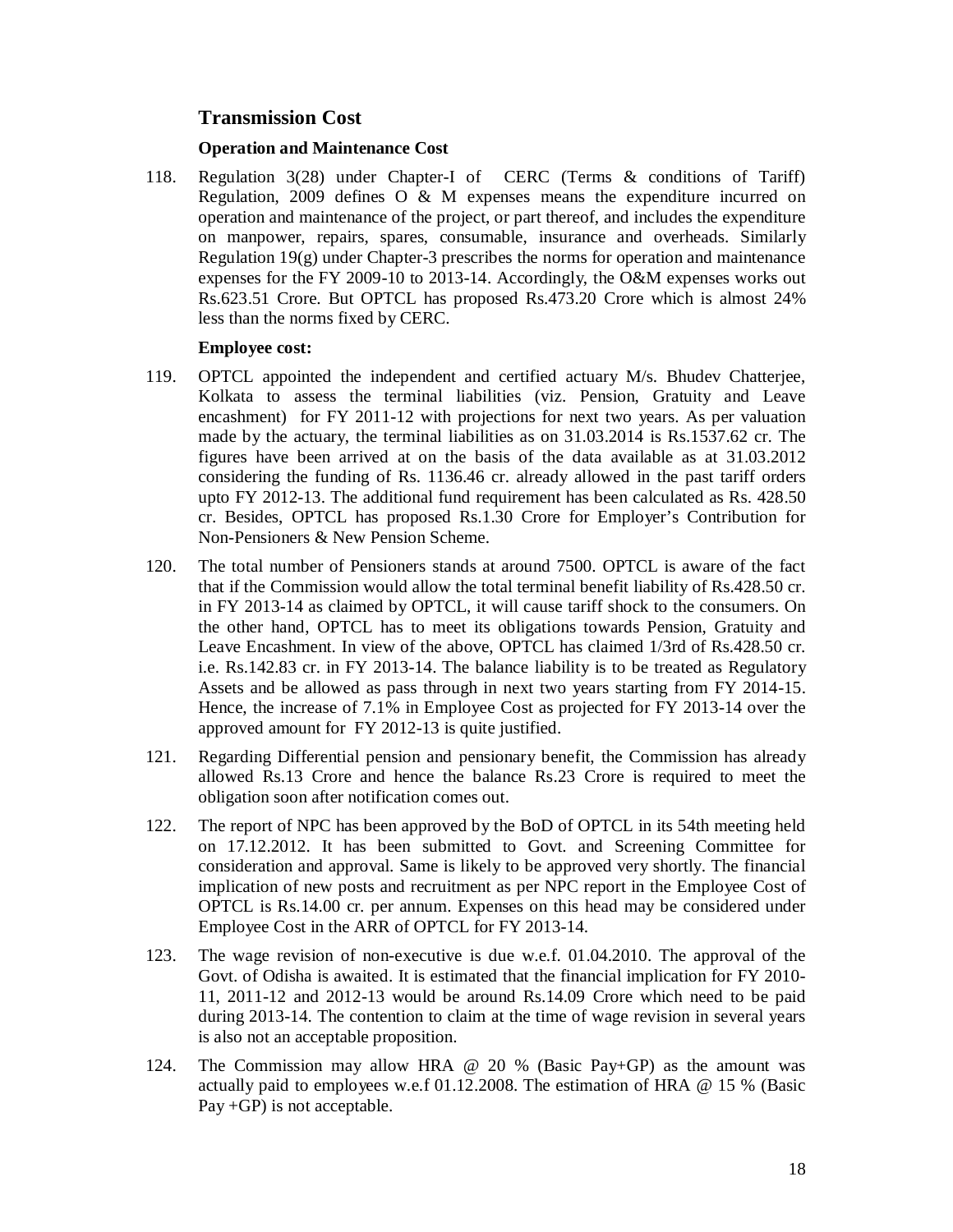125. The projections related with employee cost made by OPTCL in its application are very much realistic which need full consideration. OPTCL does not agree to the projections of Rs.259.42 cr. towards Employee Cost against proposal of OPTCL of Rs. 341.20 cr.

# **R & M Cost:**

- 126. OPTCL in its ARR application for FY 2013-14 (page 9-18) has submitted in details regarding R&M Expenses to be undertaken in different streams of activities namely O&M, Telecom, IT and Civil Works. The item wise expenditure has been indicated to arrive at the projected figure of Rs.108.91 cr. The Capital Expenditure details have been separately dealt in page 20-31 of the ARR application. The items considered under Capital Expenditure have also been clearly shown. For any major investment with cost investment of Rs.10 cr. and above, OPTCL obtains the approval of the Commission justifying the purpose of the investment along with the cost benefit analysis of the projects.
- 127. OPTCL has submitted the audited figures of last 5 years under R&M head. R&M expenses during FY 2012-13 (up to Nov'12) is Rs. 74.29 cr. OPTCL expects to spend the approved amount of Rs. 95 cr. during FY 2012-13.
- 128. OPTCL intends to undertake preventive and proper maintenance of its lines and grid sub-stations for which Rs.108.91 cr. is proposed towards R&M expenses for FY 2013-14. The expenditure incurred towards R&M during FY 2012-13 up to Nov' 2012 is Rs. 74.29 cr. which include Rs. 36.43 cr. booked to capital in the accounts towards procurement of 14 Nos. 132/33 kV, 63 MVA Transformers. Considering the materials and work expenses in the pipeline, the total R&M Expenses will reach the approved amount by the year end.
- 129. Hon'ble ATE in order dated 08.11.2010 in Appeal No.55, 56 & 57 of 2007 with regard to Transmission Tariff order of OPTCL for FY 2007-08 had confirmed the findings given by the State Commission with the following observations.

*"(a) The mere fact that OPTCL was unable to utilize the amount allocated towards R&M expenses in the previous year can not be a ground to deny the Repair & Maintenance expenses to the OPTCL on the basis of norms for the subsequent year, since OPTCL is required to carry on its obligation for efficient management of the Transmission system in the state.*

*(b) The State Commission has been monitoring the Repair & Maintenance works of the OPTCL by taking up periodical review and engaging an independent team of experts to monitor and report the progress of the Repair & Maintenance works being undertaken by OPTCL.* 

*(c) The Transmission system of OPTCL is the backbone of the power system of the State of Odisha. The lines and substations of OPTCL should be kept in proper conditions to ensure uninterrupted and quality power supply in the State. Unless the Transmission system is maintained properly, the Distribution Companies who are the real beneficiaries would be put into trouble and the entire power system would be in complete jeopardy. Odisha has seen a phase of industrial resurgence which requires quality power supply of international standard, if industrial units are to utilize the capacity to the fullest extent."*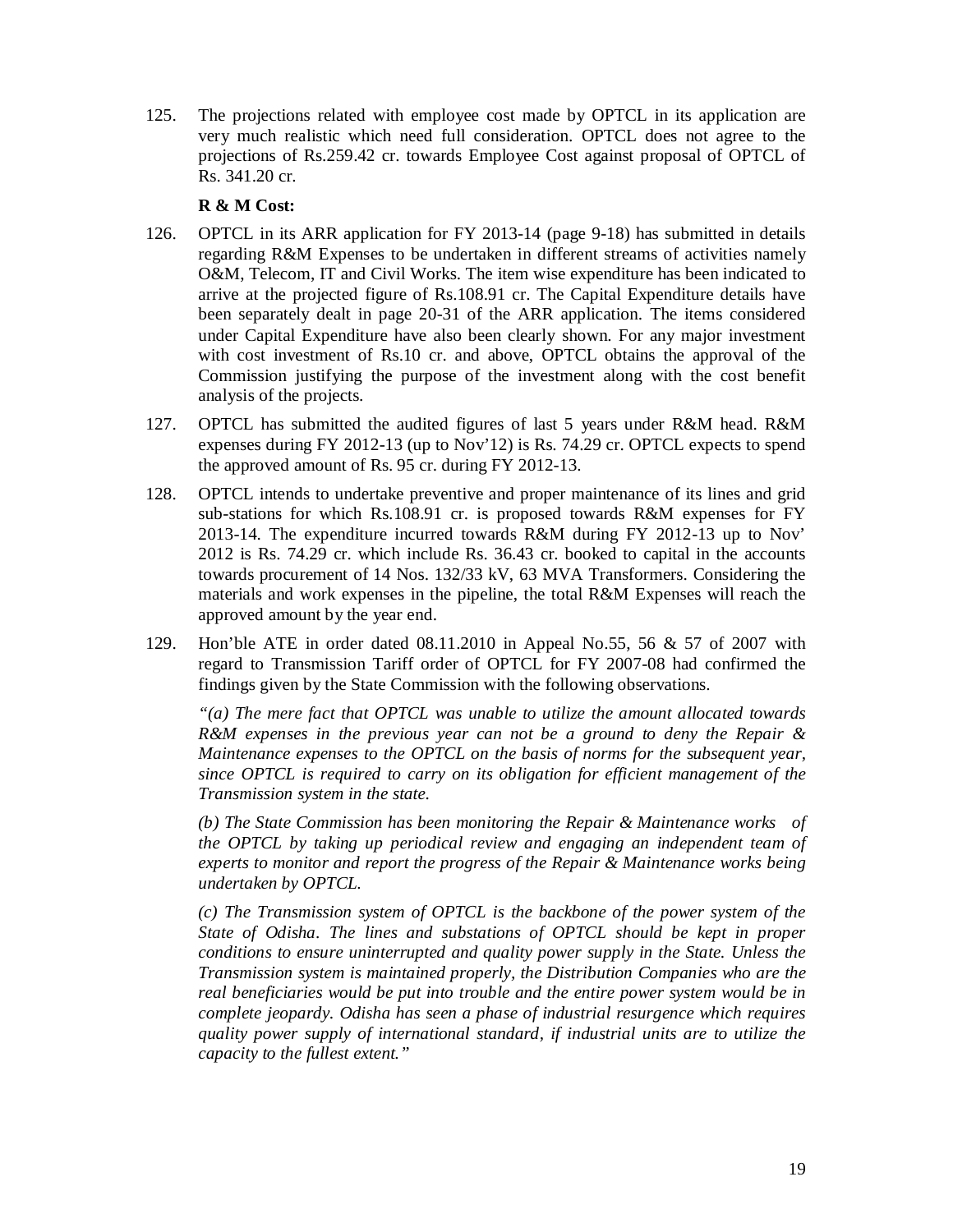# **A & G Expenses:**

- 130. The proposed A&G Expenses for FY 2013-14 is Rs. 23.09 Crore i.e. 8.65% excess over the amount of Rs. 21.25 Crore approved for FY 2012-13. The excess claimed is justified considering the present rate of inflation of about 9% per annum.
- 131. Also, lack of sufficient funds towards A&G Expenses would adversely affect efficient functioning of OPTCL. Therefore, the A&G Expenses of Rs.23.09 cr. proposed for FY 2013-14 is very much realistic which need full consideration.

# **Interest on loan**

- 132. The loans proposed to be availed from REC/PFC/Commercial Banks are in respect of various projects which have been approved by the Commission. Accordingly, the amount of Rs. 639.79 Crore has been provided as CAPEX for the FY 2013-14. For financing the above CAPEX, interest of Rs 54.81 cr. has been proposed against new loan of Rs. 351.11 cr. during FY 2012-13 and Rs.543.82 cr. proposed to be availed during FY 2013-14.
- 133. Out of the total interest on loan of Rs. 121.11 cr., OPTCL projected Rs.54.81 cr. on new loan to be taken for the different projects mentioned at TRF-2 based on the 85:15 Debt: Equity ratio. The Finance Charges of Rs.13.61 cr. has been proposed to meet the expenses towards Payment of Guarantee Commission, Rebate to consumer for timely payment and Bank Charges etc. The balance of Rs.52.69 cr. is the actual interest to be paid on the existing loan at the existing rates. Hence, projected interest of Rs. 121.11 cr. on loan capital is fully justified.
- 134. In case of very few numbers of projects, OPTCL has taken more than 10 years time for completion. This delay was beyond the control of OPTCL and mostly attributable to severe RoW problem and prolonged court cases. It is neither under the control of OPTCL nor Executing Agencies. Efforts are being made at various levels to sort out the constraint caused due to RoW or any other case. Constant monitoring, regular review meeting with the Executing Agencies as well as field officials are being made to sort out the issue so as to complete the project as per the schedule.
- 135. However, OPTCL has been able to complete record number of projects including long delayed projects during FY 2010-11. OPTCL is giving maximum efforts in planning the project execution, regular monitoring of work and review of progress of projects to complete the projects as per the schedule. The IDC for a project is capitalized and treated as Capital Cost of the works as per the normal accounting principle.
- 136. The Commission in order dated 22.07.2006 had observed as under:

*"29. The Commission finds no justification for collection of Rs.10 lakh per MW from the prospective consumer for construction of lines and s/s upto the load centre to be developed by OPTCL after due regulatory approval which has to be financed by OPTCL following prudent financial practices. However, the Commission shall have no objection if prospective consumers come forward voluntarily for giving loan to the transmission company at the prevailing bank rate."*

137. OPTCL filed a review petition against the above order which was disposed of by the Commission vide Order dated 26.04.2011. OPTCL filed an appeal against this order in ATE (Appeal No. 30/2012) and pending disposal of the appeal, OPTCL had projected to repay Rs.3.00 Crore during the FY 2013-14 and Rs. 2.00 Crore was shown as receivable during the said year.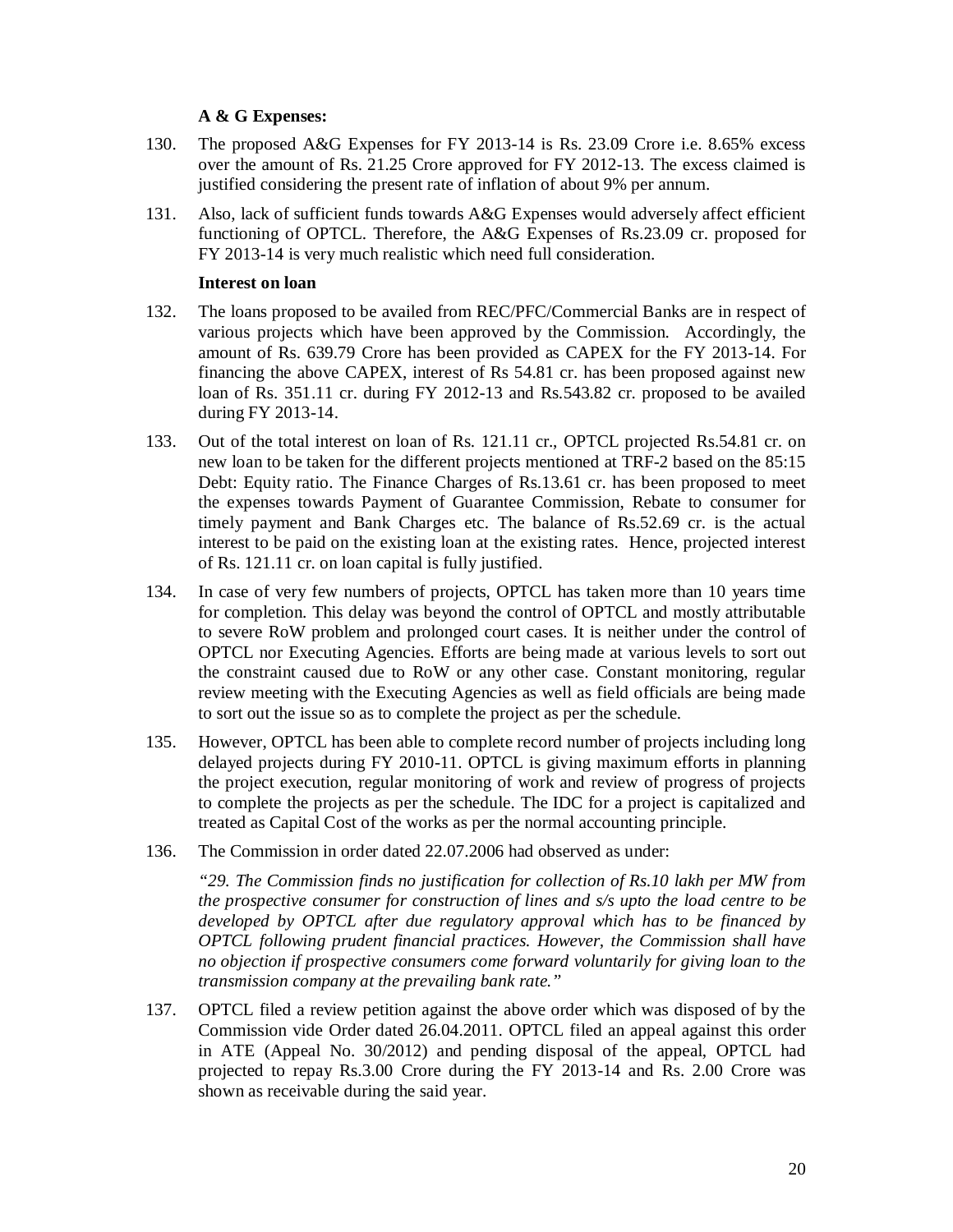138. The ARR application was filed on 30.11.2012 and the ATE judgment came out on 14.12.2012. As per the ATE order the infrastructure loan already taken or agreed to be taken on or after the date of this order will be governed or regulated as per the agreement already entered into and there is no question of any immediate refund of such infrastructure loan already taken. Accordingly, OPTCL is planning to repay the same.

# **Depreciation:**

139. OPTCL has projected depreciation of Rs. 172.85 cr. for FY 2013-14 based on the Provisional Accounts (now Audited) of OPTCL for FY 2011-12 considering the depreciation rate as prescribed in CERC Regulations 2009 on up valued Asset Base and projected additions thereto during FY 2013-14. OPTCL does not agree with the contention that the projected depreciation is artificial increase of Capital Base.

# **Special Appropriation:**

140. For FY 2013-14, OPTCL has projected Rs 172.85 cr. towards depreciation as per CERC Regulations 2009 which will take care of the principal repayment obligation. Hon'ble ATE in order dated 08.11.2010 in Appeal No. 55, 56 & 57 of 2007 with regard to Transmission Tariff order of OPTCL for FY 2007-08 had confirmed the findings given by the State Commission regarding Advance Against Depreciation with the following observations.

> *"(a) The conjoint reading of the relevant Regulation, namely, Regulation 56 (ii) (b) of the Central Commission, Regulation 3 (a) of the State Commission, Tariff Policy and the provision of the Electricity Act, 2003 would make it clear that the National Tariff policy provides with regard to Depreciation that the Central Commission shall notify the rate of Depreciation in such a manner that there should be no need for any Advance Against Depreciation. This means that unless the Central Commission notifies such a rate of Depreciation, the Advance Against Depreciation cannot be denied on the basis of policy.*

> *(b) In the present case, the Orissa State Commission computed the Depreciation on the basis of the pre-1992 rate of Depreciation and allowed the special appropriation to ensure the financial viability and also to ensure that the Transmission companies, namely, OPTCL meets its principal repayment obligation.*

> *(c) While allowing the Special appropriation, the State Commission has given all the reasons which are in consonance with the Regulations of the Central Commission as well as the State Commission."*

141. Hence, OPTCL does not agree to the suggestion of the Objectors and prays to take appropriate decision as per CERC Regulations 2009.

# **Return on Equity:**

142. Return on Equity is projected in accordance with Clause (3) of Regulation 15 of CERC Regulations, 2009. This has been claimed on the original equity investment as well as additional investment made in OPTCL out of the business cash flow. OPTCL does not agree with the contention that equity base has been artificially increased taking higher capital base. Hence, the projection towards RoE is very much realistic which needs full consideration.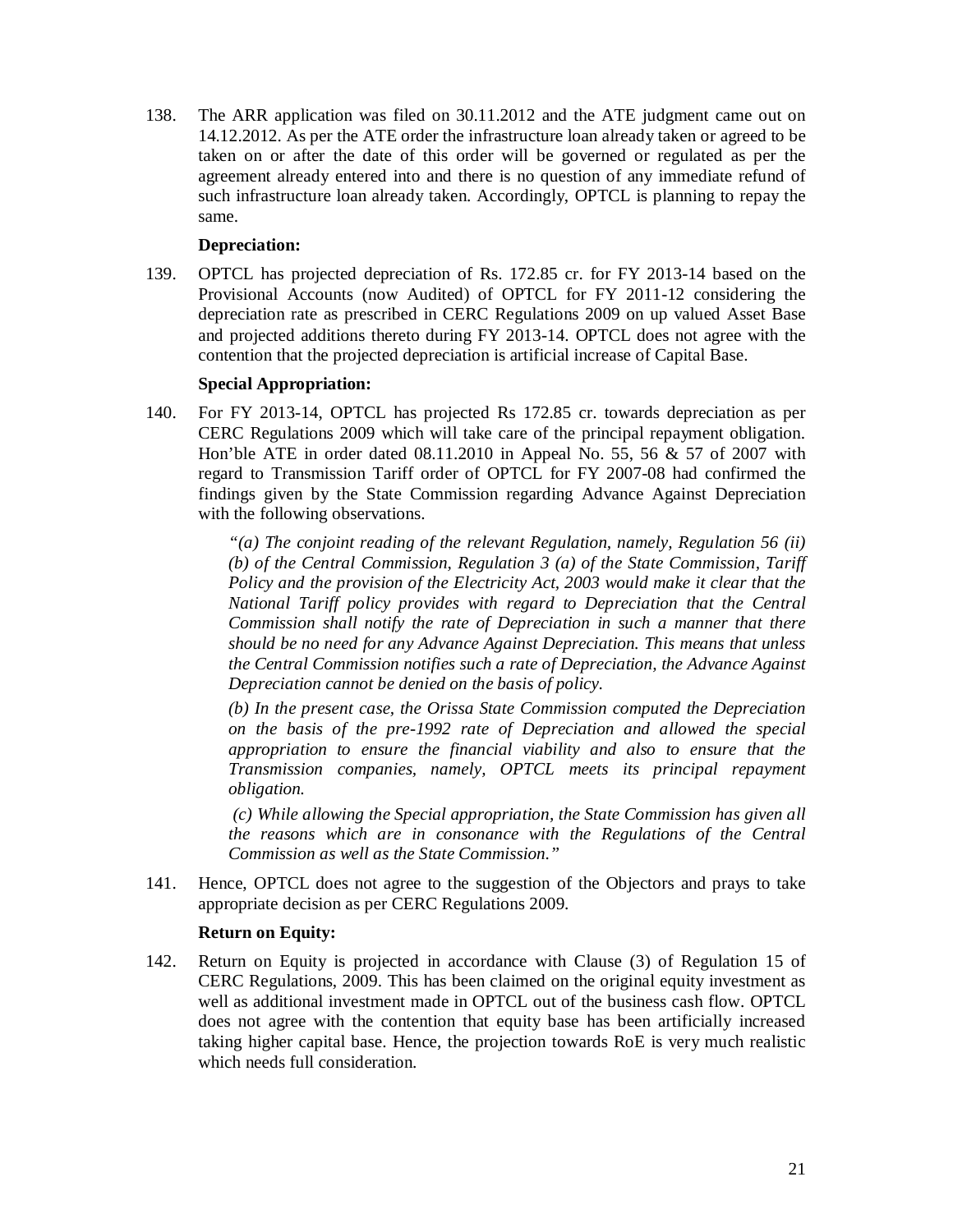#### **Interest on Working Capital:**

- 143. Interest on working capital may be allowed as per norms of CERC Regulations 2009. OPTCL does not agree to the suggestion of the Objectors as this is contrary to the provisions of CERC Regulations.
- 144. Even though Transmission Charges of OPTCL are recovered as first charge from monthly revenue earning of DISCOMs through Escrow Mechanism, the bills are not paid immediately by DISCOMs. SOUTHCO and WESCO are violating the Commission's order as they are paying the BSP bill to GRIDCO without paying Transmission Charge to OPTCL which is first charge. SOUTHCO is not paying the Transmission Charge to OPTCL since August, 2012 but paying BSP bills regularly to GRIDCO and availing rebate. CESU and NESCO are making payment within two days and WESCO is paying within 30 days of submission of bills by OPTCL. Further, as per letter of OERC vide No. Dir(T)-330/08/1387 dtd. 05/08/2011, CESU, NESCO & WESCO have paid 97% and SOUTHCO has paid 95% of the Transmission Charge bills raised during FY 2011-12 and the receivable of FY 2011-12 was less by Rs. 18.93 Crore which has not been paid so far.
- 145. OPTCL requires minimum cash balance to meet the expenses towards Employee Cost, R&M expenses, A & G expenses and Interest expenses.
- 146. Thus OPTCL is entitled to interest on working capital as per CERC Regulations in view of Section 61 (a) of the Electricity Act, 2003 since OERC has not framed any Regulations in this regard. Rate of interest on working capital shall be on normative basis and shall be equal to the Short-term Prime Lending rate of State Bank of India.
- 147. The interest on working capital shall be payable on normative basis notwithstanding that the transmission licensee has not taken working capital loan from any outside agency.

# **Contingency Reserve:**

- 148. The projection towards Contingency Reserve is very much realistic which needs full consideration. Hon'ble ATE in its order dated  $08.11.2010$  in Appeal No. 55, 56 & 57 of 2007 in respect of Transmission Tariff order of OPTCL for FY 2007-08 had confirmed the findings given by the State Commission regarding Contingency Reserve with the following observations.
	- *(a) In regard to allowing the claim of Contingency Reserve, it has to be stated that State like Orissa which is highly prone to natural calamities like cyclone and floods every now and then, the provision of Contingency Reserve to meet such contingency is quite desirable and reasonable. It may not be correct to contend that the Contingency Reserve can be allowed only when the Regulations were framed with regard to that.*
	- *(b) The provision of Contingency Reserve is essential for a deemed Transmission Licensee like OPTCL with a vast Transmission Network.*
- 149. OPTCL prays the Commission to take a suitable decision in this regard. The Contingency Reserve may be created @ 0.5 % on Gross Block Maximum of 5 % of Gross Block. Therefore, the contention of Objectors is not acceptable.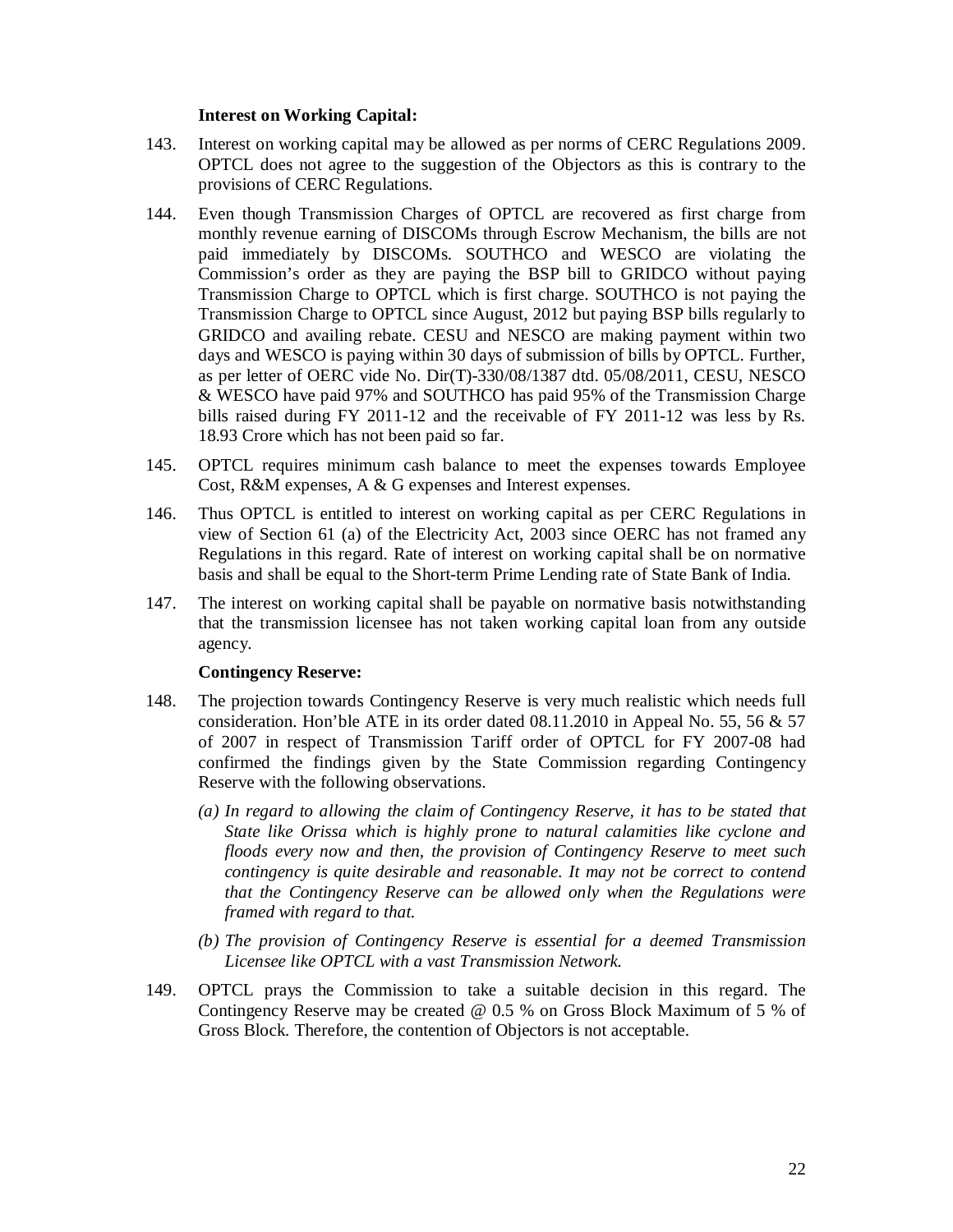# **Pass through Expenses**:

150. OPTCL has not claimed any amount under this head. OPTCL requests the Commission for carrying out truing up on the basis of the audited accounts for FY 2011-12 to be submitted by OPTCL very shortly.

# **Expenditure towards R&M, A&G, O&M**

151. Year wise proposal, approval and actual expenditure towards R&M, A&G, and O&M for the period from 2000-01 to 2012-13 (up to Nov' 12) are given below. The actual figures are as per audited accounts up to the year 2011-12. For the year 2012-13 (up to November 2012), the actual figures are based on cash flow statement.

|         | r roposed, approved and actual expenditure towards K&M, A&G, and O&M |                                                                                              |         |          |        |                    |          |              |        |
|---------|----------------------------------------------------------------------|----------------------------------------------------------------------------------------------|---------|----------|--------|--------------------|----------|--------------|--------|
|         |                                                                      |                                                                                              |         |          |        | O&M Cost (Rs. Cr.) |          |              |        |
| Year    |                                                                      | <b>R&amp;M</b> Cost (Rs.Cr.)<br>$A&G$ Cost (Rs.Cr.)<br>(Employee Cost+ $R\&M \text{ cost} +$ |         |          |        |                    |          |              |        |
|         |                                                                      |                                                                                              |         |          |        |                    |          | $A&G\ cost)$ |        |
|         | Proposal                                                             | Apprv.                                                                                       | Actual  | Proposal | Apprv. | Actual             | Proposal | Apprv.       | Actual |
| 2000-01 | 23.74                                                                | 14.67                                                                                        | 9.9     | 19.85    | 12.25  | 14.33              | 124.76   | 103.23       | 126.38 |
| 2001-02 | 27.16                                                                | 15.99                                                                                        | 8.81    | 21.74    | 12.86  | 14.67              | 148.55   | 111.19       | 165.18 |
| 2002-03 | 28.73                                                                | 17.43                                                                                        | 9.35    | 27.65    | 13.51  | 15.13              | 171.46   | 117.11       | 171.37 |
| 2003-04 | 13.35                                                                | 13.35                                                                                        | 7.03    | 21.03    | 14.19  | 22.88              | 152.66   | 127.6        | 225.47 |
| 2004-05 | 17.59                                                                | 14.07                                                                                        | 4.59    | 18.91    | 14.96  | 49.66              | 218.96   | 213.14       | 238.48 |
| 2005-06 | 20.73                                                                | 14.8                                                                                         | 6.94    | 18.54    | 15.73  | 35.54              | 226.5    | 142.75       | 199.67 |
| 2006-07 | 116.65                                                               | 36.00                                                                                        | 11.31   | 15.85    | 14.89  | 17.3               | 291.39   | 166.05       | 142.32 |
| 2007-08 | 54.00                                                                | 47.00                                                                                        | 16.51   | 14.79    | 15.71  | 12.82              | 250.91   | 201.49       | 239.99 |
| 2008-09 | 82.12                                                                | 53.88                                                                                        | 16.91   | 25.93    | 16.57  | 18.24              | 252.32   | 195.70       | 527.77 |
| 2009-10 | 122.74                                                               | 47.00                                                                                        | 26.14   | 36.94    | 14.35  | 26.68              | 644.34   | 234.46       | 349.84 |
| 2010-11 | 98.14                                                                | 60.00                                                                                        | 28.32   | 26.99    | 15.14  | 33.82              | 990.25   | 354.70       | 272.14 |
| 2011-12 | 93.89                                                                | 75.00                                                                                        | 45.70   | 38.34    | 18.00  | 20.18              | 1084.29  | 431.14       | 336.96 |
| 2012-13 |                                                                      |                                                                                              | 37.86   |          |        | 12.27              |          |              | 222.57 |
|         | 95.46                                                                | 95.00                                                                                        | (up to  | 39.11    | 21.25  | (up to             | 789.93   | 434.73       | (up to |
|         |                                                                      |                                                                                              | Nov'12) |          |        | Nov'12             |          |              | Nov'12 |

**Table - 7 Proposed, approved and actual expenditure towards R&M, A&G, and O&M**

# **Sales projection**

152. The forecast of the Objectors that actual wheeling of power to the entities would be on the higher side and more than the projection made by OPTCL may not be a correct prediction at this point of time.

# **OBSERVATION OF THE STATE ADVISORY COMMITTEE (SAC)**

153. The Commission convened the State Advisory Committee (SAC) meeting on 28.02.2013. The Members of SAC deliberated on different issues related to power sector and the Annual Revenue Requirement of various licensees. However, no specific view was offered related to Annual Revenue Requirement and Tariff filing of OPTCL.

# **COMMISSION'S OBSERVATIONS (Para 154 to 242)**

154. The Commission, for approval of ARR and determination of transmission tariff for OPTCL for the FY 2013-14 continues to follow the same principles as laid down in CERC Tariff Regulations, and guided by the provisions of the National Tariff Policy as well as other statutory Notifications and directives, while giving due considerations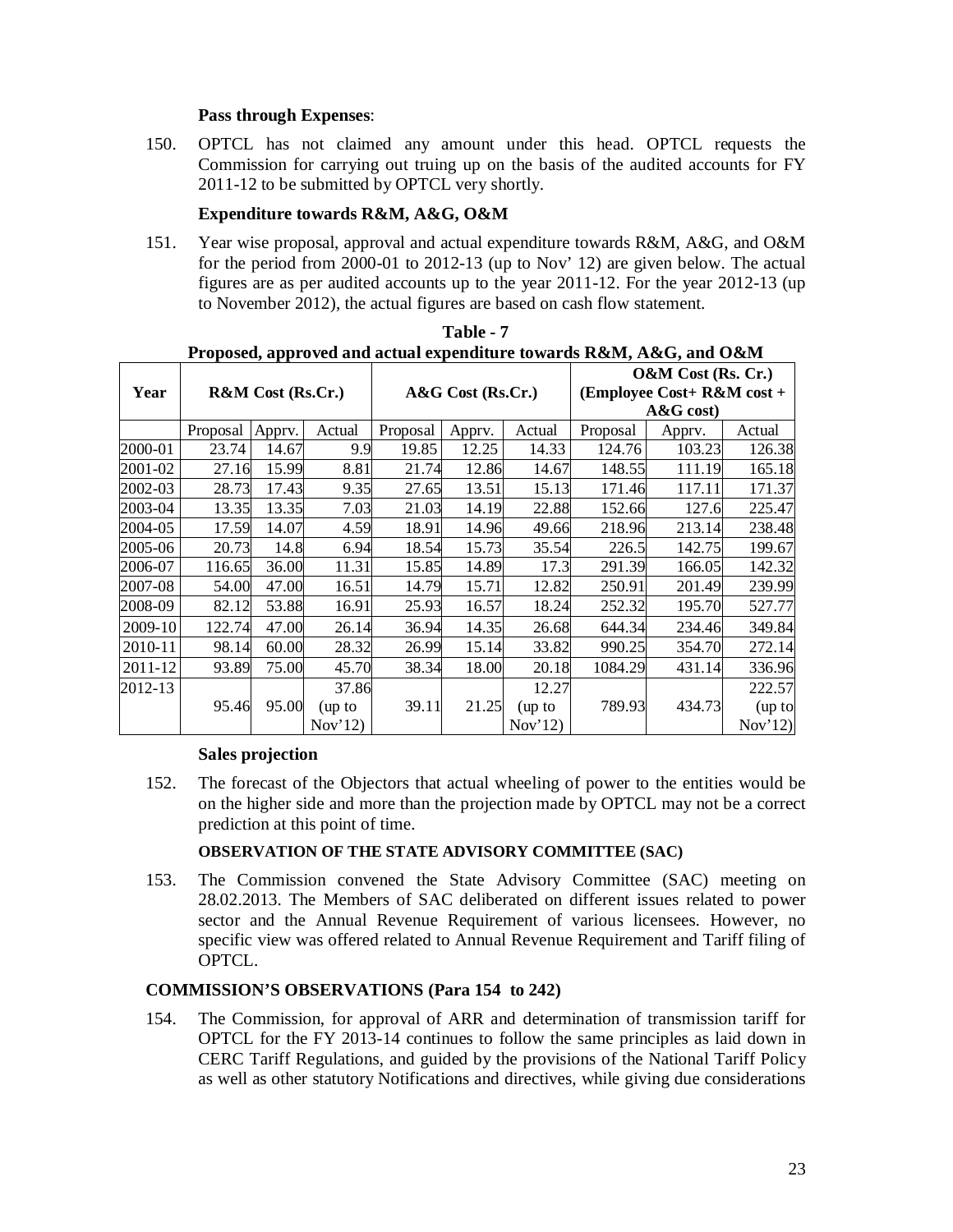to the ground realities of the Odisha Power Sector. The same principle has also been followed by the Commission for this ARR determination of OPTCL for FY 2013-14.

- 155. OPTCL has inherited from GRIDCO a considerable ageing transmission network. Continuous up-gradation and regular repairs and maintenance are required to keep the network in a safe and operational condition and to meet the growing requirements of DISCOMs' demand as well as to fulfill the Commission's and consumers' expectations on quality of supply, performance standards and availability of transmission network. As a result of this, the Commission, over the past several years, has been allowing a significantly higher amount for R&M expenses for encouraging the Licensee to undertake regular and adequate maintenance.
- 156. The Tariff Policy, 2006 framed under the Electricity Act 2003, has embodied the National Tariff Framework which provides that the transmission tariff is to be sensitive to distance, direction and related to quantum of power flow in a transmission service network. Para 7(1) (3) of the National Tariff Policy provides for Transmission charges to be determined on MW per circuit kilometer basis, zonal Postage Stamp basis, or on the basis of some other pragmatic variant, the ultimate objective being to get the transmission system users to share the total transmission cost in proportion to their respective utilization of the transmission system. The overall tariff framework should be such as not to inhibit planned development/augmentation of the transmission system, but should discourage non-optimal transmission investment.
- 157. Further, Para 7.3(1) of Tariff Policy states that the financial incentives and disincentives should be implemented for the CTU and the STU around the Key Performance Indicators (KPI) for these organizations. Such KPIs would include efficient Network Construction, System Availability and Loss Reduction.

#### **Computation of Transmission Loss for FY 2013-14**

- 158. The transmission system of OPTCL operates as an integral part of the Eastern Regional Grid to serve the internal demand of the State as well as to carry out import and export of power depending upon the system demand under the overall supervision of the Eastern Regional Load Dispatch Centre in accordance with the GRID CODE. Transmission loss, therefore, has been determined on the basis of 'As the System Operates'.
- 159. Like all other components of ARR determination, transmission losses are also projected as part of the ARR approval process, and would need to be reassessed (truing up) after the availability of the audited accounts of the Licensee for the past years. Accordingly, variations from the approved figures for the past years have to be trued up on the basis of data available from actual audited annual accounts of the Licensee and after taking into account the target of performance parameters fixed by the Commission.
- 160. OPTCL in its ARR filing for FY 2013-14 stated that the actual transmission loss in the OPTCL transmission system from April 2012 to November 2012 works out to be 3.86% and OPTCL proposes transmission loss of 3.80 % for the year FY 2013-14 based on the present trend. The approved and actual transmission loss for the year 2005-06 to 2011-12 is furnished in the table below.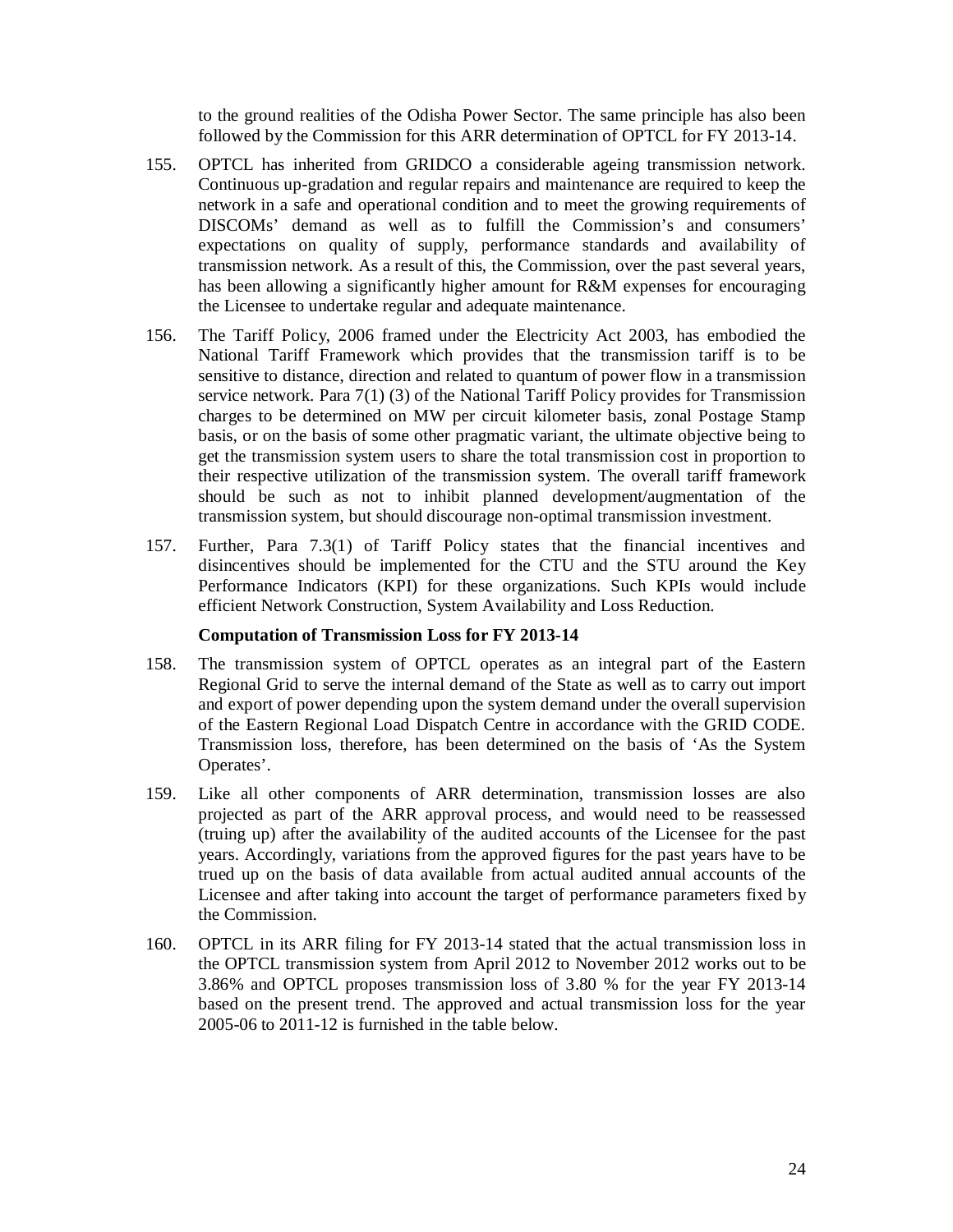| 1 avit – v             |         |         |         |         |         |         |                        |
|------------------------|---------|---------|---------|---------|---------|---------|------------------------|
| $\mathbf{F}\mathbf{V}$ | 2006-07 | 2007-08 | 2008-09 | 2009-10 | 2010-11 | 2011-12 | 2012-13                |
| Approved $(\% )$       | 4.00    | 5.00    | 4.50    | 4.00    | 4.00    | 3.90    | 3.80                   |
| Actual<br>audited (%)  | 5.04    | 4.82    | 4.52    | 4.11    | 3.93    | 3.88    | 3.86(Apr)<br>$-Nov-12$ |

- **Table – 8**
- 161. M/s OPTCL, in its rejoinder has submitted that transmission loss is purely a technical loss and is dependent on generation sources, system configuration and power flow requirements at different load centres. OPTCL has no control over the same due to several factors. The transmission system of OPTCL operates as an integral part of the Eastern Regional Grid to serve the internal demand of the State as well as to carry out import and export of power depending upon the system demand. In view of the increasing demand for power at an accelerated pace due to ongoing industrialization and implementation of central & state sponsored schemes like RGGVY, BGJY etc. in Odisha, there will be increased flow of power in the OPTCL transmission network contributing to increased transmission loss. Hence, the transmission loss is being computed on the basis of 'As the System Operates' adopting OERC Gross Method.
- 162. Over the years, OPTCL has been continuously undertaking construction of new lines and sub-stations for strengthening the transmission infrastructure to improve quality of power supply, meet the future load growth and to reduce transmission loss effectively. As a result, the transmission loss is gradually reducing year over year as evident from the data on transmission loss. The transmission loss in OPTCL system is one of the lowest in the country compared to other states.
- 163. Based on the submission of OPTCL, the Commission approves 3.80% for FY 2013- 14 as transmission loss for wheeling and directs that OPTCL shall continuously monitor the operation of the transmission system, prevent overloading wherever possible by load diversion and take up innovative measures for improving system loading of the existing network. Effective utilization of new lines and their impact on transmission loss need to be intimated to the Commission periodically and kept in the website of OPTCL for information of all stakeholders.

# **Execution of Projects**

- 164. Many objectors pointed out that the strategy of OPTCL in execution of Projects is not matching to the downstream network planning of the State. Commission is not able to appreciate the reason cited by the OPTCL as regard to inordinate delay in completion of its on going projects. The Licensee is adopting a casual approach towards completion of Projects. Responsibility and accountability must be fixed on Project Managers for effecting completion of the Projects as per the schedule. The Project Managers must identify the critical paths ahead of schedule. The Commission further direct OPTCL that DISCOMs are to be intimated before hand so that they should be prepared for receiving power from new/augmented grid s/s and accordingly build their down stream distribution lines for evacuation of power. OPTCL should discuss with the DISCOMs before submission of transmission project for approval of OERC, so that the investment s/s should not be left idle due to non-completion inter linking transmission lines.
- 165. M/s OPTCL, in its rejoinder and in the hearing process submitted that it proposes to evacuate Odisha State share power from the upcoming IPPs through identification of certain individual IPPs & pooling its entire power rather than pooling network for each individual IPP by connecting the IPPs to the pooling stations in the near vicinity.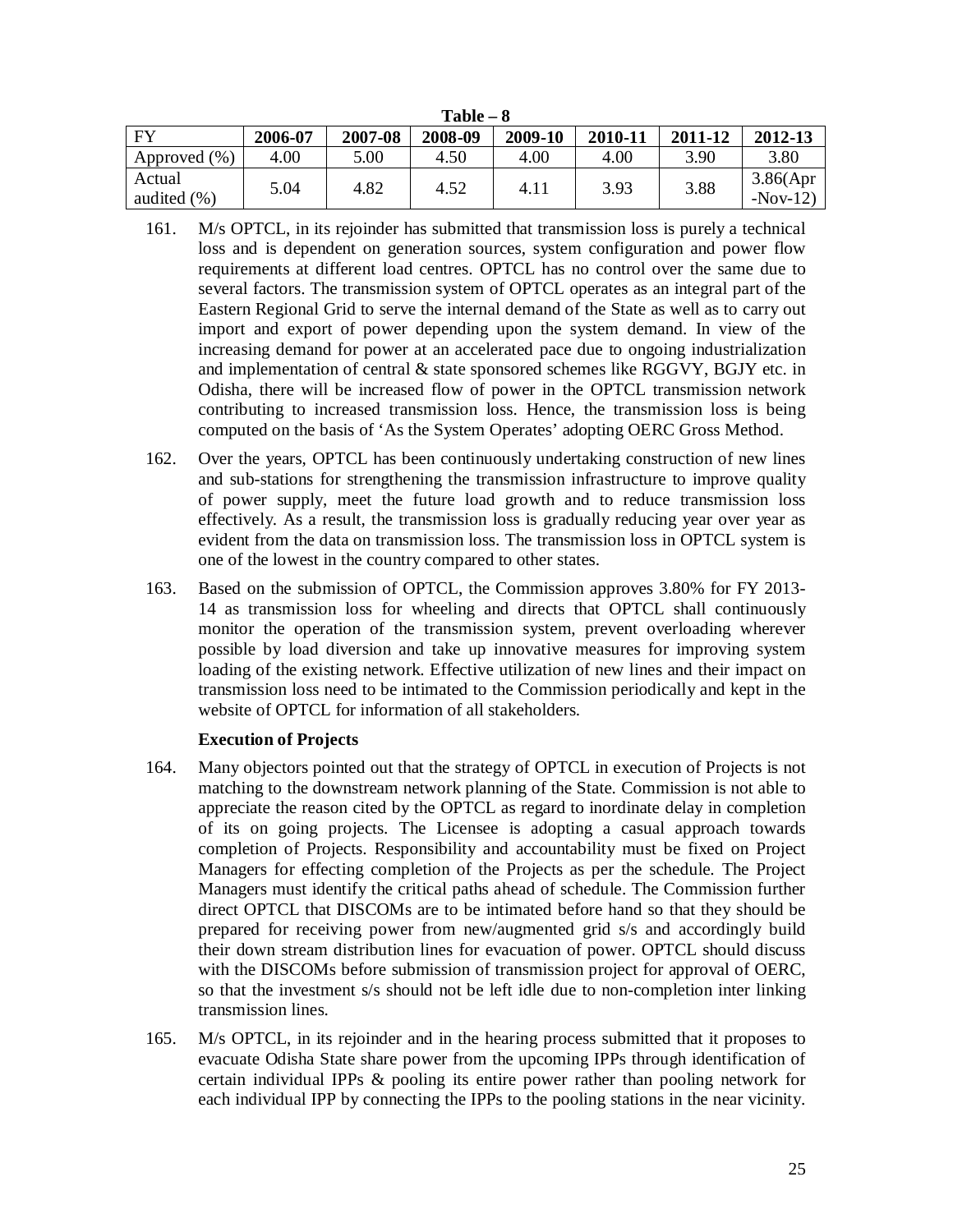OPTCL has filed an application before OERC on 08.09.2011 (Case No. 71/2011) seeking approval of the Evacuation Plan and for directions to Respondent IPPs to have connectivity as envisaged in the evacuation plan. Out of 29nos. of IPPs, OPTCL has considered 16nos. of IPPs and OPGC, NTPC and Odisha UMPP having installed capacity of 34,310MW in Evacuation Plan since substantial progress have been made by those IPPs. OPTCL has filed its rejoinders before OERC in response to counters filed by Respondents. Further, OPTCL has also filed the amended / revised IPP Evacuation Plan before the Commission on 05.10.2012 in compliance with the order No.2 dated 17.05.2012 of Commission.

- 166. With the approval of Commission, restoration work of 400 kV Ib-Meramundali D/C line (235 km) has been assigned to M/s Sterlite Energy Ltd. The schedule date of completion was November -2012. As per the latest restoration status, the line will be commissioned within June, 2013. Out of 621 nos. of locations, 617 nos. stub setting, 571 nos. tower erection and stringing of 138 km line have been completed by end of January 2013.
- 167. The present peak demand of the State is about 3500 MW. The peak demand at the end of 12th Plan i.e. in the year 2016-17 is forecasted to be 5334 MW. In order to take care of the future load of the State, OPTCL is planning to complete about 124 nos. projects during the 12th Plan period out of which 38 nos. are under execution stage and 86 nos. are at various stages of implementation. A good number of ongoing projects will be completed in the current year and in 2013-14.
- 168. Load growth and expansion of transmission network are continuous processes. During the last three years i.e. 2010-11, 2011-12 & 2012-13 (upto 25.01.2013), the total transformation capacity addition in the EHT grid sub-station of OPTCL has been 775MVA, 772.5MVA & 666MVA respectively. In the CAPEX Plan for 2013-14, augmentation of capacity at different grid sub-stations have been proposed looking at the load profile and load growth projected by DISCOMs.

# **Evacuation of IPP power**

- 169. OPTCL has proposed a transmission plan for evacuation of IPP power which has been registered as case No 71/2011 and the same is under active consideration of the Commission. However, in the meantime the Licensee should continue in its endeavor to bring all the stakeholders to resolve the issues involved and find a consensus on the evacuation plan of IPP power in the State for long term benefit for the consumers of the state as well as economise on transmission corridor and forest land clearance.
- 170. As per approval of the State Govt., the following Joint Venture Companies have been floated for developing the intra-state transmission capacity in the State of Odisha during  $12<sup>th</sup>$  plan period.
	- i. **Kalinga Bidyut Prasaran Nigam Private Limited:** The Joint Venture Company has been floated by Odisha Power Transmission Corporation Limited (OPTCL) and Power Grid Corporation of India Limited (PGCIL) on 50:50 equity participation basis and has been incorporated under the Companies Act, 1956 having its registered office at Bhubaneswar. The JV Company will undertake Intra-state transmission projects after grant of licence by OERC.
	- ii. **Neelachal Power Transmission Company Private Limited:** The Joint Venture Company has been floated by Odisha Power Transmission Corporation Limited (OPTCL) and Mahanadi Coalfields Limited (MCL) on 50:50 equity participation basis and has been incorporated under the Companies Act, 1956 having its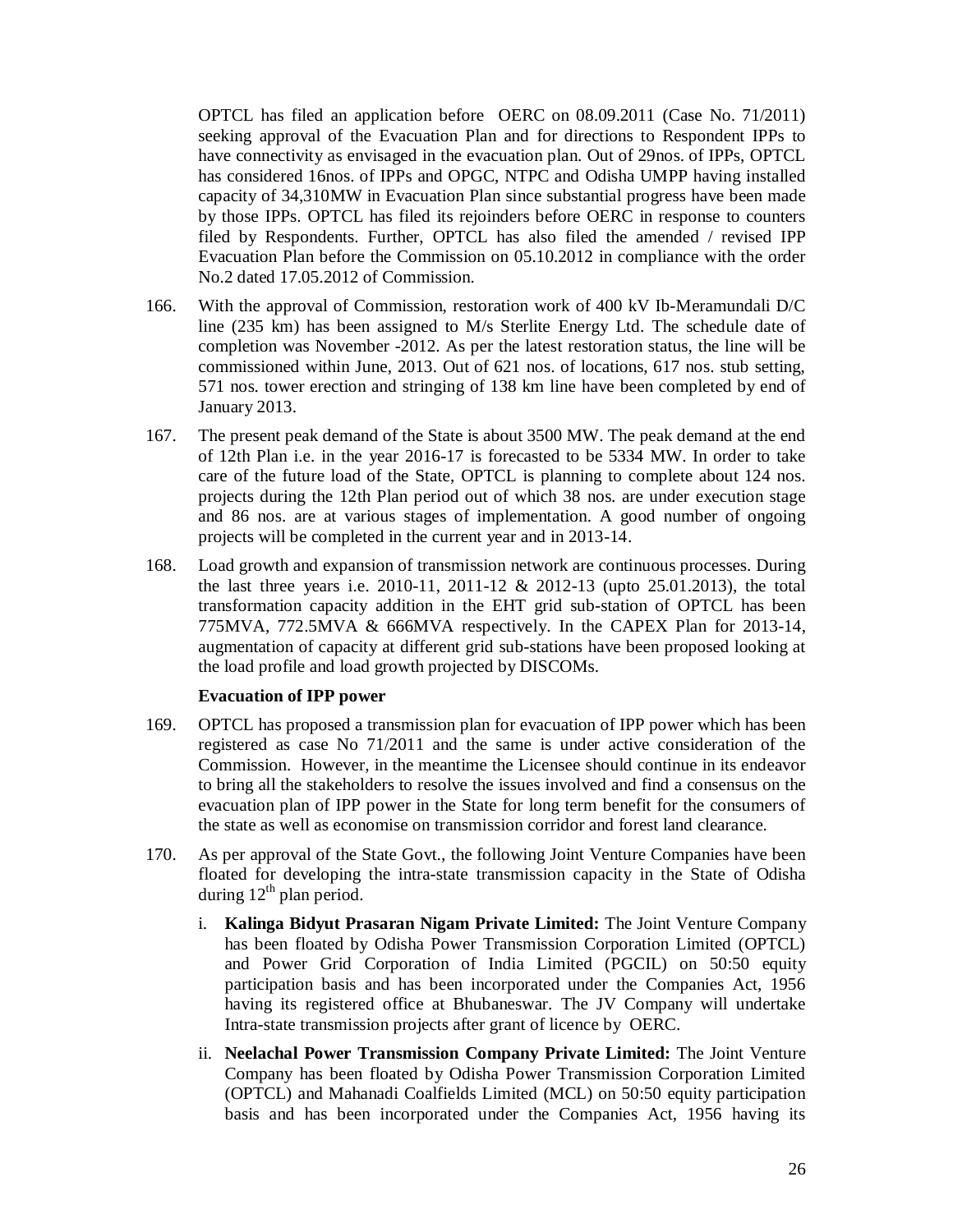registered office at Bhubaneswar. The JV Company will undertake Intra-state transmission projects after grant of licence by OERC.

#### **Financial Issues**

#### **Operation and Maintenance Expenses**

- 171. The Licensee OPTCL proposes O & M Expenses under the following heads:
	- (a) Employees Cost including Terminal Benefits
	- (b) Administrative and General Expenses
	- (c) Repair and Maintenance Expenses

#### **Employees Cost**

172. For the Financial year 2013-14, OPTCL has estimated an amount of Rs.341.20 crore towards employees cost. Major components of the expenses for the FY 2013-14 proposed by the Licensee along with the approval of the Commission for FY 2012-13 are given in the table as under:-

|                         |                                                            | (RS. 111 CFOFE <i>)</i> |            |
|-------------------------|------------------------------------------------------------|-------------------------|------------|
| <b>Sl</b>               | <b>Particulars</b>                                         | 2013-14                 | $12 - 13$  |
| No.                     |                                                            | (proposed)              | (approved) |
|                         | Basic Pay $+$ Grade Pay                                    | 69.74                   | 62.69      |
| $\overline{2}$          | <b>Dearness Allowance</b>                                  | 59.98                   | 45.14      |
| $\overline{\mathbf{3}}$ | Provision towards Wage revision of Non-executive           | 14.09                   | 2.80       |
|                         | w.e.f. 1.4.2010                                            |                         |            |
| 4                       | Enhanced salary due to implementation of NPC               | 14.00                   | Nil        |
| 5                       | 6 <sup>th</sup> Pay Commission Arrears (Final installment) | Nil                     | 49.04      |
| 6                       | <b>Terminal benefits</b>                                   | 144.13                  | 129.80     |
| 7                       | Payment of differential pension to Govt. employees         | 23.00                   | 10.00      |
| 8                       | Others (including HRA)                                     | 24.54                   | 23.65      |
| 9                       | Total                                                      | 349.48                  | 323.12     |
| 10                      | Loss capitalization                                        | 8.28                    | 4.64       |
| 11                      | Employees cost to be passed on ARR                         | 341.20                  | 318.48     |

# **Table - 9 Components of Employees Cost**

 $(\mathbf{D}_c, \mathbf{I}_m, \mathbf{a}_{mm})$ 

- 173. On scrutiny of the Audited data for the FY 2011-12 it is found that the employees cost booked in the Annual Accounts was Rs.271.08 crore.With the broad analysis as mentioned in the above Para, the item wise (major items) analysis of employees cost of OPTCL is discussed as under.
- 174. **Salary (Basic Pay + GP) :** Under this head OPTCL proposed an amount of Rs.69.74 core. For the purpose of comparison, the audited figure of 2011-12 and approved figure of FY 2012-13 are given below:-

| Table - 10                                                     |       |       |  |  |  |
|----------------------------------------------------------------|-------|-------|--|--|--|
| Basic Pay $+$ GP (Rs. In Crore)                                |       |       |  |  |  |
| $2011-12$ (Audited)   2013-13 (Approved)<br>2013-14 (Proposed) |       |       |  |  |  |
| 67.13                                                          | 62.69 | 69.74 |  |  |  |

175. Every year the Commission called for the month-wise break-up of salary drawn during the current year, for a realistic assessment of the Basic Pay + GP during ensuring year. This year also the Commission called for month wise data of Basic Pay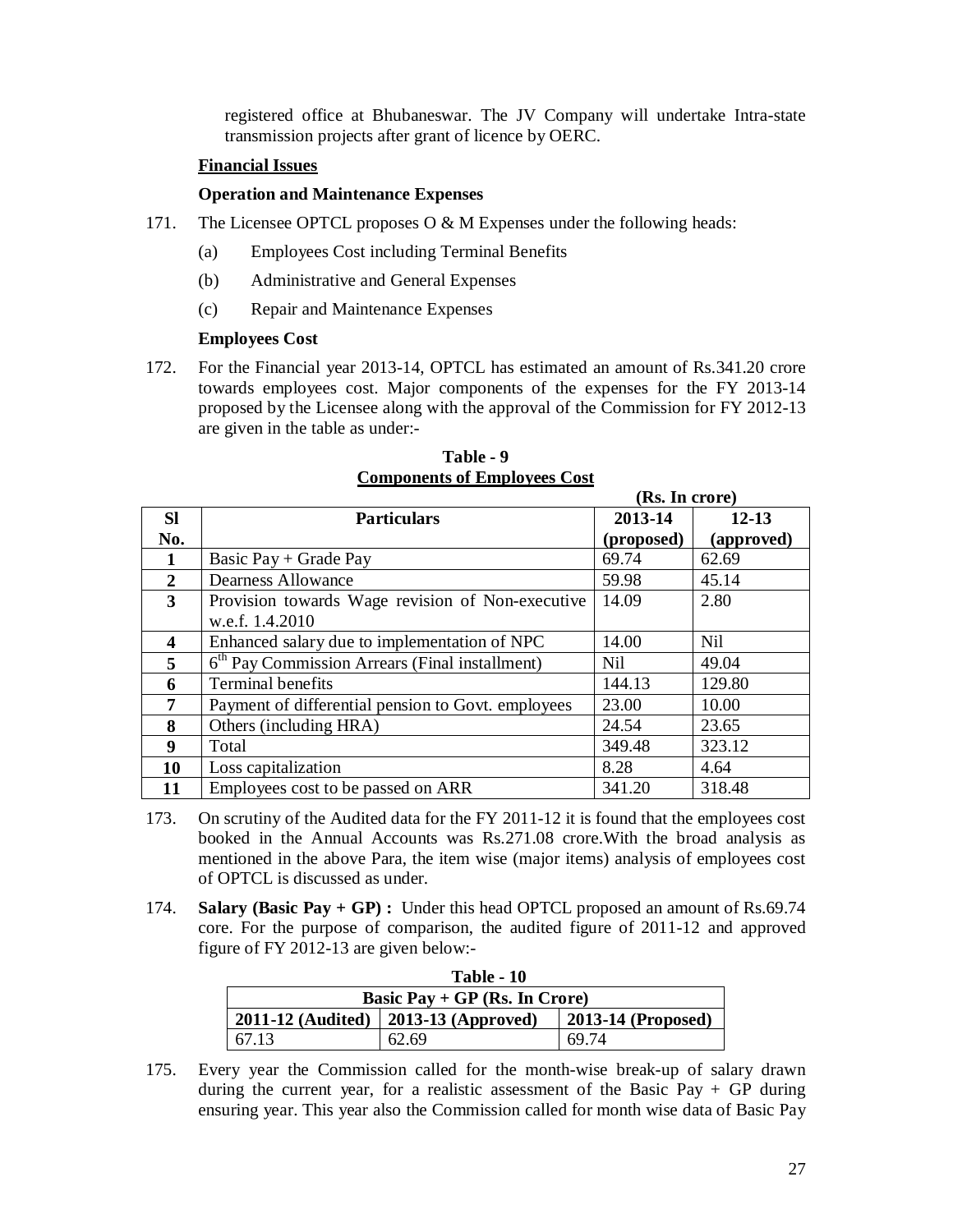+ GP drawn during the Financial Year 2012-13.In compliance to the query raised by the Commission, OPTCL submitted the following information.

|                  |                       |       |            | (In Rs Cr.)  |
|------------------|-----------------------|-------|------------|--------------|
| <b>Month</b>     | <b>Basic Pay + GP</b> | DA    | <b>HRA</b> | <b>Total</b> |
| April 2012       | 5.04                  | 3.28  | 0.64       | 8.96         |
| May 2012         | 5.03                  | 3.23  | 0.65       | 8.91         |
| Jun 2012         | 5.04                  | 3.22  | 0.66       | 8.92         |
| <b>July 2012</b> | 5.02                  | 3.11  | 0.65       | 8.78         |
| August 2012      | 4.99                  | 3.16  | 0.66       | 8.81         |
| September 2012   | 5.00                  | 3.15  | 0.67       | 8.82         |
| October 2012     | 5.01                  | 3.61  | 0.66       | 9.28         |
| November 2012    | 4.97                  | 3.58  | 0.66       | 9.21         |
| Arrear DA        |                       | 0.97  |            | 0.97         |
| Total            | 40.10                 | 27.31 | 5.25       | 72.66        |

**Table – 11**

176. OPTCL in its modified reply to query dated 29.1.2013 stated the following:-

- (i) 56 Nos. of Management Trainee (MT) in E-2 Scale and 23 Nos. of MT in E3 Scale will be recruited. The office order is yet to be issued. Total financial impact on Basic Pay and Grade Pay will be Rs.1.26 crore. per annum which was not included in the figures submitted above.
- (ii) Further, as per Cabinet decision, Jr. Class-I scale will be extended at entry level to Degree Engineer. Thus will have an additional impact of Rs.3.72 crore per annum on Basic pay & GP alone.
- 177. The Commission agrees in principle to the enhancement of pay of MT and implementation of Jr. Class-I Scale at entry level. But the financial implication shall be considered only after OPTCL pass necessary orders along with the supported calculation. Presently the impact is not considered in estimating the Basic Pay  $+$  GP for the ensuing FY 2013-14.
- 178. OPTCL in its modified submission dated 29.1.2013 had given information on number of employees as under.

| 1.  | Number of employees as on 01.4.2011   | 3642 |
|-----|---------------------------------------|------|
| 2.  | Induction new employees in FY 2011-12 | 74   |
| 3.  | Retired during 2011-12                | 234  |
| 4.  | No. of employees as on 31.3.2012      | 3482 |
| 5.  | Induction of new employees in 2012-13 | 42   |
| 6.  | Retired/to be retired during 2012-13  | 281  |
| 7.  | No. of new employees as on 2013-14    | 3243 |
| 8.  | Induction of new employees in 2013-14 | 973  |
| 9.  | To be retired during 2013-14          | 282  |
| 10. | No. of employees as on 31.3.2014      | 3934 |

**Table -12**

179. The Commission examined the number of employees submitted by OPTCL. During 1998-99 GRIDCO carried out an actuarial valuation for quantification of terminal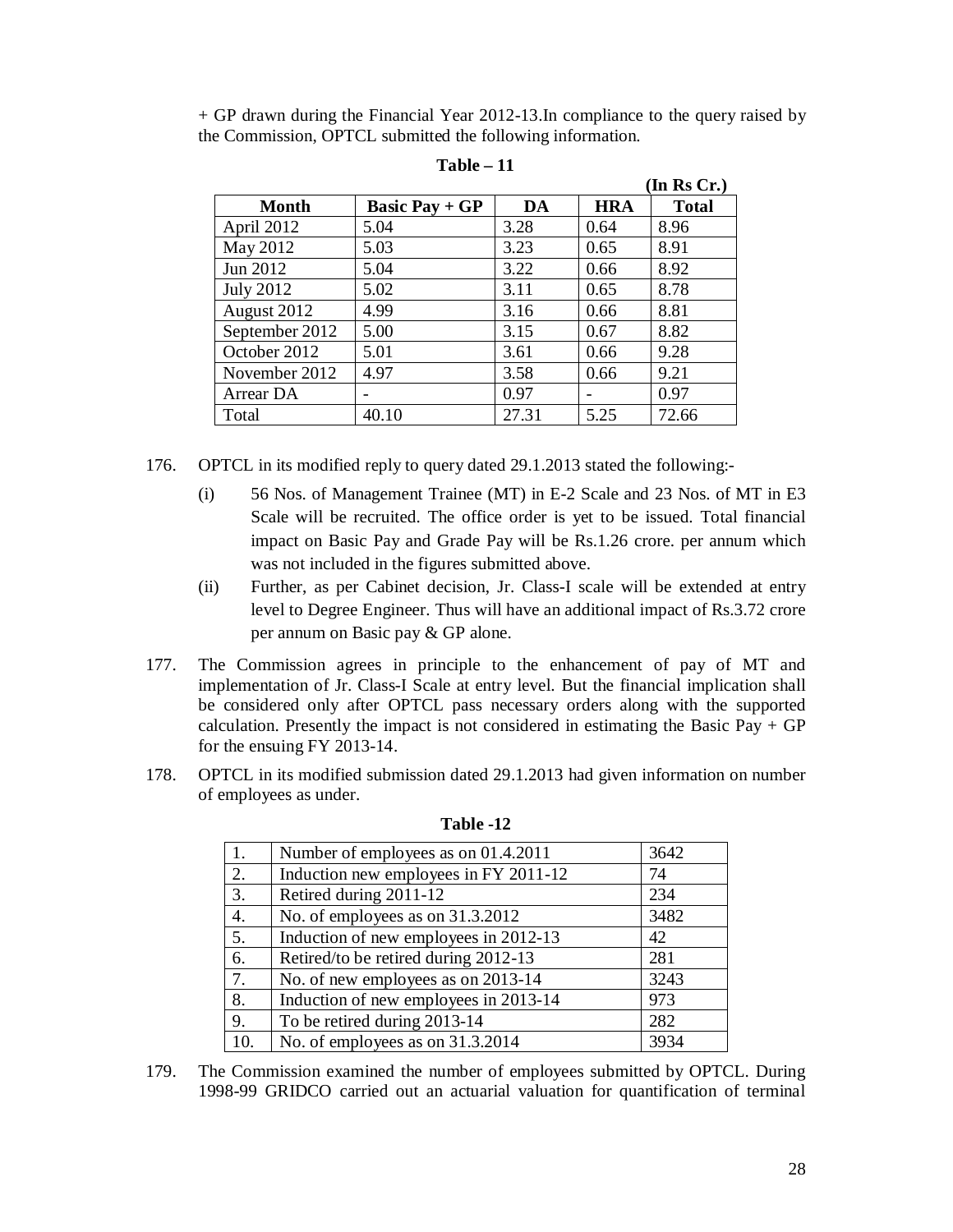liabilities of employees of transmission as well as distribution business before separation as mandated in the Transfer Notification dated 28.11.1998.

- 180. As per the actuarial valuation report, number of employees allocated to GRIDCO/OPTCL was 5974 in number, as on 31.3.1999. The number is now drastically reduced to 3482 as on 31.3.2012. Over a period of 13 years, the asset addition of OPTCL is nearly  $2 \frac{1}{2}$  times of the asset base inherited by OPTCL. (Gross fixed asset as on 31.3.1999 was Rs.1178.93 core, whereas Gross fixed asset as on 31.3.2012 is Rs.2929.12 crore based on the Audited Accounts). Time and again the Commission in their Tariff Orders emphasized the need for filling the vacancy for proper maintenance of Network assets of OPTCL.
- 181. In reply to query No.12 of the Commission, OPTCL submitted a brief summary of organizational restructuring and manpower assessment prepared by National Productive Council (NPC). The NPC, Bhubaneswar was entrusted with the consultancy assignment of organization restructuring and assessment of manpower requirement of OPTCL on 19.7.2007. The NPC submitted their draft final report on 23.12.2010. After suggesting certain medication, the report was forwarded to Govt. on 29.6.2012 for final approval. The same will be implemented as soon as the final report from the State is obtained. NPC in their final report have submitted that the proposed manpower as at the end of 2013-14 should be 5277 in numbers.
- 182. In view of the above observation the Commission in principle accepts the submission of OPTCL and directs that the report of NPC has to be implemented as soon as it is approved by the State Govt. In Form TRF – 13. OPTCL for the FY 2013-14 booked an amount of Rs.14.00 Cr. towards enhancement of salary due to implementation of NPC structure for executives and non-executives. The Commission don't agree to the proposal of OPTCL, as the same will be considered after the recommendation of NPC is implemented.
- 183. The number of employees at the end of the year and average number of employees submitted for the financial year approved by the Commission is given as under:

|                          | As on<br>31.03.2012 | As on 31.03.2013 | $\vert$ As on 31.03.2014 |
|--------------------------|---------------------|------------------|--------------------------|
| No. of existing employee | 3482                | 3243             | 3934                     |
| Average no. of employee  |                     | 3362.5 (2012-13) | 3588.5 (2013-14)         |

**Table - 13**

- 184. The basic pay + GP for the financial year 2013-14 is determined factoring in average number of employees approved by the Commission in the above table and considering annual increment @3% as Basic Pay + GP extrapolated for 12 months for FY 2012- 13. The amount of Basic Pay + GP worksout to Rs.66.12 Cr. for the financial year 2013-14. The Commission approves the same.
- 185. **Dearness Allowance :** As regards Dearness Allowance, the prevailing rate approved by Govt. of Odisha is 72% w.e.f. 01.07.2012. Last time the incremental rate of DA was 7%. GRIDCO proposed the annual average rate of DA at 86% during 2013-14, with an anticipated rise of 7% in each dose i.e. as 01.01.2013, 01.07.2013 and 01.01.2014. The Commission approves the same i.e. 86% for the FY 2013-14.
- 186. **House Rent and Medical Allowance :** In line with the Order of the last year, the Commission for the FY 2013-14 approves the medical allowance and HRA @5% and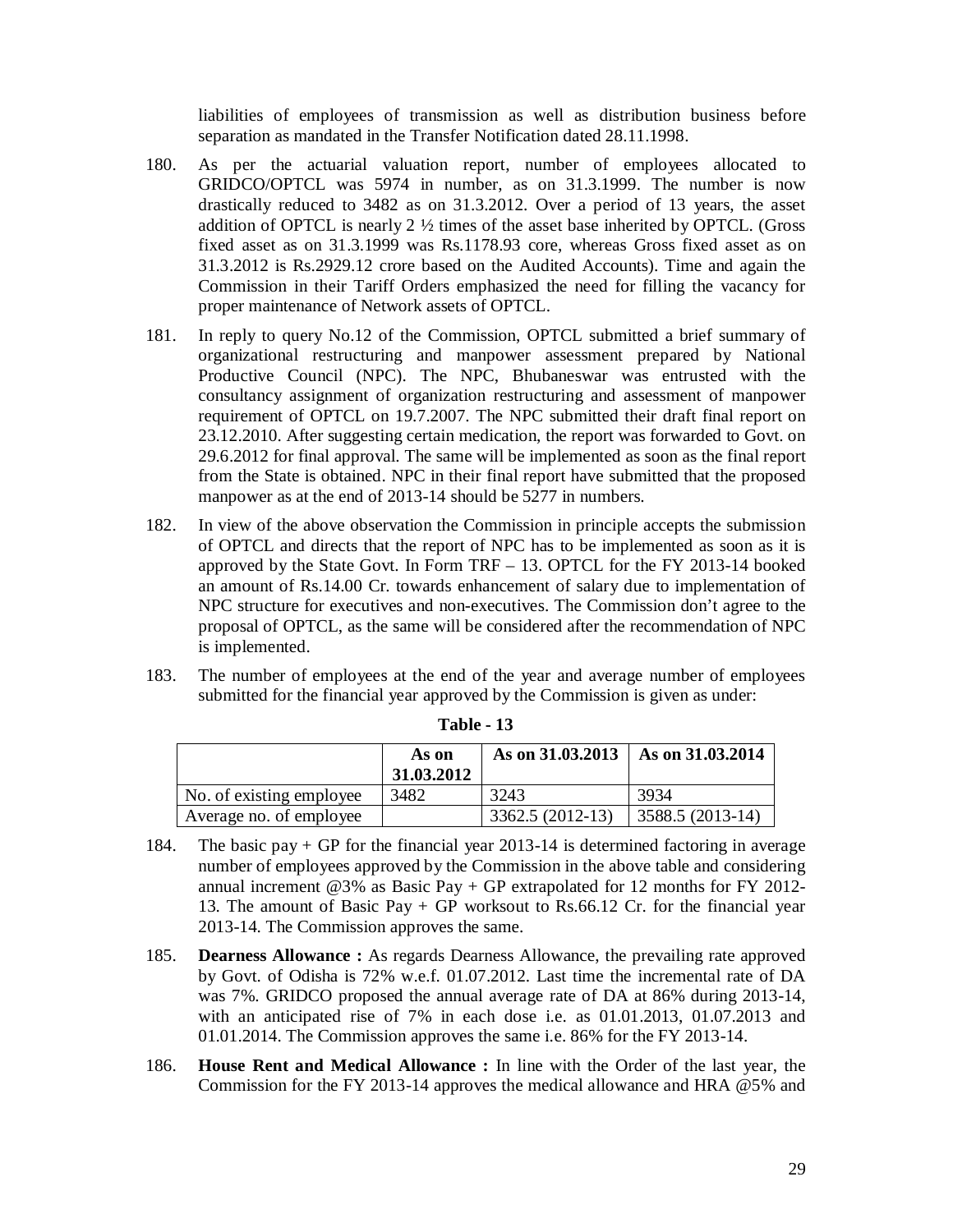15% of Basic Pay + GP respectively as against the claim of 5% and 20% for medical allowance and HRA respectively by GRIDCO.

187. **Stipend to Management Trainee (Execution) and Stipend to New recruited nonexecutives:** Under this head OPTCL proposed Rs.1.06 cr and Rs.1.62 cr. for the year 2013-14. The Commission approves the same.

# **Terminal Benefits**

- 188. OPTCL claimed an amount of Rs.142.83 Cr. towards terminal benefits for the financial year 2013-14. Further the fund requirement under the head employers contribution Non-pensioners and New Pension Scheme is estimated at Rs.1.30 cr. In the last year's Tariff Order the Commission in Para 243 observed that, pending periodical actuarial valuation as per the direction of the Commission. The terminal benefit may be allowed based on the actual cash out flow. The same principle is followed by the Commission in determining the terminal liability for the financial year 2013-14.
- 189. OPTCL in its supplementary submission on 29.01.2013, gave information on Disbursement details towards Terminal liabilities upto December, 2012. As per the submission the total cash out flow upto December (9 months period) amounts to Rs.86.91 Cr. To determine the annual terminal liability for a period of 12 months the amount of Rs.86.91 is extrapolated, which workouts to Rs.115.88 Crores for the financial year 2012-13. The Commission approves the same i.e. Rs.115.88 Cr. for 2013-14 as against the claim of Rs.142.83 Cr. by GRIDCO. As regards the claim of Rs.1.30 Cr. towards contribution for Non-pensioner and New Pension Scheme, the Commission approves the same. Thus the Commission approves a total sum of Rs.117.18 cr. (Rs.115.88 Cr.+ Rs.1.30 Cr) towards terminal benefit for the FY 2013- 14.
- 190. **Differential amount of Pension and Pensionary benefit to absorbed Govt. Engineers in OPTCL:** Under this head OPTCL claimed an amount of Rs.23.00 Cr. during 2013-14. During FY 2012-13 the Commission approved an amount of Rs.10.00 Cr. provisionally and directed OPTCL to pursue the matter with Govt. of Odisha and workout the actual liability on the basis of Govt. of Odisha notification.
- 191. The Commission made a query on 24.12.2012 regarding up-to-date status of Govt. notification for determining the actual liability. OPTCL in their modified reply dated 29.01.2013 stated that the proposal for payment of differential amount of pension and pensionary benefit to Govt. Engineers who are permanently absorbed in OPTCL is pending with Govt. for final decision. OPTCL is pursing with officials of Energy and Finance Dept. from time to time to expedite the matter. OPTCL expects that Finance Dept. will issue notification very soon. After receipt of communication from Govt. in this regard necessary notification shall be issued. In anticipation of Govt. approval OPTCL already made a provision of Rs.36.00 Cr. in the Audited Accounts for FY 2010-11. The Commission had already allowed Rs.3.00 Cr. and Rs.10.00 Cr. in the ARR for the FY 2011-12 and FY 2012-13 respectively. For the remaining balance of Rs.23.00 Cr. OPTCL proposed the same in the ARR for FY 2013-14.
- 192. The Commission approves the same and allow Rs.23.00 Cr. as a pass through in the ARR for FY 2013-14. The statement of Employees Cost for FY 2013-14 proposed by OPTCL and approved by the Commission is given as under: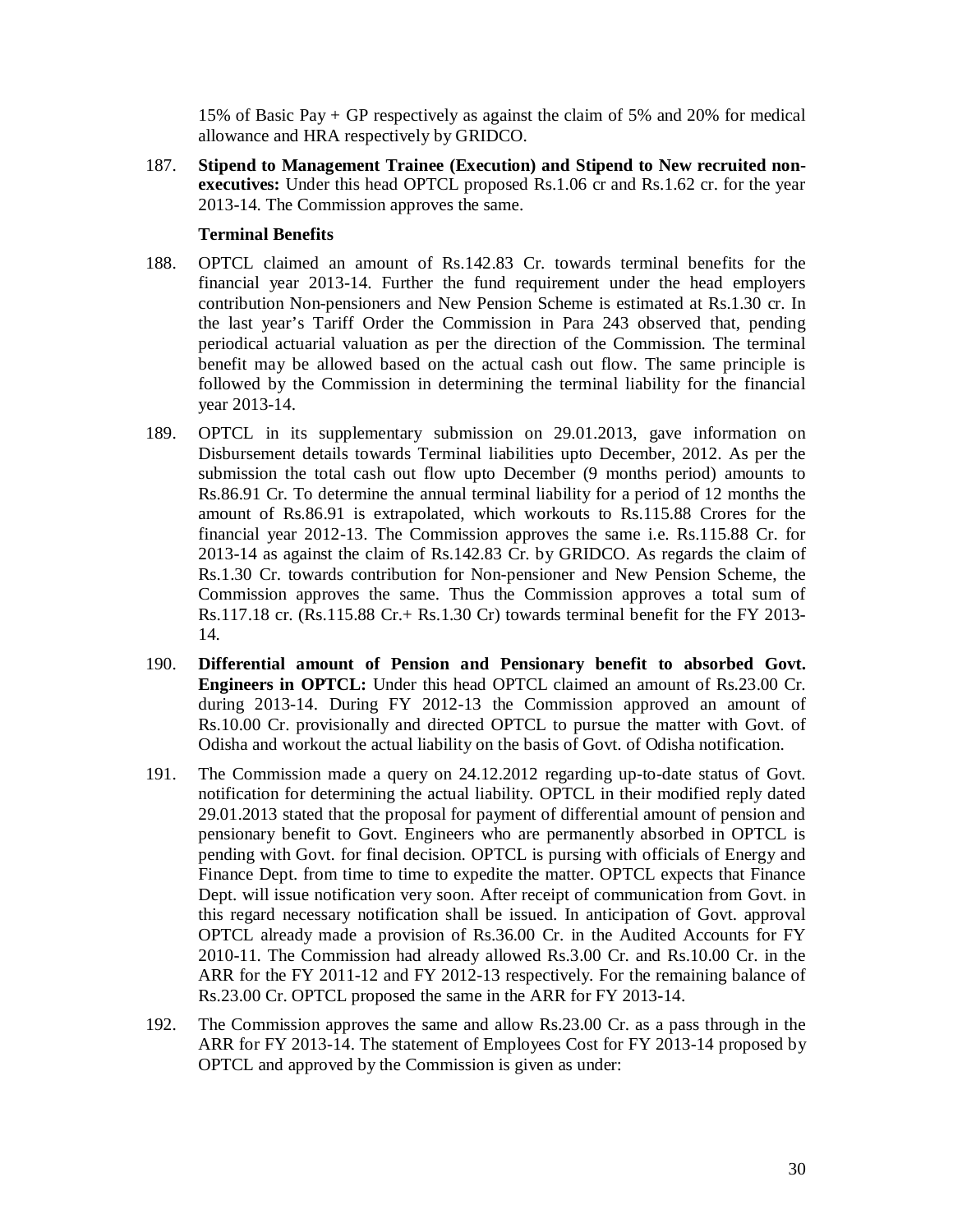|         |                                   |                                 |                          | (Rs, Cr.)                       |  |  |
|---------|-----------------------------------|---------------------------------|--------------------------|---------------------------------|--|--|
| Sl. No. | <b>Particulars</b>                | <b>Approved for</b><br>FY 12-13 | Proposed for<br>FY 13-14 | <b>Approved for</b><br>FY 13-14 |  |  |
| 1.      | Salaries (Basic Pay+ Grade Pay)   | 62.69                           | 69.74                    | 66.12                           |  |  |
| 2.      | Overtime                          |                                 |                          |                                 |  |  |
| 3.      | <b>Dearness Allowance</b>         | 45.14                           | 59.98                    | 56.86                           |  |  |
| 4.      | Other Allowance                   | 0.66                            | 0.69                     | 0.69                            |  |  |
| 5.      | <b>Bonus</b> and Overtime         | 0.13                            | 0.01                     | 0.01                            |  |  |
|         | Provision towards Wage            |                                 |                          |                                 |  |  |
| 6.      | revision for non-executive        | 2.80                            | 14.09                    | 14.09                           |  |  |
|         | w.e.f. 01.04.2010                 |                                 |                          |                                 |  |  |
| 7.      | Enhanced in Salary (NPC)          |                                 | 14.00                    |                                 |  |  |
| 8.      | Sub Total $(1 to 7)$              | 111.42                          | 158.51                   | 137.77                          |  |  |
|         | <b>Other Staff Cost</b>           |                                 |                          |                                 |  |  |
|         | Reimbursement of Medical          |                                 |                          |                                 |  |  |
| 9.      | Expenses                          | 3.13                            | 3.49                     | 3.31                            |  |  |
| 10.     | <b>Leave Travel Concession</b>    | 0.77                            | 0.59                     | 0.59                            |  |  |
| 11.     | Reimbursement of House Rent       | 9.40                            | 13.95                    | 9.92                            |  |  |
|         | Interim Relief to Staff/          |                                 |                          |                                 |  |  |
| 12.     | Premium under GIS                 | 0.46                            | 0.26                     | 0.26                            |  |  |
| 13.     | <b>Encashment of Earned Leave</b> |                                 |                          |                                 |  |  |
|         | <b>Stipend to Management</b>      |                                 |                          |                                 |  |  |
| 14.     | Trainee (Executive)               | 3.39                            | 1.06                     | 1.06                            |  |  |
|         | Stipend for new recruited Non-    |                                 |                          |                                 |  |  |
| 15.     | Executive                         | 1.90                            | 1.62                     | 1.62                            |  |  |
| 16.     | Honorarium                        | 0.08                            | 0.01                     | 0.01                            |  |  |
|         | Payment under Workmen             |                                 |                          |                                 |  |  |
| 17.     | compensation Act                  | 0.06                            | 0.02                     | 0.02                            |  |  |
| 18.     | Ex-gratia                         |                                 | 0.01                     | 0.01                            |  |  |
| 19.     | Miscellaneous                     | 0.13                            | 1.24                     | 1.24                            |  |  |
| 20.     | Uniform and liveries              | 0.33                            | 1.39                     | 1.39                            |  |  |
| 21.     | Sub Total (9 to 20)               | 19.66                           | 23.64                    | 19.43                           |  |  |
| 22.     | <b>Staff Welfare Expenses</b>     | 3.20                            | 0.20                     | 0.20                            |  |  |
| 23.     | <b>Terminal Benefits</b>          | 129.80                          | 144.13                   | 117.18                          |  |  |
|         | Payment of differential pension   |                                 |                          |                                 |  |  |
|         | and pensionary benefit to the     |                                 |                          |                                 |  |  |
| 24.     | absorbed Govt. Engineer in        | 10.00                           | 23.00                    | 23.00                           |  |  |
|         | OPTCL/GRIDCO                      |                                 |                          |                                 |  |  |
| 25.     | Total $(7+21+22+23+24)$           | 274.08                          | 349.48                   | 297.58                          |  |  |
| 26.     | Less: Capitalisation              | 4.64                            | 8.28                     | 8.28                            |  |  |
| 27.     | Net Total                         | 269.44                          | 341.20                   | 289.30                          |  |  |
|         | Arrear due to 6 <sup>th</sup> Pay |                                 |                          |                                 |  |  |
| 28.     | Commission recommendation         | 49.04                           |                          |                                 |  |  |
|         | <b>Total</b>                      | 318.48                          | 341.20                   | 289.30                          |  |  |

**Table – 14 Employees Cost proposed and approved for FY 2013-14**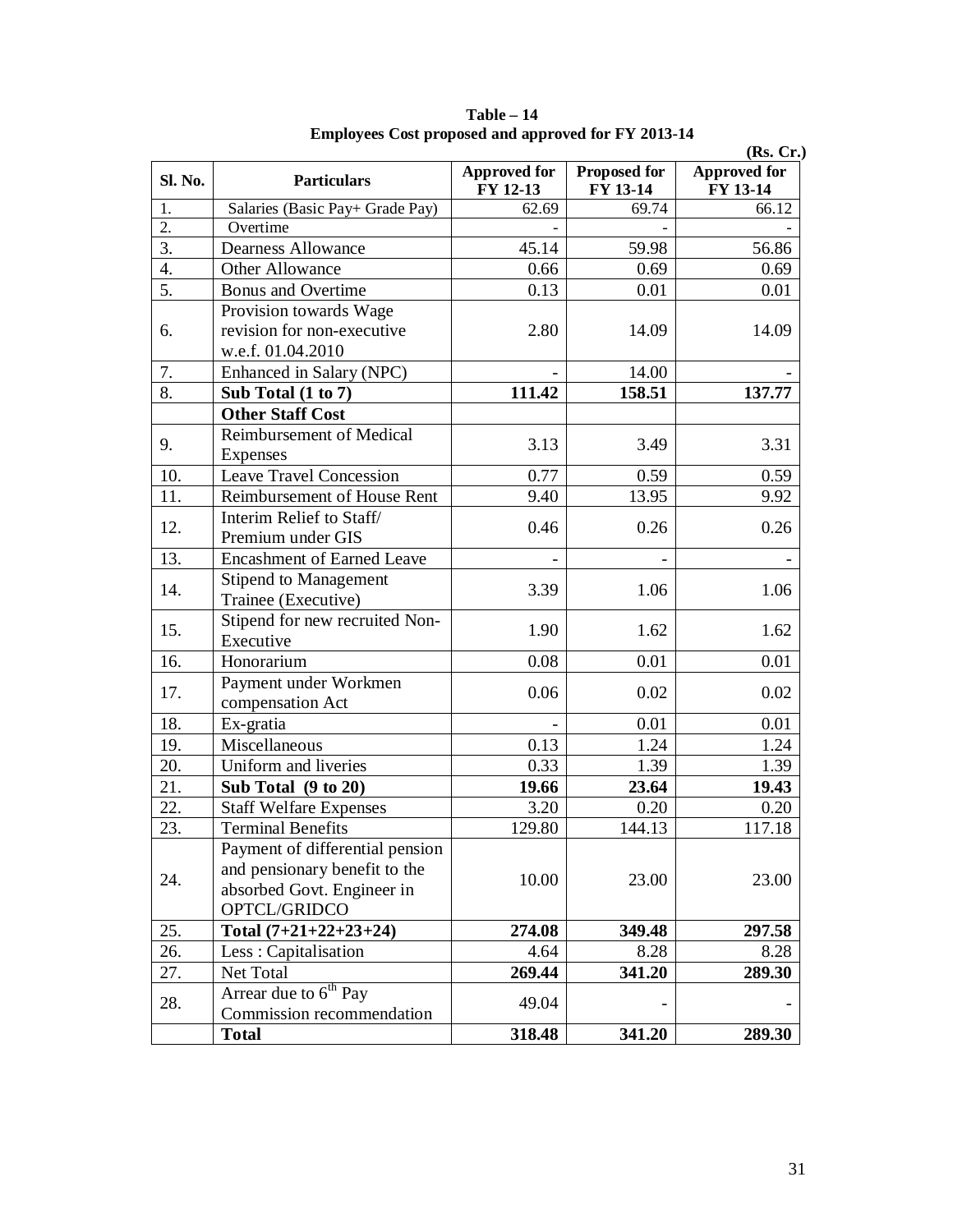#### **Repair and Maintenance Expenses (R&M)**

193. OPTCL proposed an amount of Rs.108.91 Cr. for the FY 2013-14 under Repair & Maintenance. In the filing, the item-wise details of R  $\&$  M has been submitted under these four broad heads.

| R&M of O&M Wing               | Rs.83.08 Cr. |
|-------------------------------|--------------|
| Telecom R&M                   | Rs.14.59 Cr. |
| Civil Works                   | Rs.6.00 Cr.  |
| <b>Information Technology</b> | Rs.5.24 Cr.  |
| Total                         | Rs.108.91 Cr |

#### **Table - 15**

194. The Commission reviewed the actual amount spent vis-à-vis amount approved by the Commission towards R&M in different years.

| Actual K&M Expenses vis-a-vis approved K&M Expenses |                         |                       |  |  |  |  |  |  |
|-----------------------------------------------------|-------------------------|-----------------------|--|--|--|--|--|--|
|                                                     |                         | (Rs. cr.)             |  |  |  |  |  |  |
| Year                                                | <b>R&amp;M Expenses</b> | <b>Actual R&amp;M</b> |  |  |  |  |  |  |
|                                                     | approved by OERC        | <b>Expenditure</b>    |  |  |  |  |  |  |
| 1999-2000                                           | 19.84                   | 9.51                  |  |  |  |  |  |  |
| 2000-01                                             | 14.67                   | 9.90                  |  |  |  |  |  |  |
| 2001-02                                             | 15.99                   | 8.81                  |  |  |  |  |  |  |
| 2002-03                                             | 17.43                   | 9.35                  |  |  |  |  |  |  |
| 2003-04                                             | 13.35                   | 7.03                  |  |  |  |  |  |  |
| 2004-05                                             | 14.07                   | 4.59                  |  |  |  |  |  |  |
| 2005-06                                             | 14.80                   | 6.94                  |  |  |  |  |  |  |
| 2006-07                                             | 36.00                   | 11.31                 |  |  |  |  |  |  |
| 2007-08                                             | 47.00                   | 16.52                 |  |  |  |  |  |  |
| 2008-09                                             | 53.88                   | 15.66                 |  |  |  |  |  |  |
| 2009-10                                             | 47.00                   | 26.14                 |  |  |  |  |  |  |
| 2010-11                                             | 60.00                   | 28.32                 |  |  |  |  |  |  |
| 2011-12                                             | 75.00                   | 45.70                 |  |  |  |  |  |  |
| 2012-13                                             | 95.00                   | 37.86 (As per cash    |  |  |  |  |  |  |
|                                                     |                         | flow upto November,   |  |  |  |  |  |  |
|                                                     |                         | 2012)                 |  |  |  |  |  |  |

# **Table - 16 Actual R&M Expenses vis-à-vis approved R&M Expenses**

- 195. It is observed from the table above that actual expenditure for the financial year is always less than the amount approved by OERC towards R&M expenses.
- 196. The transmission system of OPTCL is the life-line of the power system of Odisha. The Commission holds the view that the lines and sub-stations of OPTCL should be kept in proper conditions to ensure uninterrupted and quality power supply in the State. Unless the transmission system is maintained properly, the DISCOMs who are the real beneficiaries would be put in trouble and the entire power system would be in complete jeopardy. Hence, the Commission directs OPTCL to carry out the orders mentioned in the Business Plan Order dtd. 19.07.2010.
- 197. The Commission in consideration of concern raised by the objectors and DISCOMs regarding low voltage problem, took note of voltage profile of the low tension side of the Grid Substation of OPTCL. OPTCL is advised to take suitable action like putting up capacitor banks and additional remedial measures like system up-gradation to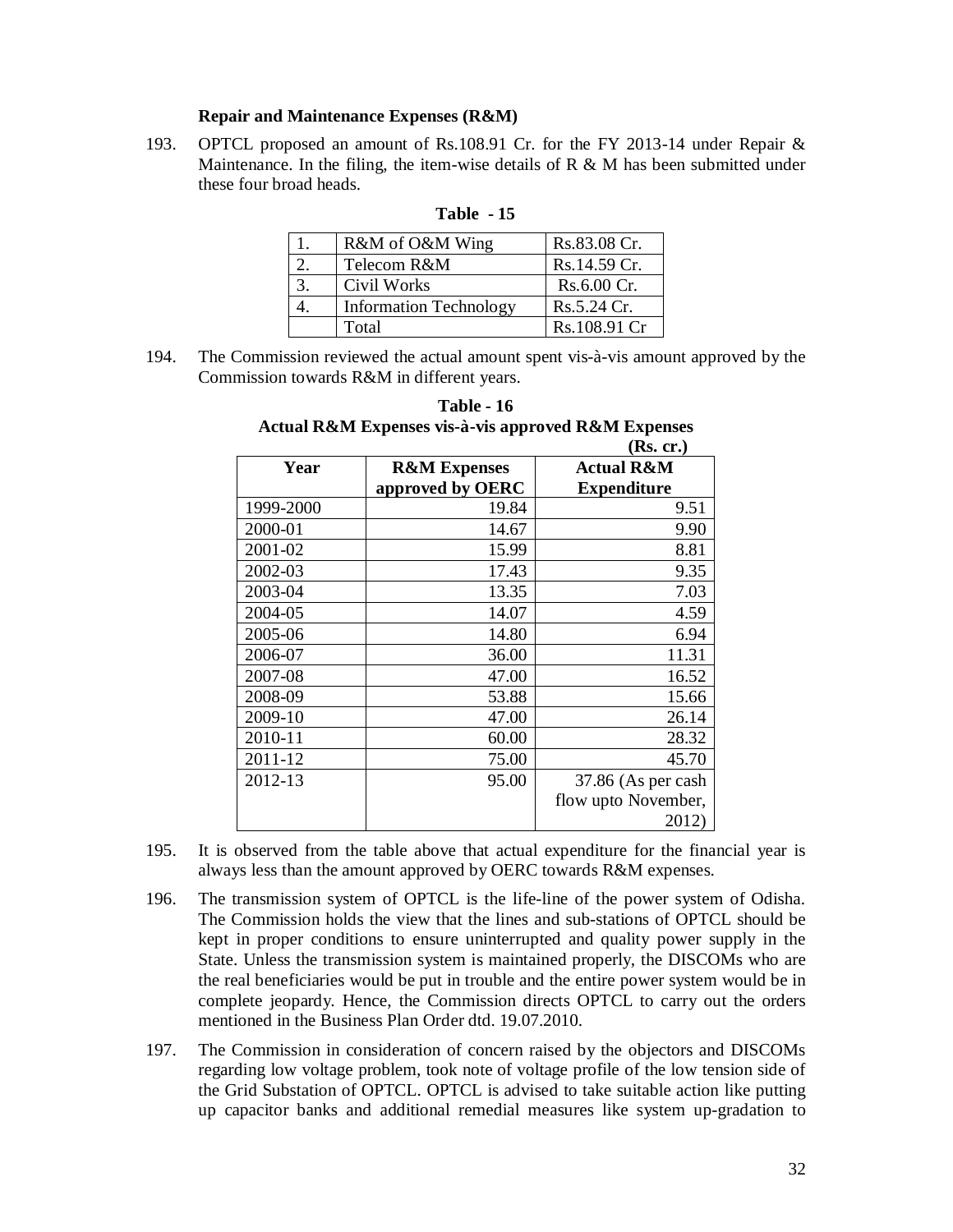improve the voltage profile. OPTCL should also monitor the reactive drawl of DISCOMs from its grid S/s and wherever DISCOM draw excessive reactive load at low voltage condition in grid S/S, it shall take up with them for remedial measure M/s.OPTCL should keep its on-line Tap Changer of the Power Transformers in healthy condition and all the field engineers should be trained to operate OLTC during peak and low load condition of the day.

|                | Allowable Range (245-198 KV) |              |                |  |                                            | Allowable Range (145 -122 KV)                       |              |                |  |
|----------------|------------------------------|--------------|----------------|--|--------------------------------------------|-----------------------------------------------------|--------------|----------------|--|
| SI.            | Name of the                  | <b>Maxim</b> | <b>Minimu</b>  |  | SI.                                        | Name of the                                         | <b>Maxim</b> | <b>Minimu</b>  |  |
| No.            | 220/132 kV                   | um           | m              |  | No.                                        | 132/33 kV                                           | um           | m              |  |
|                | <b>Grid Sub-</b>             | Voltage      | <b>Voltage</b> |  |                                            | <b>Grid Sub-</b>                                    | Voltage      | <b>Voltage</b> |  |
|                | station                      | in kV        | in kV          |  |                                            | station                                             | in kV        | in kV          |  |
| $\mathbf{1}$   | Jaynagar                     | 258          | 227            |  | 1                                          | Cuttack                                             | 138          | 98             |  |
| $\overline{2}$ | Duburi                       | 240          | 208            |  | $\mathbf{2}$                               | Puri                                                | 142          | 98             |  |
| 3              | Joda                         | 238          | 205            |  | 3                                          | Khurda                                              | 140          | 92             |  |
| $\overline{4}$ | Tarkera                      | 236          | 220            |  | $\overline{4}$                             | Berhampur                                           | 143          | 106            |  |
| 5              | Budhipadar                   | 239          | 219            |  | Balance 132/33 kV S/S, the voltage profile |                                                     |              |                |  |
|                |                              |              |                |  |                                            | is satisfactory <i>i.e.</i> within allowable limits |              |                |  |
| 6              | <b>Balasore</b>              | 240          | 196            |  |                                            |                                                     |              |                |  |
| 7              | Narendrapur                  | 246          | 203            |  |                                            |                                                     |              |                |  |
| 8              | Chandaka                     | 236          | 173            |  |                                            |                                                     |              |                |  |
| 9              | Bhanjanagar                  | 237          | 194            |  |                                            |                                                     |              |                |  |
| 10             | Theruvali                    | 253          | 207            |  |                                            |                                                     |              |                |  |
| 11             | Meramundali                  | 233          | 210            |  |                                            |                                                     |              |                |  |
| 12             | Bidanasi                     | 239          | 195            |  |                                            |                                                     |              |                |  |
| 13             | Katapalli                    | 239          | 207            |  |                                            |                                                     |              |                |  |
| 14             | <b>Bhadrak</b>               | 240          | 180            |  |                                            |                                                     |              |                |  |
| 15             | Paradeep                     | 232          | 190            |  |                                            |                                                     |              |                |  |
| 16             | Bolangir                     | 243          | 201            |  |                                            |                                                     |              |                |  |
| 17             | Mendhasal                    | 238          | 175            |  |                                            |                                                     |              |                |  |

**Table -17 (a) Table – 17 (b)**

| Table $-17$ (b)               |  |
|-------------------------------|--|
| Allowable Range (145 -122 KV) |  |

| Sl.<br>No.                                                    | Name of the<br>132/33 kV<br><b>Grid Sub-</b><br>station | <b>Maxim</b><br>um<br><b>Voltage</b><br>in kV | <b>Minimu</b><br>m<br><b>Voltage</b><br>in kV |  |  |  |  |  |
|---------------------------------------------------------------|---------------------------------------------------------|-----------------------------------------------|-----------------------------------------------|--|--|--|--|--|
| 1                                                             | Cuttack                                                 | 138                                           | 98                                            |  |  |  |  |  |
| 2                                                             | Puri                                                    | 142                                           | 98                                            |  |  |  |  |  |
| 3                                                             | Khurda                                                  | 140                                           | 92                                            |  |  |  |  |  |
| 4                                                             | Berhampur                                               | 143                                           | 106                                           |  |  |  |  |  |
| Balance 132/33 kV S/S, the voltage profile<br>1.1.1.1<br>1111 |                                                         |                                               |                                               |  |  |  |  |  |

- 198. The Commission also desires that performance standards of OPTCL should be suitably improved adopting the best practices of operation and maintenance for transmission lines and sub-stations.
- 199. Further, to ensure that the engineers of the Licensees are well versed with various provisions of Electricity Laws, Standards, Codes, Acts etc, the Commission had advised the GoO vide Letter No.1829 dt.17.10.07 to revive the conducting of professional examination for the engineers of the licensee/OHPC/OPGC. However, in view of the provisions contained in Regulation 7 of the CEA(Measures relating to safety and Electric Supply) Regulations, 2010, the licensees should take appropriate actions as regards to safety measures for operation and maintenance of transmission, distribution system. This would ensure adherence of safety parameters and minimize Electrical Accidents.
- 200. The Commission approved an amount of Rs.95.00 crore towards R&M during 2012- 13. But OPTCL spent Rs.37.86 crore upto November, 2012 (as per cash flow). In reply to the querry of the Commission, OPTCL stated that over and above the amount spent i.e. 37.86 crore, OPTCL booked in the account Rs.36.43 crore towards capital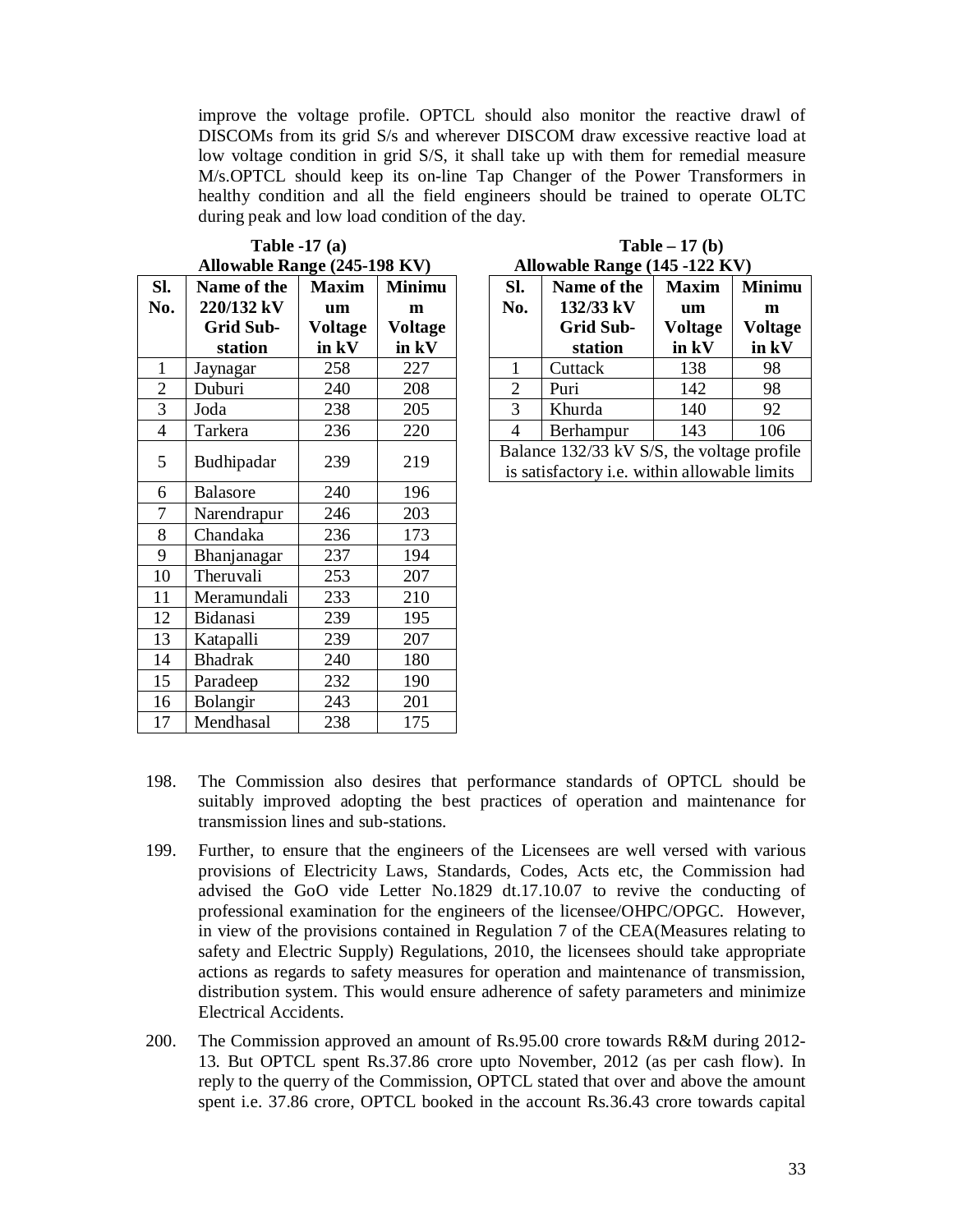for procurement of 14 Nos. of 132/33KV, 63 KVA transformers. Thus, a total sum of Rs.74.29 crore (37.86+36.43) is to be allowed towards R & M for regulatory purpose. The Commission do not accept the submission of OPTCL for inclusion of capital items such as transformer in R  $\&$  M. Hence, the amount of 36.43 crore is disallowed by the Commission. For the purpose of determination of R&M, Commission accepts the figures submitted in the cash flow statements by OPTCL. The amount of Rs.37.86 crore as stated above is extrapolated for a period of 12 months. The monthly average of the amount spent comes to Rs.4.73 crore (Rs.37.86/8) or rounding to Rs.5.00 crore. **Thus, for a period of 12 months it works out to Rs.60.00 crore which is approved by the Commission for the FY 2013-14 as against an amount of Rs.108.91 crore proposed by the licensee.** If the licensee spent more during FY 2013-14 than the approved amount the excess amount so spent will be considered in the ARR for the next financial year.

# **Administration & General (A&G) Expenses**

201. OPTCL during FY 2013-14 has proposed Rs.23.09 cr. towards A&G expenses. Break up of expenses for FY 2013-14 along with the figures for 2011-12 and 2012-13 as filed by the licensee is depicted in the table below:

|     |                               |                 |                   | (Rs, Cr.)          |
|-----|-------------------------------|-----------------|-------------------|--------------------|
| SI. | <b>Particulars</b>            | <b>FY 11-12</b> | <b>Estimation</b> | <b>Estimation/</b> |
| No. |                               | (Prov.)         | for FY 12-13      | Projection         |
|     |                               |                 |                   | for FY 13-14       |
| 1   | Property related expenses     | 1.20            | 1.32              | 1.45               |
| 2   | Communication                 | 0.96            | 1.02              | 1.12               |
| 3   | <b>Professional Charges</b>   | 2.05            | 2.19              | 2.41               |
| 4   | Conveyance & Traveling        | 4.40            | 4.76              | 5.24               |
| 5   | Inspection fees               | 1.45            | 1.60              | 1.75               |
| 6   | Watch & ward                  | 2.30            | 2.48              | 2.72               |
| 7   | Electricity & Water charges   | 1.99            | 1.84              | 2.02               |
| 8   | Service tax                   | 1.56            | 1.56              | 1.56               |
| 5   | <b>Other Expenses</b>         | 3.27            | 3.28              | 3.52               |
| 6   | Material related expenses     | 0.00            | 0.05              | 0.05               |
| 7   | <b>OERC</b> License Fee       | 1.00            | 1.25              | 1.25               |
| 8   | Sub-Total $(1 \text{ to } 7)$ | 20.18           | 21.35             | 23.09              |
| 9   | Less: Expenses capitalized    |                 | 0.00              | 0.00               |
|     | <b>Total A&amp;G Expenses</b> | 20.18           | 21.35             | 23.09              |

**Table -18 Administration and General Expenses**

202. The Commission in line with earlier orders allows escalation of 7.50% (Rate of inflation as measured by W.P.I.) over the approved amount of Rs.18.03 cr. for FY 2012-13. **Hence, Rs.19.38 cr. towards normal A&G expenses for FY 2013-14 is allowed.** Over and above the normal A&G, the Commission allows the License Fee to be paid to the Commission amounting Rs.1.25 cr., and Inspection Fees of Rs.1.75 cr. proposed by the Licensee to the Government. **Hence, the Commission allows Rs.22.39 cr. under the head A&G for FY 2013-14 as against OPTCL's proposal of Rs.23.09 cr.**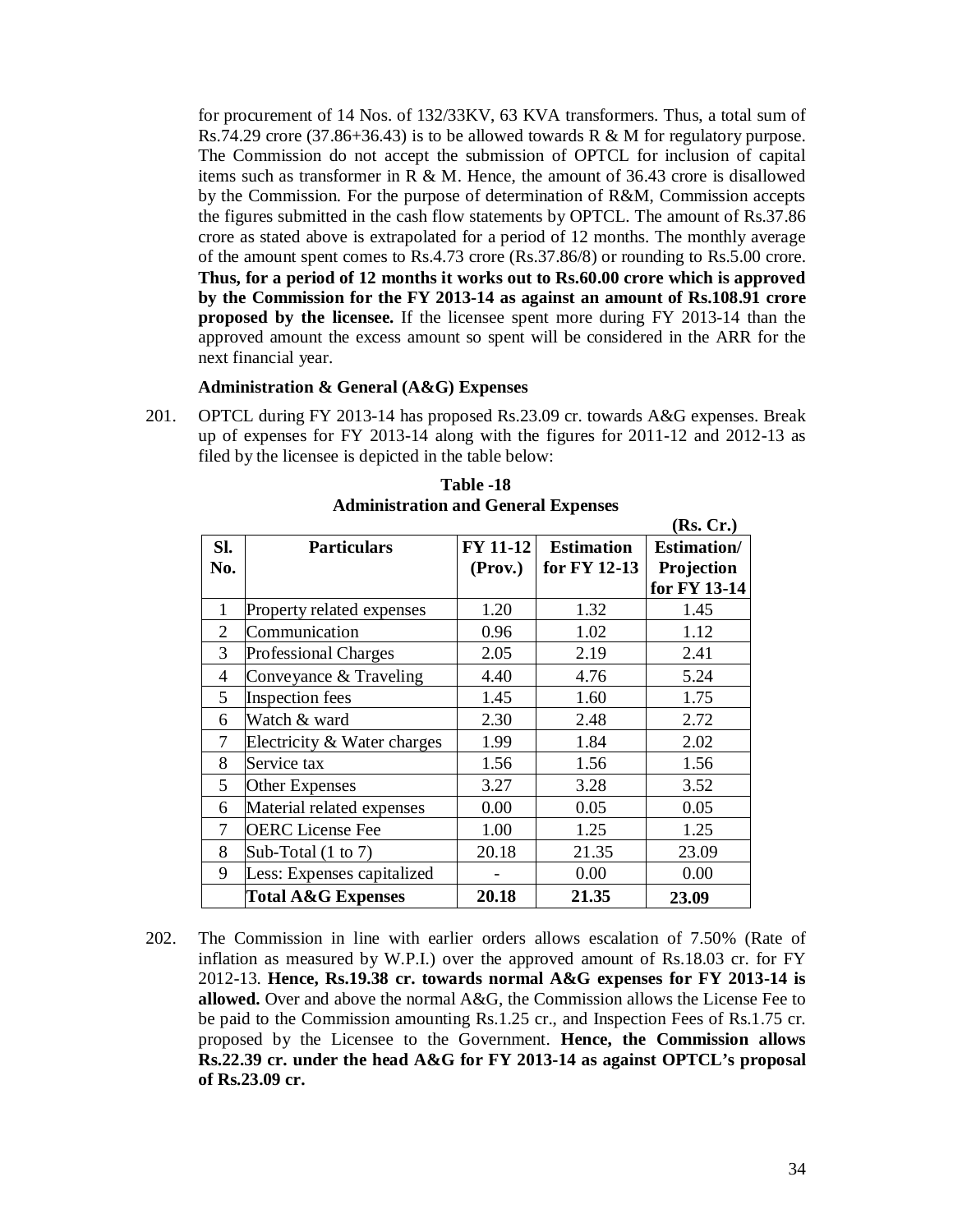#### **Interest on Loan**

203. OPTCL has proposed Rs.121.11 crore towards interest on long term loan for the FY 2013-14. Loan-wise interest payment schedule as proposed by the licensee is exhibited in table below:

|              | Projection for Interest on loan for FY 2013-14 |                 |                      |          |             | (Rs. Crore)     |                |
|--------------|------------------------------------------------|-----------------|----------------------|----------|-------------|-----------------|----------------|
|              | <b>Loan Details</b>                            | Rate of         | Principal            | Loan     | Principal   | <b>Interest</b> | <b>Total</b>   |
|              |                                                | <b>Interest</b> | $\mathbf C\mathbf B$ | to be    | repayment   | payment         | <b>Payment</b> |
|              |                                                |                 | as on                | received | for 2013-14 | for             | for            |
|              |                                                |                 | 31.03.13             | during   |             | 2013-14         | 2013-14        |
|              |                                                |                 |                      | 2013-14  |             |                 |                |
| $\mathbf{A}$ | <b>Govt. Loans</b>                             |                 |                      |          |             |                 |                |
|              | State Govt.(Cash Loan)                         | 13.00%          | $\overline{c}$       |          |             | 0.26            | 0.26           |
|              | State Govt.(CRF)                               | 0.00%           | 15                   |          |             |                 | $\Omega$       |
|              | Central Govt. Loan                             | 9.00%           | 11.26                |          |             | 1.01            | 1.01           |
|              | GoO Bonds                                      | 13.00%          | 400                  |          |             | 26.00           | 26             |
|              | <b>Sub Total</b>                               |                 | 428.26               |          |             | 27.27           | 27.27          |
| B            | <b>Institutional Loans</b>                     |                 |                      |          |             |                 |                |
|              | <b>Total REC Loan</b>                          |                 | 162.33               |          | 10.83       | 19.49           | 30.32          |
|              | PFC Loan                                       | 11.25%          | 14.22                |          | 1.24        | 1.54            | 2.78           |
|              | PFC Loan (New)                                 | 12.50%          | 13.45                |          | 1.08        | 1.68            | 2.76           |
|              | <b>Sub Total</b>                               |                 | 190.00               |          | 13.15       | 22.71           | 35.86          |
| $\mathbf C$  | <b>Secured Loan</b>                            |                 |                      |          |             |                 |                |
|              | <b>HUDCO</b>                                   | 11.00%          | 17.95                |          | 17.95       | 0.70            | 18.65          |
|              | Oriental Bank of                               | 11.75%          | 30.34                |          | 28.57       | 2.01            | 30.58          |
|              | Commerce                                       |                 |                      |          |             |                 |                |
|              | <b>Sub Total</b>                               |                 | 48.29                |          | 46.52       | 2.71            | 49.23          |
| D            | <b>Deposit from EHT Consumers</b>              |                 |                      |          |             |                 |                |
|              | <b>Sub Total of Infrastructure Loan</b>        |                 | 90.46                | 2.00     | 3.00        |                 | 3.00           |
| E            | <b>Loans for New Projects</b>                  | 12.25%          | 351.11               | 543.82   |             | 54.81           | 54.81          |
|              | (PFC/REC/Commercial                            |                 |                      |          |             |                 |                |
|              | banks)                                         |                 |                      |          |             |                 |                |
| F            | <b>Other Loans &amp; Finance Charges</b>       |                 |                      |          |             |                 |                |
|              | <b>Employee Housing Loans</b>                  | 12.00%          | 0.75                 |          | 0.02        |                 | 0.02           |
|              | Finance Charge                                 |                 | $\mathbf{0}$         |          |             | 13.61           | 13.61          |
|              | <b>Sub Total</b>                               |                 | 0.75                 |          | 0.02        | 13.61           | 13.63          |
| G            | <b>Grand Total</b>                             |                 | 1108.87              | 543.82   | 62.69       | 121.11          | 183.80         |

|     |  |  | <b>Table – 19</b> |  |  |  |  |  |
|-----|--|--|-------------------|--|--|--|--|--|
| ▼ 4 |  |  |                   |  |  |  |  |  |

<sup>204.</sup> It is observed from the above table that during FY 2012-13, OPTCL proposed to avail new loan of Rs.351.11 crore and during FY 2013-14 Rs.543.82 crore. The interest impact on the above new loan at 12.25% is claimed at Rs.54.81 crore. Replying to the query of the Commission OPTCL has submitted the project wise loan to be availed during 2012-13 and 2013-14 which is summarized below: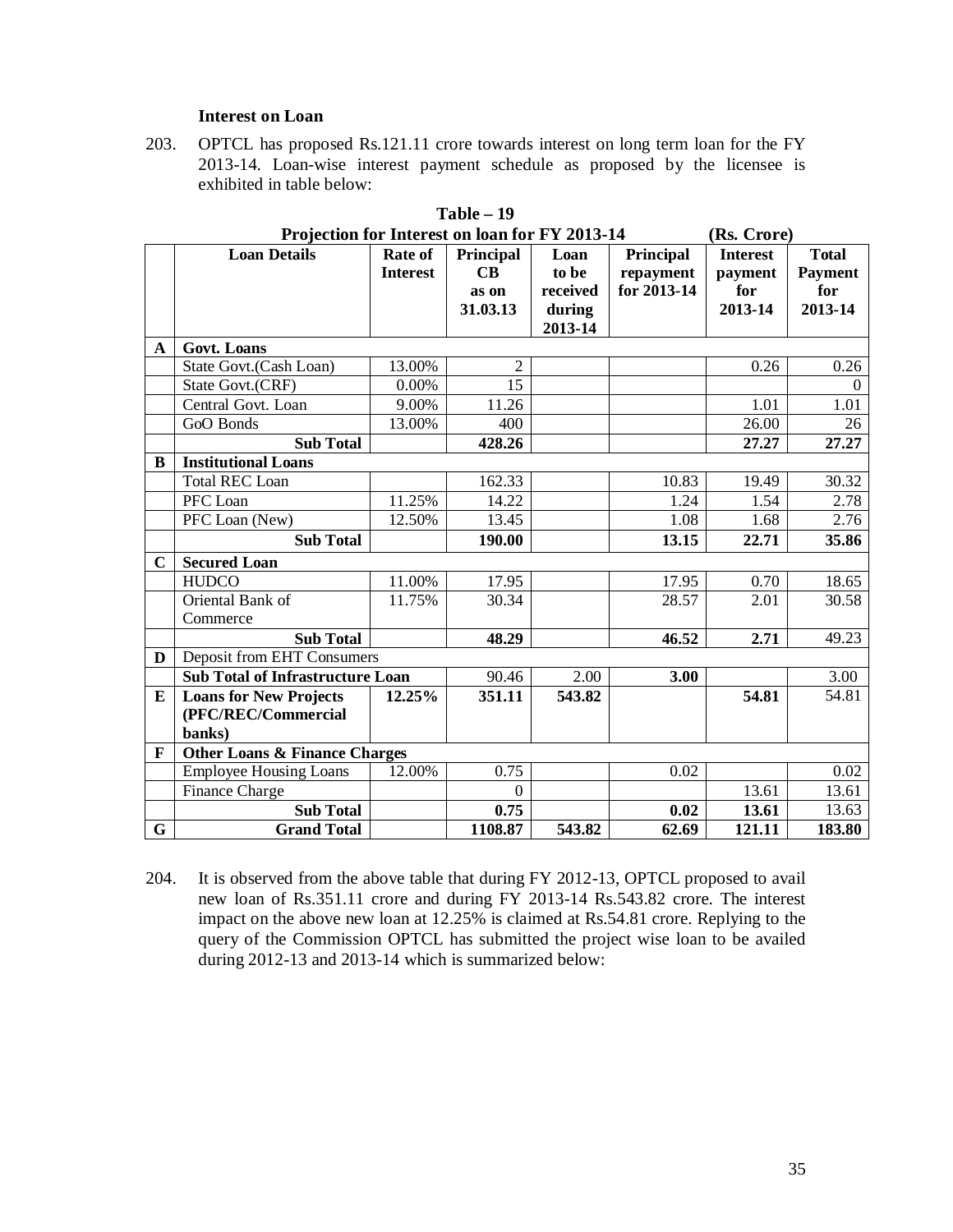# **Table - 20 Additional Loan for New Projects during 2012-13 & 2013-14 to be availed from PFC/REC and other Financial Institution**

|                                  |                                                                                               |                         |                 |                                            |                                              | (Rs, Cr.)                                              |
|----------------------------------|-----------------------------------------------------------------------------------------------|-------------------------|-----------------|--------------------------------------------|----------------------------------------------|--------------------------------------------------------|
| <b>SI</b><br>N <sub>0</sub><br>A | Name of the Project<br><b>Loans Sanctioned</b>                                                | <b>Sanctioned</b><br>by | Project<br>Cost | Loan<br><b>Amount</b><br><b>Sanctioned</b> | Loan<br><b>Received</b><br>as on<br>31.03.12 | Loan to be<br>taken during<br>$2012 - 13 &$<br>2013-14 |
| 1                                | 2X12.5 MVA, 132/33 S/s at                                                                     | <b>REC</b>              | 16.99           | 13.27                                      | 10.88                                        | 2.39                                                   |
|                                  | <b>BASTA,</b>                                                                                 |                         |                 |                                            |                                              |                                                        |
| 2                                | 2X12.5 MVA, 132/33 S/s at<br>KARANJIA &<br><b>BARAPALLI</b>                                   | <b>REC</b>              | 40.08           | 31.33                                      | 24.82                                        | 6.51                                                   |
| 3                                | 2X12.5 MVA, 132/33 S/s at<br><b>BHADRAK</b>                                                   | <b>REC</b>              | 33.05           | 19.12                                      | 17.21                                        | 1.91                                                   |
| $\overline{4}$                   | 400 K.V D.C Line Trans. Line<br>from Meramundali to<br><b>Duburi</b>                          | <b>REC</b>              | 141.48          | 79.71                                      | 65.74                                        | 13.97                                                  |
| 5                                | 2x12.5 MVA, 132/33 KV S/S<br>at Purushottampur with<br>$LILO$ arrangement $(2.5$ Kms)         | <b>REC</b>              | 15.99           | 14.66                                      |                                              | 14.66                                                  |
| 6                                | Restoration of 220 KV DC<br>Line from Budhipadar to<br>Bolangir                               | <b>REC</b>              | 28.88           | 25.99                                      | 22.26                                        | 3.73                                                   |
| $\tau$                           | 220 KV BIDANASI-<br><b>CUTTACK</b> D.C Line(10.42<br>$Kms$ )                                  | <b>PFC</b>              | 16.43           | 15.31                                      |                                              | 15.31                                                  |
| 8                                | 132 KV S.C. Line from                                                                         | <b>PFC</b>              | 16.02           | 11.22                                      | 6.98                                         | 4.24                                                   |
| 9                                | Paradeep to Jagatsingpur<br>2x40 MVA, 132/33 KV S/S at<br>Udala with LILO                     | PFC                     | 26.19           | 22.26                                      |                                              | 22.26                                                  |
| 10                               | arrangement<br>2X12.5 MVA, 132/33 S/s at<br>Dabugaon with S.C Line on<br>D.C Tower (40.75kms) | <b>REC</b>              | 25.97           | 23.81                                      | 5.79                                         | 18.02                                                  |
| 11                               | 2X12.5 MVA, 132/33 S/s at<br>Nuapada with S.C line on<br>D.C Tower(72.2 kms)                  | <b>REC</b>              | 34.85           | 31.95                                      | 8.86                                         | 23.09                                                  |
| 12                               | 2X12.5 MVA, 132/33 S/s at<br>Kuchinda with LILO<br>arrangement(29.35 Kms)                     | <b>REC</b>              | 25.97           | 23.80                                      | 6.31                                         | 17.49                                                  |
| 13                               | 2X12.5 MVA, 132/33 S/s at<br>Padampur with S.C Line on<br>D.C Tower (45.53kms)                | <b>REC</b>              | 27.57           | 25.28                                      | 6.26                                         | 19.02                                                  |
| 14                               | 2x12.5 MVA, 132/33 KV S/S<br>at Chandpur with LILO<br>arrangement(2.31 Kms)                   | PFC                     | 16.81           | 13.00                                      | 2.52                                         | 10.48                                                  |
| 15                               | 2x12.5 MVA, 132/33 KV S/S<br>at Boudh with S.C Line on<br>D.C Tower (50.73kms)                | <b>REC</b>              | 29.87           | 27.38                                      | 7.17                                         | 20.21                                                  |
| 16                               | 2x12.5 MVA, 132/33 KV S/S<br>at Bhawanipatna with LILO<br>arrangement(6.61 Kms)               | <b>REC</b>              | 19.59           | 17.96                                      | 6.49                                         | 11.47                                                  |
| 17                               | 2x20 MVA, 132/33 KV S/S at<br>Banki with S.C Line on<br>D.C.Tower(19.69 Kms)                  | PFC                     | 21.16           | 16.50                                      | 1.98                                         | 14.52                                                  |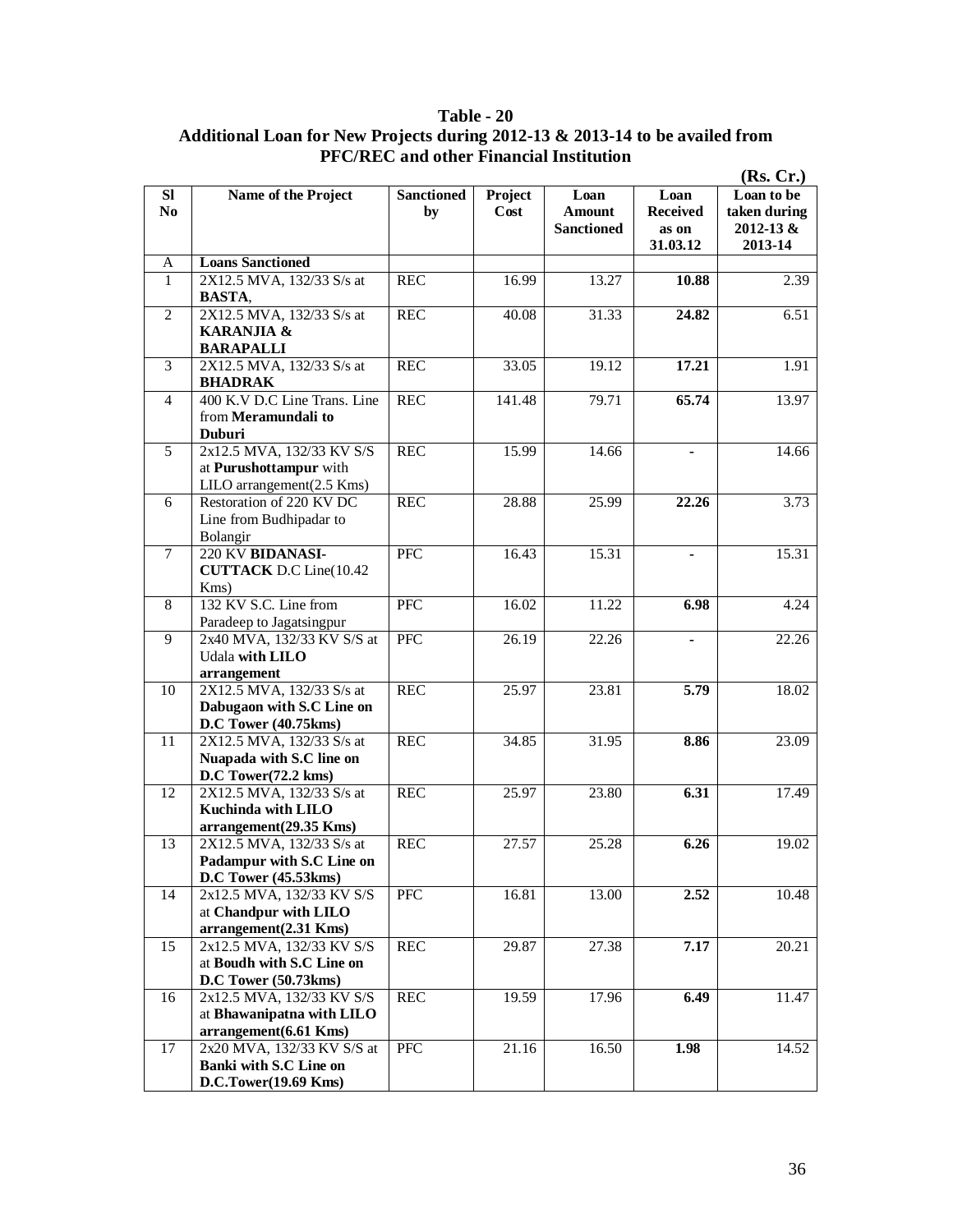| SI             | Name of the Project                                    | <b>Sanctioned</b> | Project            | Loan              | Loan              | Loan to be           |
|----------------|--------------------------------------------------------|-------------------|--------------------|-------------------|-------------------|----------------------|
| N <sub>o</sub> |                                                        | by                | Cost               | <b>Amount</b>     | <b>Received</b>   | taken during         |
|                |                                                        |                   |                    | <b>Sanctioned</b> | as on<br>31.03.12 | 2012-13 &<br>2013-14 |
| 18             | 2x160 MVA, 220/132 KV S/S                              | <b>REC</b>        | 80.94              | 72.84             |                   | 72.84                |
|                | & 2x20 MVA, 132/33 KV                                  |                   |                    |                   |                   |                      |
|                | S/S at Karadagadia, Khurda                             |                   |                    |                   |                   |                      |
|                | with LILO arrangement (10                              |                   |                    |                   |                   |                      |
|                | Kms)                                                   |                   |                    |                   |                   |                      |
| 19             | 2x20 MVA, 132/33 KV S/S at                             | PFC               | 17.93              | 12.34             | 1.40              | 10.94                |
|                | Kalunga with LILO                                      |                   |                    |                   |                   |                      |
|                | arrangement (2.671 Kms)                                |                   |                    |                   |                   |                      |
| 20             | 2x40 MVA, 220/33 KV S/S at<br><b>Bonai</b> with LILO   | PFC               | 28.74              | 25.68             | 1.65              | 24.03                |
|                | arrangement (10kms)                                    |                   |                    |                   |                   |                      |
| 21             | 2x40 MVA, 132/33 KV S/S at                             | <b>PFC</b>        | 22.41              | 17.93             | 17.93             | $\Omega$             |
|                | <b>Anandpur with LILO</b>                              |                   |                    |                   |                   |                      |
|                | arrangement (10kms)                                    |                   |                    |                   |                   |                      |
| 22             | 220/33 KV S/S at                                       | PFC               | 25.55              | 21.72             |                   | 21.72                |
|                | Gopinathpur with LILO                                  |                   |                    |                   |                   |                      |
|                | arrangement                                            |                   |                    |                   |                   |                      |
| 23             | 220/33 KV S/S at Lapanga                               | <b>PFC</b>        | 60.8               | 51.68             | $\blacksquare$    | 51.68                |
|                | with LILO arrangement                                  |                   |                    |                   |                   |                      |
| 24             | <b>Installation of 3rd Bay</b>                         | <b>REC</b>        | 152.75             | 137.44            |                   | 137.44               |
|                | Transformer in different Grid-                         |                   |                    |                   |                   |                      |
|                | <b>Stations</b>                                        |                   |                    |                   |                   |                      |
| 25             | 132/33 KV S/S at Barbil with                           | <b>REC</b>        | 17.41              | 15.66             |                   | 15.66                |
| 26             | <b>LILO</b> arrangement<br>220/33 KV Grid S/s at       | <b>HUDCO</b>      | 62.12              | 52.80             |                   | 52.8                 |
|                | Kuarmunda, Sundergarh                                  |                   |                    |                   |                   |                      |
| 27             | Installation of Capacitor Bank                         | <b>HUDCO</b>      | $\overline{18.59}$ | 15.80             |                   | 15.8                 |
| 28             | Integration of 3nos of Grid S/s                        | <b>HUDCO</b>      | 35.86              | 30.48             |                   | 30.48                |
|                | for SCADA connectivity                                 |                   |                    |                   |                   |                      |
|                | under ULDC Expansion                                   |                   |                    |                   |                   |                      |
|                | Scheme                                                 |                   |                    |                   |                   |                      |
| 29             | 132/33KV Grid S/s at                                   | <b>HUDCO</b>      | 13.13              | 11.16             |                   | 11.16                |
|                | Sarasmal, Jharsuguda                                   |                   |                    |                   |                   |                      |
| 30             | 132/33KV Grid S/s at Olavar,                           | <b>HUDCO</b>      | 33.93              | 28.84             |                   | 28.84                |
|                | Kendrapada                                             |                   |                    |                   |                   |                      |
| 31             | 220/132KV Grid S/s at                                  | <b>HUDCO</b>      | 75.87              | 64.49             |                   | 64.49                |
|                | Kesinga, Kalahandi                                     |                   |                    |                   |                   |                      |
| 32             | 220/132KV Grid S/s , Cuttack<br>132/33KV Grid S/s Luna | <b>HUDCO</b>      | 30.38<br>19.59     | 25.82             |                   | 25.82                |
| 33             | Kendrapada                                             | <b>HUDCO</b>      |                    | 16.65             |                   | 16.65                |
| 34             | SCADA Interface points at all                          | <b>HUDCO</b>      | 67.48              | 57.36             |                   | 57.36                |
|                | 220/132KV Grid S/s                                     |                   |                    |                   |                   |                      |
| 35             | 220/132KV Grid S/s at                                  | <b>HUDCO</b>      | 74.95              | 63.71             |                   | 63.71                |
|                | Dhamara, Bhadrak                                       |                   |                    |                   |                   |                      |
| 36             | 132/33KV Grid S/s at Lapang,                           | <b>HUDCO</b>      | 70.19              | 59.66             |                   | 59.66                |
|                | Sambalpur                                              |                   |                    |                   |                   |                      |
|                |                                                        |                   |                    |                   |                   |                      |
|                | <b>TOTAL</b>                                           |                   | 1445.52            | 1194.61           | 214.25            | 980.36               |

205. During the FY 2008-09 to 2011-12 OPTCL had availed the following loans for capital works after demerger of OPTCL from GRIDCO in 2005. The loan-wise details is given as per table below: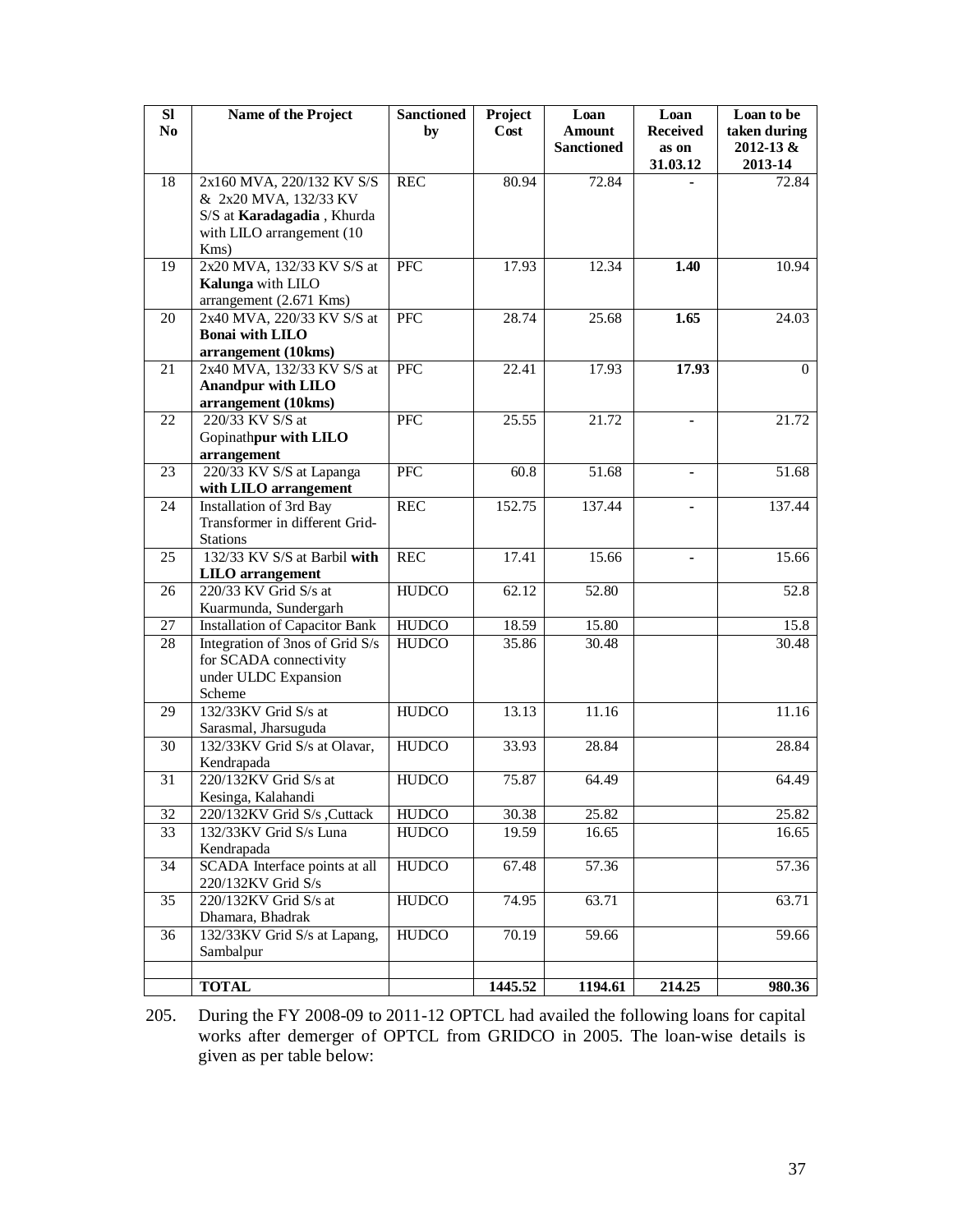|                               | Details of $1$ car-wise Loan availed from F $1$ 2000-07 to F I 2011-12 |                         |                                    |                            |                          |                             |                          |                             |
|-------------------------------|------------------------------------------------------------------------|-------------------------|------------------------------------|----------------------------|--------------------------|-----------------------------|--------------------------|-----------------------------|
| <b>Source</b><br>(Institution | <b>Purpose</b>                                                         | <b>Sanctioned</b><br>by | <b>Amount</b><br><b>Sanctioned</b> | <b>Amount</b><br>of Drawal | Date of<br><b>Drawal</b> | <b>Interest</b><br>Rate (%) | <b>Tenure</b><br>of Loan | <b>Moratorium</b><br>period |
| wise/Bankwise)                |                                                                        |                         |                                    |                            |                          |                             |                          |                             |
| F Y 2007-08                   |                                                                        |                         |                                    |                            |                          |                             |                          |                             |
| 150688-1                      | Basta                                                                  | <b>REC</b>              | 0.57                               | 0.57                       | 28.03.2008               | 11.50%                      | 10 Year                  | 3 Year                      |
|                               |                                                                        |                         |                                    |                            |                          |                             |                          |                             |
| 150689-1                      | Karanjia                                                               | <b>REC</b>              | 0.13                               | 0.13                       | 28.03.2008               | 11.50%                      | 10 Year                  | 3 Year                      |
| 150690-1                      | Barpali                                                                | <b>REC</b>              | 0.22                               | 0.22                       | 28.03.2008               | 11.50%                      | 10 Year                  | 3 Year                      |
|                               | <b>400 Kv DC</b>                                                       |                         |                                    |                            |                          |                             |                          |                             |
|                               | Line                                                                   |                         |                                    |                            |                          |                             |                          |                             |
|                               | Meramindali                                                            |                         |                                    | 29.62                      |                          |                             |                          |                             |
| 2350001-1                     | Duburi                                                                 | <b>REC</b>              | 29.62                              |                            | 28.03.2008               | 11.50%                      | 10 Year                  | 3 Year                      |
|                               | <b>Total</b>                                                           |                         | 30.53                              | 30.53                      |                          |                             |                          |                             |
| F Y 2008-09                   |                                                                        |                         |                                    |                            |                          |                             |                          |                             |
| 150689-2                      | Karanjia                                                               | <b>REC</b>              | 4.52                               | 4.52                       | 06.08.2008               | 12.25%                      | 10 Year                  | 3 Year                      |
| 2350002-1                     | Bhadrak                                                                | <b>REC</b>              | 6.07                               | 6.07                       | 06.08.2008               | 12.25%                      | 10 Year                  | 3 Year                      |
|                               |                                                                        | <b>S</b> Total          | 10.59                              | 10.59                      |                          |                             |                          |                             |
| 150688-2                      | Basta                                                                  | <b>REC</b>              | 2.10                               | 2.10                       | 17.03.2009               | 12.50%                      | 10 Year                  | 3 Year                      |
| 150689-3                      | Karanjia                                                               | <b>REC</b>              | 5.39                               | 5.39                       | 17.03.2009               | 12.50%                      | 10 Year                  | 3 Year                      |
| 150690-2                      | Barpali                                                                | <b>REC</b>              | 3.82                               | 3.82                       | 17.03.2009               | 12.50%                      | 10 Year                  | 3 Year                      |
| 2350002-2                     | Bhadrak                                                                | <b>REC</b>              | 4.02                               | 4.02                       | 17.03.2009               | 12.50%                      | 10 Year                  | 3 Year                      |
|                               |                                                                        | <b>S</b> Total          | 15.33                              | 15.33                      |                          |                             |                          |                             |
|                               |                                                                        |                         |                                    | 25.92                      |                          |                             |                          |                             |
|                               | <b>Total</b>                                                           |                         | 25.92                              |                            |                          |                             |                          |                             |
| F Y 2009-10                   |                                                                        |                         |                                    |                            |                          |                             |                          |                             |
| 150688-3                      | Basta                                                                  | <b>REC</b>              | 3.23                               | 3.23                       | 12.08.2009               | 12.50%                      | 10 Year                  | 3 Year                      |
| 150689-4                      | Karanjia                                                               | <b>REC</b>              | 0.67                               | 0.67                       | 12.08.2009               | 12.50%                      | 10 Year                  | 3 Year                      |
| 150690-3                      | Barpali                                                                | <b>REC</b>              | 2.55                               | 2.55                       | 12.08.2009               | 12.50%                      | 10 Year                  | 3 Year                      |
|                               | <b>400 Kv DC</b>                                                       |                         |                                    |                            |                          |                             |                          |                             |
|                               | Line                                                                   |                         |                                    |                            |                          |                             |                          |                             |
|                               | Meramindali                                                            |                         |                                    |                            |                          |                             |                          |                             |
| 2350001-2                     | Duburi                                                                 | <b>REC</b>              | 17.04                              | 17.04                      | 12.08.2009               | 12.50%                      | 10 Year                  | 3 Year                      |
| 2350002-3                     | <b>Bhadrak</b>                                                         | <b>REC</b>              | 0.68                               | 0.68                       | 12.08.2009               | 12.50%                      | 10 Year                  | 3 Year                      |
|                               |                                                                        | <b>S</b> Total          | 24.17                              | 24.17                      |                          |                             |                          |                             |
| 150689-5                      | Karanjia                                                               | <b>REC</b>              | 2.31                               | 2.31                       | 30.03.2010               | 11.00%                      | 10 Year                  | 3 Year                      |
| 150690-4                      | Barpali                                                                | <b>REC</b>              | 1.62                               | 1.62                       | 30.03.2010               | 11.00%                      | 10 Year                  | 3 Year                      |
| 2350002-4                     | <b>Bhadrak</b>                                                         | <b>REC</b>              | 0.67                               | 0.67                       | 30.03.2010               | 11.00%                      | 10 Year                  | 3 Year                      |
| 150688-4                      | Basta                                                                  | <b>REC</b>              | 2.19                               | 2.19                       | 31.03.2010               | 11.00%                      | 10 Year                  | 3 Year                      |
| 2350008-1                     | Dabugaon                                                               | <b>REC</b>              | 2.95                               | 2.95                       | 31.03.2010               | 11.00%                      | 15 Year                  | 3 Year                      |
| 2350009-1                     | Nuapada                                                                | <b>REC</b>              | 3.82                               | 3.82                       | 31.03.2010               | 11.00%                      | 15 Year                  | 3 Year                      |
| 2350010-1                     | Bhawanipatana                                                          | <b>REC</b>              | 2.30                               | 2.30                       | 31.03.2010               | 11.00%                      | 15 Year                  | 3 Year                      |
| 2350011-1                     | Boudh                                                                  | <b>REC</b>              | 3.29                               | 3.29                       | 31.03.2010               | 11.00%                      | 15 Year                  | 3 Year                      |
|                               |                                                                        |                         |                                    |                            |                          |                             |                          |                             |
| 2350012-1                     | Kuchinda                                                               | <b>REC</b>              | 2.74                               | 2.74                       | 31.03.2010               | 11.00%                      | 15 Year                  | 3 Year                      |
| 2350013-1                     | Padampur                                                               | <b>REC</b>              | 2.99                               | 2.99                       | 31.03.2010               | 11.00%                      | 15 Year                  | 3 Year                      |
|                               |                                                                        | <b>S</b> Total          | 24.87                              | 24.87                      |                          |                             |                          |                             |
|                               | 132/33 KV S/S                                                          |                         |                                    |                            |                          |                             |                          |                             |
| 48703004                      | Anandpur                                                               | PFC                     | 17.93                              | 17.93                      | 31.03.2010               | 11.25%                      | 15 Year                  | 3 Year                      |
|                               |                                                                        | <b>S</b> Total          | 17.93                              | 17.93                      |                          |                             |                          |                             |
|                               | <b>Total</b>                                                           |                         | 66.98                              | 66.98                      |                          |                             |                          |                             |
| F Y 2011-12                   |                                                                        |                         |                                    |                            |                          |                             |                          |                             |
| 150690-5                      | Barpali                                                                | <b>REC</b>              | 1.40                               | 1.40                       | 05.03.2012               | 12.50%                      | 15 Year                  | 3 Year                      |
| 2350002-5                     | <b>Bhadrak</b>                                                         | <b>REC</b>              | 5.76                               | 5.76                       | 06.03.2012               | 12.50%                      | 10 Year                  | 3 Year                      |
|                               |                                                                        | <b>S</b> Total          | 7.16                               | 7.16                       |                          |                             |                          |                             |
| 2353194-1                     | Bhudipadar-                                                            | <b>REC</b>              | 22.26                              | 22.26                      | 07.03.2012               | 12.50%                      | 15 Year                  | 3 Year                      |

**Table – 21 Details of Year-wise Loan availed from FY 2008-09 to FY2011-12**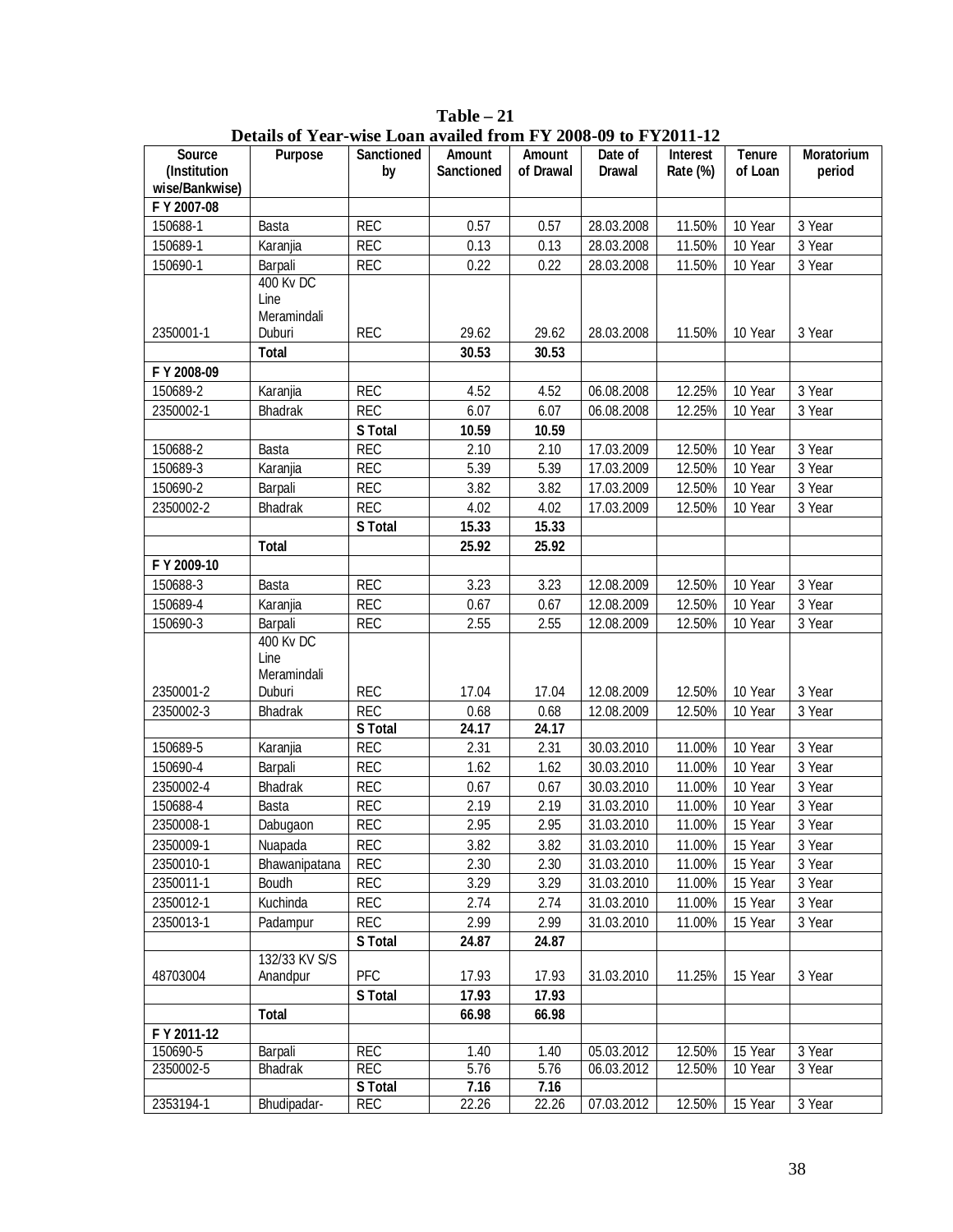| <b>Source</b>                  | <b>Purpose</b>   | <b>Sanctioned</b> | <b>Amount</b>     | <b>Amount</b> | Date of       | <b>Interest</b> | <b>Tenure</b> | <b>Moratorium</b> |
|--------------------------------|------------------|-------------------|-------------------|---------------|---------------|-----------------|---------------|-------------------|
| (Institution<br>wise/Bankwise) |                  | by                | <b>Sanctioned</b> | of Drawal     | <b>Drawal</b> | Rate (%)        | of Loan       | period            |
|                                | Bolangir         |                   |                   |               |               |                 |               |                   |
| 150688-5                       | <b>Basta</b>     | <b>REC</b>        | 2.79              | 2.79          | 07.03.2012    | 12.50%          | 15 Year       | 3 Year            |
|                                | <b>400 Kv DC</b> |                   |                   |               |               |                 |               |                   |
|                                | Line             |                   |                   |               |               |                 |               |                   |
|                                | Meramindali      |                   |                   |               |               |                 |               |                   |
| 2350001-3                      | Duburi           | <b>REC</b>        | 19.09             | 19.09         | 07.03.2012    | 12.50%          | 10 Year       | 3 Year            |
|                                |                  | <b>S</b> Total    | 44.13             | 44.13         |               |                 |               |                   |
| 150689-6                       | Karanjia         | <b>REC</b>        | 2.18              | 2.18          | 14.03.2012    | 12.50%          | 15 Year       | 3 Year            |
|                                |                  | <b>S</b> Total    | 2.18              | 2.18          |               |                 |               |                   |
|                                | 132 KV SC line   |                   |                   |               |               |                 |               |                   |
|                                | Paradeep to      |                   |                   |               |               |                 |               |                   |
| 48703005                       | Jagatsunghpur    | PFC               | 6.98              | 6.98          | 29.03.2012    | 12.50%          | 15 Year       | 3 Year            |
|                                | 132/33 KV S/S    |                   |                   |               |               |                 |               |                   |
| 48703007                       | Chandpur         | PFC               | 2.52              | 2.52          | 29.03.2012    | 12.50%          | 15 Year       | 3 Year            |
|                                | 132/33 KV S/S    |                   |                   |               |               |                 |               |                   |
| 48703008                       | Banki            | PFC               | 1.98              | 1.98          | 29.03.2012    | 12.50%          | 15 Year       | 3 Year            |
|                                | 132/33 KV S/S    |                   |                   |               |               |                 |               |                   |
| 487030017                      | Kalunga          | PFC               | 1.40              | 1.40          | 29.03.2012    | 12.50%          | 15 Year       | 3 Year            |
|                                | 132/33 KV S/S    |                   |                   |               |               |                 |               |                   |
| 48703019                       | Banai            | PFC               | 1.65              | 1.65          | 29.03.2012    | 12.50%          | 15 Year       | 3 Year            |
|                                |                  | <b>S</b> Total    | 14.53             | 14.53         |               |                 |               |                   |
| 2350008-2                      | Dabugaon         | <b>REC</b>        | 2.84              | 2.84          | 30.03.2012    | 12.50%          | 15 Year       | 3 Year            |
| 2350009-2                      | Nuapada          | <b>REC</b>        | 5.05              | 5.05          | 30.03.2012    | 12.50%          | 15 Year       | 3 Year            |
| 2350010-2                      | Bhawanipatana    | <b>REC</b>        | 4.19              | 4.19          | 30.03.2012    | 12.50%          | 15 Year       | 3 Year            |
| 2350011-2                      | Boudh            | <b>REC</b>        | 3.88              | 3.88          | 30.03.2012    | 12.50%          | 15 Year       | 3 Year            |
| 2350012-2                      | Kuchinda         | <b>REC</b>        | 3.57              | 3.57          | 30.03.2012    | 12.50%          | 15 Year       | 3 Year            |
| 2350013-2                      | Padampur         | <b>REC</b>        | 3.27              | 3.27          | 30.03.2012    | 12.50%          | 15 Year       | 3 Year            |
|                                |                  | <b>S</b> Total    | 22.80             | 22.80         |               |                 |               |                   |
|                                | <b>Total</b>     |                   | 90.81             | 90.81         |               |                 |               |                   |
| <b>Grand Total</b>             |                  |                   | 214.25            | 214.25        |               |                 |               |                   |

206. Excepting the loans availed upto FY 2011-12, OPTCL has not availed any new loan during 2012-13 and 2013-14. Therefore, Commission feels it justified to allow interest on loan actually received by OPTCL upto 31.3.2012. Hence, the interest claimed by OPTCL for an amount of Rs.54.81 crore on the loan to be availed during 2012-13 and 2013-14 is disallowed by the Commission. From the table given above it is found that OPTCL has availed loan for an amount of Rs.214.25 crore. The interest impact on such loan as furnished by the OPTCL in Form TRF-3 for the FY 2013-14 is shown at Rs.25.42 crore. The Commission allows the same in the ARR for FY 2013- 14.

Besides above OPTCL claimed an amount of Rs.27.27 crore towards State Govt. loan, Central govt. loan and bond as per the table below:

| State Govt. cash loan |   | $0.26$ core   |
|-----------------------|---|---------------|
| Central Govt. loan    |   | $1.01$ croe   |
| GOO Bond              |   | $26.00$ crore |
| Total                 | ۰ | 27.27 crore   |

AS regards the loan and bonds of the State govt. the Commission disallowed the interest impact as a pass through in the ARR for the FY 2013-14 on the following ground:-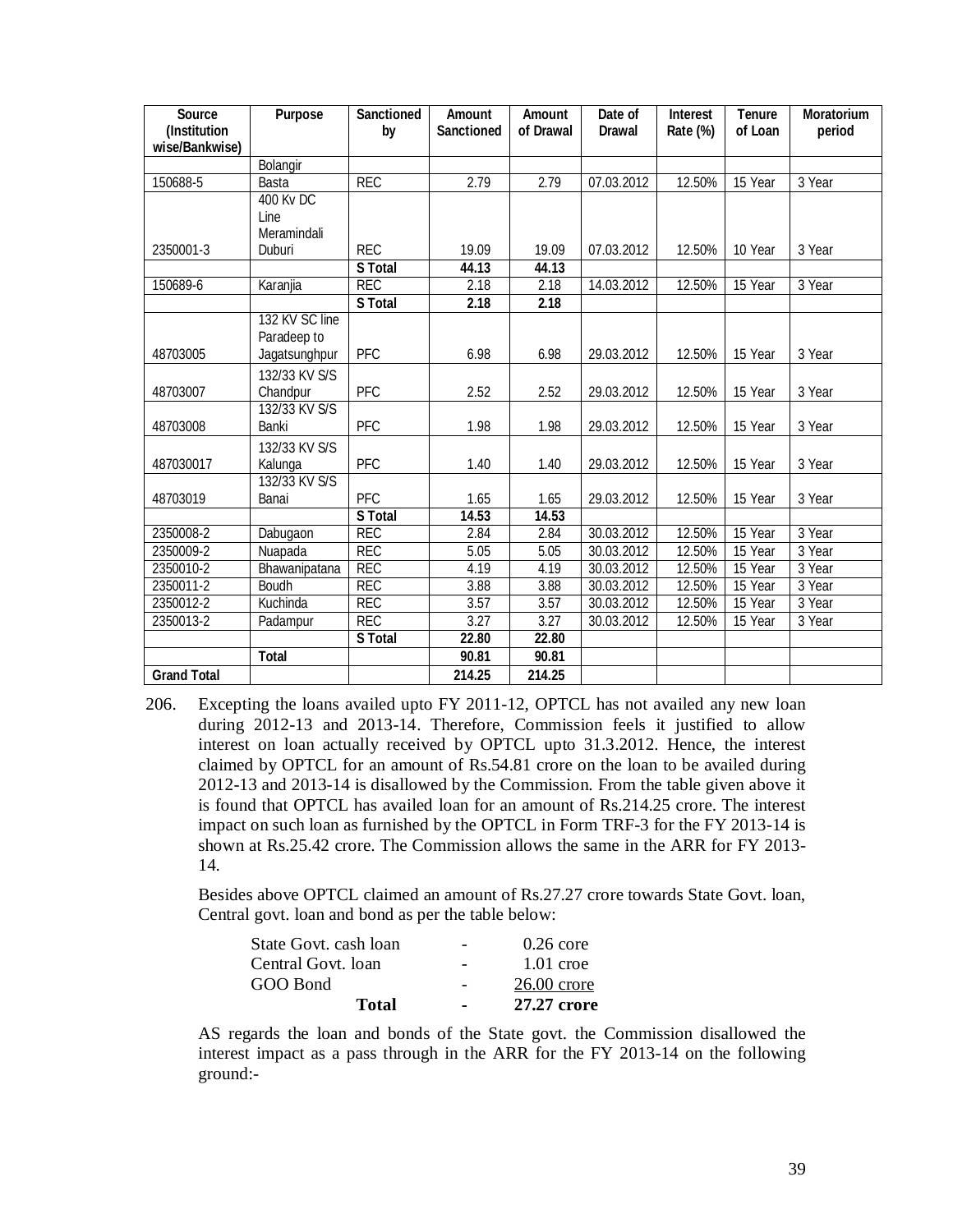Regarding interest on loan due to State Govt., the Govt. of Odisha vide letter No.2404 dtd.21.03.2011 have given the following decision, in response to the suggestion of the Commission vide letter No.4440 dtd.19.07.2010. The extract of the letter is given below:

- *"i) Moratorium on debt servicing by GRIDCO & OPTCL and OHPC to the State Government till the power sector turns around except the amount in respect of loan from the World Bank to the extent to the State Government is required to pay to Government of India.*
- *ii) Keeping in abeyance the effect of up-valuation of assets of OHPC and GRIDCO/OPTCL till the sector turns around.*
- *iii) The OHPC, GRIDCO & OPTCL shall not be entitled any RoE till the Sector becomes viable on cash basis.*
- *(a) Government in Finance Department, after careful examination of the issues, has observed that "an open ended commitment by the State Government to extend these supportive measures would be undesirable. At the first stage these supports may be continued till 2012-13 after which a review should be made by the State Government and on that basis a view could be taken on the need for further extension of these measures".*
- 207. The Commission vide letter No.JT(FN-175/02/2502 dtd.06.01.2012 requested the State Govt. to issue the amended notification as suggested by the Commission vide their letter No.4440 dtd.19.07.2010, so that this would appropriately be reflected while determining the annual revenue requirement of the DISCOMs for the year 2012-13. In absence of specific communication in this regard by 31.01.2012, the Commission would assume the extension of the benefit notified on 29.01.2003 and 06.05.2003 till the sector as a whole turn around.

However, in the meantime the State Govt. in Energy Department vide letter No.LC-34/2012-2261 dtd.19.03.2012 has communicated as follows:

*"The suggestions of the Hon'ble Commission to keep the support of Govt. in the matter of keeping the effect of upvaluation of assets of GRIDCO/OPTCL and OHPC, allowing the moratorium on debt services to the State Govt. till the sector turns around and not allowing ROE to GRIDCO/OPTCL and OHPC till the sector becomes viable on cash basis has not been agreed to by the Govt. in Finance Deptt. However steps have been taken in regard to other recommendations of the Hon'ble Commission in their letter No.4440 dt.19.07.2010 and the proposal will be placed before the cabinet for approval after which required notification will be issued."*

208. The State Govt. vide their letter No.2404 dtd.21.03.2011 have extended the benefits/concession as stipulated in the Notification No.1068 dtd.29.01.2003 read with Notification No.5302 dtd.06.05.2003 till 2012-13. Accordingly, Commission did not consider the effect of up-valuation such as depreciation, return on equity and interest on State Govt. loan and Bond in determining the ARR for FY 2012-13. Now that year is over. The Commission again in their letter vide No.JD(FN)- 175/2002/4617 dated 28.12.2012 requested the Govt. to continue the same concession for FY 2013-14 and onwards so that the effect of upvaluation is not factored while determining the ARR for 2013-14. Reply from the State Govt. on this issue is awaited. However, the Commission in the said letter mentioned that pending receipt of reply /notification from Govt., Commission could assume the extension of benefits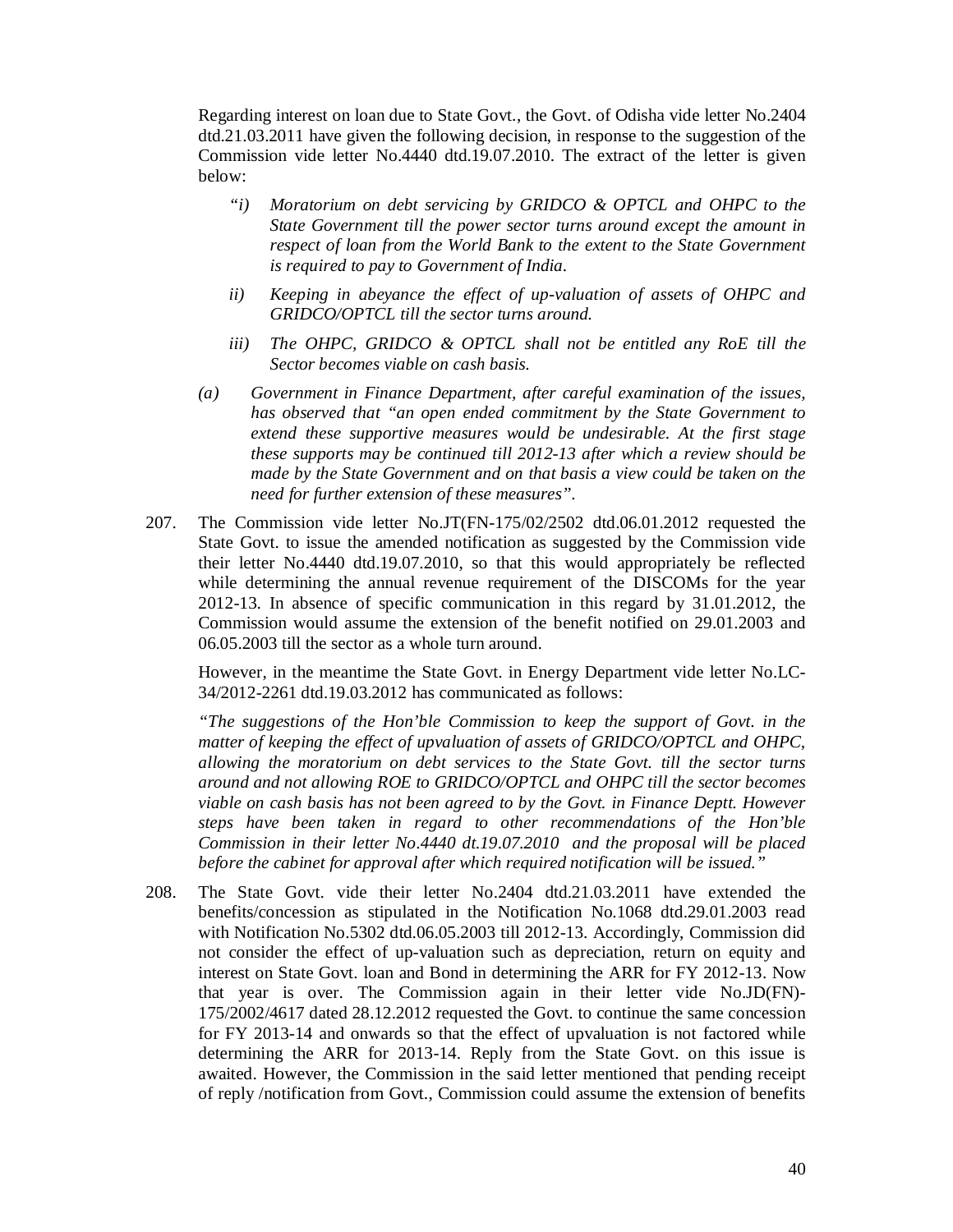notified by the Govt. on 29.1.2003 and 6.5.2003 shall continue till the sector as a whole turns around.

# **In view of above, Commission does not consider interest on state Govt. loan and bond as a pass through in the revenue requirement of GRIDCO for the financial year 2013-14.**

As regards interest on Central Govt. loan, the same was availed by erstwhile OSEB for construction of transmission lines which was ultimately transferred to OPTCL. The loan balance as on 31.03.2012 is shown at Rs.11.26 cr. Every year the Commission in the annual revenue requirement considers the interest impact on the above loan. **The Commission therefore allows Rs.1.01 crore towards interest for the FY 2013-14 as proposed by the licensee.**

# **Finance Charges**

209. OPTCL claimed the finance charges of Rs.13.61 crore during FY 2013-14 which is allowed by the Commission.

Based on the above, the total interest liability along with the finance charges works out to Rs.40.04 crore given as under:-

|                                                | <b>Proposal</b> | Approval |
|------------------------------------------------|-----------------|----------|
| A. Govt. Loan(State govt. + Central govt.)     | 27.27           | 1.01     |
| B. Institutional loan                          | 25.42           | 25.42    |
| C. Loan for new project (to be received during | 54.81           | Ni1      |
| 2012-13 and 2013-14)                           |                 |          |
| D. Finance charges                             | 13.61           | 13.61    |
| <b>Total</b>                                   | 121.11          | 40.04    |

**Table -22**

Commission therefore allows an amount of Rs.40.04 crore towards interest due for the FY 2013-14.

# **Depreciation**

210. OPTCL has claimed an amount of Rs.172.85 crore towards depreciation for the year 2013-14. The computation is based on CERC (Terms and Conditions of Tariff) Regulation, 2009. A detailed statement of fixed assets and block-wise computation of depreciation is given in the table below:

**Table- 23**

| <b>Block-wise computation of Depreciation</b><br>(Rs. Crore) |                                                                            |                                                                              |                                         |                                               |                                                               |                                                      |  |  |
|--------------------------------------------------------------|----------------------------------------------------------------------------|------------------------------------------------------------------------------|-----------------------------------------|-----------------------------------------------|---------------------------------------------------------------|------------------------------------------------------|--|--|
| <b>Particulars</b>                                           | <b>Depreciation</b><br>Rate<br>prescribed<br>by CERC<br><b>Regln. 2009</b> | <b>Depreciation</b><br>@ Pre-92<br>Rate as per<br>GoI<br><b>Notification</b> | Gross<br>Block<br>(01.04.12)<br>(Prov.) | Gross<br>Block<br>$(01-04-13)$<br>(Projected) | Deprcn.<br>for<br>FY 13-14<br>as per<br><b>CERC</b><br>Regln. | Deprcn.<br>for<br><b>FY 13-14</b><br>@Pre-92<br>Rate |  |  |
| Land and Rights                                              | 0.00%                                                                      | 0.00%                                                                        | 36.48                                   | 41.67                                         |                                                               | 0.00                                                 |  |  |
| <b>Buildings</b>                                             | 3.34%                                                                      | 1.80%                                                                        | 78.64                                   | 89.82                                         | 3.00                                                          | 1.62                                                 |  |  |
| Plant $\&$                                                   | 3.34%                                                                      | 1.80%                                                                        | 4.79                                    | 5.47                                          | 0.18                                                          | 0.10                                                 |  |  |
| Machinery                                                    |                                                                            |                                                                              |                                         |                                               |                                                               |                                                      |  |  |
| (Other Civil)                                                |                                                                            |                                                                              |                                         |                                               |                                                               |                                                      |  |  |
| works)                                                       |                                                                            |                                                                              |                                         |                                               |                                                               |                                                      |  |  |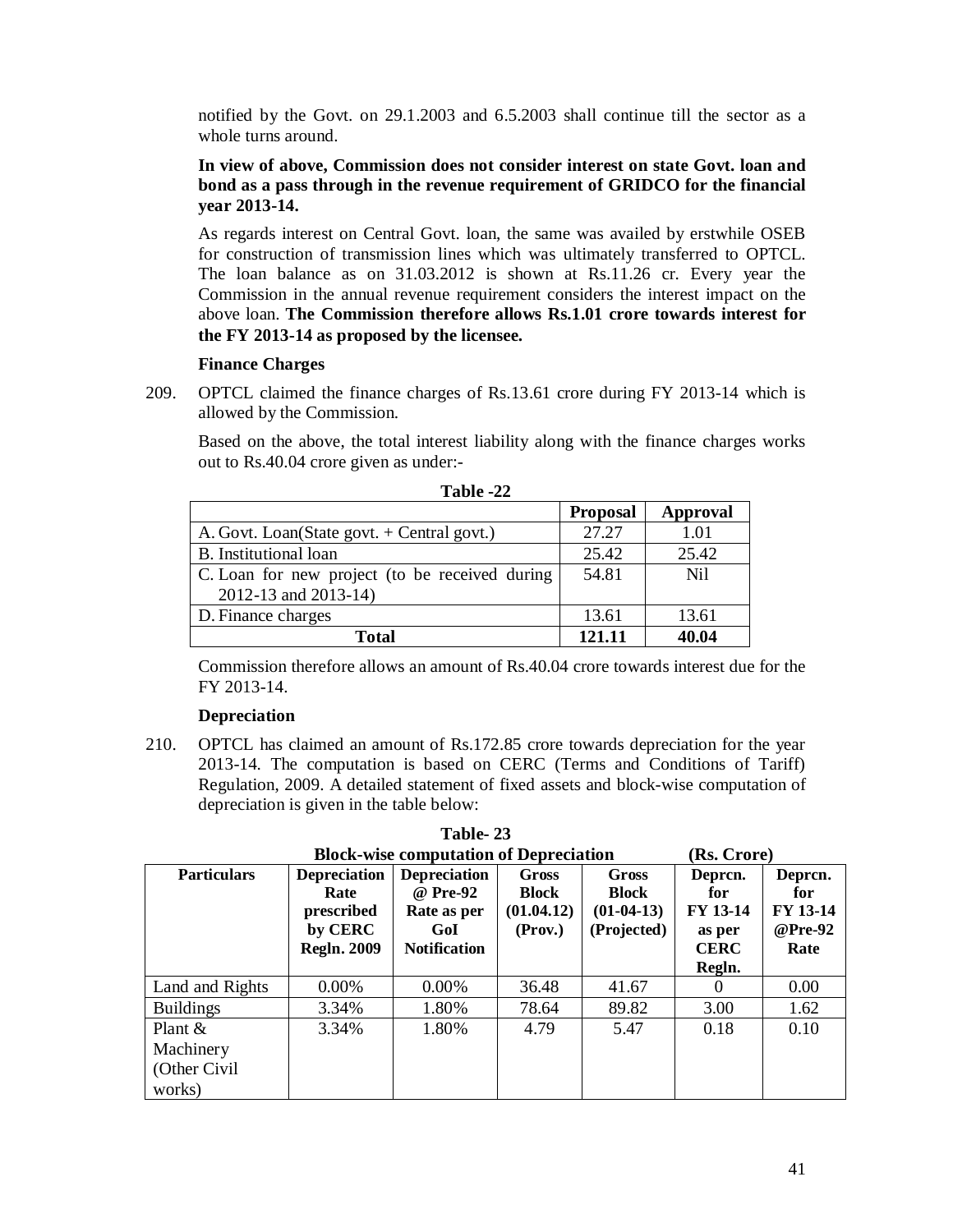| <b>Particulars</b>      | <b>Depreciation</b><br>Rate<br>prescribed<br>by CERC<br><b>Regln. 2009</b> | <b>Depreciation</b><br>@ Pre-92<br>Rate as per<br>GoI<br><b>Notification</b> | Gross<br><b>Block</b><br>(01.04.12)<br>(Prov.) | <b>Gross</b><br><b>Block</b><br>$(01-04-13)$<br>(Projected) | Deprcn.<br>for<br><b>FY 13-14</b><br>as per<br><b>CERC</b> | Deprcn.<br>for<br>FY 13-14<br>@Pre-92<br>Rate |
|-------------------------|----------------------------------------------------------------------------|------------------------------------------------------------------------------|------------------------------------------------|-------------------------------------------------------------|------------------------------------------------------------|-----------------------------------------------|
|                         |                                                                            |                                                                              |                                                |                                                             | Regln.                                                     |                                               |
| Plant $\&$              | 5.28%                                                                      | 3.80%                                                                        | 1387.20                                        | 1584.48                                                     | 83.66                                                      | 60.21                                         |
| Machinery               |                                                                            |                                                                              |                                                |                                                             |                                                            |                                               |
| Plant $\&$              | 5.28%                                                                      | 2.57%                                                                        | 1405.92                                        | 1605.87                                                     | 84.79                                                      | 41.27                                         |
| Machinery               |                                                                            |                                                                              |                                                |                                                             |                                                            |                                               |
| (Lines, Cables $&$      |                                                                            |                                                                              |                                                |                                                             |                                                            |                                               |
| <b>Network Assets</b> ) |                                                                            |                                                                              |                                                |                                                             |                                                            |                                               |
| Vehicles                | 9.50%                                                                      | 12.86%                                                                       | 1.50                                           | 1.71                                                        | 0.16                                                       | 0.22                                          |
| Furniture, Fixture      | 6.33%                                                                      | 4.55%                                                                        | 2.57                                           | 2.94                                                        | 0.19                                                       | 0.13                                          |
| Office Equipment        | 6.33%                                                                      | 9.00%                                                                        | 12.02                                          | 13.73                                                       | 0.87                                                       | 1.24                                          |
|                         | 2929.12                                                                    | 3345.69                                                                      | 172.85                                         | 104.79                                                      |                                                            |                                               |

From the above statement it is found that OPTCL has added an amount of Rs.416.57 crore towards the gross fixed asset during the FY 2012-13. After scrutiny of the audited account it is found that the work- in- progress as on 31.3.2012 amounts to Rs.702.06 crore. Commission therefore accepts the figures of the gross fixed asset addition of Rs.416.57 crore during 2012-13 since the opening WIP is more than the asset addition. Gross fixed asset as on 31.3.2012 reflected in the audited accounts of OPTCL is upvalued one.

211. The State Govt. revalued the assets of erstwhile OSEB and vested the revalued assets with OHPC and GRIDCO vide Govt. notification SRO No.256/96 and SRO No.257/96 dtd.01.04.1996 respectively. GRIDCO was vested the assets of transmission, distribution after revaluation by State Govt. OHPC was vested the assets of hydro power station after revaluation. GRIDCO again divested its distribution business to four DISTCOMs vide transfer scheme notification No.SRO750/98 dtd.25.11.1998 and transferred the distribution assets to them on the same date. A table showing pre up- valued cost of gross fixed asset of transmission and distribution as per transfer notification apportioned on the basis of audited accounts and transfer notification and up-valued cost of fixed asset is given below:

|                     |                   | (Rs, Cr.)                         |                                  |  |  |
|---------------------|-------------------|-----------------------------------|----------------------------------|--|--|
|                     | Pre up-<br>valued | <b>Up-valued</b><br>(apportioned) | <b>Impact of</b><br>up-valuation |  |  |
| <b>GRIDCO</b>       | 514.32            | 1036.47                           | $522.15*$                        |  |  |
| <b>WESCO</b>        | 139.87            | 281.87                            | 142.00                           |  |  |
| <b>NESCO</b>        | 137.9             | 277.90                            | 140.00                           |  |  |
| <b>SOUTHCO</b>      | 122.41            | 246.68                            | 124.27                           |  |  |
| <b>CESU</b>         | 188.70            | 380.27                            | 191.57                           |  |  |
| <b>Total DISCOM</b> | 588.88            | 1186.73                           | 597.85                           |  |  |
| <b>Total</b>        | 1103.20           | 2223.20                           | 1120.00                          |  |  |

| Table - | -24 |
|---------|-----|
|---------|-----|

<sup>\*</sup> Relates to OPTCL with effect from 01.04.2005 after separation of OPTCL from GRIDCO.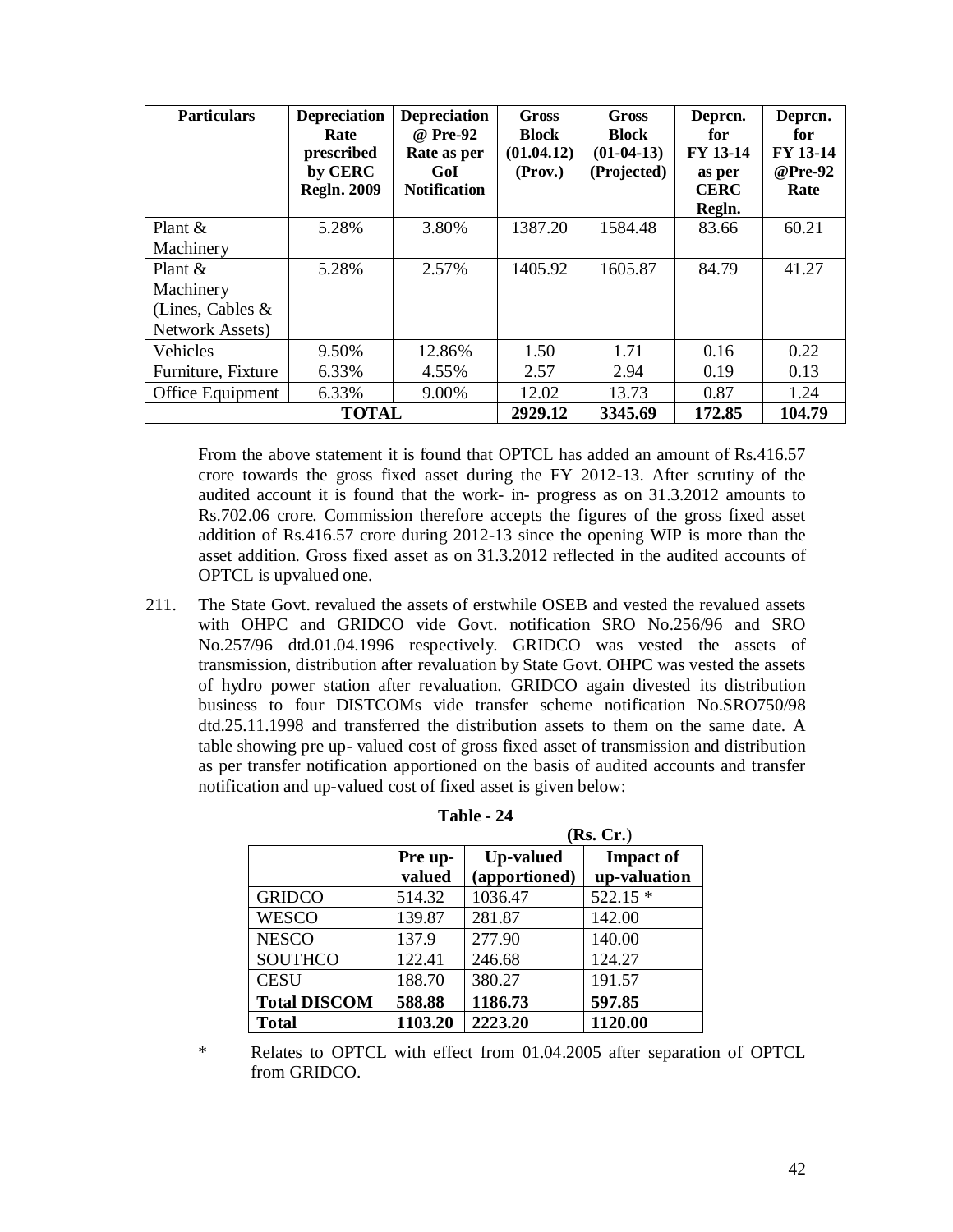- 212. The State Govt. reviewed the power sector reforms in Odisha and after careful consideration and recommendation of the Committee of Independent Expert (Kanungo Committee) and the correctives suggested by OERC, the State Govt. vide notification No.1068 dtd.29.01.2003 have decided to keep in abeyance of the effect of up-valuation of assets of OHPC and GRIDCO from the FY 2001-02 till 2005-06 or the sector turns around whichever is earlier to avoid re-determination of tariff for past years and also redetermination of assets of various DISCOMs. For this purpose, depreciation would be calculated at pre-92 norms notified by Govt. of India. After the expiry of the FY 2005-06 the Commission have recommended to keep in abeyance the effect of up-valuation for a further period of five years.
- 213. Based on the recommendation of the Commission as suggested above, State Govt. in their notification No.R&R-I-15/2009/81, En, dt.06.01.2010 have extended the concession and stipulations as indicated below:-
	- (i) The bonds issued by GRIDCO and OHPC, to the State Govt. consequent upon revaluation of assets shall not carry any interest for a further period of five years from FY 2006-07 to FY 2010-11.
	- (ii) The additional equity share, allotted to the State Govt. based on revaluation of assets, should not earn any Return on Equity for a further period of five years from FY 2006-07 to FY 2010-11.
	- (iii) Both GRIDCO/OPTCL and OHPC would be entitled to depreciation on the revalued (pre-92) assets.
	- (iv) Both GRIDCO/OPTCL and OHPC shall repay the principal amount of the loan amount actually taken from the State Govt. along with the interest as per the terms and conditions of loan other than those attributable to the revaluation of assets.
	- (v) The State Govt. investment actually made in Upper Indravati Project, excluding the normative equity, should yield return to the State Govt. with effect from FY 2010-11 after clearance of loan liabilities of PFC. However, interest at the rate of 7% should be charged and paid on this investment from FY 2006-07 onwards.
	- (vi) Return on Equity on the old Hydro Power Plants may be allowed to OHPC, in respect of new projects commissioned after 01.04.1996.
- 214. Since there was some omissions and commission and addition of new stipulations in the notification dt.06.01.2010, in deviation of the notification dt.29.01.2003 read with notification dt.06.05.2003, the Commission in their letter No.3235 dt.27.01.2010 has suggested for amendment of the notification dt.06.01.2010 of the State Govt.
- 215. Since the Kanungo Committee had recommended keeping in abeyance the upvaluation of assets, moratorium on debt servicing etc. till the sector as a whole turns around and since the benefits of proposed investment by State Govt. and DISCOMs would be felt only after few years, the Commission have already advised the State Govt. to take the following steps vide their letter No. DIR(T)-344 / 2008 (Vol-III) - 4440 dated 19.7.2010.
	- (i) GRIDCO/OPTCL and OHPC would be entitled to depreciation on the assets prior to revaluation, calculated at pre-92 norms notified by Govt. of India, as per the direction of Hon'ble High Court of Orissa.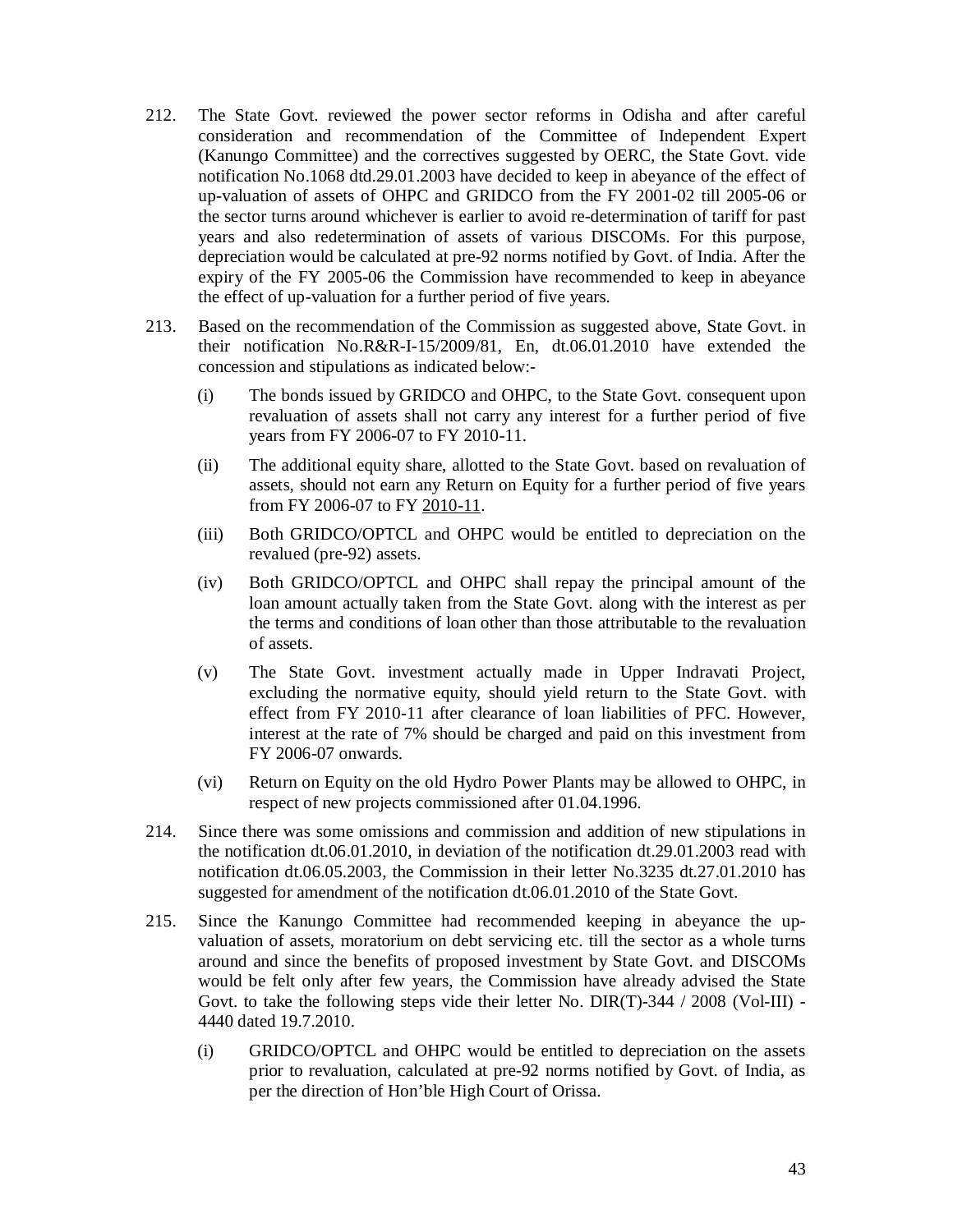- (ii) Moratorium on debt servicing by GRIDCO and OHPC to the State Govt. would be allowed till the power sector turns-around except the amount in respect of loan from the World Bank to the extent the State Govt. is required to pay to the Govt. of India.
- (iii) GRIDCO & OHPC shall not be entitled to any RoE till the sector becomes viable on cash basis. The State Govt. investment actually made in Upper Indravati Project, excluding the normative equity, should yield return to the State Govt. with effect from FY 2010-11 after clearance of loan liabilities of PFC. However, interest at the rate of 7% should be charged and paid on this investment from FY 2006-07 onwards. Return on Equity on the old Hydro Power Plants may be allowed to OHPC, in respect of new projects commissioned after 01.04.1996.
- 216. The above concessions/Govt. support, indicated above are subject to the following stipulations:
	- (i) The State owned utilities viz. OHPC, GRIDCO and OPTCL earning accounting/book profit are made to utilize the same for capital investment, servicing of Govt. loan and payment of dividend.
	- (ii) The Private Distribution Companies are to service the State Govt. loan relating to World Bank and APDRP assistance passed on to them through an enforceable mechanism approved by OERC.
- 217. The State Govt. in response to the letter of Commission vide No.4440 dtd.19.07.2010 have extended the following concession in their letter No.2404 dtd.21.03.2011. The extract of the letter is given below:
	- i) Moratorium on debt servicing by GRIDCO & OPTCL and OHPC to the State Government till the power sector turns around except the amount in respect of loan from the World Bank to the extent to the State Government is required to pay to Government of India.
	- ii) Keeping in abeyance the effect of up-valuation of assets of OHPC and GRIDCO/OPTCL till the sector turns around.
	- iii) The OHPC, GRIDCO & OPTCL shall not be entitled any RoE till the Sector becomes viable on cash basis.
- 218. Government in Finance Department, after careful examination of the issues, have observed that "an open ended commitment by the State Government to extend this supportive measures would be undesirable. At the first stage these supports may be continued till 2012-13 after which a review should be made by the State Government and on that basis a view could be taken on the need for further extension of these measures".
- 219. The Commission in his Lr. No. 2502 dtd. 06.01.2012 suggested the State Govt. to issue the amended notification as suggested by the Commission vide their letter No.4440 dtd.19.07.2010, so that this would appropriately be reflected while determining the annual revenue requirement of the distribution licensees for the year 2012-13. In absence of specific communication in this regard by 31.01.2012, the Commission would assume the extension of the benefit notified on 29.01.2003 & 06.05.2003 till the sector as a whole turns around. However, in the meantime the State Govt. in Energy Department vide letter No.LC-34/2012-2261 dtd.19.03.2012 has communicated as follows: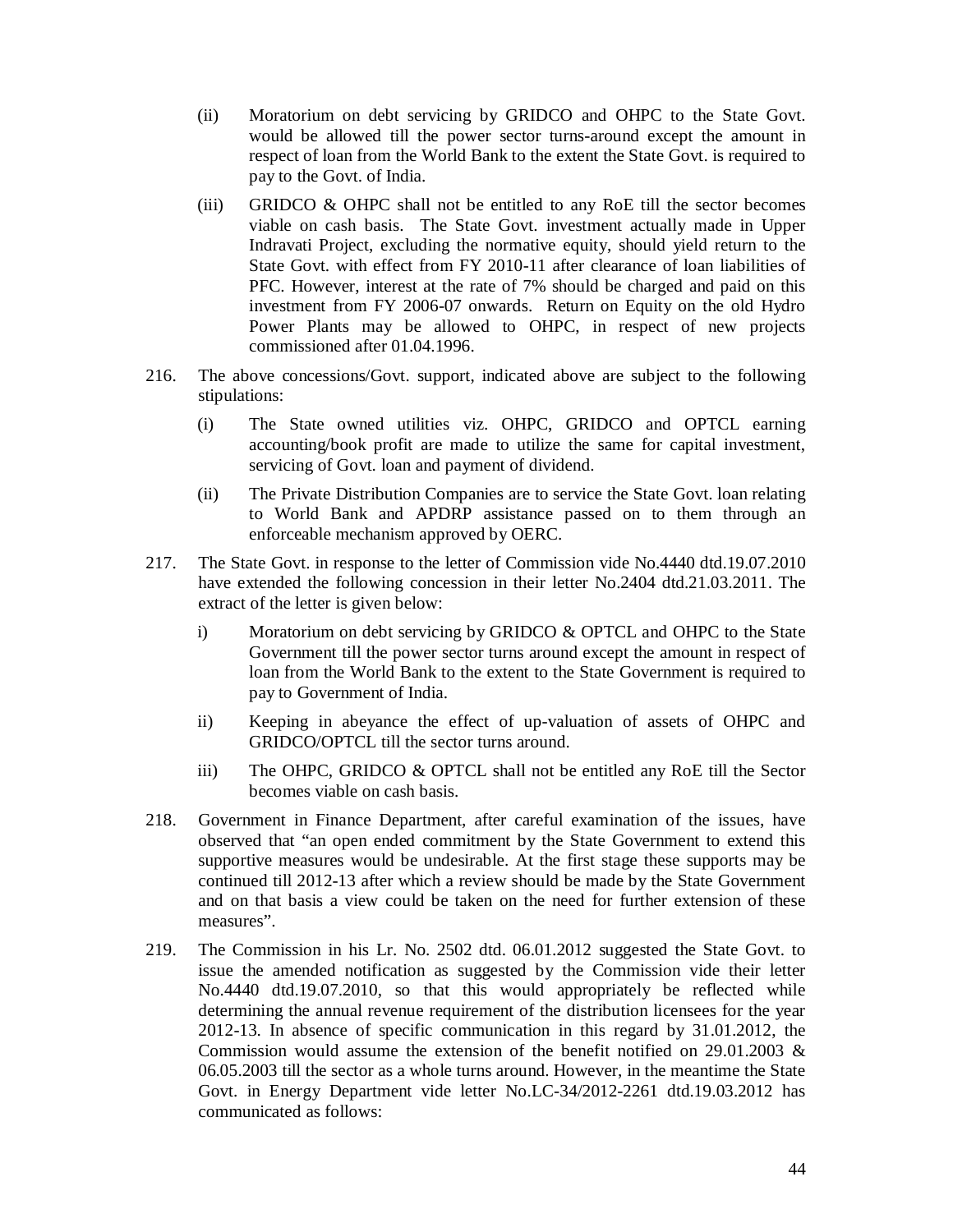*"The suggestions of the Hon'ble Commission to keep the support of Govt. in the matter of keeping the effect of upvaluation of assets of GRIDCO/OPTCL and OHPC, allowing the moratorium on debt services to the State Govt. till the sector turns around and not allowing ROE to GRIDCO/OPTCL and OHPC till the sector becomes viable on cash basis has not been agreed to by the Govt. in Finance Deptt. However steps have been taken in regard to other recommendations of the Hon'ble Commission in their letter No.4440 dt.19.07.2010 and the proposal will be placed before the cabinet for approval after which required notification will be issued."*

- 220. The State Govt. vide their letter No.2404 dtd.21.03.2011 have extended the benefits/concession as stipulated in the Notification No.1068 dtd.29.01.2003 read with Notification No.5302 dtd.06.05.2003 till 2012-13. Accordingly, Commission did not consider the effect of up-valuation such as depreciation, return on equity and interest on State Govt. loan and Bond in determining the ARR for FY 2012-13. Now that year is over. The Commission again in their letter vide No.JD(FN)- 175/2002/4617 dated 28.12.2012 requested the Govt. to allow continuance of the same concession for FY 2013-14 and onwards so that the effect of upvaluation is not factored while determining the ARR for 2013-14. Reply from the State Govt. on this issue is awaited. However, the Commission in the said letter mentioned that pending receipt of reply /notification from Govt., Commission could assume the extension of benefits notified by the Govt. on 29.1.2003 and 6.5.2003 shall continue in the sector as a whole till the sector turns around. Accordingly, the Commission has approved calculation of depreciation based on historical cost of assets and not considering the effect of upvaluation.
- 221. The Commission has extensively dealt with the valuation of assets and calculation of depreciation in Para 5.36.1 to 5.37.5 of tariff order dated 23.6.2003 and treated transmission asset base of undivided GRIDCO at Rs.514.32 crore as on 01.4.1996.
- 222. A Table showing gross fixed assets as on 01.4.96 and year-wise asset addition thereafter till 2012-13 is depicted below.

|                      | (Rs. cr.)             |
|----------------------|-----------------------|
| Year                 | <b>OPTCL</b>          |
| GFA as on 1.4.1996   | 514.32 (Pre upvalued) |
| 1996-97              | 49.46                 |
| 1997-98              | 39.94                 |
| 1998-99              | 62.50                 |
| 1999-00              | 111.79                |
| 2000-01              | 134.10                |
| 2001-02              | 86.44                 |
| 2002-03              | 132.17                |
| 2003-04              | 69.46                 |
| 2004-05              | 71.72                 |
| 2005-06              | 158.91                |
| 2006-07              | 144.23                |
| 2007-08              | 206.10                |
| 2008-09              | 142.72                |
| 2009-10              | 188.49                |
| 2010-11              | 189.80                |
| 2011-12              | 135.58                |
| Approved for 2012-13 | 416.57                |
| <b>Total</b>         | 2854.30               |

**Table – 25**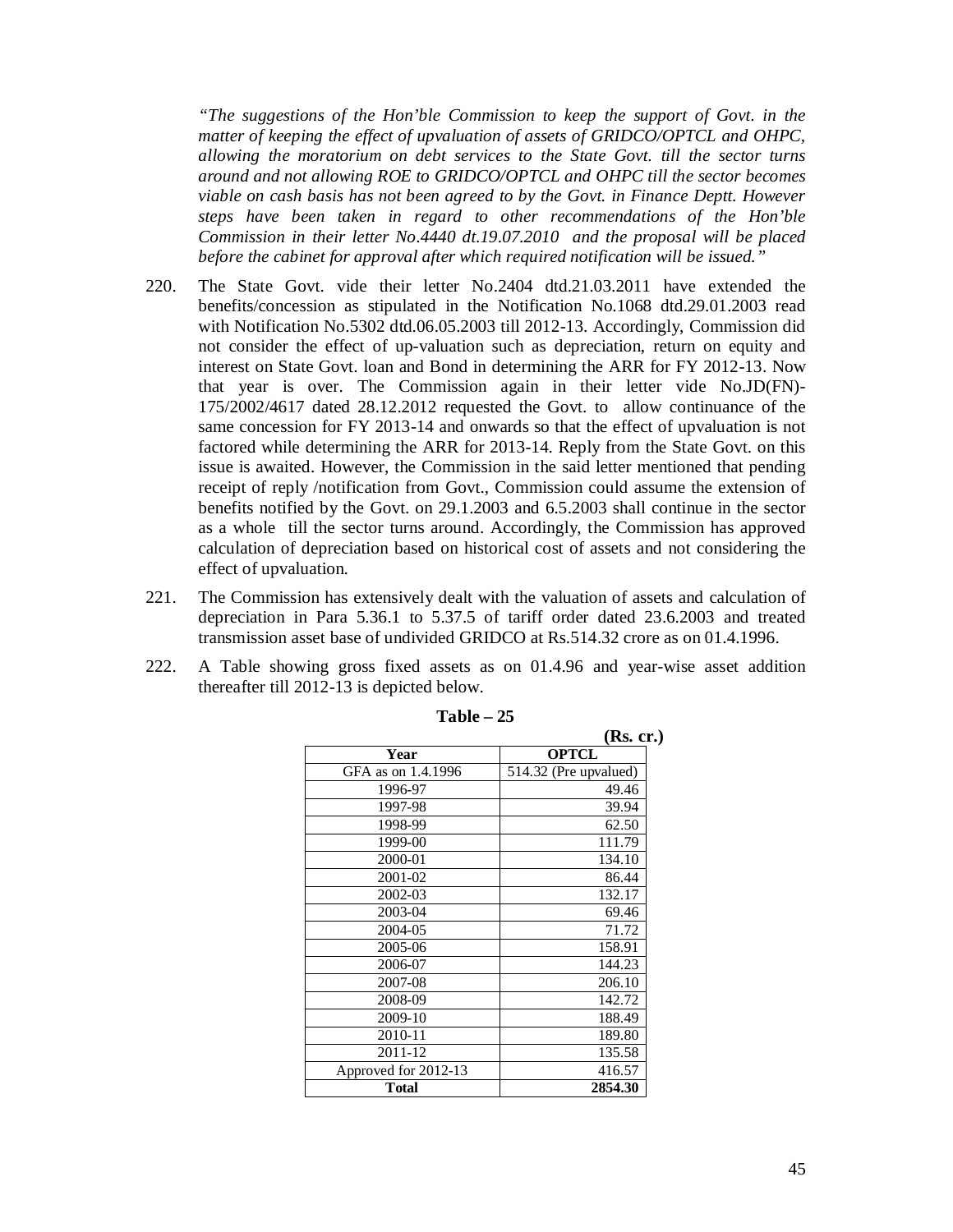In view of the directions and order of the High Court of Odisha, the Commission is bound to compute deprecation for the purpose of determination of ARR and Tariff on the basis of Pre-92 rates on the original book value of assets (i.e. after rolling back the effect of revaluation of 1996 from the value of the assets).

223. The classification of assets has been done proportionately based on the audited account for 2011-12 submitted by OPTCL. Accordingly, the Commission approves an amount of Rs.89.40 crore towards depreciation for the FY 2012-13 as per the details shown in Table below:

|                                                          |                                                                                    | (Rs, cr.)                                            |                                                      |                                                |
|----------------------------------------------------------|------------------------------------------------------------------------------------|------------------------------------------------------|------------------------------------------------------|------------------------------------------------|
| <b>Particulars</b>                                       | Pre-92 rate of<br>depreciation as per<br><b>GOI</b> notification<br>dated 31.01.92 | <b>Book Value</b><br>of asset as<br>on<br>01.04.1996 | <b>Book Value</b><br>of asset as<br>on<br>01.04.2013 | <b>Depreciation</b><br>for the year<br>2013-14 |
| Land and Rights                                          |                                                                                    | 8.07                                                 | 35.55                                                | 0.00                                           |
| <b>Building</b>                                          | 1.80%                                                                              | 13.09                                                | 76.63                                                | 1.38                                           |
| &<br>Plant<br>Machinery<br>(other civil works)           | 1.80%                                                                              | $\overline{\phantom{a}}$                             | 4.67                                                 | 0.08                                           |
| Plant & Machinery                                        | 3.80%                                                                              |                                                      | 1351.77                                              | 51.37                                          |
| Plant & Machinery<br>cables<br>(line,<br>and<br>network) | 2.57%                                                                              | 492.71                                               | 1370.01                                              | 35.21                                          |
| Vehicles                                                 | 12.86%                                                                             | 0.02                                                 | 1.46                                                 | 0.19                                           |
| Furniture, Fixture                                       | 4.55%                                                                              | 0.19                                                 | 2.50                                                 | 0.11                                           |
| Office equipment                                         | 9.00%                                                                              | 0.25                                                 | 11.71                                                | 1.05                                           |
| <b>Grand Total</b>                                       |                                                                                    | 514.32                                               | 2854.30                                              | 89.40                                          |

**Table – 26**

As per National Tariff Policy the depreciation rate are to be notified by CERC. The CERC under the Regulation, 2009 has allowed the depreciation at a higher rate to cover up debt repayment in a situation where depreciation is inadequate. In view of the above Commission feel that it is necessary to allow depreciation in line with the CERC Tariff Regulation of 20.1.2009.

Therefore, the Commission has calculated the depreciation in accordance with the rates prescribed in Appendix-3 of the CERC Tariff Regulation of 20.1.2009 as shown in table below and arrived at a figure of 147.46 crore

224. In earlier paragraph the Commission has allowed Rs.89.40 crore towards depreciation based on Pre-92 rates. The balance amount is allowed as special appropriation. A table showing computation of depreciation at Pre-92 rate and as per CERC Notification is exhibited below:-

| <b>Particulars</b>                      | Pre-92 rate of<br>depreciation<br>as per GOI<br>notification<br>dated<br>31.01.92 | <b>Depreciation</b><br>rate<br>prescribed by<br><b>CERC</b><br><b>Regulation</b> | <b>Book Value</b><br>of asset as on<br>01.4.2013 | <b>Depreciation</b><br>for the year<br>2013-14 as per<br>Pre-92 rate | (Rs, cr.)<br>Depreciation<br>for the year<br>$2013 - 14$ as<br>per<br><b>CERC</b> Regn. |
|-----------------------------------------|-----------------------------------------------------------------------------------|----------------------------------------------------------------------------------|--------------------------------------------------|----------------------------------------------------------------------|-----------------------------------------------------------------------------------------|
| Land and Rights                         |                                                                                   |                                                                                  | 35.55                                            | 0.00                                                                 | 0.00                                                                                    |
| <b>Building</b>                         | 1.80%                                                                             | 3.34%                                                                            | 76.63                                            | 1.38                                                                 | 2.56                                                                                    |
| Plant & Machinery (other<br>civil works | 1.80%                                                                             | 3.34%                                                                            | 4.67                                             | 0.08                                                                 | 0.16                                                                                    |

**Table – 27**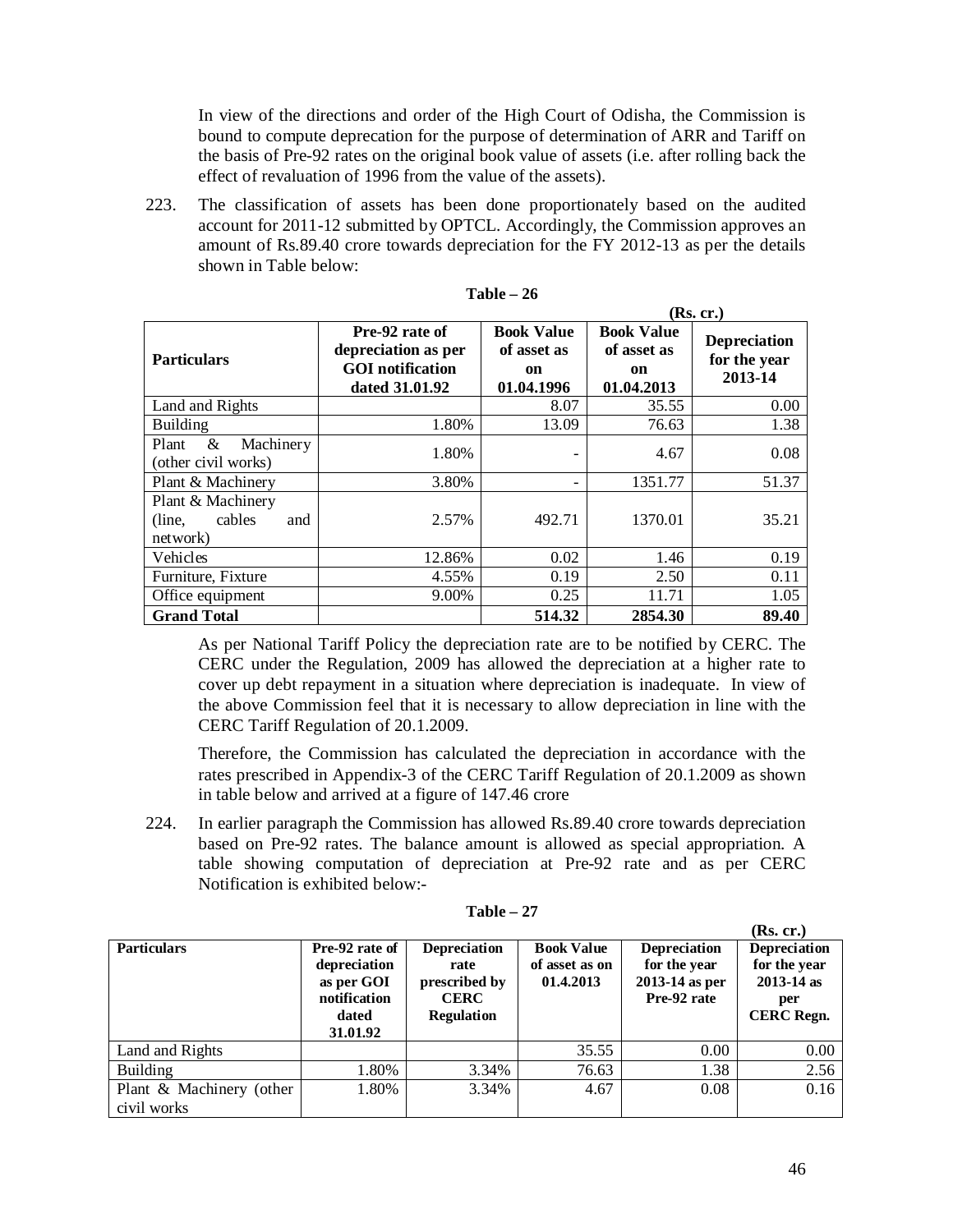| <b>Particulars</b>          | Pre-92 rate of<br>depreciation<br>as per GOI<br>notification<br>dated<br>31.01.92 | <b>Depreciation</b><br>rate<br>prescribed by<br><b>CERC</b><br><b>Regulation</b> | <b>Book Value</b><br>of asset as on<br>01.4.2013 | <b>Depreciation</b><br>for the year<br>2013-14 as per<br>Pre-92 rate | Depreciation<br>for the year<br>$2013 - 14$ as<br>per<br><b>CERC</b> Regn. |
|-----------------------------|-----------------------------------------------------------------------------------|----------------------------------------------------------------------------------|--------------------------------------------------|----------------------------------------------------------------------|----------------------------------------------------------------------------|
| Plant & Machinery           | 3.80%                                                                             | 5.28%                                                                            | 1351.77                                          | 51.37                                                                | 71.37                                                                      |
| Plant & Machinery<br>(line, | 2.57%                                                                             | 5.28%                                                                            | 1370.01                                          | 35.21                                                                | 72.34                                                                      |
| cables and network)         |                                                                                   |                                                                                  |                                                  |                                                                      |                                                                            |
| Vehicles                    | 12.86%                                                                            | 9.50%                                                                            | 1.46                                             | 0.19                                                                 | 0.14                                                                       |
| Furniture, Fixture          | 4.55%                                                                             | 6.33%                                                                            | 2.50                                             | 0.11                                                                 | 0.16                                                                       |
| Office equipment            | 9.00%                                                                             | 6.33%                                                                            | 11.71                                            | 1.05                                                                 | 0.74                                                                       |
| <b>Grand Total</b>          |                                                                                   |                                                                                  | 2854.30                                          | 89.40                                                                | 147.46                                                                     |

During 2012-13 the commission had allowed deprecation to OPTCL on an asset base of Rs.2529.49 crore as on 31.3.2012. After the audited figures for 2011-12 are available the asset base stands reduced to Rs.2437.73 crore. Thus, during 2012-13 the Commission allowed excess depreciation on asset value of Rs.91.76 crore (2525.49- 2437.73). The impact of depreciation on the above amount works out to Rs.4.66 crore. **Accordingly, Commission allow an amount of Rs.142.80 (147.46-4.66) crore towards depreciation and special appropriation for the FY 2013-14. Out of the above amount Rs.89.40 crore is allowed as depreciation and balance 53.40 crore towards as special appropriation.**

# **Return on Equity**

225. OPTCL has claimed an amount of Rs.49.04 crore towards return on equity on a share capital of Rs.253.07 crore at the rate of 9.38% post tax basis as per clause 3 of Regulation 15 of CERC Regulation, 2009. OPTCL in its filing had stated that at the time of de-merger of GRIDCO effective from 01.04.2005, the equity share capital of OPTCL was Rs.60.07 crore leaving the balance equity share capital with GRIDCO. In addition the State Govt. has agreed to part finance transmission projects being set up in remote areas. Under this head Govt. has paid an amount of Rs.193.00 crore upto the financial year 2012-13. The sanctioned order and date of the Govt. fund is given below:-

| $Table - 28$ |                                    |              |  |  |  |
|--------------|------------------------------------|--------------|--|--|--|
| SI.          | <b>Sanction Order No. and Date</b> | Amount       |  |  |  |
| No.          |                                    | (Rs. in cr.) |  |  |  |
| 1.           | R&R-I-01/2009-3560 dt.25.03.09     | 23.04        |  |  |  |
| 2.           | R&R-I-01/2009-2003 dt.24.02.09     | 0.01         |  |  |  |
| 3.           | R&R-I-01/2009-9464 dt.11.09.09     | 5.0          |  |  |  |
| 4.           | R&R-I-01/2009-4826 dt.01.06.10     | <b>20.0</b>  |  |  |  |
| 5.           | R&R-I/73/2010-2438 dt.23.03.2011   | 51.95        |  |  |  |
| б.           | R&R-6/12-685 dt.31.01.2012         | 1.00         |  |  |  |
| 7.           | R&R-6/12-690 dt.31.01.2012         | 39.00        |  |  |  |
| 8.           | R&R-6/12-695 dt.31.01.2012         | 3.00         |  |  |  |
| 9.           | R&R-6/12-629 dt.22.01.2013         | 25.76        |  |  |  |
| 10.          | R&R-6/12-634 dt.22.01.2013         | 16.60        |  |  |  |
| 11.          | R&R-6/12-624 dt.22.01.2013         | 7.64         |  |  |  |
|              | Total                              | 193.00       |  |  |  |

226. Commission feels that OPTCL is entitled to get return on equity value of Rs.193 cr. being infused by State Govt. to be utilized for the transmission project being set up in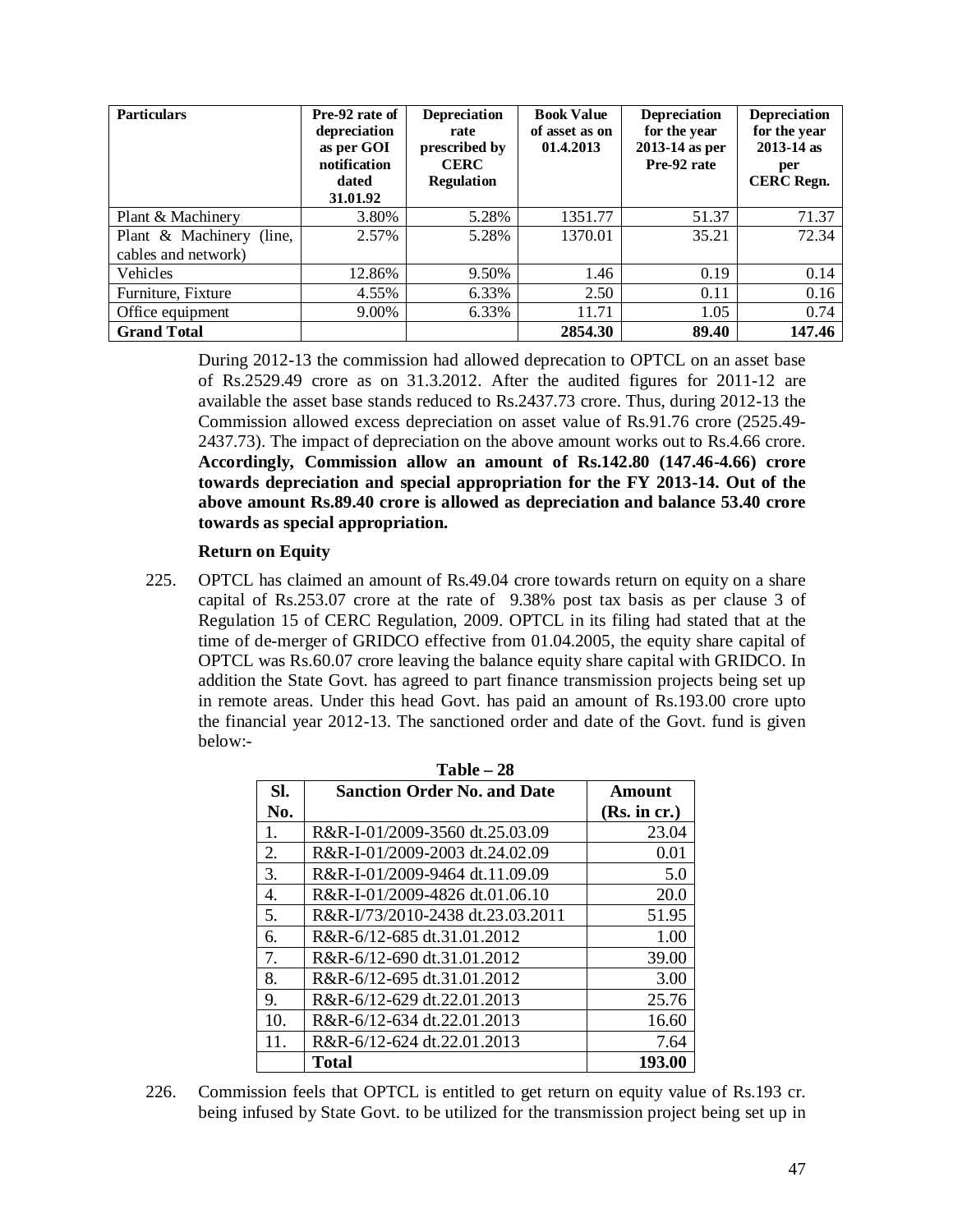remote areas. This is in the nature of viability gap funding which is to be utilized for implementation of transmission projects in backward areas.

Regarding equity of Rs.60.07 cr. which is inherited by OPTCL at the time of demerger of GRIDCO into GRIDCO and OPTCL, Commission in their order vide Para 292 of the tariff order for FY 2009-10 disallowed Return on Equity on the above amount. In line with earlier order, the Commission also disallows Return on Equity on above amount of Rs.60.07 crore for the year 2012-13.

**The Commission, therefore, allows return @ 19.38% on the equity value of Rs.193 cr. as stated above. Thus, the Commission approves Return on Equity for an amount of Rs.37.40 cr. during FY 2013-14 as against OPTCL's claim of Rs.49.04 crore.**

#### **Interest on Working Capital**

227. OPTCL has proposed an amount of Rs.31.46 crore towards interest on working capital as per CERC Regulation, 2009. The table showing calculation of Interest on working capital proposed by OPTCL is given below:

| Calculation of filterest on Working Capital<br><b>Parameters</b> | Amount<br>(Rs.Cr.) |
|------------------------------------------------------------------|--------------------|
| (i) Receivables equivalent to two months of fixed cost.          | 141.28             |
| (ii) Maintenance Spares $@$ 15% of O&M expenses                  | 70.98              |
| $(iii)$ Operation & Maintenance expenses for one month           | 39.43              |
| <b>Total Working Capital</b>                                     | 251.69             |
| Interest on Working Capital $@ 12.5\%$ per annum                 | 31.46              |

**Table – 29 Calculation of Interest on Working Capital**

228. The Commission does not feel it justified to allow the same in the revenue requirement, since the Transmission Charge is the first charge being recovered from monthly BSP bill of DISCOMs. There may not be any need for working capital in case of OPTCL as OPTCL has surplus fund available with it at any point of time to take up day to day repair and maintenance work as verified from the cash flow statement submitted by OPTCL in reply to the query of the Commission. **Hence, the interest on working capital as claimed by OPTCL amounting Rs.31.46 cr. is disallowed by the Commission.**

#### **Contingency Reserve**

229. For the year 2013-14, OPTCL has proposed Rs.16.73 crore towards contribution to contingency reserve to be passed on to tariff. OPTCL has stated that requirement of contingency reserve in a natural calamity-prone state like Odisha needs no over emphasis. Investment towards contingency reserve relates to maintaining an emergency fund to meet expenses towards unforeseen calamities. Contingency reserve is being kept in a separate reserve fund and invested in specified securities. The Commission scrutinized the audited account of OPTCL for 2011-12. From Note-2 of the Balance-sheet, it is found that OPTCL has a balance of Rs.138.93 crore in Contingency Reserve. On a query regarding utilization of contingency reserve OPTCL has stated that OPTCL is in the process of opening of Constitutes 'Subsidiary General Ledger (CSGL) A/C, which is maintained with Reserve Bank of India for holding government Securities and T-Bills in paperless form (demat account for Gsecs) and will invest the approved tariff amount for FY 2012-13 in Govt. securities for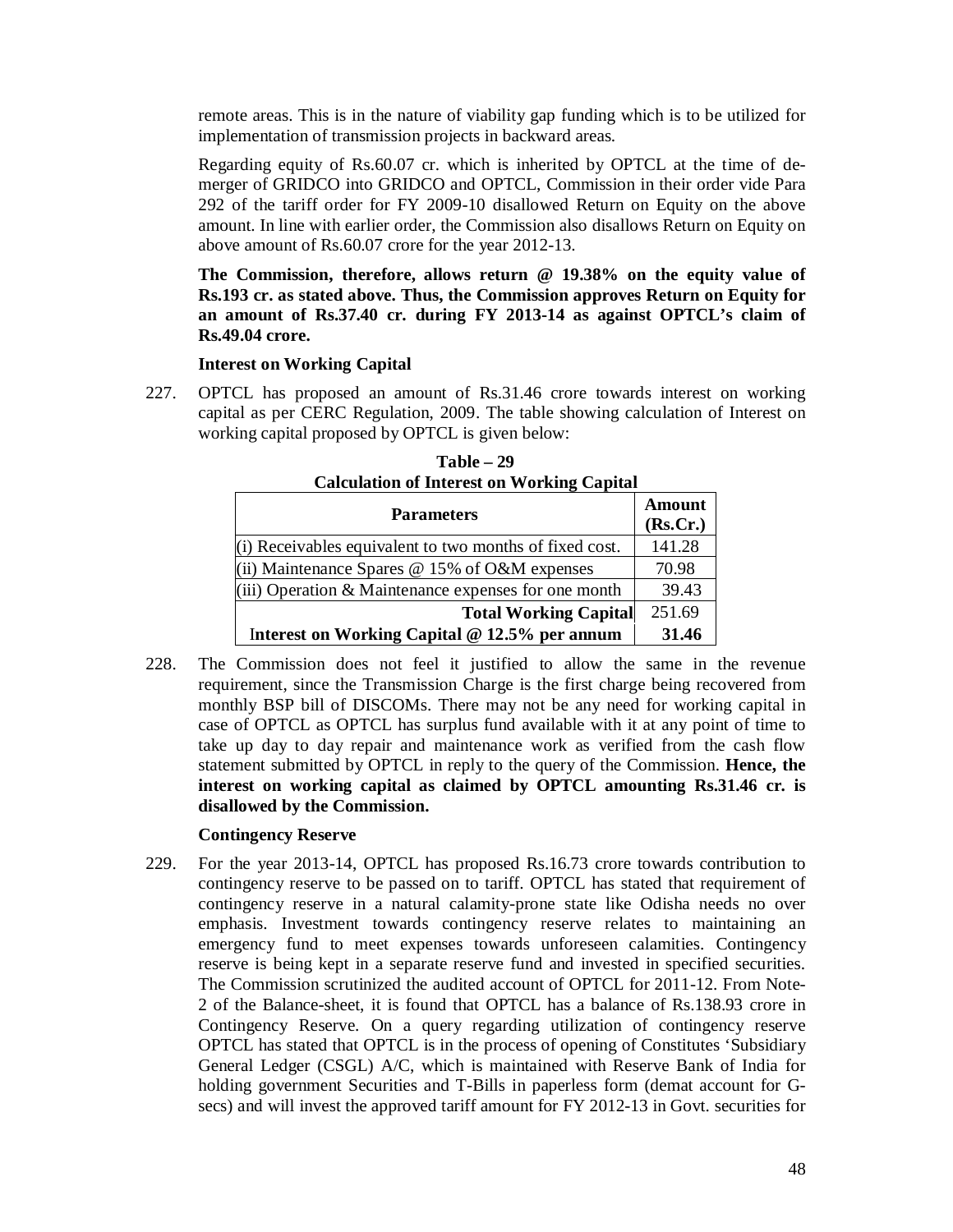meeting eventualities in future. The Commission in line with the orders of the last year does not allow the claim of OPTCL towards contingency reserve since OPTCL has not quantified the amount invested in different Government securities.

#### **Grid Co-ordination Committee Expenses**

230. OPTCL claimed an amount of Rs.0.30 crore towards Grid Coordination Committee expenses for FY 2013-14. The Commission hereby approves the same in line with the tariff orders of previous years.

# **Payment of SLDC Charges**

231. Based on CERC (Fees and Charges of Regional Load Despatch and Other related matters) Regulations, 2009 and OERC (Fees and Charges of SLDC and other Matters) Regulation, 2010, the Commission has approved the ARR for SLDC for FY 2013-14 wherein it has been computed that OPTCL has to Pay 10% of SOC to SLDC. Accordingly, OPTCL will pay an amount of Rs. 0.64 cr. per annum to SLDC towards System Operation Charges for FY 2013-14. The details of SOC are available in the ARR of SLDC approved in Case No.150/2010.The said amount of Rs. 0.64 cr. is allowed in the ARR of OPTCL to be recovered through its Transmission Tariff.

# **Truing up**

232. The Commission has undertaken the truing up exercise of OPTCL based on audited actuals from 2006-07 to 2010-11 and passed order vide case No. 7/2012 dtd.19.03.2012 according to which OPTCL posted a positive gap of Rs.371.03Cr as on 31.03.2011. For the FY 2011-12 the Commission carried up the truing up exercise based on the audited accounts. The Summary of the Truing up exercise is given in table below:

| <b>FY</b> | Cost of        | Cost of Trans. | Revenue        | <b>Revenue</b> | Revenue        | <b>Differenc</b> | <b>Differenc</b> | <b>Total</b>      | <b>Cumulati</b> |
|-----------|----------------|----------------|----------------|----------------|----------------|------------------|------------------|-------------------|-----------------|
|           | Trans.         | <b>Charges</b> | from           | from           | from           | e in             | e in             | <b>Difference</b> | ve True         |
|           | <b>Charges</b> | (audited)      | Wheeling       | Wheeling       | Wheelin        | Trans.           | Revenue          | Considered        | up              |
|           | approved       | considered for | <b>Charges</b> | <b>Charges</b> | g              | <b>Charges</b>   | $(Col 6-4)$      | for True up       |                 |
|           | in the         | true up        | approved       | (audited)      | <b>Charges</b> | $(Col 2-3)$      |                  |                   |                 |
|           | <b>ARR</b>     |                | in ARR         |                | (True          |                  |                  |                   |                 |
|           |                |                |                |                | up)            |                  |                  |                   |                 |
|           | 2              | 3              | 4              | 5              | 6              | 7                | 8                | 9                 | 10              |
| 2006-07   | 333.27         | 323.01         | 333.27         | 355.34         | 355.34         | 10.26            | 22.07            | 32.33             | 32.33           |
| 2007-08   | 373.73         | 334.70         | 373.73         | 399.76         | 399.76         | 39.03            | 26.03            | 65.06             | 97.39           |
| 2008-09   | 376.57         | 308.07         | 376.57         | 678.93         | 413.15         | 68.50            | 36.58            | 105.08            | 202.47          |
| 2009-10   | 394.15         | 375.68         | 394.15         | 305.16         | 438.06         | 18.47            | 43.91            | 62.38             | 264.85          |
| 2010-11   | 480.93         | 431.90         | 480.93         | 405.19         | 538.08         | 49.03            | 57.15            | 106.18            | 371.03          |
| 2011-12   | 572.50         | 541.02         | 572.5          | 570.54         | 570.54         | 31.48            | $-1.96$          | 29.52             | 400.55          |

**Table – 30**

It is clear from the above table that OPTCL posted a cumulative surplus of Rs.400.55 cr. at the end of FY 2011-12. Hence, OPTCL does not require any regulatory asset to be amortized.

#### **Incentive to OPTCL for System Availability**

233. OPTCL in its submission has claimed for an incentive of Rs.10.05 Cr. to be passed on the ARR of FY 2013-14 as the system availability of OPTCL Transmission Network for FY 2011-12 was 99.84%, which is more than Normative Annual Transmission System Availability Factor (NATAF) of 98%. The OPTCL Incentive Claim of

**(Rs. cr.)**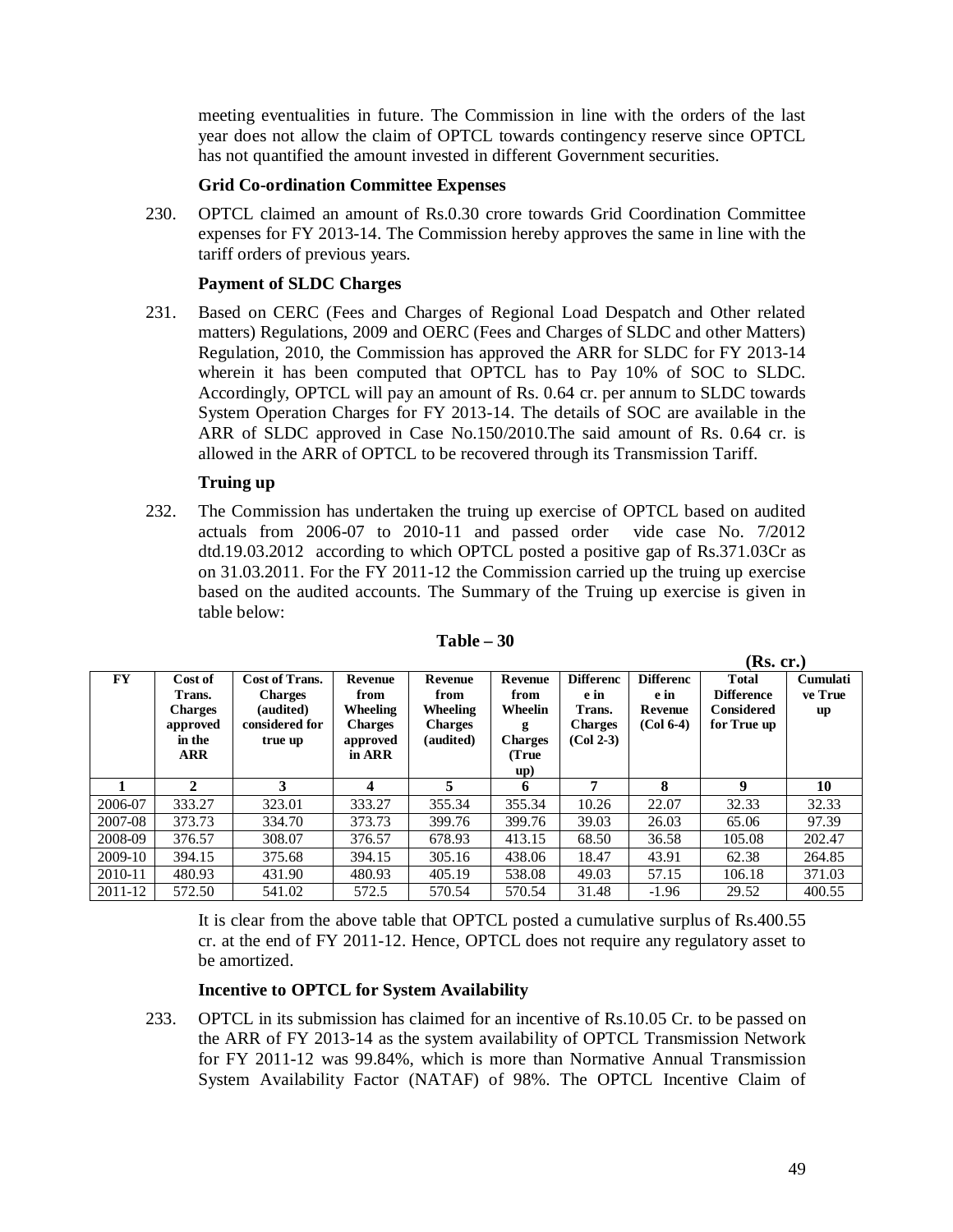Rs.10.05 Cr. has been certified by SLDC and counter signed by Member Secretary, GCC. A calculation of incentive claimed by OPTCL is given below:

| <b>Calculation of Incentive Claimed by OPTCL</b>       |                   |                     |                     |                     |                  |  |  |
|--------------------------------------------------------|-------------------|---------------------|---------------------|---------------------|------------------|--|--|
| Name of the                                            | <b>Energy</b>     | <b>Transmission</b> | <b>Transmission</b> | <b>Transmission</b> | <b>Incentive</b> |  |  |
| long-term                                              | <b>Wheeled by</b> | <b>Charge</b>       | <b>System</b>       | <b>System</b>       | claimed by       |  |  |
| customer                                               | <b>OPTCL</b>      | @ 25.00 P/U         | <b>Availability</b> | <b>Availability</b> | <b>OPTCL</b> for |  |  |
|                                                        | During 2011-      | during              | during 2010-11      | above 98%           | 2010-11          |  |  |
|                                                        | 12 (MU)           | 2011-12             | for calculation     |                     | (Rs. in          |  |  |
|                                                        |                   | (Rs. in Crore)      | of incentive        |                     | Crore)           |  |  |
| (1)                                                    | (2)               | (3)                 | (4)                 | $(5)=(4)$ - 98%     | $(6)=(3)$ x (5)  |  |  |
| <b>CESU</b>                                            | 7229.90           | 180.75              | 99.84%              | 1.84%               | 3.33             |  |  |
| <b>NESCO</b>                                           | 5026.35           | 125.66              | 99.84%              | 1.84%               | 2.31             |  |  |
| <b>WESCO</b>                                           | 6177.24           | 154.43              | 99.84%              | 1.84%               | 2.84             |  |  |
| <b>SOUTHCO</b>                                         | 2823.96           | 70.60               | 99.84%              | 1.84%               | 1.30             |  |  |
| <b>NALCO</b>                                           | 385.39            | 9.63                | 99.84%              | 1.84%               | 0.18             |  |  |
| <b>IMFA</b>                                            | 194.53            | 4.86                | 99.84%              | 1.84%               | 0.09             |  |  |
| 10.05<br><b>Total Incentive Claimed (Rs. in Crore)</b> |                   |                     |                     |                     |                  |  |  |

**Table – 31**

234. Further, in replies to Commission queries, OPTCL submitted that OPTCL has initiated a number of steps for avoiding interruptions to ensure quick restoration and to maintain steady supply. Some of the remedial measures under taken/to be under taken are mentioned below.

- Replacement of old obsolete and defective equipment such as CBs, CTs and PTs and LAs.
- Predictive maintenance of equipments using sophisticated testing kits like Capacitance and Tan delta kits, moisture content measurement kit, CB analyzer etc.
- Replacement of old and defective insulators including provision of Long Rod insulators in saline prone areas.
- Identification of hotspots in Switchyard and Lines by utilizing Thermo vision Camera and necessary follow up maintenance work.
- Double Jumpering at angle points in EHT Lines.
- Provision of additional Transformers taking into consideration the N-1 contingency criteria.
- Maintaining stock of ERS to towers as well as Restoration Gangs at strategic locations to meet exigency conditions
- 235. The Commission examined the relevant provision of Act & Regulations with regard to payment of incentive to OPTCL. As OPTCL has attained the System Availability of 99.84% during FY 2011-12 and is expected to maintain NATAF more than 98% during FY 2012-13, pending the verification, the Commission approves an amount of Rs.5.00 Cr. as an incentive in the ARR of OPTCL for FY 2013-14 with a rider that this incentive amount approved by the Commission should be spent in the Grid substations where the EHT voltage is not within (-)12.5% of the normative voltage level at 220 KV /132 KV and continuously suffer from low voltage . The Commission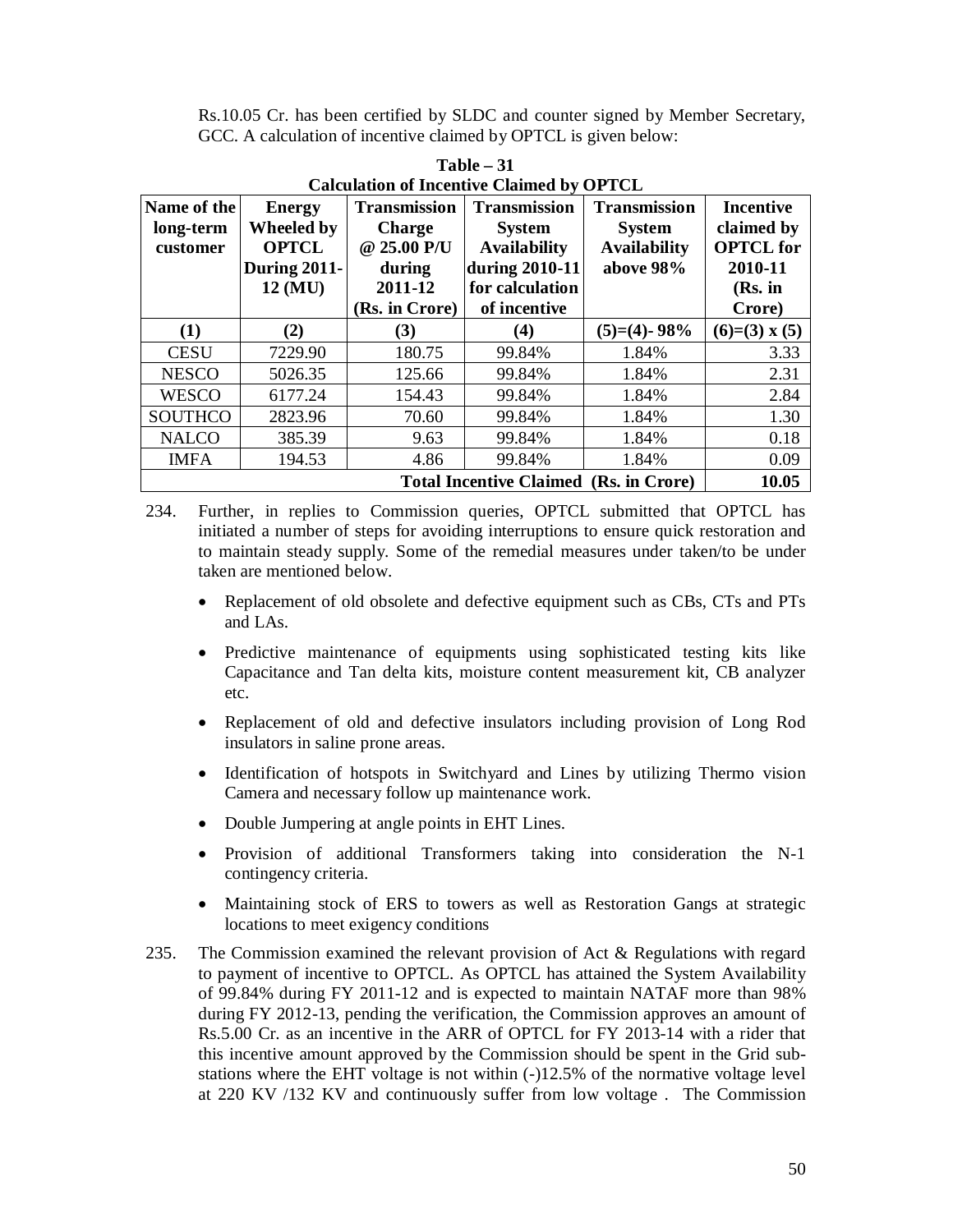desires that this incentive amount of Rs.5.00Cr. should be spent in such a way that its secondary side 33 KV supply to DISCOMs should be at (+) 33 KV.

#### **Miscellaneous Receipts**

236. OPTCL has proposed Rs.12 crore towards miscellaneous receipt from inter-state wheeling, Intra-State short term Open Access, Inter-State short term Open Access STU charges received from Energy Exchange and supervision charges. OPTCL in its submission stated the following:

During  $1<sup>st</sup>$  six months of FY 2012-13, Miscellaneous Receipt of OPTCL from different sources is about **Rs. 4.78 Crore,** the details are given in the table below:

| Miscellaneous Receipt during 1st six months of FY 2012-13 |                                       |  |  |  |
|-----------------------------------------------------------|---------------------------------------|--|--|--|
| <b>Source</b>                                             | <b>Amount Received</b><br>(Rs. Crore) |  |  |  |
| Inter-State Wheeling                                      | 0.00                                  |  |  |  |
| <b>Intra-state Short Term Open Access</b>                 | 1.11                                  |  |  |  |
| <b>Inter-state Short Term Open Access</b>                 | 0.16                                  |  |  |  |
| STU charges received from Energy Exchange                 | 0.55                                  |  |  |  |
| <b>Supervision Charge</b>                                 | 2.96                                  |  |  |  |
| <b>TOTAL</b>                                              | 4.78                                  |  |  |  |

**Table- 32**

#### **Current status on revenue earnings from Inter-State Wheeling:**

237. As per direction of Hon'ble CERC in Suo-Motu Petition No. 15 of 2012, OPTCL has filed its application for determination of Point of Connection (PoC) transmission charges for a number of natural and deemed ISTS lines for FY 2012-13. The bills on inter-state customers would be raised only after the determination of the transmission charges by CERC.

Further, some State entities including GRIDCO have filed cases in their High Courts challenging the modality of determination of PoC transmission charges which are now taken up by Delhi High Court for dealing all similar cases. OPTCL has not raised any invoices pertaining to wheeling charges upon inter-state customers since April'2012 due to PoC regime effective from 01.07.2011. In view of the position explained, revenue from inter-state wheeling during FY 2013-14 cannot be correctly assessed.

#### **Current status on revenue earnings from Supervision Charge:**

238. Compared to previous years, the earning from Supervision Charge during  $1<sup>st</sup>$  six months of FY 2012-13 has drastically reduced. The number of applicant industries are very less for which revenue from Supervision Charge during the balance period of FY 2012-13 would not be appreciable.

For the above reasons, revenue generation from other sources is not certain. Hence, in line with the trend of revenue earning during FY 2012-13, OPTCL expects the Miscellaneous Receipt of **Rs. 12.00 Crore** during FY 2013-14.

239. The Commission examined the audited accounts of 2011-12 submitted by OPTCL. It is revealed that OPTCL had earned Rs.21.44 crore from interest income, other miscellaneous receipt and deferred income transferred from capital reserve. Like other years OPTCL earned nothing towards supervision charges during FY 2011-12 which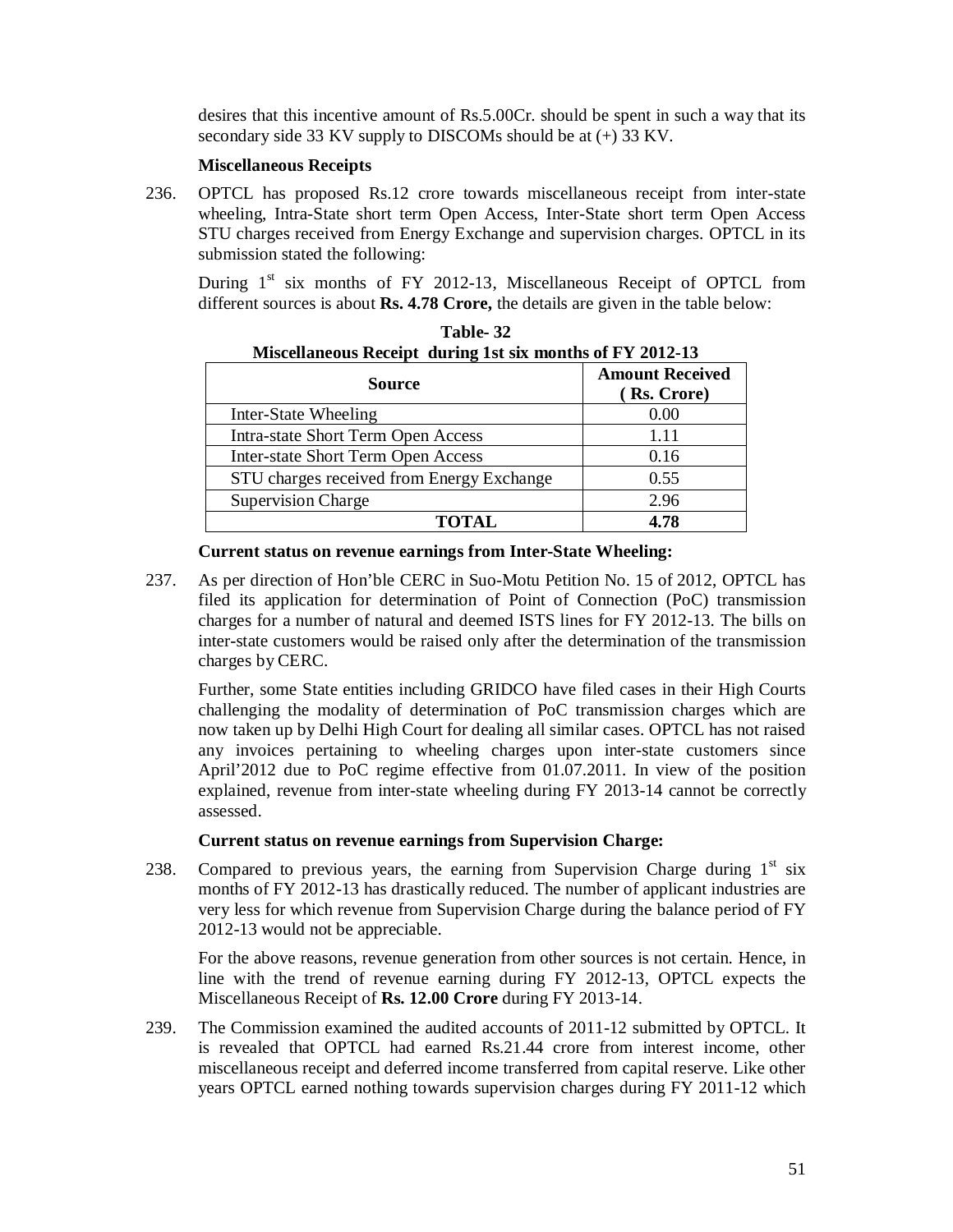forms substantial part of miscellaneous income in previous year. The details are given below:

|                                                 | Rs. In crore |
|-------------------------------------------------|--------------|
| Interest Income (loan to staff)                 | 0.85         |
| Interest income (from banks)                    | 6.42         |
| Interest on advance to supplier                 | 1.71         |
| Supervision charges                             | 0.00         |
| Deferred Income (transfer from capital reserve) | 7.06         |
| Miscellaneous receipt                           | 5.40         |
| Total                                           | 21.44        |

240. It is revealed from the above that deferred income and interest income which forms a major share of the miscellaneous income are fluctuating in nature and difficult to estimate. In view of above, the Commission agrees with the contention of OPTCL and approves an amount of Rs.12.00 crore towards miscellaneous receipt for the FY 2013- 14.

# **Transmission Cost**

241. The total energy to be transmitted in the OPTCL system is estimated at 23448 MU for FY 2013-14, the details of which are mentioned in the Table below:

| $Table - 33$                              |                                         |                                 |  |  |  |  |
|-------------------------------------------|-----------------------------------------|---------------------------------|--|--|--|--|
| <b>Details of Energy for Transmission</b> | <b>Proposed by</b><br><b>OPTCL (MU)</b> | Approved by<br><b>OERC</b> (MU) |  |  |  |  |
| Sale to DISCOM <sub>s</sub>               | 25125                                   | 23,048.00                       |  |  |  |  |
| Wheeling to industries from CGPs          | 300.00                                  | 300.00                          |  |  |  |  |
| Sale to CGPs by GRIDCO                    | 100.00                                  | 100.00                          |  |  |  |  |
| <b>Total</b>                              | 25525                                   | 23,448.00                       |  |  |  |  |

242. The details of expenses proposed by OPTCL and approved by the Commission for FY 2013-14 towards transmission charges are depicted in the Table below:

| ARR Proposed and Approved for OPTCL for FY 2013-14 (Rs. in cr.) |                           |         |             |  |  |
|-----------------------------------------------------------------|---------------------------|---------|-------------|--|--|
| <b>ITEMS</b>                                                    | Approved for Proposed for |         | Approved    |  |  |
|                                                                 | 2012-13                   | 2013-14 | for 2013-14 |  |  |
| <b>Employees Cost including Terminal Benefits</b>               | 318.48                    | 341.20  | 289.30      |  |  |
| R&M Cost                                                        | 95.00                     | 108.91  | 60.00       |  |  |
| A&G Cost                                                        | 21.25                     | 23.09   | 22.39       |  |  |
| Interest on Loan Capital                                        | 35.33                     | 121.11  | 40.04       |  |  |
| Depreciation                                                    | 78.57                     | 172.85  | 89.40       |  |  |
| Return on Equity                                                | 22.17                     | 49.04   | 37.40       |  |  |
| Interest on Working Capital                                     |                           | 31.46   |             |  |  |
| <b>Sub-Total</b>                                                | 570.80                    | 847.66  | 538.53      |  |  |
| Special Appropriation                                           | 38.71                     | 0.00    | 53.40       |  |  |
| <b>Pass Through Expenses</b>                                    |                           |         |             |  |  |
| Contingency Reserve                                             |                           | 16.73   |             |  |  |
| Bad & doubtful debt Debts                                       |                           | 0.00    |             |  |  |
| GCC Expense including SLDC charges                              | 1.02                      | 0.30    | 0.94        |  |  |
| Incentive for system availability                               | 2.00                      | 10.05   | 5.00        |  |  |

| <b>Table – 34</b>                                               |                           |  |  |
|-----------------------------------------------------------------|---------------------------|--|--|
| ARR Proposed and Approved for OPTCL for FY 2013-14 (Rs. in cr.) |                           |  |  |
| <b>ITEMS</b>                                                    | Annroved for Proposed for |  |  |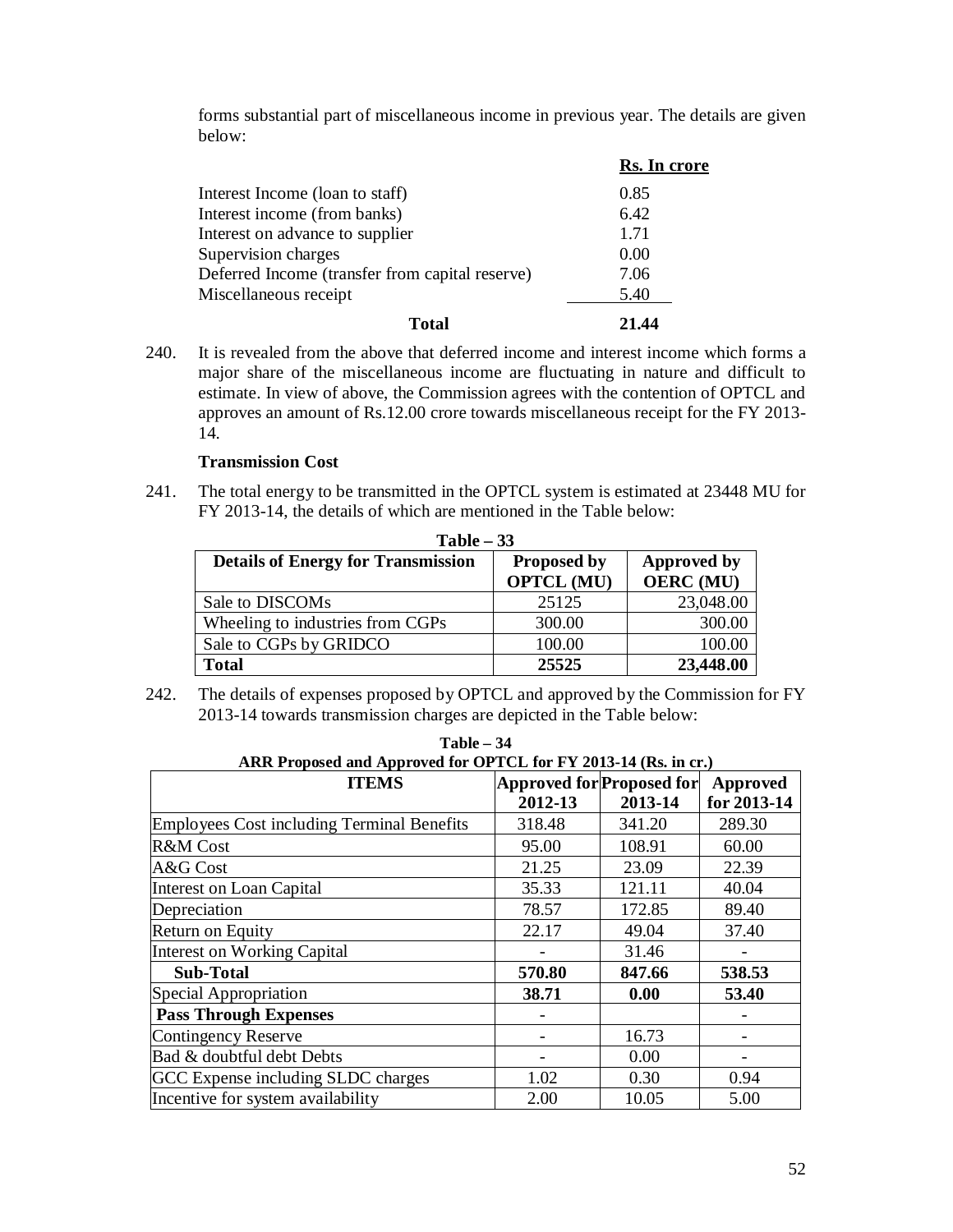| <b>ITEMS</b>                                                                                                 | Approved for Proposed for<br>2012-13 | 2013-14         | Approved<br>for 2013-14 |
|--------------------------------------------------------------------------------------------------------------|--------------------------------------|-----------------|-------------------------|
| <b>Total</b>                                                                                                 | 612.53                               | 874.74          | 597.87                  |
| <b>Less Misc. Receipts</b>                                                                                   | 25.51                                | <b>12.00</b>    | 12.00                   |
| <b>Annual Revenue Requirement to be</b><br>recovered from LTOA Consumers (i.e.<br><b>DISCOMs &amp; CGPs)</b> | 587.02                               | 862.74          | 585.87                  |
| <b>Transmission Charges (Paise/Unit)</b><br>(Rounded)                                                        | $25.00$ paise                        | $ 33.80 $ paise | $ 25.00 $ paise         |

# **TARIFF DESIGN (Para 243 to 253)**

# **Transmission Charges**

- 243. OPTCL in its ARR Application for FY 2013-14 has proposed Transmission Charges @ 33.80 P/Kwh for transmission of power at 400/220/132 KV only over OPTCL's EHT transmission system. The Commission has followed the same principle of Postage Stamp Method as in earlier years for determination of Transmission Charges of OPTCL system. Accordingly, the Transmission Charges have been worked out **at 25.00 paise per unit** which shall be applicable for transmission of power at 400 KV/220 KV/132 KV over OPTCL's EHT Transmission Lines and Sub-stations and shall be payable by the DISCOMs. It will also be applicable for the purpose of transmission of energy from a CGP to its industries located at a separate place(s) within the State.
- 244. The Commission has notified the Intra-state Open Access Regulations, 2005 under Section 42 (2) of the Electricity Act, 2003.Consumers availing both long term & short term open access shall be required to pay the transmission charges for use of the Transmission Lines and Substations of OPTCL. The estimated energy for transmission in OPTCL's system is **23,448** MU with an average demand of **2677** MW. The net transmission cost as indicated in the table above is Rs. **585.87** crore. **With 25 Paise per Unit the LTOA charges, works out to a sum of Rs.6000.00/MW/day or Rs.250/MWh. The long term open access customer availing Open Access under relevant Regulations of OERC shall pay Rs.6000.00/MW/Day or Rs.250.00/MWh towards transmission charges. In accordance with OERC Regulation, 2005, the short term open access customers shall pay at the rate of 25% of the long-term open access charges. Accordingly the Commission approves the rate of Rs.1500.00/MW/day or Rs.62.5 / MWh for STOA customers as transmission charge.** This will be in addition to other charges in accordance with OERC Open Access Regulations, 2005 & 2006.

# **Transmission Loss for Wheeling**

245. OPTCL had proposed that out of the energy supplied to transmission licensee, 3.80% shall be deducted towards transmission loss and balance is liable to be delivered at delivery point at 400KV/220KV/132KV. The Commission has approved the transmission loss of 3.80% for wheeling for FY 2013-14.

# **Reactive Energy Charges:**

246. OPTCL in its ARR application for FY 2013-14 has submitted that the Reactive Energy Charges shall be separately determined by the Commission as per Regulation 4 (5) of OERC (Determination of Open Access Charges) Regulations, 2006 and the Open Access Customers shall pay the same.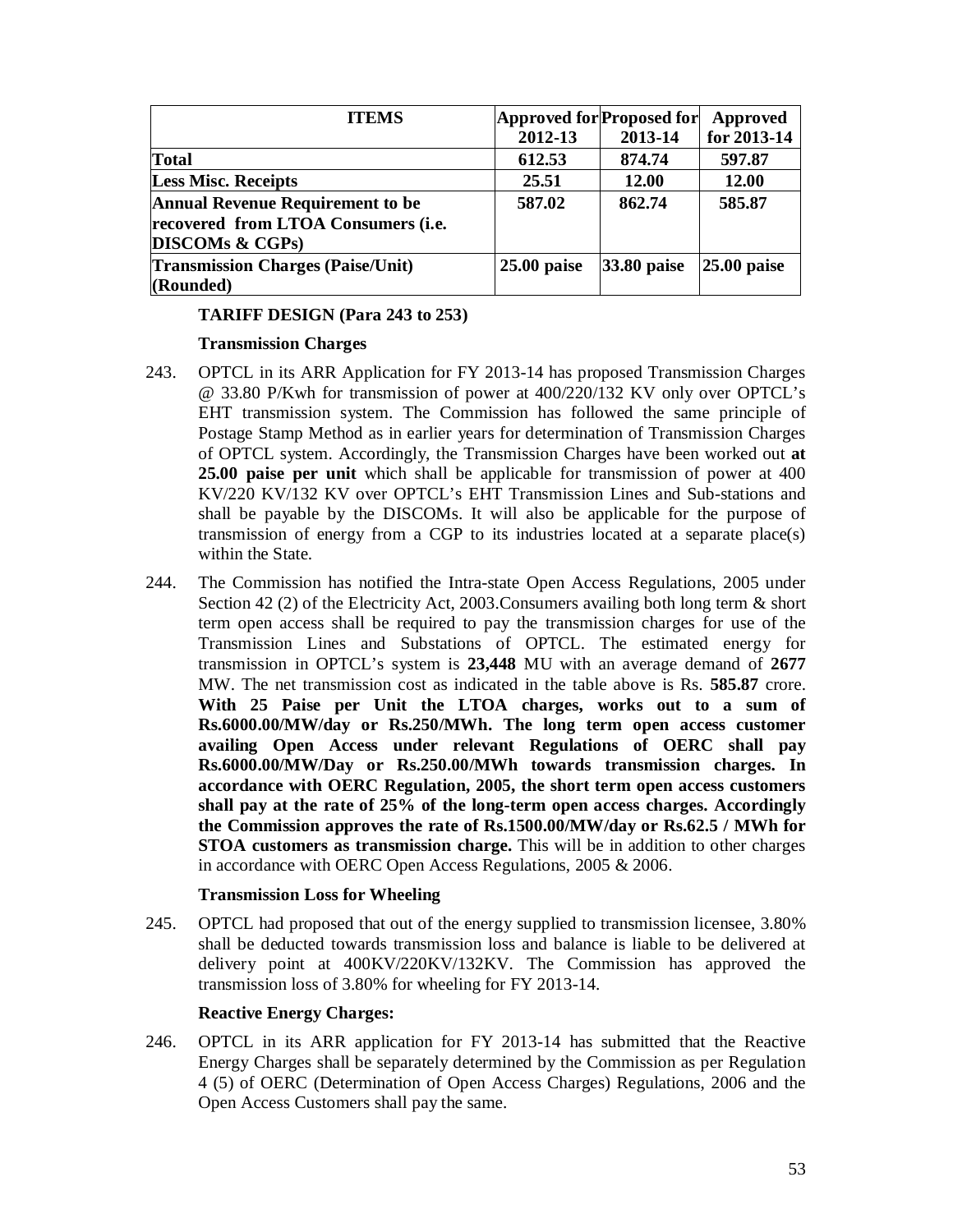247. The Commission in order dated 06.04.2009 in Case No. 22/2009 had approved for preparation and billing of weekly Reactive Energy Charges (both provisional and final) for FY 2009-10 @ 5.75 paise/KVArh by SLDC as per Clause 1.7 of OGC during the interim period till the Commission finally approves an appropriate Reactive Energy Charges. Further, the Commission in order dated.23.03.2012 had approved Reactive energy charges provisionally @ 6.50 Paise /KVArh as per Clause 1.7 of OGC for FY 2013-14 and directs OPTCL to file the calculation of Reactive Energy Charges afresh with full justification thereof at earliest vide para 345 of the said order. OPTCL has not yet responded to the order of the Commission. So, the Commission directs that the same rate also be applicable provisionally for FY 2013- 14. Further, the Commission directs the licensee to discuss the matter in the Grid Coordination Committee meeting and file the calculation of Reactive Energy Charges afresh with full justification thereof at the earliest.

#### **Implementation of Intra-State ABT**

248. The Commission vide its Order dated 07.02.2012 in Case No. 2 of 2012 has fixed the date of implementation of Intra-State ABT (Phase-I) in real time mode with commercial implication in the State of Odisha w.e.f 01.04.2012. The Intra-State ABT (Phase-I) is in operation since 01.04.2012.

The Intra-State ABT (Phase-II) including Generators & Captive & Co-generation plants will be implemented shortly.

#### **Transmission Charge Payment Mechanism**

249. The Commission vide Para 372&373 in Transmission Tariff order 2010-11 had stated the principle to be followed for payment of Transmission Charges of OPTCL. The said principle followed for the Financial Year 2010-11, 2011-12 & 2013-14 for payment of monthly SLDC Charges to SLDC & Transmission Charge to OPTCL shall also to be followed for the Year 2013-14.

#### **Rebate**

250. For payment of bills through a letter of credit or by payment in cash within two working days (except holidays under N.I. Act) from the presentation of bill, a rebate of 2% shall be allowed. If the payments are made by a mode other than through a letter of credit but within a period of one month of presentation of bills by the Distribution Licensee, a rebate of 1% shall be allowed.

#### **Late Payment Surcharge**

- 251. In case payment of bills by the licensees is delayed beyond a period of 1 month from the date of billing, a late payment surcharge at the rate of 1.25% per month shall be levied by OPTCL on the unpaid amount.
- 252. The transmission tariff approved as above in respect of OPTCL will become effective from 1st April, 2013 and shall continue until further order.
- 253. The application of OPTCL in Case No.102 of 2012 is disposed of accordingly.

| Sd/-          | Sd/-          | Sd/-               |
|---------------|---------------|--------------------|
| (S.P.SWAIN)   | (B. K. MISRA) | (S. P. NANDA)      |
| <b>MEMBER</b> | <b>MEMBER</b> | <b>CHAIRPERSON</b> |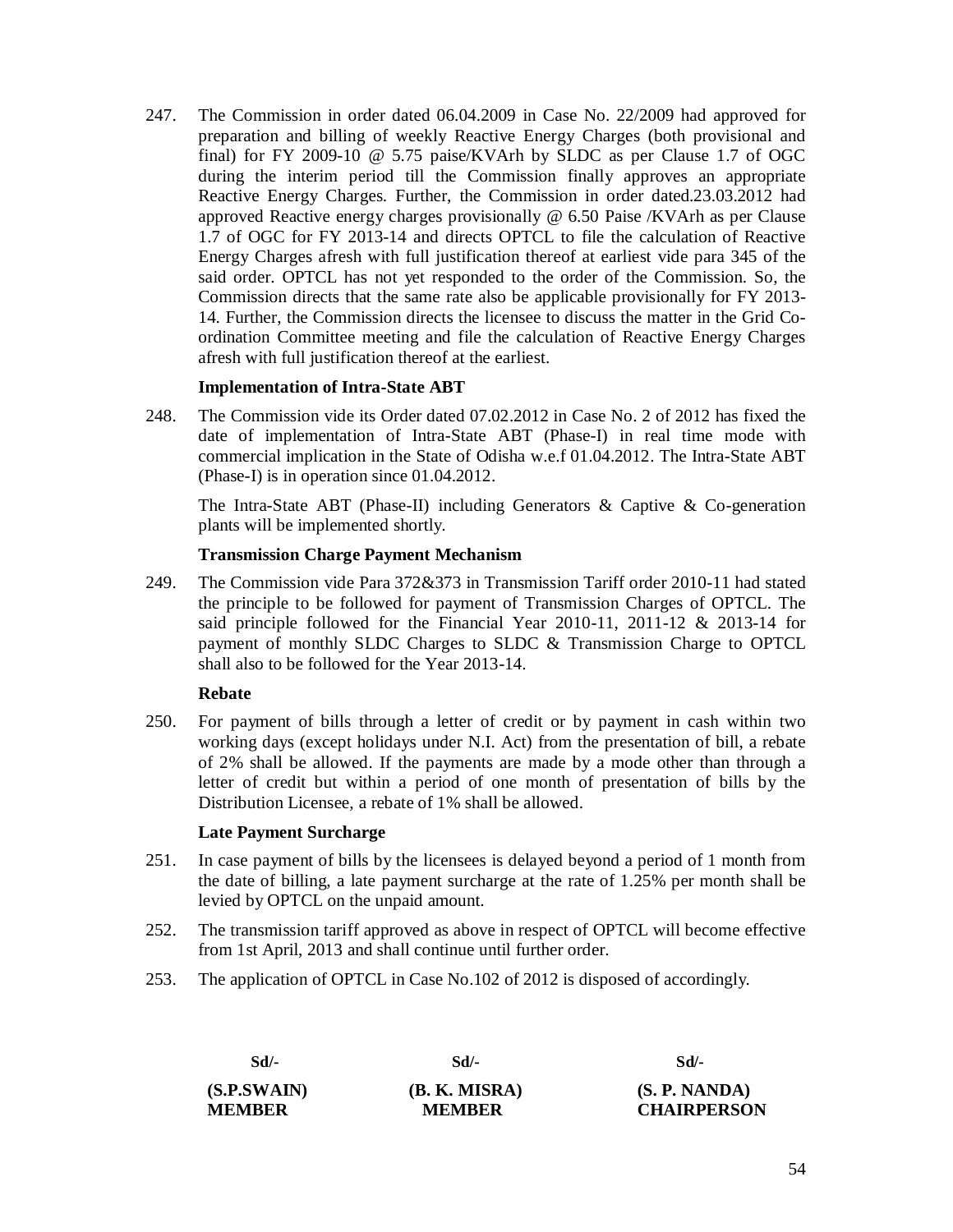#### **Annex - I**

**Table - 1 Projected Capital Expenditure for FY 2013-14** 

| <b>Particulars</b>                                               | Amount (Rs. crore) |
|------------------------------------------------------------------|--------------------|
| a) Telecom                                                       | 48.05              |
| $b)$ O&M                                                         | 67.96              |
| c) Information Technology (IT)                                   | 14.51              |
| d) Transmission Project & Construction (Excluding Deposit Works) | 485.11             |
| e) Civil Works                                                   | 24.16              |
| <b>Total Capital Expenditures <math>(a+b+c+d+e)</math></b>       | 639.79             |

Some of the important CAPEX expenditure s are given below:

#### (a) **CAPEX FOR O & M RELATED PROJECTS**:

The details of item wise capital expenditure for O&M related project are shown in the table below.

| SI.            | CAPEA TOP ORIM Projects in F 1 2015-14<br><b>Line/Equipment details</b> | <b>Unit Rate</b> | Quantity | <b>Total</b> |
|----------------|-------------------------------------------------------------------------|------------------|----------|--------------|
| No.            |                                                                         | (Rs. Lakh)       |          | Cost         |
|                |                                                                         |                  |          | (Rs, Cr)     |
| $\mathbf{1}$   | PROCUREMENT OF TRANSFORMERS WITH COST OF ERECTION                       |                  |          |              |
| (i)            | Procurement of 160 MVA, 220/132kV                                       | 715.00           |          | 7.15         |
|                | transformers                                                            |                  |          |              |
| (ii)           | Procurement of 20 MVA, 132/33kV                                         | 185.90           | 16       | 29.74        |
|                | transformers                                                            |                  |          |              |
| (iii)          | Erection cost of available transformers                                 | LS               |          | 2.20         |
| $\overline{2}$ | <b>CONDUCTOR UP-GRADATION WITH HTLS</b>                                 |                  |          |              |
| (i)            | 132kV Chandaka - Mancheswar Ckt. - II (5.88)                            | LS               |          | 2.34         |
|                | Rkm)                                                                    |                  |          |              |
| (ii)           | 132kV Chandaka - Mancheswar Ckt. - I (5.5)                              | LS               |          | 2.19         |
|                | Rkm)                                                                    |                  |          |              |
| (iii)          | 132kV Chandaka - Ranasinghpur (24.25 Rkm)                               | LS               |          | 9.65         |
| 3              | CONVERSION OF S/C LINES IN D/C TOWERS TO D/C LINES                      |                  |          |              |
| (i)            | 132kV Akhusingh - Paralakhemundi (76.9)                                 | LS               |          | 5.39         |
|                | Rkm)                                                                    |                  |          |              |
| (ii)           | 132kV Jajpur Road - Anandpur (30 Rkm)                                   | LS.              |          | 2.19         |
| (iii)          | 132kV New Bolangir - Patnagarh (40.2 Rkm)                               | LS.              |          | 3.12         |
| (iv)           | 132kV New Bolangir - Sonepur (53.845 Rkm)                               | LS               |          | 4.00         |
|                | <b>TOTAL</b>                                                            |                  |          | 67.96        |

**Table – 2 CAPEX for O&M Projects in FY 2013-14**

# **(b) CAPEX FOR TRANSMISSION PROJECT & CONSTRUCTION WING:**

It has been planned to spend an amount of **Rs.522.73 crore** on transmission related infrastructure during FY 2013-14 to increase the overall system capacity and to strengthen the transmission system network of the state, the details of which are shown in the table below.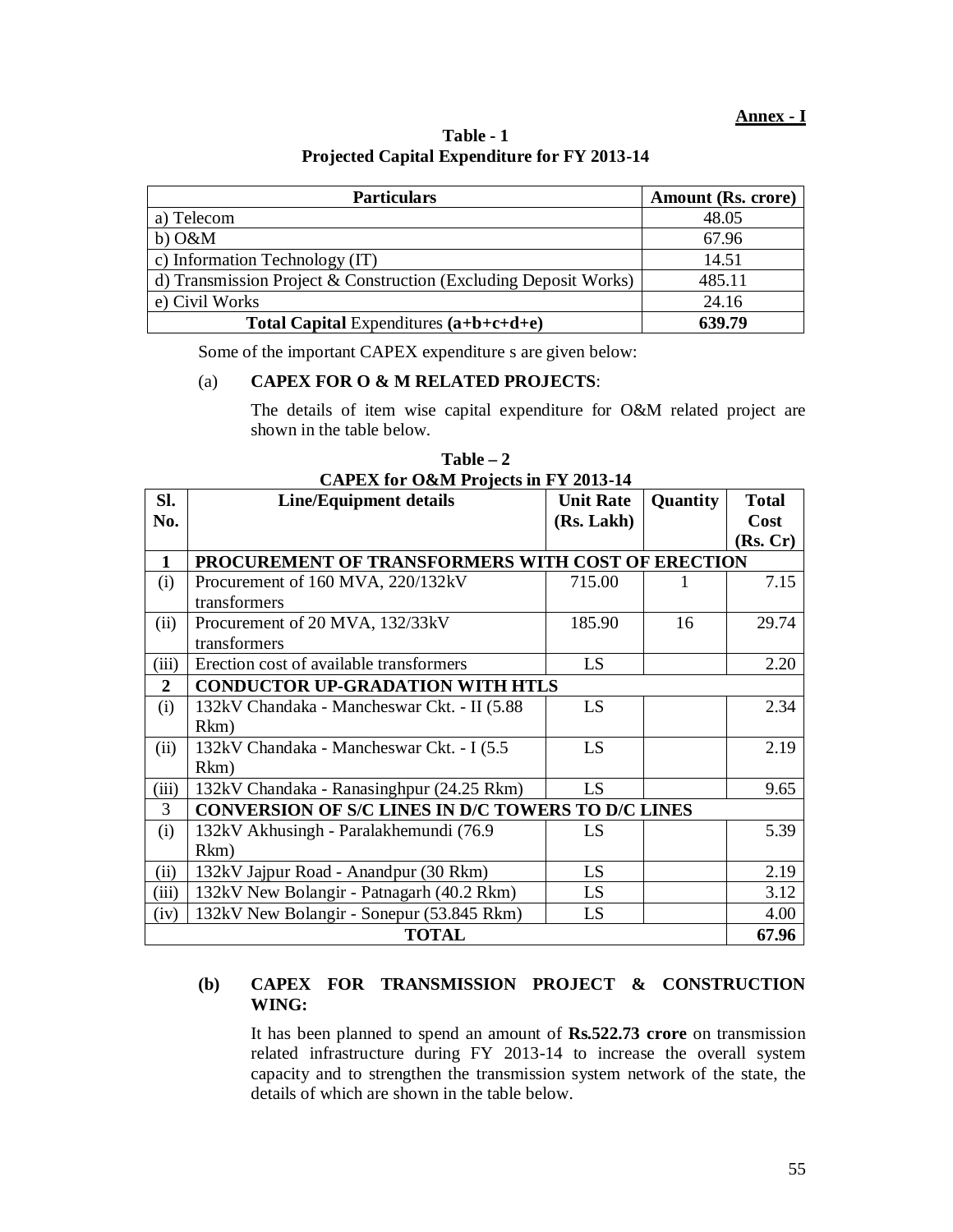| SI.            | Loan/ Scheme/ Contract-wise Capital                  | <b>Expenditure During</b> |                                          |              |                          |
|----------------|------------------------------------------------------|---------------------------|------------------------------------------|--------------|--------------------------|
| N <sub>0</sub> | Works                                                | FY 2012-13                |                                          |              | Projected                |
|                |                                                      | <b>Actuals</b>            | Projection                               |              | <b>Expenditure</b>       |
|                |                                                      | for 1st                   | for balance                              | <b>Total</b> | during                   |
|                |                                                      | <b>Six</b>                | <b>Six</b>                               |              | FY 2013-14               |
| $\mathbf{1}$   | $\overline{2}$                                       | <b>Months</b><br>3        | <b>Months</b><br>$\overline{\mathbf{4}}$ | $5 = 3 + 4$  |                          |
|                | (A) ONGOING SCHEMES                                  |                           |                                          |              | 6                        |
| $\mathbf{1}$   | 400/220kV S/S at New Duburi                          | 0.35                      | 0.50                                     | 0.85         |                          |
|                | 132/33kV S/S at Anandpur with                        |                           |                                          |              |                          |
| $\overline{2}$ | associated line (New)                                | 0.37                      | 0.10                                     | 0.47         |                          |
|                | 2x12.5 MVA, 132/33 kV S/S at                         |                           |                                          |              |                          |
| $\overline{3}$ | Nuapada with associated line                         | 3.23                      | 2.77                                     | 6.00         | 17.16                    |
|                | 2x12.5 MVA, 132/33 kV S/S at                         |                           |                                          |              |                          |
| $\overline{4}$ | Dabugaon with associated line                        | 2.31                      | 3.69                                     | 6.00         | 11.11                    |
|                | 2x12.5 MVA, 132/33 kV S/S at                         |                           |                                          |              |                          |
| 5              | Padampur with associated line                        | 2.56                      | 2.44                                     | 5.00         | 14.55                    |
| 6              | 2x12.5 MVA, 132/33 kV S/S at                         | 1.91                      | 3.09                                     | 5.00         | 5.80                     |
|                | Kuchinda with associated line                        |                           |                                          |              |                          |
| $\overline{7}$ | 2x12.5 MVA, 132/33 kV S/S at                         | 1.89                      | 1.50                                     | 3.39         |                          |
|                | Bhawanipatna with associated line                    |                           |                                          |              |                          |
| 8              | 2x12.5 MVA, 132/33 kV S/S at Boudh                   | 3.10                      | 6.00                                     | 9.10         | 24.43                    |
|                | with associated line                                 |                           |                                          |              |                          |
| 9              | 2x12.5 MVA, 132/33 kV S/S at                         | 1.12                      | 3.27                                     | 4.39         |                          |
|                | Purushottampur with associated line                  |                           |                                          |              |                          |
| 10             | 2x12.5 MVA, 132/33 kV S/S at                         | 1.41                      | 2.91                                     | 4.32         |                          |
|                | <b>Chandpur</b> with associated line                 |                           |                                          |              |                          |
| 11             | 2x12.5 MVA, 132/33 kV S/S at Banki                   | 1.27                      | 3.47                                     | 4.74         |                          |
|                | with associated line<br>2x12.5 MVA, 132/33 kV S/S at |                           |                                          |              |                          |
| 12             | Kalunga with associated line                         | 1.49                      | 4.00                                     | 5.49         | 5.50                     |
|                | 2x40 MVA, 220/33 kV S/S at                           |                           |                                          |              |                          |
| 13             | Gopinathpur (Keonjhar) with                          | 1.14                      | 9.22                                     | 10.36        | 5.21                     |
|                | associated line                                      |                           |                                          |              |                          |
|                | 2x100 MVA, 220/132/33 kV S/S at                      |                           |                                          |              |                          |
|                | <b>Kuanrmunda</b> with LILO arrangement              |                           |                                          |              |                          |
| 14             | from existing 220 kV Budhipadar-                     | 3.60                      | 15.00                                    | 18.60        | 0.16                     |
|                | Tarkera D/C line                                     |                           |                                          |              |                          |
| 15             | 2x160MVA and 2x20MVA 220/132/33                      | 5.97                      | 5.17                                     | 11.14        | 15.88                    |
|                | kV S/S at Lapanga with associated line               |                           |                                          |              |                          |
| 16             | 2x40 MVA, 220/33 kV S/S at Bonai                     |                           | 5.50                                     | 5.50         | 10.65                    |
|                | with associated line                                 |                           |                                          |              |                          |
| 17             | 2x20 MVA, 132/33 kV S/S at Barbil                    |                           | 3.00                                     | 3.00         |                          |
|                | with associated line                                 |                           |                                          |              |                          |
| 18             | 400kV Ib-Meramundali D/C line                        | $\overline{\phantom{a}}$  | 0.05                                     | 0.05         | $\overline{\phantom{a}}$ |
| 19             | 400kV Meramundali-Duburi D/C line                    | $\overline{\phantom{a}}$  | 0.50                                     | 0.50         | $\overline{\phantom{a}}$ |
| 20             | 220 kV Padmanvpur-Balasore line                      | 0.03                      | $\overline{\phantom{a}}$                 | 0.03         | $\overline{\phantom{a}}$ |
| 21             | 220kV Mendhasal-Bidanasi line                        | 0.65                      | $\blacksquare$                           | 0.65         | $\overline{\phantom{0}}$ |

**Table- 3 CAPEX FOR TRANSMISSION PROJECTS & CONSTRUCTION in FY 2013-14 (Rs. Crore)**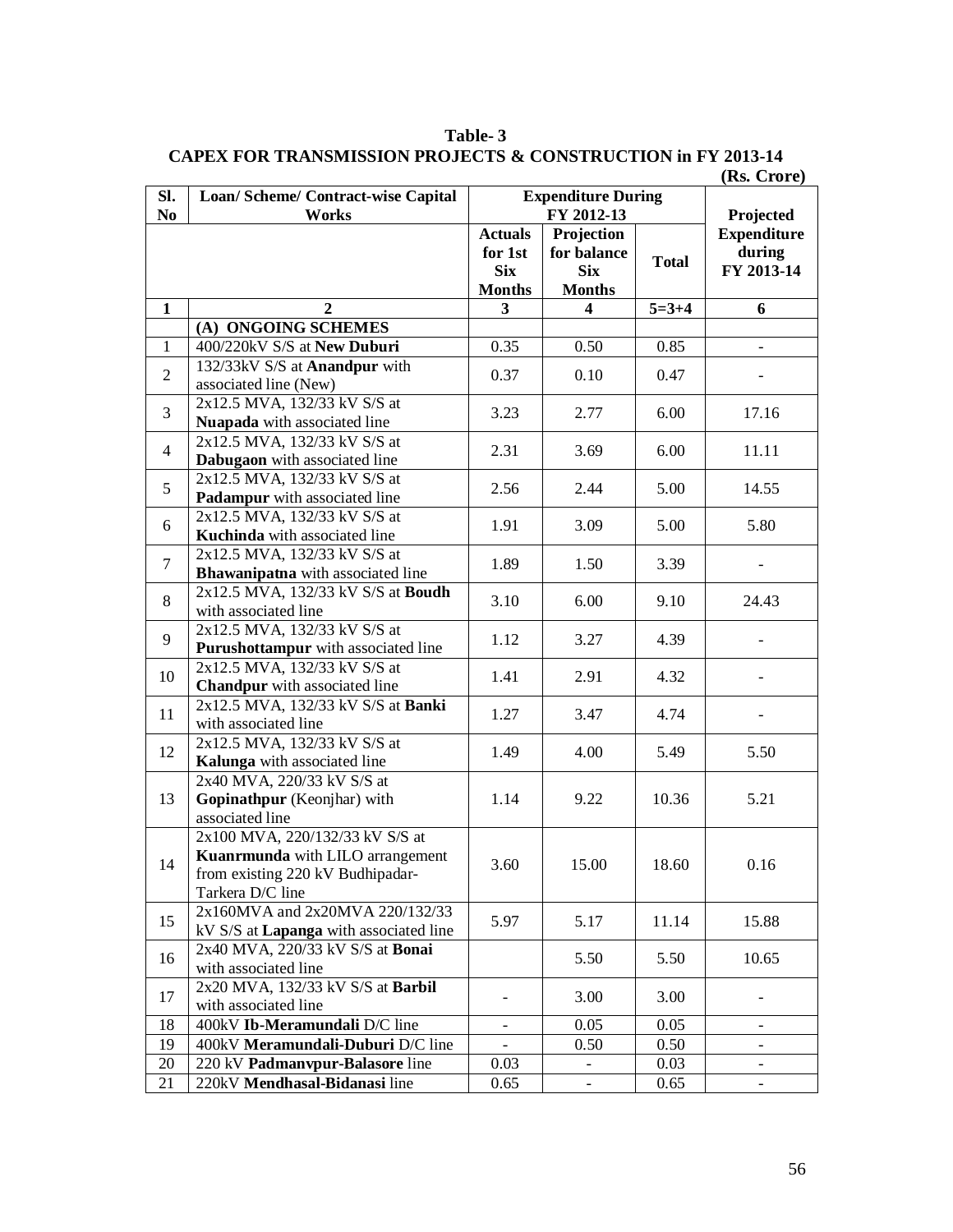| Sl.            | Loan/Scheme/Contract-wise Capital        | <b>Expenditure During</b> |               |              |                    |  |
|----------------|------------------------------------------|---------------------------|---------------|--------------|--------------------|--|
| N <sub>0</sub> | Works                                    |                           | FY 2012-13    |              | Projected          |  |
|                |                                          | <b>Actuals</b>            | Projection    |              | <b>Expenditure</b> |  |
|                |                                          | for 1st                   | for balance   | <b>Total</b> | during             |  |
|                |                                          | <b>Six</b>                | <b>Six</b>    |              | FY 2013-14         |  |
|                |                                          | <b>Months</b>             | <b>Months</b> |              |                    |  |
| 1              | 2                                        | 3                         | 4             | $5 = 3 + 4$  | 6                  |  |
|                | 220kV Duburi old-Duburi new D/C          |                           |               |              |                    |  |
| 22             | line                                     | 0.35                      |               | 0.35         |                    |  |
| 23             | 220kV Bidanasi-Cuttack D/C line          | 2.23                      | 2.75          | 4.98         | 8.07               |  |
| 24             | 220kV Bolangir-Kesinga D/C line          |                           | 6.00          | 6.00         | 51.26              |  |
| 25             | 132kV Jagatsinghpur-Paradeep line        | 2.02                      | 2.50          | 4.52         | 4.47               |  |
|                | 2nd Ckt. from Loc. No. 116 of 132 kV     |                           |               |              |                    |  |
|                | Chandaka-Nimapada S/C line to            |                           |               |              |                    |  |
| 26             | Nimapada grid with one no 132 kV bay     | 0.08                      | 0.30          | 0.38         |                    |  |
|                | extn.                                    |                           |               |              |                    |  |
|                | Conversion of 132/11 kV Grid S/S to      |                           |               |              |                    |  |
| 27             | 2*40 MVA, 132/33 kV S/S at               |                           | 2.00          | 2.00         | 6.00               |  |
|                | Sarasamal (Jharsuguda)                   |                           |               |              |                    |  |
|                | 2x12.5 MVA, 132/33 kV S/S at Udala       |                           |               |              |                    |  |
| 28             | with LILO arrangement of Balasore -      |                           | 4.00          | 4.00         | 12.00              |  |
|                | Baripada line                            |                           |               |              |                    |  |
| 29             | 132 kV Salipur - Kendrapara S/C line     |                           | 7.90          | 7.90         | 4.36               |  |
|                | 2x100 MVA, 220/132 kV grid S/S at        |                           |               |              |                    |  |
| 30             | Cuttack with 2 nos. 220 kV feeder bay    |                           |               |              |                    |  |
|                | extn. at Bidanasi grid with linking      | 1.95                      | 14.57         | 16.52        | 12.75              |  |
|                | arrangement at both ends                 |                           |               |              |                    |  |
|                | 2x100MVA, 220/132 kV S/S at Kesinga      |                           |               |              |                    |  |
|                | with 220kV D/C line from Bolangir to     |                           |               |              |                    |  |
| 31             | Kesinga and one no. 220kV Bay            |                           | 13.83         | 13.83        |                    |  |
|                | extension at Bolangir                    |                           |               |              |                    |  |
|                | 2x40MVA, 132/33kV S/S at                 |                           |               |              |                    |  |
| 32             | Khajuriakata near Hindol Road with       | 1.67                      | 3.00          | 4.67         | 13.01              |  |
|                | associated line                          |                           |               |              |                    |  |
|                | 132kV LILO arrangement of 132kV S/C      |                           |               |              |                    |  |
|                | line from Meramundali to Arati Steel to  |                           |               | 2.00         |                    |  |
| 33             | 132/33kV S/S Nuapatna along with one     |                           | 2.00          |              | 2.00               |  |
|                | no. of feeder bay extension at Nuapatna  |                           |               |              |                    |  |
|                | 2x20 MVA, 132/33 kV S/S at Konark        |                           |               |              |                    |  |
| 34             | with associated lines & 132kV feeder     | 1.91                      | 13.65         | 15.56        | 3.92               |  |
|                | bay extension at Nimapara                |                           |               |              |                    |  |
|                | Renovaion of existing 2x12.5 MVA,        |                           |               |              |                    |  |
| 35             | 132/33 kV S/S at Ganjam                  |                           | 2.90          | 2.90         |                    |  |
|                | $2x160MVA$ , $220/132kV S/S$ at existing |                           |               |              |                    |  |
| 36             | 400 kV S/S Mendhasal                     |                           | 9.47          | 9.47         | 3.88               |  |
|                | 2nos. 220 kV feeders from 220/132/33     |                           |               |              |                    |  |
|                | kV S/S of OPTCL at Jayanagar to          |                           |               |              |                    |  |
| 37             | 400/220 kV S/S of PGCIL at Jayanagar     |                           | 4.00          | 4.00         | 10.29              |  |
|                | with 2 nos. of 220kV bay extension at    |                           |               |              |                    |  |
|                | each end                                 |                           |               |              |                    |  |
|                | TOTAL (A)                                | 42.61                     | 161.05        | 203.66       | 242.46             |  |
|                | (B) PROPOSED SCHEMES                     |                           |               |              |                    |  |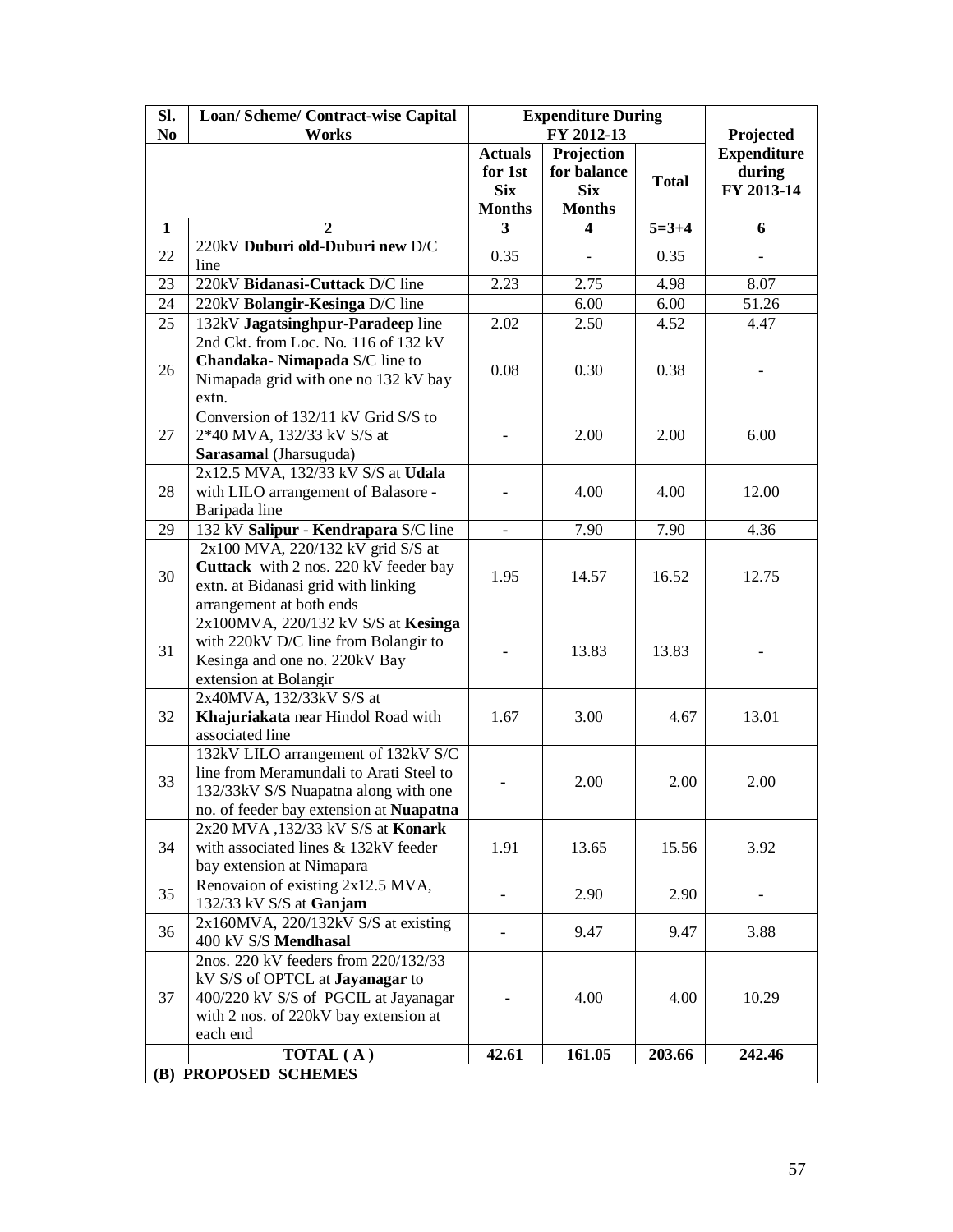| SI.            | Loan/Scheme/Contract-wise Capital                                                                                 | <b>Expenditure During</b>               |                                         |              |                                            |
|----------------|-------------------------------------------------------------------------------------------------------------------|-----------------------------------------|-----------------------------------------|--------------|--------------------------------------------|
| N <sub>0</sub> | Works                                                                                                             |                                         | FY 2012-13                              |              | Projected                                  |
|                |                                                                                                                   | <b>Actuals</b><br>for 1st<br><b>Six</b> | Projection<br>for balance<br><b>Six</b> | <b>Total</b> | <b>Expenditure</b><br>during<br>FY 2013-14 |
|                |                                                                                                                   | <b>Months</b>                           | <b>Months</b>                           |              |                                            |
| 1              | 2                                                                                                                 | 3                                       | 4                                       | $5 = 3 + 4$  | 6                                          |
|                | 2x20 MVA, 132/33 kV S/S at Olaver                                                                                 |                                         |                                         |              |                                            |
| $\mathbf{1}$   | and 2 nos. 132 kV feeder bay extn. at<br>Pattamundai with 132 kV DC line from<br>Pattamkundai to Olaver           |                                         |                                         |              | 10.00                                      |
|                | 2x40 MVA 132/33 kV S/S at                                                                                         |                                         |                                         |              |                                            |
| $\overline{2}$ | Marshaghai (Luna) by making LILO<br>arrangement from one ckt. of existing<br>132 kV Kendrapara -Paradeep D/C line | 0.02                                    |                                         | 0.02         | 3.00                                       |
|                | 2x100 MVA, 220/132/33 kV S/S at                                                                                   |                                         |                                         |              |                                            |
| 3              | <b>Dhamara</b> with connectivity from<br><b>Bhadrak S/S</b>                                                       |                                         |                                         |              | 15.00                                      |
| $\overline{4}$ | 2x160MVA, 220/132 kV and 2x20MVA                                                                                  |                                         |                                         |              |                                            |
|                | 132/33 kV S/S at Karadagadia with                                                                                 | 0.16                                    |                                         | 0.16         | 20.00                                      |
|                | associated line                                                                                                   |                                         |                                         |              |                                            |
| 5              | 2x315MVA, 400kV S/S at Lapanga                                                                                    |                                         |                                         |              |                                            |
|                | with LILO of one circuit of 400kV                                                                                 |                                         | 6.50                                    | 6.50         | 25.00                                      |
|                | Bisra-Raipur line and both ckts of IB -                                                                           |                                         |                                         |              |                                            |
|                | Meramundali 400kV line at Lapanga                                                                                 |                                         |                                         |              |                                            |
| 6              | 2x100MVA & 2x40MVA, 220/132/33                                                                                    |                                         |                                         |              | 12.00                                      |
|                | kV S/S at Puri with associated line                                                                               |                                         |                                         |              |                                            |
|                | 2x100MVA, 220/132/33 kV S/S at                                                                                    |                                         |                                         |              |                                            |
|                | Pratapsasan near Balakati with                                                                                    |                                         |                                         |              |                                            |
| $\tau$         | associated 220 kV D/C LILO of                                                                                     |                                         |                                         |              |                                            |
|                | proposed 220 kV Cuttack-Jatani line.132                                                                           |                                         |                                         |              | 10.00                                      |
|                | kV D/C line from Pratap Sasan to                                                                                  |                                         |                                         |              |                                            |
|                | Phulnakhara with 2 nos. bay at<br>Phulnakhara                                                                     |                                         |                                         |              |                                            |
|                | 132kV D/C line from Baripada PGCIL                                                                                |                                         |                                         |              |                                            |
|                | (Kuchei) S/S to Jaleswar S/S with 2                                                                               |                                         |                                         |              |                                            |
| 8              | nos. 132kV bay extension each at                                                                                  |                                         |                                         |              | 2.00                                       |
|                | Baripada PGCIL (Kuchei) & Jaleswar                                                                                |                                         |                                         |              |                                            |
|                | 220/132/33 kV S/S at Lahanda near                                                                                 |                                         |                                         |              |                                            |
|                | Joda with 132 kV D/C line from                                                                                    |                                         |                                         |              |                                            |
| 9              | Lahanda to Barbil and two nos. 132kV                                                                              |                                         |                                         |              | 0.50                                       |
|                | feeder bay extension at Barbil                                                                                    |                                         |                                         |              |                                            |
|                | 2x40MVA, 132/33 kV S/S at Baliguda                                                                                |                                         |                                         |              |                                            |
|                | with 132 kV S/C line from Phulbani to                                                                             |                                         |                                         |              |                                            |
| 10             | Baliguda and one no. 132kV feeder bay                                                                             |                                         |                                         |              | 8.00                                       |
|                | extension at Phulbani                                                                                             |                                         |                                         |              |                                            |
|                | 2x20 MVA, 220/33 kV S/S at                                                                                        |                                         |                                         |              |                                            |
|                | Narsinghpur with LILO arrangement of                                                                              |                                         |                                         |              |                                            |
| 11             | 1 ckt. of existing 220 kV Bhanjanagar-                                                                            |                                         |                                         |              | 8.00                                       |
|                | Meramundali D/C line                                                                                              |                                         |                                         |              |                                            |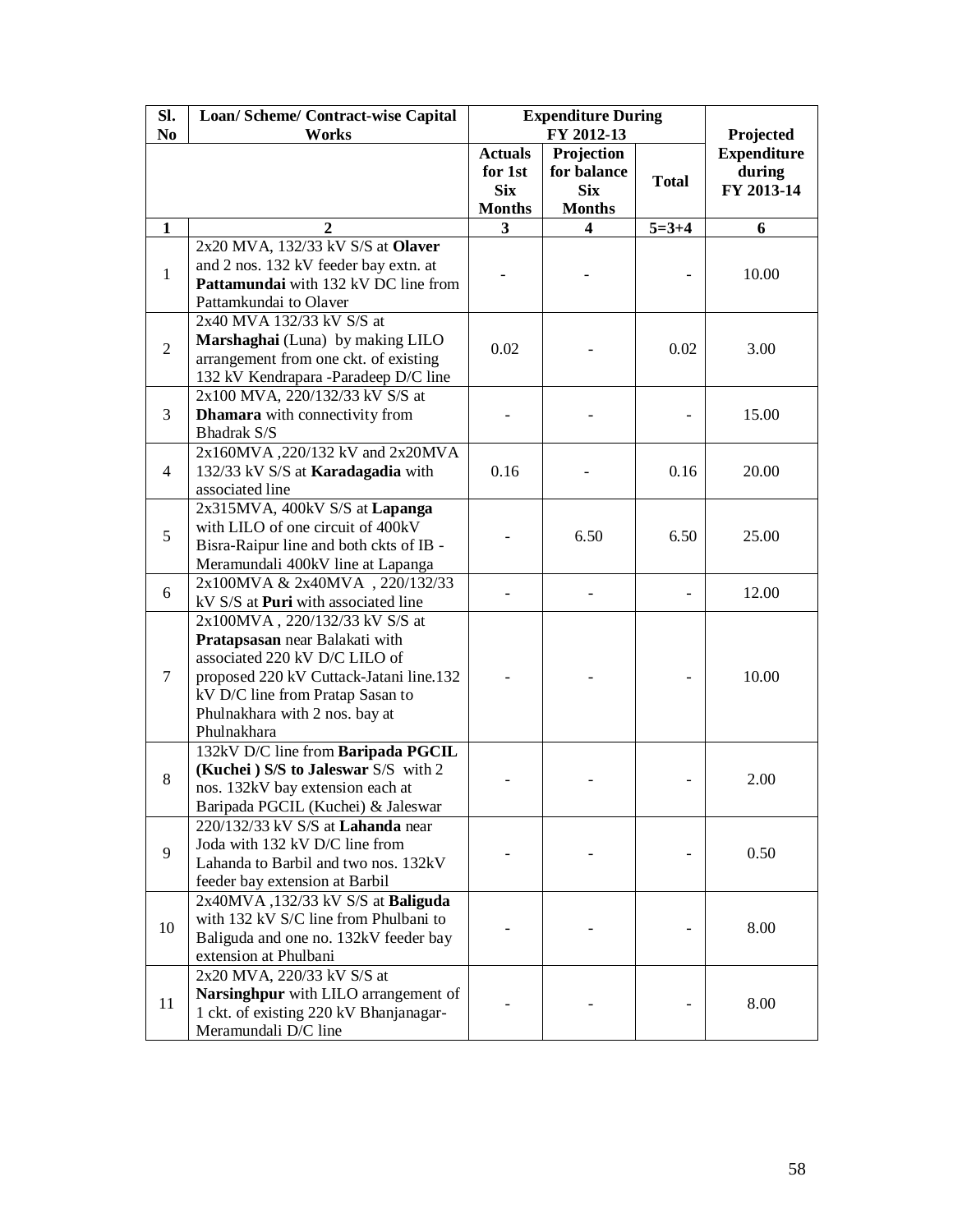| Sl.            | Loan/ Scheme/ Contract-wise Capital                               | <b>Expenditure During</b><br>FY 2012-13 |                             |              |                                 |
|----------------|-------------------------------------------------------------------|-----------------------------------------|-----------------------------|--------------|---------------------------------|
| N <sub>0</sub> | <b>Works</b>                                                      | <b>Actuals</b>                          | Projection                  |              | Projected<br><b>Expenditure</b> |
|                |                                                                   | for 1st                                 | for balance                 | <b>Total</b> | during<br>FY 2013-14            |
|                |                                                                   | <b>Six</b><br><b>Months</b>             | <b>Six</b><br><b>Months</b> |              |                                 |
| $\mathbf{1}$   | 2                                                                 | 3                                       | 4                           | $5 = 3 + 4$  | 6                               |
|                | one no. 220kV feeder from proposed                                |                                         |                             |              |                                 |
|                | 220/132kV S/S of OPTCL at Cuttack to                              |                                         |                             |              |                                 |
| 12             | proposed 400/220 kV S/S at Uttara (                               |                                         |                             |              |                                 |
|                | Jatni) with two nos. 220kV feeder bay                             |                                         |                             |              |                                 |
|                | extension at each end                                             |                                         |                             |              |                                 |
|                | 132kV S/C line to 132kV D/C line from                             |                                         |                             |              |                                 |
| 13             | PGCIL S/S Kuchei to 132/33 kV S/S                                 |                                         |                             |              | 1.50                            |
|                | <b>Baripada</b>                                                   |                                         |                             |              |                                 |
|                | 2X315MVA, 400/220/33 kV,                                          |                                         |                             |              |                                 |
| 14             | 2x40MVA, 220/33 kV S/S at Khuntini                                |                                         | 0.35                        | 0.35         | 0.15                            |
|                | with associated line                                              |                                         |                             |              |                                 |
|                | $1x315\mathrm{MVA}$ , $400/220\mathrm{kV}$ , $1X20\mathrm{MVA}$ , |                                         |                             |              |                                 |
| 15             | 220/33 kV S/S at Nisa near Angul with                             |                                         | 0.35                        | 0.35         | 0.20                            |
|                | 400kV D/C line by LILO of 400kV IB-                               |                                         |                             |              |                                 |
|                | Meramundali line                                                  |                                         |                             |              |                                 |
| 16             | 400 kV S/S at Paradeep                                            | $\overline{\phantom{a}}$                | 0.35                        | 0.35         | 0.20                            |
| 17<br>18       | 400 kV S/S at Kuarnmunda<br>400 kV S/S at Joda                    | $\overline{\phantom{a}}$                | 0.35                        | 0.35         | 0.20<br>0.20                    |
|                | 400 kV D/C line from Paradeep to                                  |                                         | 0.35                        | 0.35         |                                 |
| 19             | <b>Utara</b>                                                      |                                         | 0.35                        | 0.35         | 0.20                            |
|                | 2x40MVA, 220/33 kV S/S at                                         |                                         |                             |              |                                 |
| 20             | Chhendipada with 220 kV D/C line on                               |                                         |                             |              |                                 |
|                | Multi Circuit tower from proposed                                 |                                         |                             |              |                                 |
|                | NISA S/S to Chhendipada                                           |                                         |                             |              |                                 |
|                | 2x12.5 MVA, 132/33 kV S/S at                                      |                                         |                             | 0.75         |                                 |
| 21             | <b>Bangiriposi</b> with LILO of 1 ckt of                          | 0.25                                    | 0.50                        |              | 6.00                            |
|                | Kuchei-Rairangpur line                                            |                                         |                             |              |                                 |
|                | 2x12.5 MVA, 132/33 kV S/S at Potangi                              |                                         |                             |              |                                 |
| 22             | with S/C line on D/C tower for                                    |                                         | 0.40                        | 0.40         | 6.00                            |
|                | Sunabeda<br>2x12.5 MVA, 132/33 kV S/S at                          |                                         |                             |              |                                 |
| 23             | Podagada with LILO of Rayagada-                                   |                                         | 0.20                        | 0.20         | 10.00                           |
|                | Jeypore line                                                      |                                         |                             |              |                                 |
|                | 2x20 MVA, 220/33 kV S/S at                                        |                                         |                             |              |                                 |
| 24             | Malkanagiri with LILO of Balimela-                                |                                         | 0.50                        | 0.50         | 10.00                           |
|                | Jayanagar line                                                    |                                         |                             |              |                                 |
|                | 2x12.5 MVA, 132/33 kV S/S at                                      |                                         |                             |              |                                 |
| 25             | <b>Umarkote</b> with S/C line on D/C tower                        |                                         | 0.60                        | 0.60         | 5.00                            |
|                | from Dabugaon to Umarkote                                         |                                         |                             |              |                                 |
|                | 2x12.5 MVA, 220/33 kV S/S at                                      |                                         |                             |              |                                 |
| 26             | Kasipur with LILO of one ckt. of                                  |                                         |                             |              | 3.50                            |
|                | Indravati-Therubali 220 kV D/C line                               |                                         |                             |              |                                 |
| 27             | $2x20$ MVA, $220/33$ kV S/S at <b>Jaypatna</b>                    |                                         | 0.05                        | 0.05         | 4.00                            |
|                | with associated line                                              |                                         |                             |              |                                 |
| 28             | 132 kV D/C line from <b>Junagarh to</b>                           |                                         | 0.15                        | 0.15         |                                 |
|                | Umerkote                                                          |                                         |                             |              |                                 |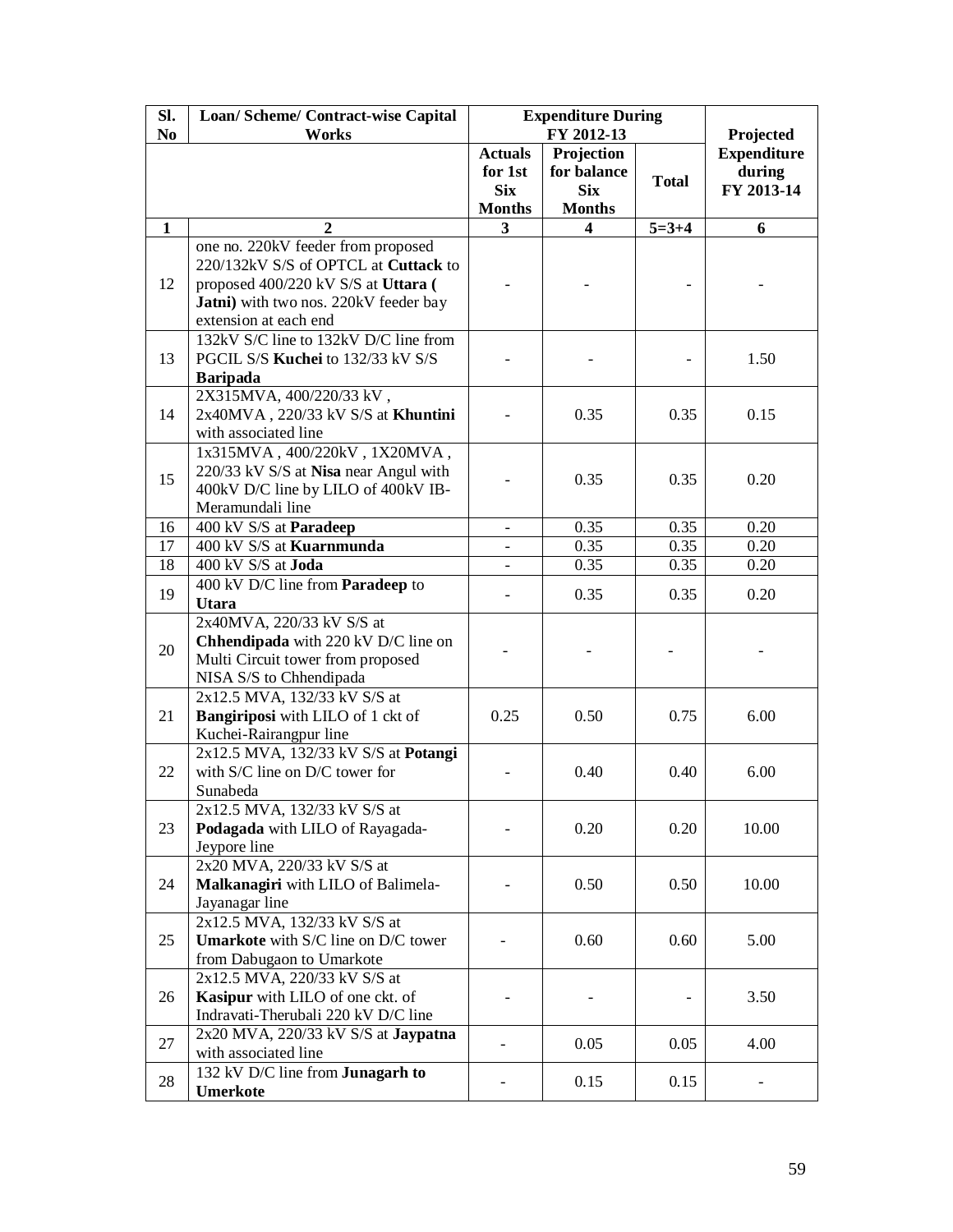| Sl.            | Loan/ Scheme/ Contract-wise Capital                                            | <b>Expenditure During</b> |                           |              |                              |
|----------------|--------------------------------------------------------------------------------|---------------------------|---------------------------|--------------|------------------------------|
| N <sub>0</sub> | Works                                                                          |                           | FY 2012-13                |              | Projected                    |
|                |                                                                                | <b>Actuals</b><br>for 1st | Projection<br>for balance |              | <b>Expenditure</b><br>during |
|                |                                                                                | <b>Six</b>                | <b>Six</b>                | <b>Total</b> | FY 2013-14                   |
|                |                                                                                | <b>Months</b>             | <b>Months</b>             |              |                              |
| $\mathbf{1}$   | 2                                                                              | 3                         | 4                         | $5=3+4$      | 6                            |
|                | 2x12.5 MVA, 132/33 kV S/S at                                                   |                           |                           |              |                              |
| 29             | Kantabanji with S/C line on D/C tower                                          |                           | 2.50                      | 2.50         | 10.00                        |
|                | from Khariar to Kantabanji                                                     |                           |                           |              |                              |
|                | 2x20 MVA, 132/33 kV S/S at Champua                                             |                           |                           |              |                              |
| 30             | with LILO arrangement of existing                                              |                           | 0.20                      | 0.20         | 5.00                         |
|                | Palaspanga-Rairangpur to Champua                                               |                           |                           |              |                              |
|                | 2x20 MVA, 132/33 kV S/S at                                                     |                           |                           |              |                              |
|                | Ghatagaon in Keonjhar distrct with                                             |                           |                           |              |                              |
| 31             | associated 132 kV S/C line on D/C                                              |                           | 0.40                      | 0.40         | 8.50                         |
|                | tower from 132/33 kV S/S Anandpur to                                           |                           |                           |              |                              |
|                | proposed S/S at Ghatagaon and one no.<br>132 kV bay extention at Anandapur S/S |                           |                           |              |                              |
|                | 132 kV D/C line from proposed                                                  |                           |                           |              |                              |
|                | 220/132/33 kV S/S at <b>Dhamara</b> to                                         |                           |                           |              |                              |
|                | proposed 132/33 kV S/S at Olavar &                                             |                           |                           | 0.11         |                              |
|                | rearrangement with proposed 132 kV                                             |                           |                           |              |                              |
| 32             | D/C line from Pattamundai to Olavar to                                         | 0.11                      |                           |              | 5.00                         |
|                | make 132 kV S/C line from Dhamara to                                           |                           |                           |              |                              |
|                | Pattamundai & 132 kV S/C line from                                             |                           |                           |              |                              |
|                | Olavar to Pattamundai                                                          |                           |                           |              |                              |
| 33             | 2X40 MVA, 132/33 kV S/S at CDA                                                 |                           | 0.15                      | 0.15         | 4.00                         |
|                | Cuttack with associated LILO line                                              |                           |                           |              |                              |
|                | 2X20 MVA, 132/33 kV S/S at                                                     |                           |                           |              |                              |
| 34             | <b>R.Udayagiri</b> with 132 kV line from                                       |                           | 0.15                      | 0.15         | 5.00                         |
|                | Mohana with 132kV bay extension at                                             |                           |                           |              |                              |
|                | Mohana                                                                         |                           |                           |              |                              |
|                | 2X20 MVA, 132/33 kV S/S at<br>Muniguda with 132kV line from                    |                           |                           |              |                              |
| 35             | Vedanta Lanjigarh an 132 kV bay                                                |                           | 2.00                      | 2.00         | 10.00                        |
|                | extension at Lanjigarh                                                         |                           |                           |              |                              |
|                | 2X20 MVA, 132/33kV S/S at Nandapur                                             |                           |                           |              |                              |
| 36             | with 132kV line from Patangi with 132                                          |                           |                           |              |                              |
|                | kV bay extension at Patangi                                                    |                           |                           |              |                              |
|                | 2x20 MVA, 132/33 kV S/S at                                                     |                           |                           |              |                              |
|                | Satasankha in Puri district with                                               |                           |                           |              |                              |
| 37             | associated 132 kV D/C line from                                                |                           | 0.15                      | 0.15         | 3.00                         |
|                | proposed 220/132 kV Puri S/S to                                                |                           |                           |              |                              |
|                | proposed 132/33 kV S/S at Satasankha                                           |                           |                           |              |                              |
|                | 2x20 MVA, 132/33 kV S/S at <b>Bhograin</b>                                     |                           |                           |              |                              |
|                | in Balasore district with associated 132                                       |                           |                           |              |                              |
| 38             | kV LILO line from one ckt. of proposed                                         |                           | 0.10                      | 0.10         | 10.00                        |
|                | 132 kV Kuchei (PGCIL) - Jaleswar D/C<br>line                                   |                           |                           |              |                              |
|                | 220/33 kV, 2x20 MVA S/S at Deogarh                                             |                           |                           |              |                              |
|                | with associated LILO line from LOC                                             |                           |                           |              |                              |
| 39             | No. 330 of 220 kV Rengali-Tarekera                                             |                           | 0.05                      | 0.05         | 7.00                         |
|                | D/C line                                                                       |                           |                           |              |                              |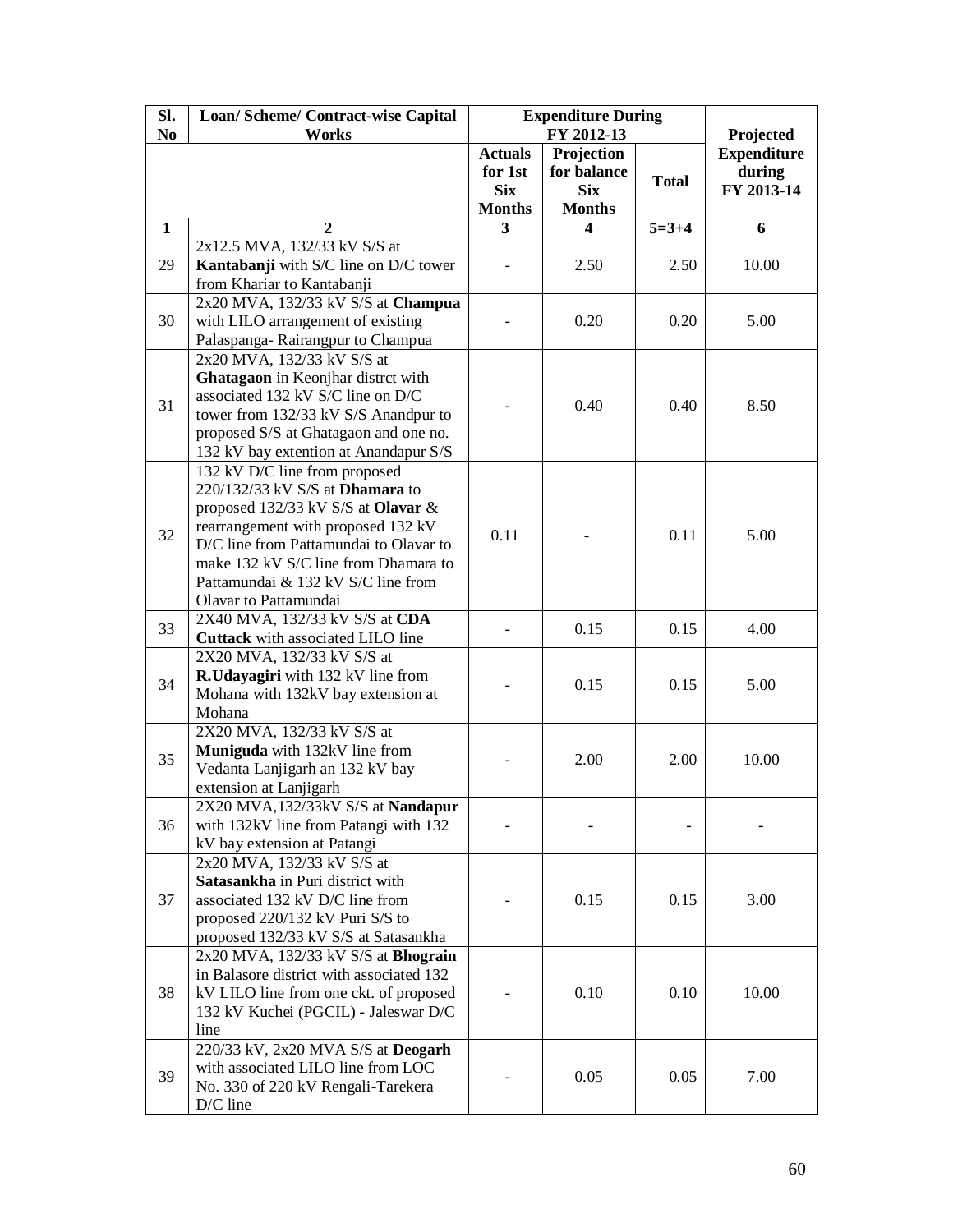| SI.                     | Loan/Scheme/Contract-wise Capital                                                                                                                                   | <b>Expenditure During</b>                                |                                                          |              |                                            |
|-------------------------|---------------------------------------------------------------------------------------------------------------------------------------------------------------------|----------------------------------------------------------|----------------------------------------------------------|--------------|--------------------------------------------|
| N <sub>0</sub>          | <b>Works</b>                                                                                                                                                        |                                                          | FY 2012-13                                               |              | Projected                                  |
|                         |                                                                                                                                                                     | <b>Actuals</b><br>for 1st<br><b>Six</b><br><b>Months</b> | Projection<br>for balance<br><b>Six</b><br><b>Months</b> | <b>Total</b> | <b>Expenditure</b><br>during<br>FY 2013-14 |
| $\mathbf{1}$            | 2                                                                                                                                                                   | 3                                                        | 4                                                        | $5 = 3 + 4$  | 6                                          |
| 40                      | 132/33 kV, 2x20 MVA S/S at<br>Maneswar with associated LILO line<br>from 132 kV Sambalpur - Rairakhol S/C<br>line                                                   |                                                          | 0.10                                                     | 0.10         | 5.00                                       |
| 41                      | Conversion of 132 kV switching station<br>at Somanthpur (Balasore) to $2x20$<br>MVA, 132/33 kV S/S                                                                  |                                                          | 0.50                                                     | 0.50         | 3.40                                       |
| 42                      | Conversion of existing $132$ kV S/C line<br>from Balasore to Somathpur D/C line<br>by stringing 2nd ckt. with one no. 132<br>kV bay extension at both ends          |                                                          | 0.45                                                     | 0.45         | 3.50                                       |
| 43                      | Renovation of existing 132/33 kV S/S at<br>Ganjam (construction of 2x12.5 MVA,<br>132/33 kV S/S)                                                                    |                                                          | 0.30                                                     | 0.30         | 2.60                                       |
| TOTAL: $(B)$ =          |                                                                                                                                                                     | 0.54                                                     | 18.05                                                    | 18.59        | 242.65                                     |
| <b>TOTAL:</b> $(A+B) =$ |                                                                                                                                                                     | 43.15                                                    | 179.10                                                   | 222.25       | 485.11                                     |
|                         | (C) DEPOSIT WORKS                                                                                                                                                   |                                                          |                                                          |              |                                            |
| $\mathbf{1}$            | 220 kV D/C line from Budhipadar to<br><b>Basundhara MCL</b>                                                                                                         | 0.82                                                     | 0.10                                                     | 0.92         |                                            |
| $\overline{2}$          | Rly. traction line from Jagatsingpur to<br>Gorakhnath                                                                                                               | 0.14                                                     |                                                          | 0.14         |                                            |
| 3                       | Chandaka-Nimapara cabling (IDCO)                                                                                                                                    | 1.26                                                     | $\overline{6.5}$                                         | 7.76         | 5.95                                       |
| $\overline{4}$          | Tomka Railway line from B.C.<br>Mohanty & Sons Ltd.                                                                                                                 | 0.51                                                     |                                                          | 0.51         |                                            |
| 5                       | 132 kV LILO from Khurda-Puri for<br>power supply to Samuka Beach near<br>Puri S/S                                                                                   | 0.64                                                     | 5.01                                                     | 5.65         | 6.84                                       |
| 6                       | 132kV S/S at IIT, Argul                                                                                                                                             | 1.76                                                     | 5.23                                                     | 6.99         | 1.83                                       |
| $\tau$                  | One no.220 kV bay at Paradeep S/S for<br>IOCL along with 220 kV transmission<br>line from Paradeep to IOCL                                                          | 2.23                                                     | 10.10                                                    | 12.33        |                                            |
| 8                       | Diversion of Paradeep-Haridaspur line                                                                                                                               | 0.05                                                     |                                                          | 0.05         |                                            |
| 9                       | 132/33 kV S/S at Mania (Tangi) for<br>IDCO and associated 132 kV LILO line<br>from 132 kV ICCL-Salipur LILO at<br>OCL to proposed 132/33 kV S/S at<br>Mania (Tangi) |                                                          | 0.02                                                     | 0.02         | 8.00                                       |
| 10                      | 2x40 MVA, 220/33 kV Gas Insulated<br>S/S at infocity-II and associated 220 kV<br>LILO line from one ckt. of 220 kV<br>Narendrapur -Mendhasal D/C line               |                                                          | 0.05                                                     | 0.05         | 15.00                                      |
|                         | TOTAL: $(C)=$                                                                                                                                                       | 7.41                                                     | 27.01                                                    | 34.42        | 37.62                                      |
|                         | <b>GRAND TOTAL:</b> $(A+B)+C=$                                                                                                                                      | 50.56                                                    | 206.11                                                   | 256.67       | 522.73                                     |

# **(c) CAPEX FOR CIVIL WORKS:**

OPTCL proposes capital expenditure of **Rs.24.16 crore** relating to civil works during FY 2013-14 for on-going and new projects in its two Divisions i.e. Bhubaneswar and Burla.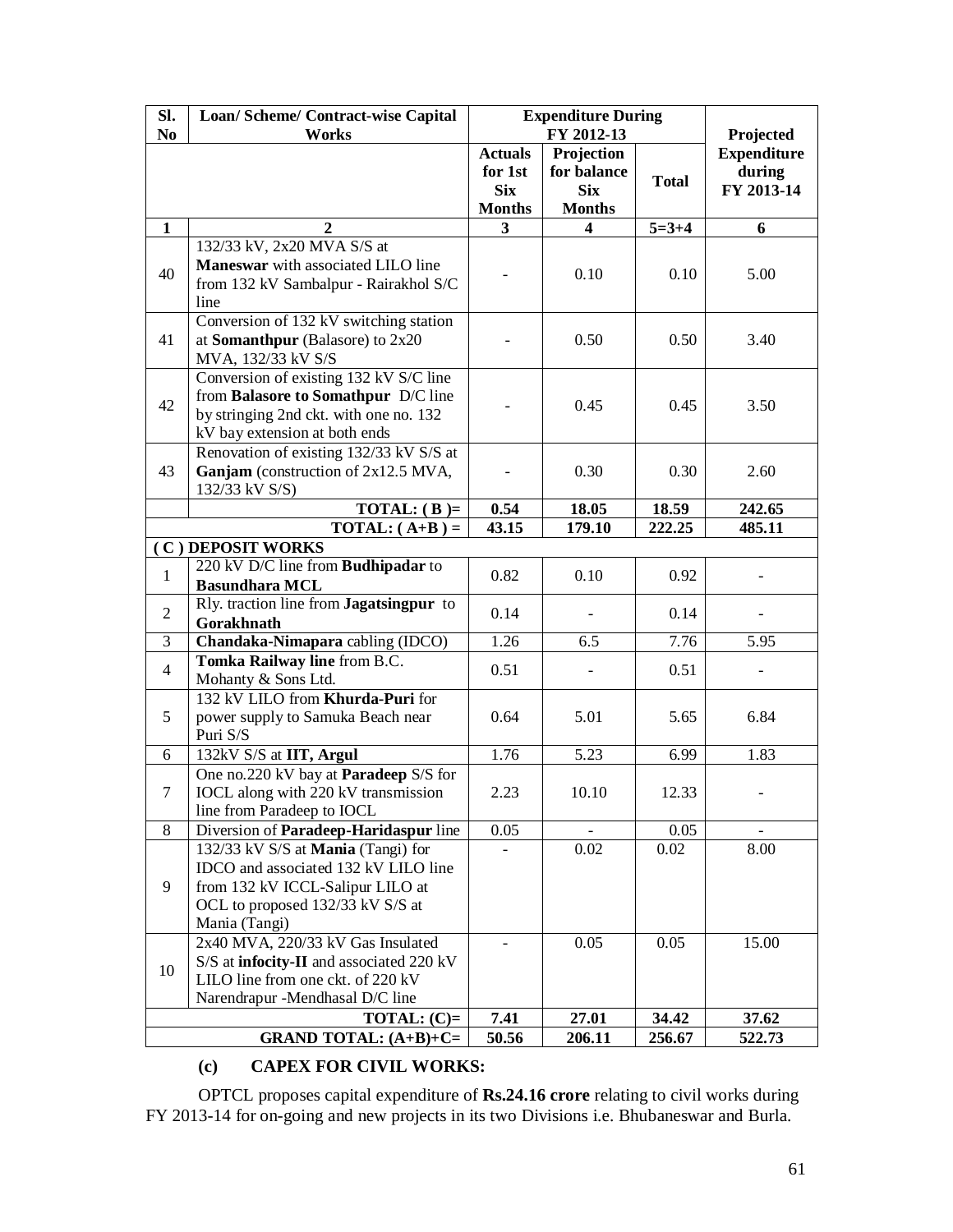# **Annex-II**

| Sl.<br>No.     | <b>Sub-Station</b>  | <b>Initial Capacity (MVA)</b>         | <b>Final Capacity (MVA)</b>      | Capacity<br><b>Addition</b><br>(MVA) |
|----------------|---------------------|---------------------------------------|----------------------------------|--------------------------------------|
|                | <b>CENTRAL ZONE</b> |                                       |                                  |                                      |
| 2011-12        |                     |                                       |                                  |                                      |
| $\mathbf{1}$   | Balugaon            | 1x40+1x20, 132/33kV                   | $1x40+1x20+1x12.5$ ,<br>132/33kV | 12.5                                 |
|                |                     | 2x40, 132/33kV                        | 3x40, 132/33kV                   | 40                                   |
| $\overline{2}$ | Chandaka            | 4x100, 220/132kV                      | 1x160+3x100, 220/132kV           | 60                                   |
| 3              | Choudwar            | 1x40+1x20, 132/33kV<br>1x10, 132/11kV | 2x40+1x20, 132/33kV              | 30                                   |
| $\overline{4}$ | Jagatsinghpur       | 2x20, 132/33kV                        | 3x20, 132/33kV                   | 20                                   |
| 5              | Kendrapara          | $1x40+1x20+1x12.5$ ,<br>132/33kV      | 2x40+1x12.5, 132/33kV            | 20                                   |
| 6              | Nayagarh            | 3x20, 220/33kV                        | 1x40+2x20, 220/33kV              | 20                                   |
| $\tau$         | Nuapatna            | 1x40+1x20, 132/33kV                   | $1x40+1x20+1x12.5$ ,<br>132/33kV | 12.5                                 |
|                |                     | 1x100+1x50, 220/132kV                 | 1x160+1x100, 220/132kV           | 110                                  |
| 8              | Paradeep            | 2x20, 132/33kV                        | 2x20+1x12.5, 132/33kV            | 12.5                                 |
| 9              | Pattamundai         | 2x20, 132/33kV                        | 2x20+1x12.5, 132/33kV            | 12.5                                 |
| 10             | Puri                | 2x31.5, 132/33kV                      | 1x40+2x31.5, 132/33kV            | 40                                   |
| 11             | Ranasinghpur        | 2x40, 132/33kV                        | 3x40, 132/33kV                   | 40                                   |
| 12             | Salipur             | 1x20+1x12.5, 132/33kV                 | 1x20+2x12.5, 132/33kV            | 12.5                                 |
|                |                     |                                       | <b>Total</b>                     | 442.5                                |
| 2012-13        |                     |                                       |                                  |                                      |
| 1              | Bhubaneswar         | 3x40, 132/33kV                        | 3x63, 132/33kV                   | 69                                   |
| $\overline{2}$ | Bidanasi            | 3x40, 132/33kV                        | 1x63+2x40, 132/33kV              | 23                                   |
| 3              | Chandaka            | 3x40, 132/33kV                        | 1x63+2x40, 132/33kV              | 23                                   |
| $\overline{4}$ | Dhenkanal           | 2x40, 132/33kV                        | 3x40, 132/33kV                   | 40                                   |
| $\overline{5}$ | Kamakhyanagar       | 2x12.5, 132/33kV                      | 1x20+1x12.5, 132/33kV            | 7.5                                  |
| 6              | Paradeep            | 1x160+1x100, 220/132kV                | $1x160+1x100+1x50,$<br>220/132kV | 50                                   |
| $\tau$         | Phulnakhara         | 1x20, 132/33kV                        | 2x20, 132/33kV                   | 20                                   |
| $\overline{8}$ | Salipur             | 1x20+2x12.5, 132/33kV                 | 2x20+1x12.5, 132/33kV            | 7.5                                  |
|                |                     |                                       | <b>Total</b>                     | 240                                  |
|                | <b>NORTH ZONE</b>   |                                       |                                  |                                      |
| 2011-12        |                     |                                       |                                  |                                      |
| 1              | <b>Balasore</b>     | 2x100, 220/132kV                      | $1x160+1x100$ , $220/132kV$      | 60                                   |
| $\overline{c}$ | Jajpur Town         | $1x40+1x20$ , $132/33kV$              | $2x40+1x20$ , $132/33kV$         | 40                                   |
| 3              | Joda                | $1x40+2x20+1x12.5$ ,<br>132/33kV      | $1x40+3x20$ , $132/33kV$         | 7.5                                  |
|                |                     |                                       | <b>Total</b>                     | 107.5                                |
| 2012-13        |                     |                                       |                                  |                                      |
|                |                     | 1x160+1x100, 220/132kV                | 2x160, 220/132kV                 | 60                                   |
| $\mathbf{1}$   | <b>Balasore</b>     | 2x40+1x12.5, 132/33kV                 | 1x63+2x40, 132/33kV              | 50.5                                 |
| $\overline{2}$ | <b>Bhadrak</b>      | 3x40,132/33kV                         | 1x63+2x40,132/33kV               | 23                                   |
|                |                     |                                       | <b>Total</b>                     | 133.5                                |
|                | <b>SOUTH ZONE</b>   |                                       |                                  |                                      |
| 2011-12        |                     |                                       |                                  |                                      |

**Table – 4 Upgradaion of substation completed during 2011-12 and 2012-13**